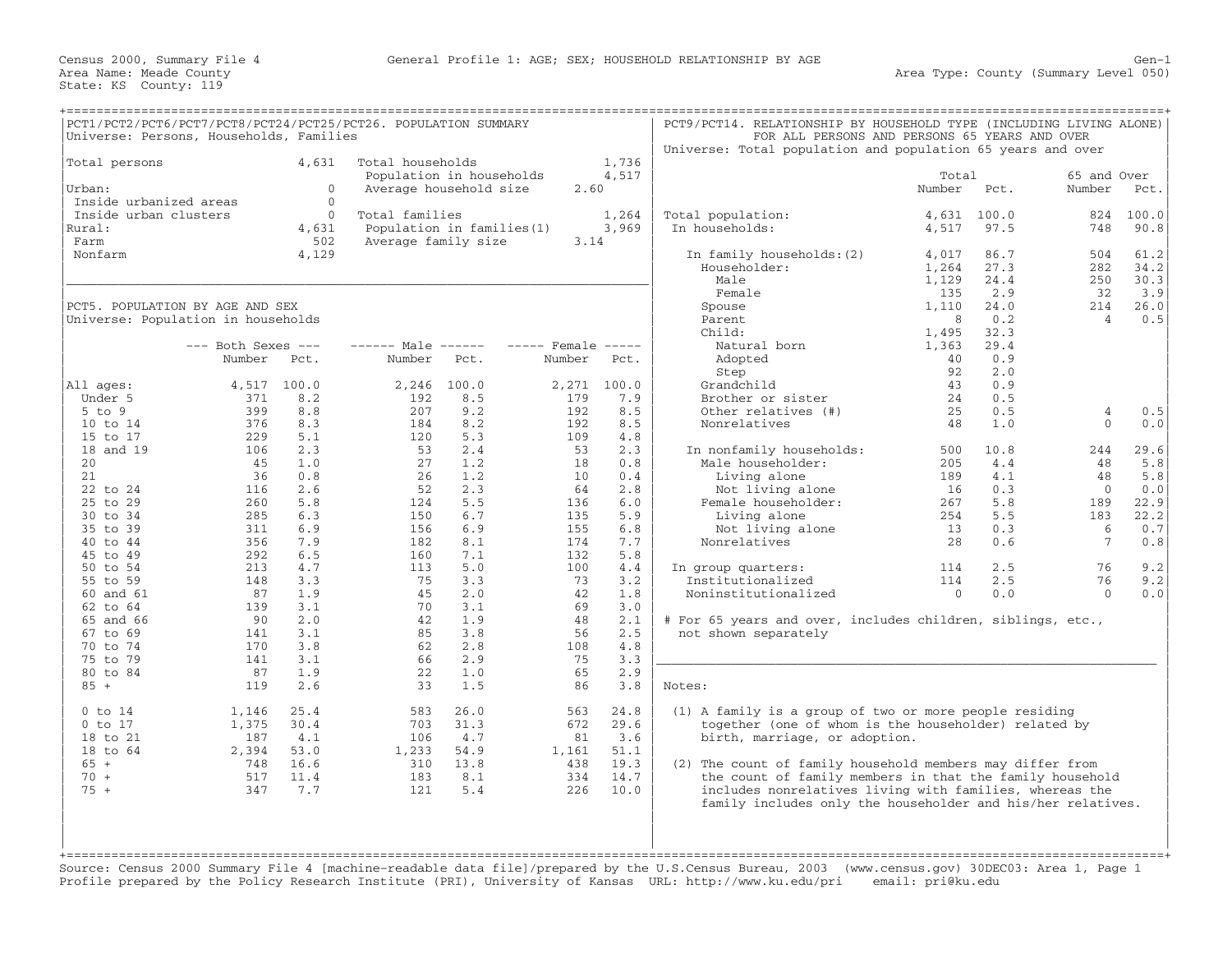State: KS County: 119

| PCT3/PCT4. DETAILED AGE BY SEX (INCLUDING MEDIANS) |  |  |  |
|----------------------------------------------------|--|--|--|
|                                                    |  |  |  |
| Universe: Total Population                         |  |  |  |
|                                                    |  |  |  |

|                     | Total     | Pct.       | Male      | Female    |                | Total     | Pct.       | Male                    | Female    |                            | Total              | Pct.         | Male                             | Female                       |
|---------------------|-----------|------------|-----------|-----------|----------------|-----------|------------|-------------------------|-----------|----------------------------|--------------------|--------------|----------------------------------|------------------------------|
| $0$ to $4$          | 371       | 8.0        | 192       | 179       | 40 to 44       | 356       | 7.7        | 182                     | 174       | 80 to 84                   | 99                 | 2.1          | 28                               | 71                           |
| $\mathbf 0$         | 70        | 1.5        | 54        | 16        | 40             | 41        | 0.9        | 19                      | 22        | 80                         | 17                 | 0.4          | $\sqrt{2}$                       | 15                           |
| $\mathbf{1}$<br>2   | 73<br>57  | 1.6        | 39<br>30  | 34<br>27  | 41<br>42       | 87<br>86  | 1.9        | 42<br>38                | 45        | 81<br>82                   | 27<br>24           | 0.6<br>0.5   | 4<br>10                          | 23<br>14                     |
| 3                   | 92        | 1.2<br>2.0 | 30        | 62        | 43             | 73        | 1.9<br>1.6 | 50                      | 48<br>23  | 83                         | 11                 | 0.2          | 3                                | 8                            |
| 4                   | 79        | 1.7        | 39        | 40        | 44             | 69        | 1.5        | 33                      | 36        | 84                         | 20                 | 0.4          | $\overline{9}$                   | 11                           |
| $5$ to<br>-9        | 399       | 8.6        | 207       | 192       | 45 to 49       | 292       | 6.3        | 160                     | 132       | 85 to<br>89                | 101                | 2.2          | 34                               | 67                           |
| 5                   | 83        | 1.8        | 37        | 46        | 45             | 60        | 1.3        | 28                      | 32        | 85                         | 26                 | 0.6          | 11                               | 15                           |
| 6<br>$\overline{7}$ | 62<br>86  | 1.3<br>1.9 | 35<br>35  | 27<br>51  | 46<br>47       | 61<br>57  | 1.3<br>1.2 | 36<br>39                | 25<br>18  | 86<br>87                   | 13<br>23           | 0.3<br>0.5   | 5<br>$\,8\,$                     | 8<br>15                      |
| 8                   | 90        | 1.9        | 51        | 39        | 48             | 57        | 1.2        | 31                      | 26        | 88                         | 23                 | 0.5          | 5                                | 18                           |
| $\overline{9}$      | 78        | 1.7        | 49        | 29        | 49             | 57        | 1.2        | 26                      | 31        | 89                         | 16                 | 0.3          | 5                                | 11                           |
| 10 to 14            | 376       | 8.1        | 184       | 192       | 50 to 54       | 213       | 4.6        | 113                     | 100       | 90 to 94                   | 65                 | 1.4          | 10                               | 55                           |
| 10                  | 74        | 1.6        | 33        | 41        | 50             | 52        | 1.1        | 32                      | 20        | 90                         | 15                 | 0.3          | $\mathfrak{Z}$<br>$\overline{2}$ | 12<br>7                      |
| 11<br>12            | 87<br>51  | 1.9<br>1.1 | 57<br>22  | 30<br>29  | 51<br>52       | 52<br>35  | 1.1<br>0.8 | 31<br>15                | 21<br>20  | 91<br>92                   | 9<br>16            | 0.2<br>0.3   | $\mathbf{0}$                     | 16                           |
| 13                  | 68        | 1.5        | 30        | 38        | 53             | 49        | 1.1        | 32                      | 17        | 93                         | 8                  | 0.2          | 3                                | 5                            |
| 14                  | 96        | 2.1        | 42        | 54        | 54             | 25        | 0.5        | $\overline{\mathbf{3}}$ | 22        | 94                         | 17                 | 0.4          | $\overline{2}$                   | 15                           |
| 15 to 19            | 335       | 7.2        | 173       | 162       | 55 to 59       | 148       | 3.2        | 75                      | 73<br>11  | 95 to 99                   | 12                 | 0.3          | $\Omega$<br>$\Omega$             | 12                           |
| 15<br>16            | 65<br>77  | 1.4<br>1.7 | 35<br>42  | 30<br>35  | 55<br>56       | 32<br>32  | 0.7<br>0.7 | 21<br>18                | 14        | 95<br>96                   | 2<br>2             | 0.0<br>0.0   | $\Omega$                         | $\sqrt{2}$<br>$\overline{c}$ |
| 17                  | 87        | 1.9        | 43        | 44        | 57             | 25        | 0.5        | 11                      | 14        | 97                         | $\Omega$           | 0.0          | $\Omega$                         | $\mathsf{O}\xspace$          |
| 18                  | 71        | 1.5        | 33        | 38        | 58             | 37        | 0.8        | 23                      | 14        | 98                         | $\mathfrak{D}$     | 0.0          | $\Omega$                         | $\overline{c}$               |
| 19                  | 35        | 0.8        | 20        | 15        | 59             | 22        | 0.5        | 2                       | 20        | 99                         | 6                  | 0.1          | $\Omega$                         | $\sqrt{6}$                   |
| 20 to 24<br>20      | 204<br>45 | 4.4<br>1.0 | 112<br>27 | 92<br>18  | 60 to 64<br>60 | 226<br>33 | 4.9<br>0.7 | 115<br>19               | 111<br>14 | $100 - 104$<br>$105 - 109$ | $\cap$<br>$\Omega$ | 0.0<br>0.0   | $\cap$<br>$\Omega$               | $\mathbf{0}$<br>$\mathbf 0$  |
| 21                  | 36        | 0.8        | 26        | 10        | 61             | 54        | 1.2        | 26                      | 28        | $110 +$                    | $\Omega$           | 0.0          | $\Omega$                         | $\Omega$                     |
| 22                  | 50        | 1.1        | 25        | 25        | 62             | 44        | 1.0        | 28                      | 16        |                            |                    |              |                                  |                              |
| 23                  | 26        | 0.6        | 5         | 21        | 63             | 52        | 1.1        | 23                      | 29        |                            |                    |              |                                  |                              |
| 24<br>25 to 29      | 47<br>268 | 1.0<br>5.8 | 29<br>132 | 18<br>136 | 64<br>65 to 69 | 43<br>231 | 0.9<br>5.0 | 19<br>127               | 24<br>104 | $0$ to $17$<br>5 to 17     | 1,375<br>1,004     | 29.7<br>21.7 | 703<br>511                       | 672<br>493                   |
| 25                  | 54        | 1.2        | 28        | 26        | 65             | 65        | 1.4        | 36                      | 29        | 18 to 21                   | 187                | 4.0          | 106                              | 81                           |
| 26                  | 46        | 1.0        | 23        | 23        | 66             | 25        | 0.5        | -6                      | 19        | 18 to 24                   | 310                | 6.7          | 165                              | 145                          |
| 27                  | 47        | 1.0        | 17        | 30        | 67             | 47        | 1.0        | 27                      | 20        | 18 to 64                   | 2,432              | 52.5         | 1,271                            | 1,161                        |
| 28<br>29            | 54<br>67  | 1.2<br>1.4 | 30<br>34  | 24<br>33  | 68<br>69       | 46<br>48  | 1.0<br>1.0 | 30<br>28                | 16<br>20  | 25 to 64<br>$60 +$         | 2,122<br>1,050     | 45.8<br>22.7 | 1,106<br>442                     | 1,016<br>608                 |
| 30 to 34            | 301       | 6.5        | 166       | 135       | 70 to 74       | 175       | 3.8        | 62                      | 113       | $65 +$                     | 824                | 17.8         | 327                              | 497                          |
| 30                  | 61        | 1.3        | 30        | 31        | 70             | 28        | 0.6        | 4                       | 24        | $70 +$                     | 593                | 12.8         | 200                              | 393                          |
| 31                  | 46        | 1.0        | 21        | 25        | 71             | 38        | 0.8        | 17                      | 21        | $75 +$                     | 418                | 9.0          | 138                              | 280                          |
| 32<br>33            | 72<br>54  | 1.6<br>1.2 | 48<br>31  | 24<br>23  | 72<br>73       | 38<br>43  | 0.8<br>0.9 | 9<br>15                 | 29<br>28  | $80 +$<br>$85 +$           | 277<br>178         | 6.0<br>3.8   | 72<br>44                         | 205<br>134                   |
| 34                  | 68        | 1.5        | 36        | 32        | 74             | 28        | 0.6        | 17                      | 11        | $90 +$                     | 77                 | 1.7          | 10                               | 67                           |
| 35 to 39            | 318       | 6.9        | 163       | 155       | 75 to 79       | 141       | 3.0        | 66                      | 75        |                            |                    |              |                                  |                              |
| 35                  | 55        | 1.2        | 16        | 39        | 75             | 30        | 0.6        | 19                      | 11        |                            |                    |              |                                  |                              |
| 36<br>37            | 58<br>61  | 1.3<br>1.3 | 19<br>43  | 39<br>18  | 76<br>77       | 23<br>26  | 0.5<br>0.6 | 9<br>14                 | 14<br>12  | All ages                   | 4,631 100.0        |              | 2,301                            | 2,330                        |
| 38                  | 74        | 1.6        | 39        | 35        | 78             | 36        | 0.8        | 16                      | 20        | Median age                 | Both sexes         |              | Male                             | Female                       |
| 39                  | 70        | 1.5        | 46        | 2.4       | 79             | 26        | 0.6        | 8                       | 18        | By Sex                     | 36.1               |              | 34.6                             | 37.0                         |
|                     |           |            |           |           |                |           |            |                         |           |                            |                    |              |                                  |                              |
|                     |           |            |           |           |                |           |            |                         |           |                            |                    |              |                                  |                              |
| $+$ = = = = = = = : |           |            |           |           |                |           |            |                         |           |                            |                    |              |                                  |                              |

Source: Census 2000 Summary File 4 [machine−readable data file]/prepared by the U.S.Census Bureau, 2003 (www.census.gov) 30DEC03: Area 1, Page 2 Profile prepared by the Policy Research Institute (PRI), University of Kansas URL: http://www.ku.edu/pri email: pri@ku.edu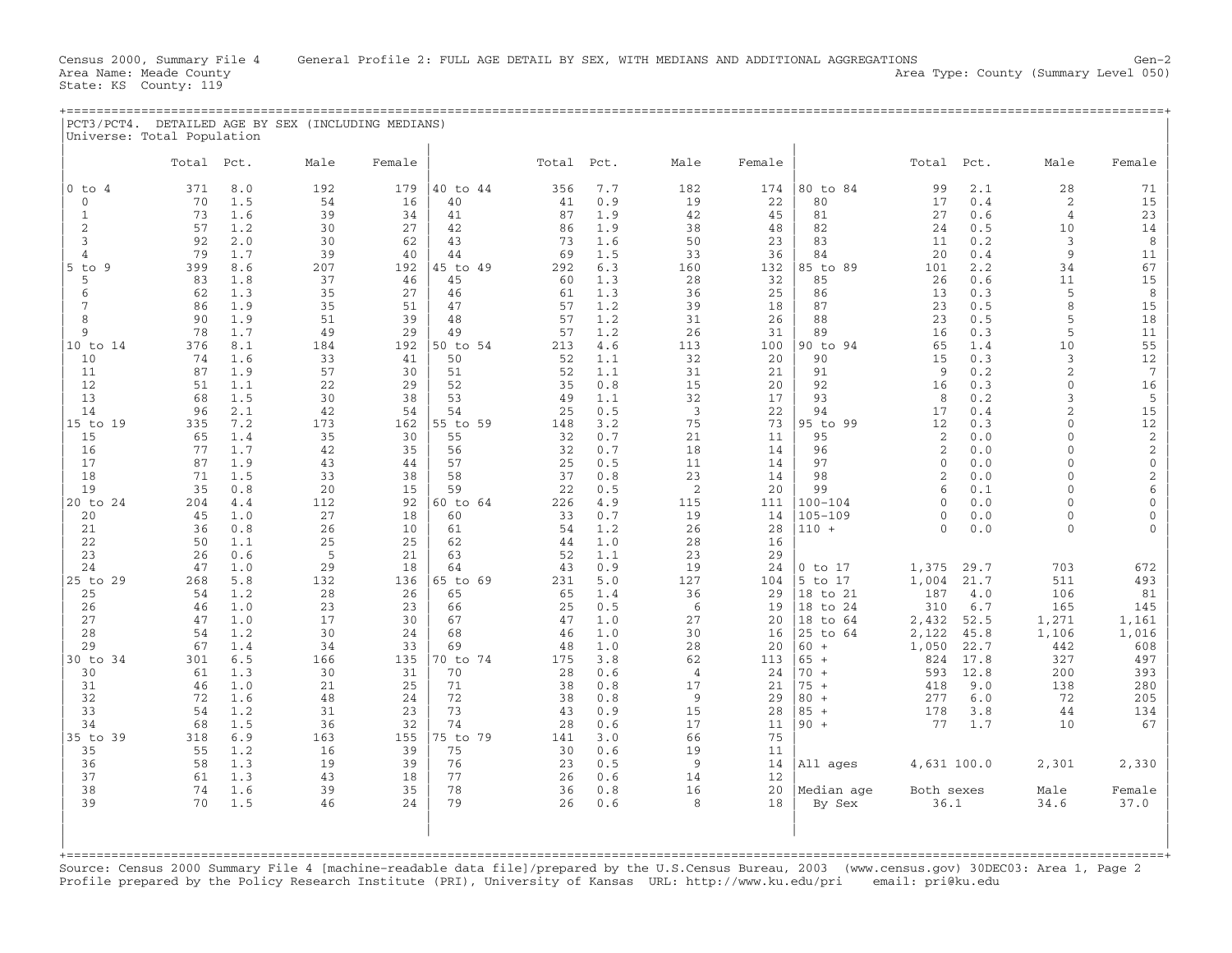Census 2000, Summary File 4 General Profile 3: RELATIONSHIP BY AGE BY HOUSEHOLD TYPE (UNDER 18); UNMARRIED PARTNERS Gen−3<br>Area Name: Meade County Level 050) Area Type: County (Summary Level 050) State: KS County: 119

| PCT13. RELATIONSHIP BY AGE FOR THE POPULATION UNDER 18 YEARS<br>Universe: Population under 18 years                                                                                                                                                                 |                                          |                                   |                                         |                               |                                                                                                                                                                                                                                                                                                                                |                                |                                                                             |                                             |
|---------------------------------------------------------------------------------------------------------------------------------------------------------------------------------------------------------------------------------------------------------------------|------------------------------------------|-----------------------------------|-----------------------------------------|-------------------------------|--------------------------------------------------------------------------------------------------------------------------------------------------------------------------------------------------------------------------------------------------------------------------------------------------------------------------------|--------------------------------|-----------------------------------------------------------------------------|---------------------------------------------|
|                                                                                                                                                                                                                                                                     |                                          |                                   |                                         |                               |                                                                                                                                                                                                                                                                                                                                |                                |                                                                             |                                             |
|                                                                                                                                                                                                                                                                     |                                          |                                   |                                         |                               |                                                                                                                                                                                                                                                                                                                                |                                |                                                                             |                                             |
| Total                                                                                                                                                                                                                                                               | Total in Householder                     |                                   |                                         |                               | Households or Spouse Own Child Relatives Nonrelatives Total alized Pop.                                                                                                                                                                                                                                                        |                                |                                                                             | Institution- Noninstitution-<br>alized Pop. |
| Under 18 years:                                                                                                                                                                                                                                                     |                                          |                                   |                                         |                               |                                                                                                                                                                                                                                                                                                                                | $\mathbf{0}$<br>$\overline{0}$ | $\Omega$<br>$\Omega$                                                        | $\Omega$<br>$\mathbf{0}$                    |
|                                                                                                                                                                                                                                                                     |                                          |                                   |                                         |                               |                                                                                                                                                                                                                                                                                                                                |                                | $\mathbf{0}$                                                                | $\mathbf{0}$                                |
|                                                                                                                                                                                                                                                                     |                                          |                                   |                                         |                               |                                                                                                                                                                                                                                                                                                                                |                                | $\mathbf{0}$                                                                | $\mathbf 0$                                 |
|                                                                                                                                                                                                                                                                     |                                          |                                   |                                         |                               |                                                                                                                                                                                                                                                                                                                                |                                | $\Omega$                                                                    | $\mathbf{0}$                                |
|                                                                                                                                                                                                                                                                     |                                          |                                   |                                         |                               |                                                                                                                                                                                                                                                                                                                                |                                | $\Omega$                                                                    | $\mathbf 0$                                 |
|                                                                                                                                                                                                                                                                     |                                          |                                   |                                         |                               |                                                                                                                                                                                                                                                                                                                                |                                | $\Omega$                                                                    | $\mathsf{O}\xspace$                         |
|                                                                                                                                                                                                                                                                     |                                          |                                   |                                         |                               |                                                                                                                                                                                                                                                                                                                                |                                | $\begin{bmatrix} 0 \\ 0 \\ 0 \\ 0 \\ 0 \\ 0 \\ 0 \end{bmatrix}$<br>$\Omega$ | $\mathbf 0$                                 |
| % Under 3 years<br>% 3 and 4 years<br>% 5 years<br>% 5 years<br>% 6 to 11 years<br>% 12 and 13 years<br>% 12 and 13 years<br>% 14 years<br>% 15 to 17 years<br>% 15 to 17 years<br>% 16.7%<br>% 16.7%<br>% 16.7%<br>% 16.7%<br>16.7%<br>16.7%<br>16.7%<br>16.7%<br> |                                          |                                   |                                         |                               | $\begin{array}{cccccccc} 13.9\% & & & 31.4\% & & & 14.3\% & & & & 8 & & & 8 \\ 12.5\% & & & 11.8\% & & & 0.0\% & & & \& & 8 & & 8 \\ 6.2\% & & & 3.9\% & & & 0.0\% & & & \& & 8 & & 8 \\ 35.4\% & & & 23.5\% & & & 0.0\% & & & \& & 8 & & 8 \\ 8.9\% & & & 3.9\% & & & 0.0\% & & & \& & 8 & & 8 \\ 7.1\% & & & 5.9\% & & & 0.$ |                                |                                                                             | . %                                         |
|                                                                                                                                                                                                                                                                     |                                          |                                   |                                         |                               |                                                                                                                                                                                                                                                                                                                                |                                |                                                                             | . $%$<br>. %                                |
|                                                                                                                                                                                                                                                                     |                                          |                                   |                                         |                               |                                                                                                                                                                                                                                                                                                                                |                                |                                                                             | . $\frac{6}{6}$                             |
|                                                                                                                                                                                                                                                                     |                                          |                                   |                                         |                               |                                                                                                                                                                                                                                                                                                                                |                                |                                                                             | . %                                         |
|                                                                                                                                                                                                                                                                     |                                          |                                   |                                         |                               |                                                                                                                                                                                                                                                                                                                                |                                |                                                                             | . %                                         |
|                                                                                                                                                                                                                                                                     |                                          |                                   |                                         |                               |                                                                                                                                                                                                                                                                                                                                |                                |                                                                             | . %                                         |
| PCT12. RELATIONSHIP BY HOUSEHOLD TYPE FOR THE POPULATION<br>UNDER 18 YEARS                                                                                                                                                                                          |                                          |                                   | Universe: Households                    |                               | PCT11. HOUSEHOLDS BY TYPE AND PRESENCE OF PERSONS UNDER 18 YEARS                                                                                                                                                                                                                                                               |                                |                                                                             |                                             |
| Universe: Population under 18 years                                                                                                                                                                                                                                 |                                          |                                   |                                         |                               |                                                                                                                                                                                                                                                                                                                                |                                |                                                                             | Households With                             |
|                                                                                                                                                                                                                                                                     |                                          |                                   |                                         |                               |                                                                                                                                                                                                                                                                                                                                |                                | People                                                                      | No People                                   |
|                                                                                                                                                                                                                                                                     | Number                                   | Pct.                              |                                         |                               |                                                                                                                                                                                                                                                                                                                                | Total                          | Under 18                                                                    | Under 18                                    |
| Total population under 18 years:                                                                                                                                                                                                                                    | $1,375$ 100.0                            |                                   | Total households:<br>Family households: |                               |                                                                                                                                                                                                                                                                                                                                | 1,736<br>1,264                 | 659<br>659                                                                  | 1,077<br>605                                |
| In households:                                                                                                                                                                                                                                                      | 1,375                                    | 100.0                             |                                         | Married-couple families       |                                                                                                                                                                                                                                                                                                                                | 1,133                          | 570                                                                         | 563                                         |
| Householder or spouse                                                                                                                                                                                                                                               |                                          | 0.1<br>$\overline{2}$             | Other families:                         |                               |                                                                                                                                                                                                                                                                                                                                |                                | 89                                                                          | 42                                          |
| Related child:                                                                                                                                                                                                                                                      | 1,366                                    | 99.3                              |                                         |                               | Other families:<br>Male householder, no wife present<br>Female householder, no husband present<br>89                                                                                                                                                                                                                           |                                | 32                                                                          | 10                                          |
| Own child:                                                                                                                                                                                                                                                          | 1,315                                    | 95.6                              |                                         |                               |                                                                                                                                                                                                                                                                                                                                |                                | 57                                                                          | 32                                          |
| In married-couple family 1,194<br>In other family: 121                                                                                                                                                                                                              |                                          | 86.8                              |                                         |                               |                                                                                                                                                                                                                                                                                                                                |                                |                                                                             |                                             |
| In other family:<br>a other family:<br>Male householder, no wife and the same of the same of the same of the same of the same of the same of the same of the same of the same of the same of the same of the same of the same of the same of the sam                | $\begin{array}{c} 121 \\ 39 \end{array}$ | 8.8                               | Nonfamily households:                   |                               |                                                                                                                                                                                                                                                                                                                                | $\frac{472}{205}$              | $\bigcirc$                                                                  | 472                                         |
|                                                                                                                                                                                                                                                                     |                                          | 2.8                               | Male householder                        |                               |                                                                                                                                                                                                                                                                                                                                |                                | $\Omega$                                                                    | 205                                         |
|                                                                                                                                                                                                                                                                     |                                          | 6.0                               | Female householder                      |                               |                                                                                                                                                                                                                                                                                                                                | 267                            | $\Omega$                                                                    | 267                                         |
| Other relatives:                                                                                                                                                                                                                                                    |                                          | 51<br>3.7                         |                                         |                               |                                                                                                                                                                                                                                                                                                                                |                                |                                                                             |                                             |
| Grandchild<br>Other relatives                                                                                                                                                                                                                                       |                                          | 35<br>2.5<br>16<br>1.2            |                                         |                               | PCT21. HOUSEHOLDS BY SEX OF UNMARRIED PARTNERS                                                                                                                                                                                                                                                                                 |                                |                                                                             |                                             |
| Nonrelatives                                                                                                                                                                                                                                                        |                                          | $7\overline{ }$<br>0.5            | Universe: Households                    |                               |                                                                                                                                                                                                                                                                                                                                |                                |                                                                             |                                             |
|                                                                                                                                                                                                                                                                     |                                          |                                   |                                         |                               |                                                                                                                                                                                                                                                                                                                                |                                | Number                                                                      | Pct.                                        |
| In group quarters:                                                                                                                                                                                                                                                  |                                          | 0.0<br>$\overline{0}$             |                                         |                               |                                                                                                                                                                                                                                                                                                                                |                                |                                                                             |                                             |
| Institutionalized                                                                                                                                                                                                                                                   |                                          | $\overline{0}$<br>0.0<br>$\Omega$ | Total households:                       |                               |                                                                                                                                                                                                                                                                                                                                |                                | 1,736                                                                       | 100.0                                       |
| Noninstitutionalized                                                                                                                                                                                                                                                |                                          | 0.0                               |                                         | Unmarried-partner households: | Male householder and male partner                                                                                                                                                                                                                                                                                              |                                | 27<br>$\bigcirc$                                                            | 1.6<br>0.0                                  |
|                                                                                                                                                                                                                                                                     |                                          |                                   |                                         |                               | Male householder and female partner                                                                                                                                                                                                                                                                                            |                                | 20                                                                          | 1.2                                         |
|                                                                                                                                                                                                                                                                     |                                          |                                   |                                         |                               | Female householder and female partner                                                                                                                                                                                                                                                                                          |                                | $\bigcirc$                                                                  | 0.0                                         |
|                                                                                                                                                                                                                                                                     |                                          |                                   |                                         |                               | Female householder and male partner                                                                                                                                                                                                                                                                                            |                                | $7\overline{ }$                                                             | 0.4                                         |
|                                                                                                                                                                                                                                                                     |                                          |                                   | All other households                    |                               |                                                                                                                                                                                                                                                                                                                                |                                | 1,709                                                                       | 98.4                                        |
|                                                                                                                                                                                                                                                                     |                                          |                                   |                                         |                               |                                                                                                                                                                                                                                                                                                                                |                                |                                                                             |                                             |

Source: Census 2000 Summary File 4 [machine−readable data file]/prepared by the U.S.Census Bureau, 2003 (www.census.gov) 30DEC03: Area 1, Page 3 Profile prepared by the Policy Research Institute (PRI), University of Kansas URL: http://www.ku.edu/pri email: pri@ku.edu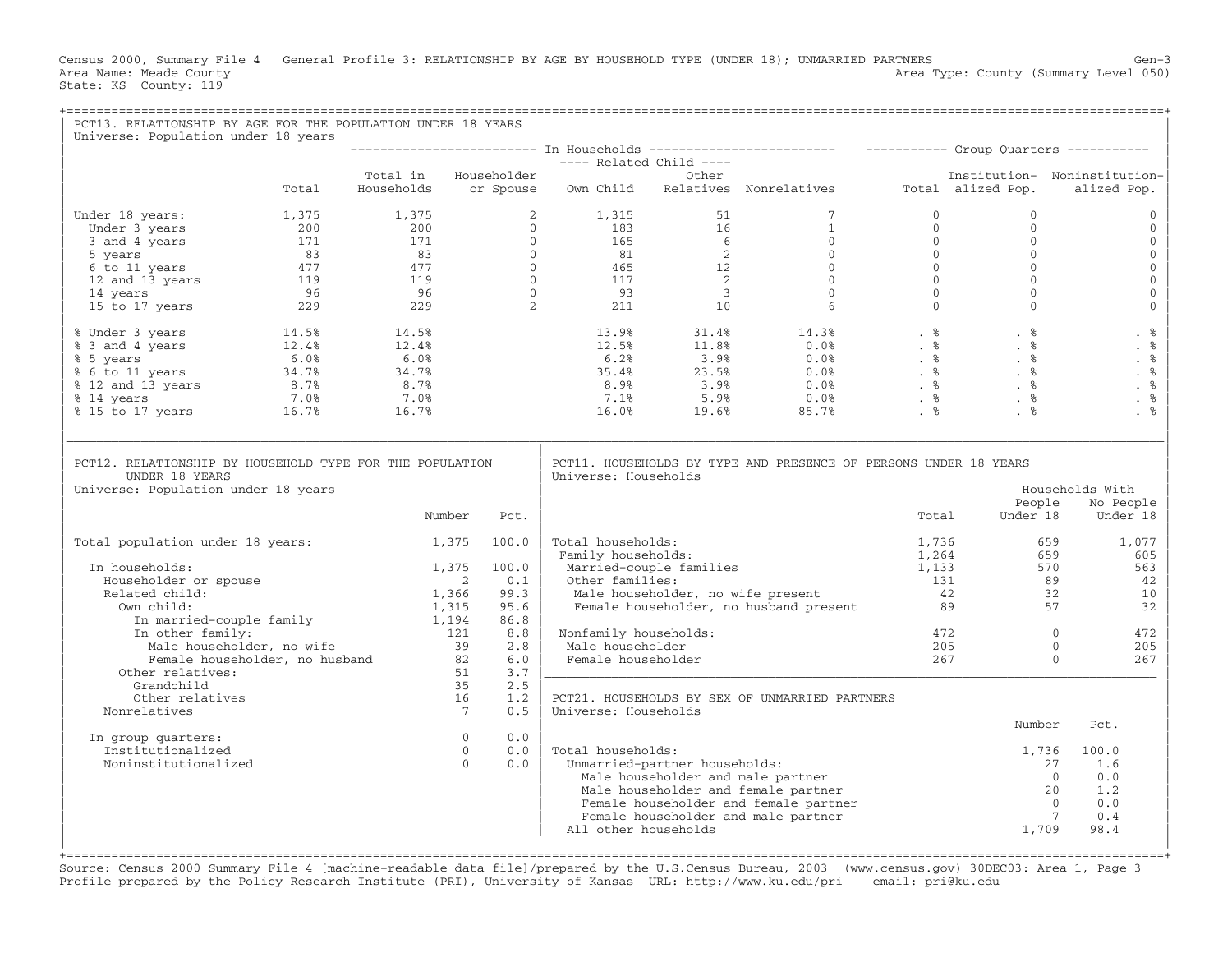Census 2000, Summary File 4 General Profile 4: HOUSEHOLD TYPE BY PRESENCE OF OWN CHILDREN; HOUSEHOLD SIZE; NONRELATIVES Gen−4 Area Name: Meade County Level 050) Area Type: County (Summary Level 050) State: KS County: 119

| PCT10/PCT15. HOUSEHOLDS BY AGE OF HOUSEHOLDER BY HOUSEHOLD TYPE (INCLUDING LIVING ALONE)<br>BY PRESENCE OF OWN CHILDREN UNDER 18 YEARS<br>Universe: Households                                                    |                    |             |                                                 |                                                   |             |                                             |                          |                                               | PCT10. HOUSEHOLD SIZE BY TYPE BY PRESENCE OF OWN CHILDREN<br>UNDER 18 YEARS<br>Universe: Households (Total households: 1,736) |                                                                                                                            |                  |                                         |                                                          |
|-------------------------------------------------------------------------------------------------------------------------------------------------------------------------------------------------------------------|--------------------|-------------|-------------------------------------------------|---------------------------------------------------|-------------|---------------------------------------------|--------------------------|-----------------------------------------------|-------------------------------------------------------------------------------------------------------------------------------|----------------------------------------------------------------------------------------------------------------------------|------------------|-----------------------------------------|----------------------------------------------------------|
|                                                                                                                                                                                                                   |                    |             | Total Households Householder<br>Number          | Pct.                                              |             | 15 to 64                                    |                          | Householder<br>65 and Over                    | 1-person households:<br>Male householder<br>Female householder                                                                |                                                                                                                            |                  |                                         | 443<br>189<br>254                                        |
| All types of households:                                                                                                                                                                                          |                    |             |                                                 | 1,736 100.0                                       |             | 1,217                                       |                          | 519                                           |                                                                                                                               |                                                                                                                            |                  |                                         |                                                          |
| Family households:<br>Married-couple families:<br>With own children under 18 years<br>No own children under 18 years<br>Other families:<br>Male householder, no wife present:<br>With own children under 18 years |                    |             | 1,264<br>1,133<br>562<br>571<br>131<br>42<br>29 | 72.8<br>65.3<br>32.4<br>32.9<br>7.5<br>2.4<br>1.7 |             | 982<br>878<br>557<br>321<br>104<br>40<br>29 |                          | 282<br>255<br>5<br>250<br>27<br>2<br>$\Omega$ | 2-or-more-person households:<br>Family households:<br>Married-couple family:<br>Other families:                               | With own children under 18<br>No own children under 18<br>Male householder, no wife present:<br>With own children under 18 |                  |                                         | 1,293<br>1,264<br>1,133<br>562<br>571<br>131<br>42<br>29 |
| No own children under 18 years                                                                                                                                                                                    |                    |             | 13                                              | 0.7                                               |             | 11                                          |                          | 2                                             |                                                                                                                               | No own children under 18                                                                                                   |                  |                                         | 13                                                       |
| Female householder, no husband:<br>With own children under 18 years                                                                                                                                               |                    |             | 89<br>51                                        | 5.1<br>2.9                                        |             | 64<br>51                                    |                          | 25<br>$\overline{0}$                          |                                                                                                                               | With own children under 18                                                                                                 |                  | Female householder, no husband present: | 89<br>51                                                 |
| No own children under 18 years                                                                                                                                                                                    |                    |             | 38                                              | 2.2                                               |             | 13                                          |                          | 25                                            |                                                                                                                               | No own children under 18                                                                                                   |                  |                                         | 38                                                       |
| Nonfamily households:<br>Householder living alone<br>Householder not living alone                                                                                                                                 |                    |             | 472<br>443<br>29                                | 27.2<br>25.5<br>1.7                               |             | 235<br>212<br>23                            |                          | 237<br>231<br>6                               | Nonfamily households:<br>Male Householder<br>Female Householder                                                               |                                                                                                                            |                  |                                         | 29<br>16<br>13                                           |
| PCT17. HOUSEHOLDS BY TYPE BY HOUSEHOLD SIZE<br>Universe: Households                                                                                                                                               |                    |             |                                                 |                                                   |             |                                             |                          |                                               | PCT16. HOUSEHOLD TYPE BY AGE OF HOUSEHOLDER<br>Universe: Households                                                           |                                                                                                                            |                  |                                         |                                                          |
|                                                                                                                                                                                                                   | Total              | Pct.        |                                                 | Family<br>Households                              | Pct.        |                                             | Nonfamily<br>Households  | Pct.                                          | Age of<br>Householder                                                                                                         | Total                                                                                                                      | Pct.             | Family<br>Households                    | Nonfamily<br>Households                                  |
| All households:<br>1-person households                                                                                                                                                                            | 1,736 100.0<br>443 | 25.5        |                                                 | 1,264                                             | 72.8        |                                             | 472<br>443               | 27.2<br>25.5                                  | All ages:<br>15 to 24                                                                                                         | 1,736 100.0<br>82                                                                                                          | 4.7              | 1,264<br>53                             | 472<br>29                                                |
| 2-person households                                                                                                                                                                                               | 615                | 35.4        |                                                 | 586                                               | 33.8        |                                             | 29                       | 1.7                                           | 25 to 34                                                                                                                      | 285                                                                                                                        | 16.4             | 242                                     | 43                                                       |
| 3-person households                                                                                                                                                                                               | 227                | 13.1        |                                                 | 227                                               | 13.1        |                                             | $\Omega$                 | 0.0                                           | 35 to 44                                                                                                                      | 342                                                                                                                        | 19.7             | 297                                     | 45                                                       |
| 4-person households<br>5-person households                                                                                                                                                                        | 223<br>136         | 12.8<br>7.8 |                                                 | 223<br>136                                        | 12.8<br>7.8 |                                             | $\Omega$<br>$\mathbf{0}$ | 0.0<br>0.0                                    | 45 to 54<br>55 to 64                                                                                                          | 288                                                                                                                        | 16.6<br>220 12.7 | 226<br>164                              | 62<br>56                                                 |
| 6-person households                                                                                                                                                                                               | 66                 | 3.8         |                                                 | 66                                                | 3.8         |                                             | $\Omega$                 | 0.0                                           | 65 to 74                                                                                                                      | 247                                                                                                                        | 14.2             | 168                                     | 79                                                       |
| 7-or-more person                                                                                                                                                                                                  |                    |             |                                                 |                                                   |             |                                             |                          |                                               | 75 to 84                                                                                                                      | 172                                                                                                                        | 9.9              | 78                                      | 94                                                       |
| households                                                                                                                                                                                                        | 26                 | 1.5         |                                                 | 26                                                | 1.5         |                                             | $\mathbf{O}$             | 0.0                                           | 85 & over                                                                                                                     | 100                                                                                                                        | 5.8              | 36                                      | 64                                                       |
| PCT23. NONRELATIVES BY HOUSEHOLD TYPE<br>Universe: Nonrelatives                                                                                                                                                   |                    |             |                                                 |                                                   |             |                                             |                          |                                               | PCT22. HOUSEHOLDS BY PRESENCE OF NONRELATIVES<br>Universe: Households                                                         |                                                                                                                            |                  |                                         |                                                          |
|                                                                                                                                                                                                                   | Total              | Pct.        |                                                 | Family<br>Households                              | Pct.        |                                             | Nonfamily<br>Households  | Pct.                                          |                                                                                                                               |                                                                                                                            |                  |                                         | Number<br>Pct.                                           |
| Total nonrelatives:                                                                                                                                                                                               |                    | 76 100.0    |                                                 | 48                                                | 63.2        |                                             | 28                       | 36.8                                          | Total households:                                                                                                             |                                                                                                                            |                  |                                         | 1,736<br>100.0                                           |
| Roomer or boarder                                                                                                                                                                                                 | 23                 | 30.3        |                                                 | 16                                                | 21.1        |                                             | 7                        | 9.2                                           | Households with one or more                                                                                                   |                                                                                                                            |                  |                                         |                                                          |
| Housemate or roommate                                                                                                                                                                                             | 9                  | 11.8        |                                                 | - 9                                               | 11.8        |                                             | $\overline{0}$           | 0.0                                           | nonrelatives                                                                                                                  |                                                                                                                            |                  |                                         | 69<br>4.0                                                |
| Unmarried partner<br>Foster child                                                                                                                                                                                 | 23<br>1            | 30.3<br>1.3 |                                                 | 6<br>$\mathbf{1}$                                 | 7.9<br>1.3  |                                             | 17<br>$\overline{0}$     | 22.4<br>0.0                                   | Households with no nonrelatives                                                                                               |                                                                                                                            |                  |                                         | 1,667<br>96.0                                            |
| Other nonrelatives                                                                                                                                                                                                | 20                 | 26.3        |                                                 | 16                                                | 21.1        |                                             | $\overline{4}$           | 5.3                                           |                                                                                                                               |                                                                                                                            |                  |                                         |                                                          |
|                                                                                                                                                                                                                   |                    |             |                                                 |                                                   |             |                                             |                          |                                               |                                                                                                                               |                                                                                                                            |                  |                                         |                                                          |

Source: Census 2000 Summary File 4 [machine−readable data file]/prepared by the U.S.Census Bureau, 2003 (www.census.gov) 30DEC03: Area 1, Page 4 Profile prepared by the Policy Research Institute (PRI), University of Kansas URL: http://www.ku.edu/pri email: pri@ku.edu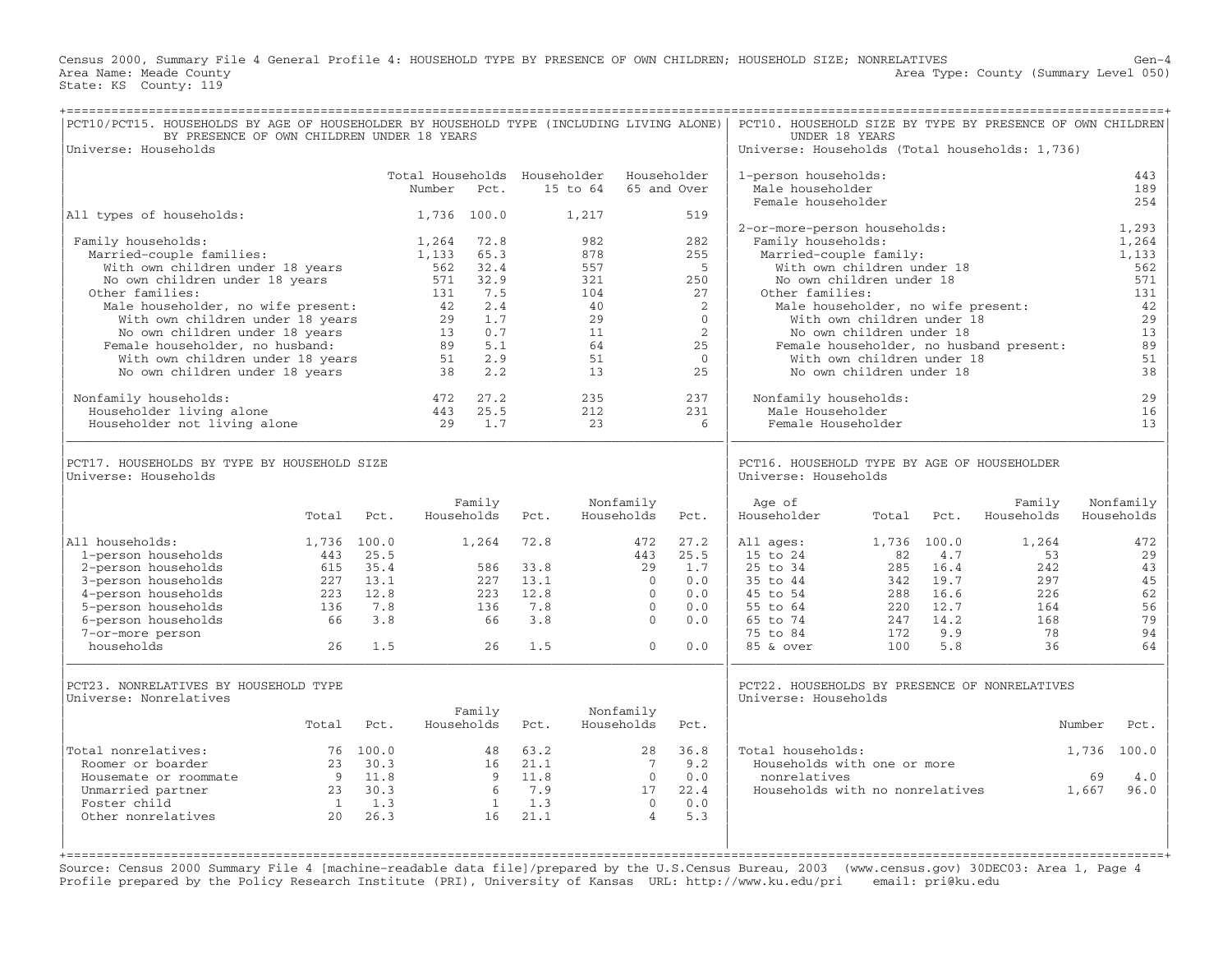| PCT27/PCT29. FAMILY TYPE BY PRESENCE AND AGE OF OWN OR RELATED CHILDREN |                 |             |                 |          |                 |                  |                | PCT18/PCT19. HOUSEHOLDS BY PRESENCE OF PEOPLE (60/65) YEARS |       |          |                                             |                                             |
|-------------------------------------------------------------------------|-----------------|-------------|-----------------|----------|-----------------|------------------|----------------|-------------------------------------------------------------|-------|----------|---------------------------------------------|---------------------------------------------|
| Universe: Families                                                      |                 |             |                 |          |                 |                  |                |                                                             |       |          | AND OVER, HOUSEHOLD SIZE AND HOUSEHOLD TYPE |                                             |
|                                                                         |                 |             |                 |          |                 |                  |                | Universe: Households (Total households:                     |       |          | 1,736)                                      |                                             |
|                                                                         | By Presence of: |             | Own Children    |          |                 | Related Children |                |                                                             |       |          |                                             |                                             |
|                                                                         |                 |             | Families        | Pct.     |                 | Families         | Pct.           |                                                             |       |          | 60+ Years                                   | 65+ Years                                   |
|                                                                         |                 |             |                 |          |                 |                  |                |                                                             |       |          |                                             |                                             |
| All families:                                                           |                 |             | 1,264 100.0     |          |                 | $1,264$ 100.0    |                | Households w/ one or more over 60/65:                       |       |          | 668                                         | 532                                         |
| Married-couple families:                                                |                 |             | 1,133           | 89.6     |                 | 1,133            | 89.6           | 1-person households                                         |       |          | 271                                         | 231                                         |
| With own/related children < 18:                                         |                 |             | 562             | 44.5     |                 | 568              | 44.9           | 2-or-more person households:                                |       |          | 397                                         | 301                                         |
| Under 6 years only                                                      |                 |             |                 | 134 10.6 |                 | 138              | 10.9           | Family households                                           |       |          | 388                                         | 292                                         |
| Under 6 and 6 to 17 years                                               |                 |             | 126             | 10.0     |                 | 139              | 11.0           | Nonfamily households                                        |       |          | 9                                           | 9                                           |
| 6 to 17 years only                                                      |                 |             | 302             | 23.9     |                 | 291              | 23.0           |                                                             |       |          |                                             |                                             |
| No own/related children under 18                                        |                 |             |                 | 571 45.2 |                 | 565              | 44.7           | Households with no people over 60/65:                       |       |          | 1,068                                       | 1,204                                       |
| Other families (No spouse present):                                     |                 |             | 131             | 10.4     |                 | 131              | 10.4           | 1-person households                                         |       |          | 172                                         | 212                                         |
| Male householder, no wife:                                              |                 |             | 42              | 3.3      |                 | 42               | 3.3            | 2-or-more person households:                                |       |          | 896                                         | 992                                         |
| With own/related children < 18:                                         |                 |             | 29              | 2.3      |                 | 32               | 2.5            | Family households                                           |       |          | 876                                         | 972                                         |
| Under 6 years only                                                      |                 |             | 9               | 0.7      |                 | 9                | 0.7            | Nonfamily households                                        |       |          | 2.0                                         | 20                                          |
| Under 6 and 6 to 17 years                                               |                 |             | $\overline{4}$  | 0.3      |                 | $\overline{4}$   | 0.3            |                                                             |       |          |                                             |                                             |
| 6 to 17 years only                                                      |                 |             | 16              | 1.3      |                 | 19               | 1.5            |                                                             |       |          |                                             |                                             |
| No own/related children under 18                                        |                 |             | 13 <sup>7</sup> | 1.0      |                 | 10 <sup>1</sup>  | 0.8            | PCT28. OWN CHILDREN UNDER 18 YEARS BY FAMILY TYPE AND AGE   |       |          |                                             |                                             |
| Female householder, no husband:                                         |                 |             | 89              | 7.0      |                 | 89               | 7.0            | Universe: Own children under 18 years                       |       |          |                                             |                                             |
| With own/related children < 18:                                         |                 |             | 51              | 4.0      |                 | 57               | 4.5            |                                                             |       |          |                                             |                                             |
| Under 6 years only                                                      |                 |             | 10              | 0.8      |                 | 8                | 0.6            |                                                             |       |          | In Male                                     | In Female                                   |
| Under 6 and 6 to 17 years                                               |                 |             | - 6             | 0.5      |                 | 8                | 0.6            |                                                             |       |          | In Married Householder Householder          |                                             |
| 6 to 17 years only                                                      |                 |             | 35              | 2.8      |                 | 41               | 3.2            | Own Children                                                |       | Couple   | No Wife                                     | No Husband                                  |
| No own/related children under 18                                        |                 |             | 38              | 3.0      |                 | 32               | 2.5            | Age $--$                                                    | Total | Families | Families                                    | Families                                    |
|                                                                         |                 |             |                 |          |                 |                  |                |                                                             |       |          |                                             |                                             |
|                                                                         |                 |             |                 |          |                 |                  |                | Under 18:                                                   | 1,315 | 1,194    | 39                                          | 82                                          |
| PCT30. FAMILY TYPE BY AGE OF HOUSEHOLDER                                |                 |             |                 |          |                 |                  |                | Under 3                                                     | 183   | 168      | 6                                           | 9                                           |
| Universe: Families                                                      |                 |             |                 |          |                 |                  |                | $3$ and $4$                                                 | 165   | 147      | 8                                           | 10                                          |
|                                                                         |                 |             |                 |          | Male            |                  | Female         | 5                                                           | 81    | 73       | 5                                           | $\overline{3}$                              |
|                                                                         |                 |             | Married         |          | Householder     | Householder      |                | 6 to 11                                                     | 465   | 429      | $\mathbf{Q}$                                | 27                                          |
| Age of                                                                  |                 |             | Couple          |          | No Wife         |                  | No Husband     | 12 and 13                                                   | 117   | 107      | $\overline{4}$                              | $6\,$                                       |
| Householder                                                             | Total           | Pct.        | Families        |          | Families        |                  | Families       | 14                                                          | 93    | 86       | $\overline{4}$                              | $\mathbf{3}$                                |
|                                                                         |                 |             |                 |          |                 |                  |                | 15 to 17                                                    | 211   | 184      | $\mathbf{3}$                                | 24                                          |
| All ages:                                                               |                 | 1,264 100.0 | 1,133           |          | 42              |                  | 89             |                                                             |       |          |                                             |                                             |
| 15 to 24                                                                | 53              | 4.2         | 45              |          | 2               |                  | 6              |                                                             |       |          |                                             |                                             |
| 25 to 34                                                                | 242             | 19.1        | 210             |          | 10              |                  | 22             | PCT31. NONFAMILY HOUSEHOLDS BY HOUSEHOLDER'S SEX AND AGE    |       |          |                                             |                                             |
| 35 to 44                                                                | 297             | 23.5        | 260             |          | 14              |                  | 23             | Universe: Nonfamily households                              |       |          |                                             |                                             |
| 45 to 54                                                                | 226             | 17.9        | 215             |          | 5               |                  | 6              |                                                             |       |          |                                             |                                             |
| 55 to 59                                                                | 67              | 5.3         | 63              |          | 2               |                  | $\overline{2}$ |                                                             |       |          |                                             | ---- Householder<br>$\qquad \qquad - - - -$ |
| 60 to 64                                                                | 97              | 7.7         | 85              |          | $7\phantom{.0}$ |                  | 5              |                                                             |       | Total    | Male                                        | Female                                      |
| 65 to 74                                                                | 168             | 13.3        | 157             |          | 2               |                  | $\overline{9}$ |                                                             |       |          |                                             |                                             |
| 75 and over                                                             | 114             | 9.0         | 98              |          | $\mathbf{0}$    |                  | 16             | Total nonfamily households:                                 |       |          | 472<br>205                                  | 267                                         |
|                                                                         |                 |             |                 |          |                 |                  |                |                                                             |       |          |                                             |                                             |
|                                                                         |                 |             |                 |          |                 |                  |                | Living alone:                                               |       |          | 443<br>189                                  | 254                                         |
| PCT34. HOUSEHOLDS BY NUMBER OF SUBFAMILIES                              |                 |             |                 |          |                 |                  |                | Householder 15 to 64 years                                  |       |          | 212<br>141                                  | 71                                          |
| Universe: Households                                                    |                 |             |                 |          |                 |                  |                | Householder 65 years & over                                 |       |          | 231                                         | 183<br>48                                   |
|                                                                         |                 |             |                 | Number   | Pct.            |                  |                | Not living alone:                                           |       |          | 29                                          | 16<br>13                                    |
|                                                                         |                 |             |                 |          |                 |                  |                | Householder 15 to 64 years                                  |       |          | 23                                          | 16<br>$7\phantom{.0}$                       |
| Total:                                                                  |                 |             |                 | 1,736    | 100.0           |                  |                | Householder 65 years & over                                 |       |          | 6                                           | 6<br>$\Omega$                               |
| No subfamilies                                                          |                 |             |                 | 1,717    | 98.9            |                  |                |                                                             |       |          |                                             |                                             |
| 1 subfamily                                                             |                 |             |                 | 19       | 1.1             |                  |                |                                                             |       |          |                                             |                                             |
| 2 subfamilies                                                           |                 |             |                 | $\Omega$ | 0.0             |                  |                |                                                             |       |          |                                             |                                             |
| 3 subfamilies                                                           |                 |             |                 | $\Omega$ | 0.0             |                  |                |                                                             |       |          |                                             |                                             |
| 4 or more subfamilies                                                   |                 |             |                 | $\Omega$ | 0.0             |                  |                |                                                             |       |          |                                             |                                             |
|                                                                         |                 |             |                 |          |                 |                  |                |                                                             |       |          |                                             |                                             |

+===================================================================================================================================================+Source: Census 2000 Summary File 4 [machine−readable data file]/prepared by the U.S.Census Bureau, 2003 (www.census.gov) 30DEC03: Area 1, Page 5 Profile prepared by the Policy Research Institute (PRI), University of Kansas URL: http://www.ku.edu/pri email: pri@ku.edu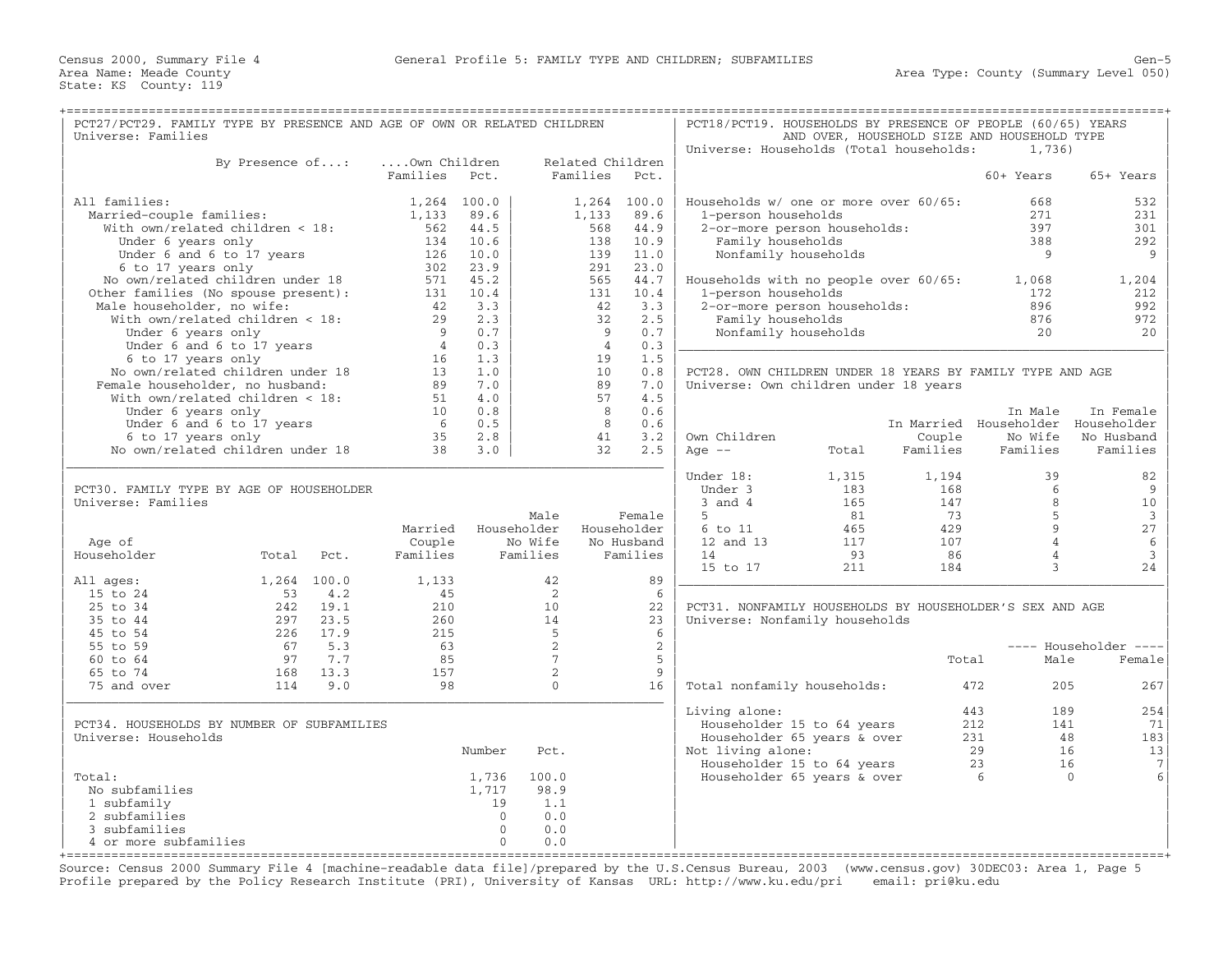| PCT35. MARITAL STATUS BY SEX BY AGE                                                |                       |                         |                                                     |                                  |                      |                 | PCT32. SUBFAMILY TYPE BY PRESENCE OF OWN CHILDREN                                 |                   |
|------------------------------------------------------------------------------------|-----------------------|-------------------------|-----------------------------------------------------|----------------------------------|----------------------|-----------------|-----------------------------------------------------------------------------------|-------------------|
| Universe: Population 15 years and over                                             |                       |                         |                                                     |                                  |                      |                 | UNDER 18 YEARS                                                                    |                   |
|                                                                                    |                       |                         |                                                     |                                  |                      |                 | Universe: Subfamilies                                                             |                   |
|                                                                                    |                       |                         | --------- Now Married ---------                     |                                  |                      |                 |                                                                                   |                   |
|                                                                                    | Never                 | Spouse                  | --- Spouse Absent ---                               |                                  |                      |                 | Total subfamilies:                                                                | 19                |
|                                                                                    | Married               | Present                 | Separated                                           | Other                            | Widowed              | Divorced        | Married-couple subfamilies:                                                       | $\mathbf{0}$      |
|                                                                                    |                       |                         |                                                     |                                  |                      |                 | With own children under 18 years                                                  | $\overline{0}$    |
| Total pop. $15+:$                                                                  | 601                   | 2,243                   | 32                                                  | 113                              | 296                  | 200             | No own children under 18 years<br>Mother-child subfamilies                        | $\mathbb O$<br>17 |
|                                                                                    | 340                   |                         | 13                                                  | 62                               | 48                   |                 | Father-child subfamilies                                                          | 2                 |
| Male:<br>15 to 17 years                                                            | 120                   | 1,144<br>$\overline{0}$ | $\Omega$                                            | $\Omega$                         | $\Omega$             | 111<br>$\Omega$ |                                                                                   |                   |
| 18 and 19 years                                                                    | 50                    | $\Omega$                | $\overline{3}$                                      | $\Omega$                         | $\Omega$             | $\Omega$        |                                                                                   |                   |
| 20 to 24 years                                                                     | 58                    |                         | $\overline{0}$                                      | 9                                | $\mathbf{0}$         | $\overline{0}$  | PCT33. POPULATION IN SUBFAMILIES BY SUBFAMILY TYPE                                |                   |
| 25 to 29 years                                                                     | 32                    |                         | $\frac{45}{84}$<br>$\begin{matrix}0\\1\end{matrix}$ | 7                                | 8                    | $\mathbf{0}$    | Universe: Population in subfamilies                                               |                   |
| 30 to 34 years                                                                     | 14                    |                         | $\frac{127}{260}$<br>$\Omega$                       | 18                               | $\Omega$             | $7\phantom{.0}$ |                                                                                   |                   |
| 35 to 44 years                                                                     | 26                    | 260                     | 7 <sup>7</sup>                                      | 10                               | $\mathcal{E}$        | 39              | Total population in subfamilies:                                                  | 39                |
| 45 to 54 years                                                                     | 21                    | 220                     | $\overline{2}$                                      | $\overline{3}$                   | $\Omega$             | 27              |                                                                                   |                   |
| 55 to 59 years                                                                     | $\overline{2}$        |                         | $\overline{0}$                                      | 2                                | $\overline{0}$       | 6               | In Married-couple subfamilies:                                                    | $\Omega$          |
| 60 to 64 years                                                                     | 12                    | 65<br>88                | $\Omega$                                            | $\overline{0}$                   | - 6                  | 9               | Husband/wife in a childless subfamily                                             | $\Omega$          |
| 65 to 74 years                                                                     | $\overline{4}$        | 157                     | $\overline{0}$                                      | 2                                | 14                   | 12              | Husband/wife in a subfamily with children                                         | $\mathbf{0}$      |
| 75 to 84 years                                                                     | $\mathbf{1}$          | 72                      | $\overline{0}$                                      | $\overline{0}$                   | 10                   | 11              | Child                                                                             | $\mathbf{0}$      |
| 85 years & over                                                                    | $\Omega$              | 2.6                     | $\Omega$                                            | 11                               | 7                    | $\Omega$        | In mother-child subfamilies:                                                      | 34                |
|                                                                                    |                       |                         |                                                     |                                  |                      |                 | Parent.                                                                           | 17                |
| Female:                                                                            | 261                   | 1,099                   | 19                                                  | 51                               | 248                  | 89              | Child                                                                             | 17                |
| 15 to 17 years                                                                     | 107                   | 2                       | $\Omega$                                            | $\Omega$                         | $\Omega$             | $\Omega$        | In father-child subfamilies:                                                      | 5                 |
| 18 and 19 years                                                                    | 43                    | 8                       | $\Omega$                                            | $\Omega$                         | 2                    | $\Omega$        | Parent                                                                            | $\sqrt{2}$        |
| 20 to 24 years                                                                     | 35                    | 50                      | 5                                                   | $\overline{0}$                   | $\circ$              | 2               | Child                                                                             | $\overline{3}$    |
| 25 to 29 years                                                                     | 14                    | 115                     | $\overline{0}$                                      | $\overline{3}$                   | $\overline{0}$       | $\overline{4}$  |                                                                                   |                   |
| 30 to 34 years                                                                     | 10                    | 99                      | $2^{\circ}$                                         | $\overline{0}$                   | $\Omega$             | 24              |                                                                                   |                   |
| 35 to 44 years                                                                     | 8 <sup>8</sup>        | 279                     | 8                                                   | 8                                | $\overline{2}$       | 24              | PCT37. HOUSEHOLD RELATIONSHIP BY GRANDPARENTS LIVING                              |                   |
| 45 to 54 years                                                                     | 11                    | 192                     | $\overline{4}$<br>$\overline{0}$                    | $\overline{4}$<br>$\overline{0}$ | 12                   | 9               | WITH OWN GRANDCHILDREN UNDER 18 YEARS BY                                          |                   |
| 55 to 59 years<br>60 to 64 years                                                   | $\overline{0}$<br>- 6 | 63<br>77                | $\Omega$                                            | $\Omega$                         | $\overline{4}$<br>18 | 6<br>10         | RESPONSIBILITY FOR OWN GRANDCHILDREN<br>Universe: Population 30 years and over in |                   |
| 65 to 74 years                                                                     | 11                    | 149                     | $\overline{0}$                                      | 2                                | 51                   | $\overline{4}$  | households                                                                        |                   |
| 75 to 84 years                                                                     | 8                     | 50                      | $\overline{0}$                                      | 6                                | 78                   | $\overline{4}$  |                                                                                   |                   |
| 85 years & over                                                                    | 8                     | 15                      | $\Omega$                                            | 28                               | 81                   | $\mathcal{L}$   | Total pop. 30 years & over in households:                                         | 2,579             |
|                                                                                    |                       |                         |                                                     |                                  |                      |                 |                                                                                   |                   |
|                                                                                    |                       |                         |                                                     |                                  |                      |                 | Householder or spouse:                                                            | 2,467             |
| PCT36. GRANDPARENTS BY LENGTH OF TIME RESPONSIBLE FOR GRANDCHILDREN UNDER 18 YEARS |                       |                         |                                                     |                                  |                      |                 | Living with own grandchild under 18:                                              | 47                |
| Universe: Population 30 years and over in households                               |                       |                         |                                                     |                                  |                      |                 | Responsible for own grandchild                                                    | 33                |
|                                                                                    |                       |                         |                                                     |                                  |                      |                 | Not responsible for own grandchild                                                | 14                |
| Total Population 30 years and over in households:                                  |                       |                         |                                                     |                                  |                      | 2,579           | Not living with own grandchild under 18                                           | 2,420             |
| Living with own grandchildren under 18 years                                       |                       |                         |                                                     |                                  |                      | 55              | Parent or parent-in-law of householder:                                           | 12                |
| Grandparents responsible for own grandchildren under 18 years:                     |                       |                         |                                                     |                                  |                      | 36              | Living with own grandchild under 18:                                              | 8                 |
| Length of time --                                                                  |                       |                         |                                                     |                                  |                      |                 | Responsible for own grandchild                                                    | $\mathsf 3$       |
| Less than 6 months                                                                 |                       |                         |                                                     |                                  |                      | $\overline{4}$  | Not responsible for own grandchild                                                | 5                 |
| 6 to 11 months                                                                     |                       |                         |                                                     |                                  |                      | $\overline{4}$  | Not living with own grandchild under 18                                           | $\overline{4}$    |
| 1 to 2 years                                                                       |                       |                         |                                                     |                                  |                      | 13              |                                                                                   |                   |
| 3 to 4 years                                                                       |                       |                         |                                                     |                                  |                      | 9               | Other relatives or nonrelatives of                                                |                   |
| 5 years or more                                                                    |                       |                         |                                                     |                                  |                      | 6               | householder:                                                                      | 100               |
| Grandparents not responsible for own grandchildren under 18 years                  |                       |                         |                                                     |                                  |                      | 19              | Living with own grandchild under 18:                                              | $\overline{0}$    |
|                                                                                    |                       |                         |                                                     |                                  |                      |                 | Responsible for own grandchild                                                    | $\mathbf{0}$      |
| Not living with own grandchildren under 18 years                                   |                       |                         |                                                     |                                  |                      | 2,524           | Not responsible for own grandchild<br>Not living with own grandchild under 18     | $\mathbf{0}$      |
|                                                                                    |                       |                         |                                                     |                                  |                      |                 |                                                                                   | 100               |
|                                                                                    |                       |                         |                                                     |                                  |                      |                 |                                                                                   |                   |

Source: Census 2000 Summary File 4 [machine−readable data file]/prepared by the U.S.Census Bureau, 2003 (www.census.gov) 30DEC03: Area 1, Page 6 Profile prepared by the Policy Research Institute (PRI), University of Kansas URL: http://www.ku.edu/pri email: pri@ku.edu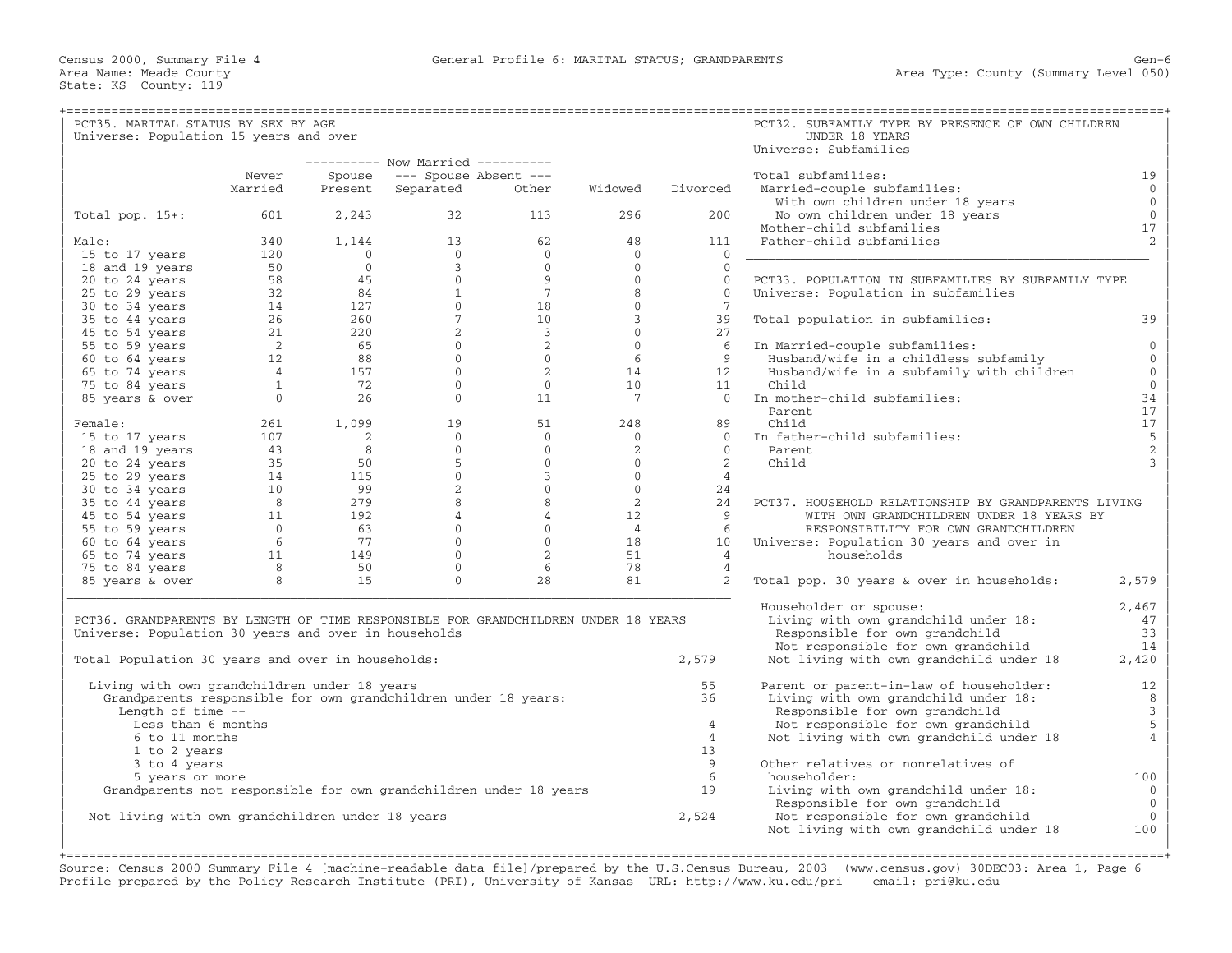State: KS County: 119

| PCT38/PCT39. LANGUAGE SPOKEN AT HOME AND ABILITY TO SPEAK ENGLISH BY AGE AND NATIVITY<br>Universe: Population 5 years old and over                                                    |                                                                            |                                                                          |                                                                                |                                                                                   |                                                         |                                                                                                        |                                                             |                                                           |                                                                      |                                                      |                                                                                                 |
|---------------------------------------------------------------------------------------------------------------------------------------------------------------------------------------|----------------------------------------------------------------------------|--------------------------------------------------------------------------|--------------------------------------------------------------------------------|-----------------------------------------------------------------------------------|---------------------------------------------------------|--------------------------------------------------------------------------------------------------------|-------------------------------------------------------------|-----------------------------------------------------------|----------------------------------------------------------------------|------------------------------------------------------|-------------------------------------------------------------------------------------------------|
|                                                                                                                                                                                       | $---$ All Ages $---$                                                       |                                                                          | $--- 5$ to 17 ---- ---- 18 to 64 ----                                          |                                                                                   |                                                         |                                                                                                        | $--- 65$ & Over $---$                                       |                                                           |                                                                      | -- Foreign born --                                   |                                                                                                 |
|                                                                                                                                                                                       | Number Pct.                                                                |                                                                          |                                                                                | Number Pct.                                                                       | Number Pct.                                             |                                                                                                        | Number Pct.                                                 |                                                           | Native                                                               | Number                                               | Pct.                                                                                            |
| Total population 5 and over:<br>Speak only English                                                                                                                                    | 4,260 100.0<br>3,645                                                       | 85.6                                                                     | 824                                                                            | 1,004 100.0<br>82.1                                                               | 2,040                                                   | $2,432$ 100.0<br>83.9                                                                                  | 781                                                         | 824 100.0<br>94.8                                         | 3,871<br>3,618                                                       | 389<br>27                                            | 100.0<br>6.9                                                                                    |
| Speak Spanish:<br>Speak English "very well"<br>Speak English "well"<br>Speak English "not well"<br>Speak English "not at all"                                                         | 406<br>239<br>71<br>64<br>32                                               | 9.5<br>5.6<br>1.7<br>1.5<br>0.8                                          | 137<br>107<br>16<br>13<br>$\mathbf{1}$                                         | 13.6<br>10.7<br>1.6<br>1.3<br>0.1                                                 | 262<br>126<br>55<br>51<br>30                            | 10.8<br>5.2<br>2.3<br>2.1<br>1.2                                                                       | $7\overline{ }$<br>6<br>$\circ$<br>$\Omega$<br>$\mathbf{1}$ | 0.8<br>0.7<br>0.0<br>0.0<br>0.1                           | 153<br>125<br>8<br>19<br>1                                           | 253<br>114<br>63                                     | 65.0<br>29.3<br>16.2<br>45<br>11.6<br>8.0<br>31                                                 |
| Speak other Indo-European lang.:<br>Speak English "very well"<br>Speak English "well"<br>Speak English "not well"<br>Speak English "not at all"                                       | 198<br>115<br>56<br>27<br>$\overline{0}$                                   | 4.6<br>2.7<br>1.3<br>0.6<br>0.0                                          | 43<br>32<br>11<br>$\bigcirc$<br>$\Omega$                                       | 4.3<br>3.2<br>1.1<br>0.0<br>0.0                                                   | 122<br>58<br>37<br>27<br>$\Omega$                       | 5.0<br>2.4<br>1.5<br>1.1<br>0.0                                                                        | 33<br>25<br>8<br>$\Omega$<br>$\Omega$                       | 4.0<br>3.0<br>1.0<br>0.0<br>0.0                           | 98<br>74<br>2.0<br>4<br>$\mathbf{0}$                                 | 100                                                  | 25.7<br>41<br>10.5<br>36<br>9.3<br>23<br>5.9<br>$\Omega$<br>0.0                                 |
| Speak Asian/Pacific Island lang.: 11<br>Speak English "very well"<br>Speak English "well"<br>Speak English "not well"<br>Speak English "not at all"                                   | 8 <sup>1</sup><br>$\begin{array}{c} 3 \\ 3 \\ 0 \\ 0 \end{array}$          | 0.3<br>0.2<br>0.1<br>0.0<br>0.0                                          | $\Omega$<br>$\Omega$<br>$\Omega$<br>$\Omega$<br>$\Omega$                       | 0.0<br>0.0<br>0.0<br>0.0<br>0.0                                                   | 8<br>5<br>$\mathbf{3}$<br>$\Omega$<br>$\Omega$          | 0.3<br>0.2<br>0.1<br>0.0<br>0.0                                                                        | 3<br>$\mathbf{3}$<br>$\Omega$<br>$\Omega$<br>$\Omega$       | 0.4<br>0.4<br>0.0<br>0.0<br>0.0                           | $\overline{2}$<br>$\mathfrak{D}$<br>$\Omega$<br>$\Omega$<br>$\Omega$ |                                                      | $\mathbf{Q}$<br>2.3<br>6<br>1.5<br>0.8<br>3<br>$\Omega$<br>0.0<br>$\Omega$<br>0.0               |
| Speak other language:<br>Speak English "very well"<br>Speak English "well"<br>Speak English "not well"<br>Speak English "not at all"                                                  | $\overline{0}$<br>$\Omega$<br>$\overline{0}$<br>$\overline{0}$<br>$\Omega$ | 0.0<br>0.0<br>0.0<br>0.0<br>0.0                                          | $\overline{0}$<br>$\Omega$<br>$\Omega$<br>$\Omega$<br>$\Omega$                 | 0.0<br>0.0<br>0.0<br>0.0<br>0.0                                                   | $\circ$<br>$\Omega$<br>$\Omega$<br>$\Omega$<br>$\Omega$ | 0.0<br>0.0<br>0.0<br>0.0<br>0.0                                                                        | $\circ$<br>$\Omega$<br>$\Omega$<br>$\mathbf{0}$<br>$\Omega$ | 0.0<br>0.0<br>0.0<br>0.0<br>0.0                           | $\mathbf{0}$<br>$\Omega$<br>$\Omega$<br>$\Omega$<br>$\Omega$         |                                                      | $\mathbf{0}$<br>0.0<br>$\Omega$<br>0.0<br>$\Omega$<br>0.0<br>$\Omega$<br>0.0<br>$\Omega$<br>0.0 |
| PCT43. PLACE OF BIRTH BY CITIZENSHIP STATUS AND SEX<br>Universe: Total Population                                                                                                     |                                                                            |                                                                          |                                                                                |                                                                                   |                                                         | P44. CITIZENSHIP STATUS BY SEX BY AGE<br>Universe: Total Population                                    |                                                             |                                                           |                                                                      |                                                      |                                                                                                 |
|                                                                                                                                                                                       |                                                                            | Total                                                                    | Male                                                                           | Female                                                                            |                                                         |                                                                                                        |                                                             |                                                           | Total Pct.                                                           | Male                                                 | Female                                                                                          |
| Total population:<br>Native:<br>Born in state of residence<br>Born in other state in the U.S.:<br>Northeast<br>Midwest                                                                | 3,009<br>1,179                                                             | 4,631<br>4,220<br>36<br>250                                              | 2,301<br>2,087<br>1,522<br>551<br>15<br>110                                    | 2,330<br>2,133<br>1,487<br>628<br>21<br>140                                       | Native                                                  | Total Population: 4,631 100.0<br>Foreign born:<br>Naturalized citizen<br>Not a citizen                 |                                                             | 411<br>92<br>319                                          | 4,220 91.1<br>8.9<br>2.0<br>6.9                                      | 2,301<br>2,087<br>214<br>39<br>175                   | 2,330<br>2,133<br>197<br>53<br>144                                                              |
| South<br>West<br>Born outside the United States:<br>Puerto Rico<br>U.S. Island Areas<br>Born abroad of American parent(s) 30<br>Foreign born:<br>Naturalized citizen<br>Not a citizen |                                                                            | 626<br>267<br>32<br>$\overline{2}$<br>$\overline{0}$<br>411<br>92<br>319 | 304<br>122<br>14<br>$\overline{0}$<br>$\overline{0}$<br>14<br>214<br>39<br>175 | 322<br>145<br>18<br>$\overline{\phantom{a}}$<br>$\overline{0}$<br>16<br>53<br>144 | Native<br>Native<br>Foreign born:                       | Under 18 years:<br>Foreign born:<br>Naturalized citizen<br>Not a citizen<br>$197$   18 years and over: |                                                             | 1,375<br>1,289<br>86<br>12<br>74<br>3,256<br>2,931<br>325 | 29.7<br>27.8<br>1.9<br>0.3<br>1.6<br>70.3<br>63.3<br>7.0             | 703<br>664<br>39<br>6<br>33<br>1,598<br>1,423<br>175 | 672<br>625<br>47<br>6<br>41<br>1,658<br>1,508<br>150                                            |
|                                                                                                                                                                                       |                                                                            |                                                                          |                                                                                |                                                                                   |                                                         | Naturalized citizen<br>Not a citizen                                                                   |                                                             | 80<br>245                                                 | 1.7<br>5.3                                                           | 33<br>142                                            | 47<br>103                                                                                       |

Source: Census 2000 Summary File 4 [machine−readable data file]/prepared by the U.S.Census Bureau, 2003 (www.census.gov) 30DEC03: Area 1, Page 7 Profile prepared by the Policy Research Institute (PRI), University of Kansas URL: http://www.ku.edu/pri email: pri@ku.edu

| | | +===================================================================================================================================================+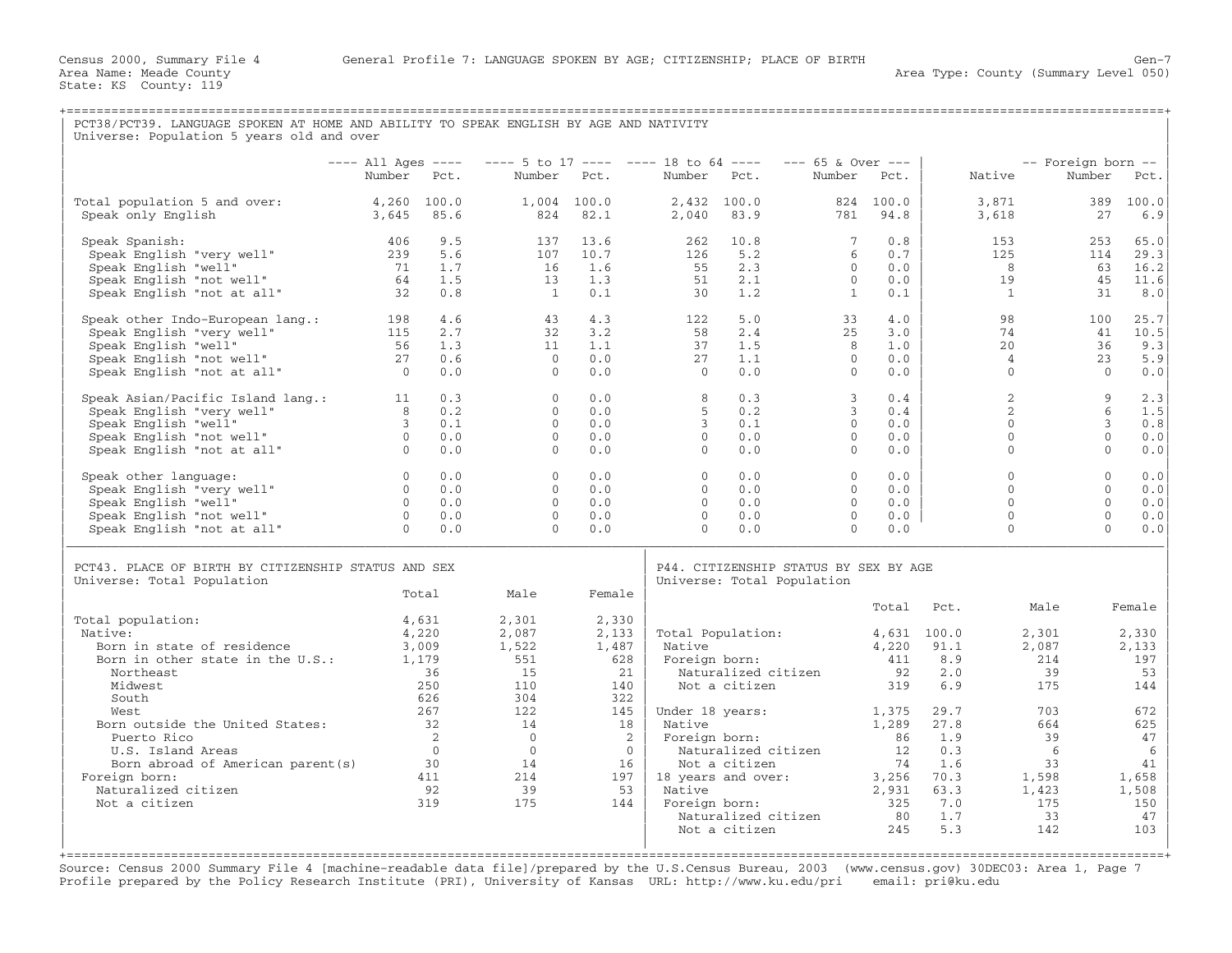Census 2000, Summary File 4 General Profile 8: ENTRY YEAR; PLACE OF WORK Gen−8

| PCT45. YEAR OF ENTRY BY SEX<br>Universe: Foreign-born Population                                                                                                                                                       |                |                                                                                                                          |                                                                                                                                                     |                                                                                                                            | Universe: Foreign-born population                                                                                                                                                                                                                        |                                                                                                                                                                   | PCT46. YEAR OF ENTRY BY CITIZENSHIP STATUS BY SEX                                                                                       |                                               |                                                                                                                                                    |                                                                                                                                                          |                                                                                                                                                             |
|------------------------------------------------------------------------------------------------------------------------------------------------------------------------------------------------------------------------|----------------|--------------------------------------------------------------------------------------------------------------------------|-----------------------------------------------------------------------------------------------------------------------------------------------------|----------------------------------------------------------------------------------------------------------------------------|----------------------------------------------------------------------------------------------------------------------------------------------------------------------------------------------------------------------------------------------------------|-------------------------------------------------------------------------------------------------------------------------------------------------------------------|-----------------------------------------------------------------------------------------------------------------------------------------|-----------------------------------------------|----------------------------------------------------------------------------------------------------------------------------------------------------|----------------------------------------------------------------------------------------------------------------------------------------------------------|-------------------------------------------------------------------------------------------------------------------------------------------------------------|
|                                                                                                                                                                                                                        |                | Total Pct.                                                                                                               | Male                                                                                                                                                | Female                                                                                                                     |                                                                                                                                                                                                                                                          |                                                                                                                                                                   |                                                                                                                                         | Total                                         | Pct.                                                                                                                                               | Male                                                                                                                                                     | Female                                                                                                                                                      |
| Total foreign-born pop.:<br>1995 to March 2000<br>1990 to 1994<br>1985 to 1989<br>1980 to 1984<br>1975 to 1979<br>1970 to 1974<br>1965 to 1969<br>Before 1965                                                          | 5 <sup>5</sup> | 411 100.0<br>158 38.4<br>97 23.6<br>38 9.2<br>58 14.1<br>$16 \qquad 3.9$<br>$14 \quad 3.4$<br>1.2<br>25 6.1              | 214<br>95<br>46<br>26<br>24<br>$\overline{4}$<br>5<br>$\overline{2}$<br>12                                                                          | 197<br>63<br>51<br>12 <sup>°</sup><br>34<br>12<br>$\overline{9}$<br>$\overline{\mathbf{3}}$<br>13                          | Total foreign-born population:<br>Year of entry 1990 to March 2000:<br>Naturalized citizen<br>Not a citizen<br>Year of entry 1980 to 1989:<br>Naturalized citizen<br>Not a citizen<br>Year of entry before 1980:<br>Naturalized citizen<br>Not a citizen |                                                                                                                                                                   |                                                                                                                                         | 255<br>17<br>96<br>46<br>50<br>60<br>29<br>31 | 411 100.0<br>62.0<br>4.1<br>238 57.9<br>23.4<br>11.2<br>12.2<br>14.6<br>7.1<br>7.5                                                                 | 214<br>141<br>$\overline{9}$<br>132<br>50<br>21<br>2.9<br>23<br>- 9<br>14                                                                                | 197<br>114<br>8<br>106<br>46<br>25<br>21<br>37<br>20<br>17                                                                                                  |
| PCT48. PLACE OF BIRTH BY YEAR OF ENTRY BY CITIZENSHIP STATUS<br>Universe: Foreign-born population                                                                                                                      |                |                                                                                                                          |                                                                                                                                                     |                                                                                                                            |                                                                                                                                                                                                                                                          |                                                                                                                                                                   |                                                                                                                                         |                                               |                                                                                                                                                    |                                                                                                                                                          |                                                                                                                                                             |
|                                                                                                                                                                                                                        |                |                                                                                                                          |                                                                                                                                                     |                                                                                                                            |                                                                                                                                                                                                                                                          |                                                                                                                                                                   |                                                                                                                                         |                                               |                                                                                                                                                    |                                                                                                                                                          |                                                                                                                                                             |
|                                                                                                                                                                                                                        |                | Total                                                                                                                    | Naturalized<br>Citizen                                                                                                                              | Citizen                                                                                                                    | $--$ 1990 to March 2000 -- $---$ 1980 to 1989 ----- Year of Entry Before 1980<br>Not a Naturalized<br>Citizen                                                                                                                                            | Citizen                                                                                                                                                           | Not a Naturalized<br>Citizen                                                                                                            | Citizen                                       | Not a                                                                                                                                              | Naturalized<br>Citizen                                                                                                                                   | Not a<br>Citizen                                                                                                                                            |
| Total foreign-born pop.:<br>Europe<br>Asia<br>Africa<br>Oceania<br>Americas:<br>Latin America:<br>Caribbean<br>Central America:<br>Mexico<br>Other Central America<br>South America<br>Northern America<br>Born at sea |                | 411<br>15<br>9<br>$\Omega$<br>$\Omega$<br>387<br>366<br>$\bigcirc$<br>356<br>348<br>8 <sup>2</sup><br>10<br>21<br>$\cap$ | 92<br>$\Omega$<br>$\mathbf{3}$<br>$\Omega$<br>$\Omega$<br>89<br>81<br>$\overline{0}$<br>78<br>74<br>$\overline{4}$<br>$\mathbf{3}$<br>8<br>$\Omega$ | 319<br>15<br>6<br>$\Omega$<br>$\bigcap$<br>298<br>285<br>$\bigcirc$<br>278<br>274<br>$\overline{4}$<br>7<br>13<br>$\Omega$ | 17<br>$\Omega$<br>$\overline{0}$<br>$\Omega$<br>$\Omega$<br>17<br>17<br>$\Omega$<br>14<br>12 <sup>°</sup><br>2<br>$\mathbf{3}$<br>$\circ$<br>$\Omega$                                                                                                    | 238<br>13<br>$\overline{\mathbf{3}}$<br>$\Omega$<br>$\bigcap$<br>222<br>217<br>$\overline{0}$<br>210<br>206<br>$\overline{4}$<br>$7\phantom{.0}$<br>5<br>$\Omega$ | 46<br>$\Omega$<br>$\Omega$<br>$\Omega$<br>$\Omega$<br>46<br>42<br>$\bigcirc$<br>42<br>40<br>2<br>$\Omega$<br>$\overline{4}$<br>$\Omega$ |                                               | 50<br>$\Omega$<br>$\overline{3}$<br>$\Omega$<br>$\Omega$<br>47<br>43<br>$\Omega$<br>43<br>43<br>$\Omega$<br>$\Omega$<br>$\overline{4}$<br>$\Omega$ | 29<br>$\Omega$<br>$\overline{3}$<br>$\Omega$<br>$\Omega$<br>26<br>22<br>$\overline{0}$<br>22<br>22<br>$\Omega$<br>$\Omega$<br>$\overline{4}$<br>$\Omega$ | 31<br>2<br>$\mathbf 0$<br>$\mathsf{O}$<br>$\mathbf{0}$<br>29<br>25<br>$\overline{0}$<br>25<br>25<br>$\overline{0}$<br>$\mathbb O$<br>$\sqrt{4}$<br>$\Omega$ |
| PCT51. PLACE OF WORK - STATE AND COUNTY LEVEL<br>Universe: Workers 16 years and over                                                                                                                                   |                |                                                                                                                          |                                                                                                                                                     |                                                                                                                            | PCT52. PLACE OF WORK - PLACE LEVEL<br>Universe: Workers 16 years and over                                                                                                                                                                                |                                                                                                                                                                   |                                                                                                                                         |                                               |                                                                                                                                                    |                                                                                                                                                          |                                                                                                                                                             |
|                                                                                                                                                                                                                        |                |                                                                                                                          | Number                                                                                                                                              | Pct.                                                                                                                       |                                                                                                                                                                                                                                                          |                                                                                                                                                                   |                                                                                                                                         |                                               |                                                                                                                                                    | Number                                                                                                                                                   | Pct.                                                                                                                                                        |
| Total workers 16 and over:<br>Worked in state of residence:<br>Worked in county of residence<br>Worked outside county of residence<br>Worked outside state of residence                                                |                |                                                                                                                          | 2,010<br>1,976<br>1,487<br>489<br>34                                                                                                                | 100.0<br>98.3<br>74.0<br>24.3<br>1.7                                                                                       | Total workers 16 and over:<br>Living in a Place:                                                                                                                                                                                                         | Worked in Place of Residence<br>Not Living in a Place                                                                                                             | Worked Outside Place of Residence                                                                                                       |                                               |                                                                                                                                                    | 2,010<br>1,459<br>755<br>704<br>551                                                                                                                      | 100.0<br>72.6<br>37.6<br>35.0<br>27.4                                                                                                                       |

Source: Census 2000 Summary File 4 [machine−readable data file]/prepared by the U.S.Census Bureau, 2003 (www.census.gov) 30DEC03: Area 1, Page 8 Profile prepared by the Policy Research Institute (PRI), University of Kansas URL: http://www.ku.edu/pri email: pri@ku.edu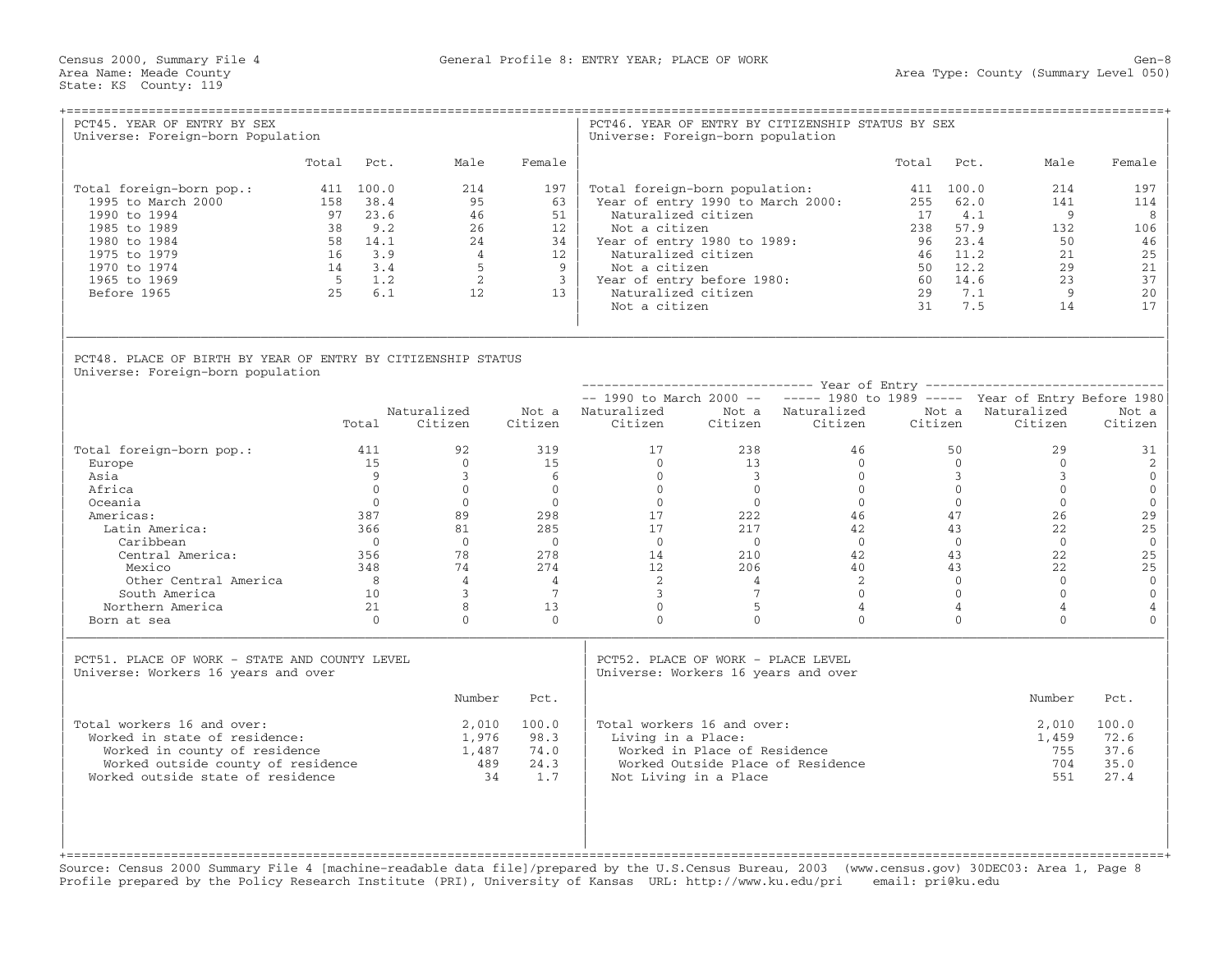Census 2000, Summary File 4 General Profile 9: RESIDENCE IN 1995; MEANS OF TRANS.; VEHICLE OCCUPANCY; COMMUTE TIME Gen−9<br>Area Name: Meade County Level 050) Area Type: County (Summary Level 050) State: KS County: 119

+===================================================================================================================================================+

| PCT49. RESIDENCE IN 1995 - STATE AND COUNTY LEVEL<br>Universe: Population 5 years old and over |                |              | PCT55. MEANS OF TRANSPORTATION TO WORK<br>Universe: Workers 16 years and over |                          |              | PCT60. PRIVATE VEHICLE OCCUPANCY<br>Universe: Workers 16 years old and over |                       |                       |
|------------------------------------------------------------------------------------------------|----------------|--------------|-------------------------------------------------------------------------------|--------------------------|--------------|-----------------------------------------------------------------------------|-----------------------|-----------------------|
|                                                                                                | Total          | Pct.         |                                                                               | Total                    | Pct.         |                                                                             | Total                 | Pct.                  |
|                                                                                                |                |              |                                                                               |                          |              |                                                                             |                       |                       |
| Total population 5 and over:                                                                   |                | 4,260 100.0  | Total workers 16 and over:                                                    |                          | 2,010 100.0  | Total workers 16 and over:                                                  | 2,010                 | 100.0                 |
| Same house in 1995<br>Different house in 1995:                                                 | 2,470<br>1,790 | 58.0<br>42.0 | Car, truck, or van:<br>Drove alone                                            | 1,791<br>1,560           | 89.1<br>77.6 | Car, truck, or van:<br>Drove alone                                          | 1,791<br>1,560        | 89.1<br>77.6          |
| In United States in 1995:                                                                      | 1,677          | 39.4         | Carpooled                                                                     | 231                      | 11.5         | Carpooled:                                                                  | 231                   | 11.5                  |
| Same county                                                                                    | 647            | 15.2         |                                                                               |                          |              | 2-person carpool                                                            | 150                   | 7.5                   |
| Different county:                                                                              | 1,030          | 24.2         | Public transportation:                                                        | $\Omega$                 | 0.0          | 3-person carpool                                                            | 47                    | 2.3                   |
| Same state<br>Different state:                                                                 | 587<br>443     | 13.8<br>10.4 | Bus or trolley bus<br>Streetcar or trolley car                                | $\mathbf{0}$<br>$\Omega$ | 0.0<br>0.0   | 4-person carpool<br>5- or 6-person carpool                                  | 27<br>$\overline{7}$  | 1.3<br>0.3            |
| Northeast                                                                                      | 8 <sup>8</sup> | 0.2          | Subway or elevated                                                            | $\Omega$                 | 0.0          | 7- or more person carpool                                                   | $\overline{0}$        | ${\bf 0}$ . ${\bf 0}$ |
| Midwest                                                                                        | 37             | 0.9          | Railroad                                                                      | $\Omega$                 | 0.0          |                                                                             |                       |                       |
| South                                                                                          | 267            | 6.3          | Ferryboat                                                                     | $\mathbf{0}$             | 0.0          | Other means (including                                                      |                       |                       |
| West                                                                                           | 131            | 3.1          | Taxicab                                                                       | $\Omega$                 | 0.0          | those who worked at home)                                                   | 219                   | 10.9                  |
| In Puerto Rico in 1995:                                                                        | $\overline{0}$ | 0.0          | Motorcycle                                                                    | 2                        | 0.1          |                                                                             |                       |                       |
| Same municipio                                                                                 | $\overline{0}$ | 0.0          | Bicycle                                                                       | $\overline{0}$           | 0.0          |                                                                             |                       |                       |
| Different municipio                                                                            | $\Omega$       | 0.0          | Walked                                                                        | 65                       | 3.2          |                                                                             |                       |                       |
|                                                                                                |                |              | Other means                                                                   | - 9                      | 0.4          |                                                                             |                       |                       |
| Elsewhere in 1995:                                                                             | 113            | 2.7          |                                                                               |                          |              |                                                                             |                       |                       |
| U.S. Island Areas                                                                              | $\overline{0}$ | 0.0          | Worked at home                                                                | 143                      | 7.1          |                                                                             |                       |                       |
| Foreign country or at sea                                                                      | 113            | 2.7          |                                                                               |                          |              |                                                                             |                       |                       |
|                                                                                                |                |              |                                                                               |                          |              |                                                                             |                       |                       |
| PCT59. TIME LEAVING HOME TO GO TO WORK<br>Universe: Workers 16 years old and over              |                |              | PCT56. TRAVEL TIME TO WORK<br>Universe: Workers 16 years and over             |                          |              | PCT57. TRAVEL TIME TO WORK BY MEANS OF<br>TRANSPORTATION TO WORK            |                       |                       |
|                                                                                                | Total          | Pct.         |                                                                               |                          | Total Pct.   | Universe: Workers 16 years old and over who<br>did not work at home         |                       |                       |
| Total workers 16 and over:                                                                     | 2,010 100.0    |              | Total workers 16 and over:                                                    |                          | 2,010 100.0  |                                                                             | Total                 | Pct.                  |
| Did not work at home:                                                                          | 1,867          | 92.9         | Did not work at home:                                                         | 1,867                    | 92.9         | Total workers 16 and over                                                   |                       |                       |
| $12:00$ a.m. to $4:59$ a.m.                                                                    | 48             | 2.4          | Less than 5 minutes                                                           | 383                      | 19.1         | who did not work at home:                                                   | 1,867                 | 100.0                 |
| 5:00 a.m. to 5:29 a.m.                                                                         | 42             | 2.1          | 5 to 9 minutes                                                                | 489                      | 24.3         |                                                                             |                       |                       |
| 5:30 a.m. to 5:59 a.m.                                                                         | 101            | 5.0          | 10 to 14 minutes                                                              | 229                      | 11.4         | Less than 30 minutes:                                                       | 1,440                 | 77.1                  |
| $6:00$ a.m. to $6:29$ a.m.                                                                     | 120<br>127     | 6.0<br>6.3   | 15 to 19 minutes                                                              | 183                      | 9.1<br>5.2   | Public transportation<br>Other means                                        | $\Omega$              | 0.0                   |
| 6:30 a.m. to 6:59 a.m.<br>7:00 a.m. to 7:29 a.m.                                               |                |              | 20 to 24 minutes                                                              | 105                      |              |                                                                             | 1,440                 | 77.1                  |
|                                                                                                |                |              |                                                                               |                          |              |                                                                             |                       |                       |
|                                                                                                | 321            | 16.0         | 25 to 29 minutes                                                              | 51                       | 2.5          |                                                                             |                       |                       |
| 7:30 a.m. to 7:59 a.m.                                                                         | 478            | 23.8         |                                                                               |                          |              | 30 to 44 minutes:                                                           | 230                   | 12.3                  |
| 8:00 a.m. to 8:29 a.m.                                                                         | 247            | 12.3         | 30 to 34 minutes                                                              | 174                      | 8.7          | Public transportation                                                       | $\overline{0}$        | $0.0$                 |
| 8:30 a.m. to 8:59 a.m.<br>9:00 a.m. to 9:59 a.m.                                               | 63<br>106      | 3.1<br>5.3   | 35 to 39 minutes<br>40 to 44 minutes                                          | 16<br>40                 | 0.8<br>2.0   | Other means                                                                 | 230                   | 12.3                  |
| 10:00 a.m. to 10:59 a.m.                                                                       | 38             | 1.9          | 45 to 59 minutes                                                              | 94                       | 4.7          | 45 to 59 minutes:                                                           | 94                    | 5.0                   |
| 11:00 a.m. to 11:59 a.m.                                                                       | 8              | 0.4          | 60 to 89 minutes                                                              | 66                       | 3.3          | Public transportation                                                       | $\overline{0}$        | 0.0                   |
| $12:00$ p.m. to $3:59$ p.m.                                                                    | 86             | 4.3          | 90 minutes or more                                                            | 37                       | 1.8          | Other means                                                                 | 94                    | 5.0                   |
| $4:00$ p.m. to $11:59$ p.m.                                                                    | 82             | 4.1          |                                                                               |                          |              |                                                                             |                       |                       |
|                                                                                                |                |              | Mean travel time: 17.7 minutes                                                |                          |              | 60 or more minutes:                                                         | 103                   | 5.5                   |
| Worked at home                                                                                 | 143            | 7.1          | Worked at home                                                                | 143                      | 7.1          | Public transportation<br>Other means                                        | $\overline{0}$<br>103 | 0.0<br>5.5            |
|                                                                                                |                |              |                                                                               |                          |              |                                                                             |                       |                       |

Source: Census 2000 Summary File 4 [machine−readable data file]/prepared by the U.S.Census Bureau, 2003 (www.census.gov) 30DEC03: Area 1, Page 9 Profile prepared by the Policy Research Institute (PRI), University of Kansas URL: http://www.ku.edu/pri email: pri@ku.edu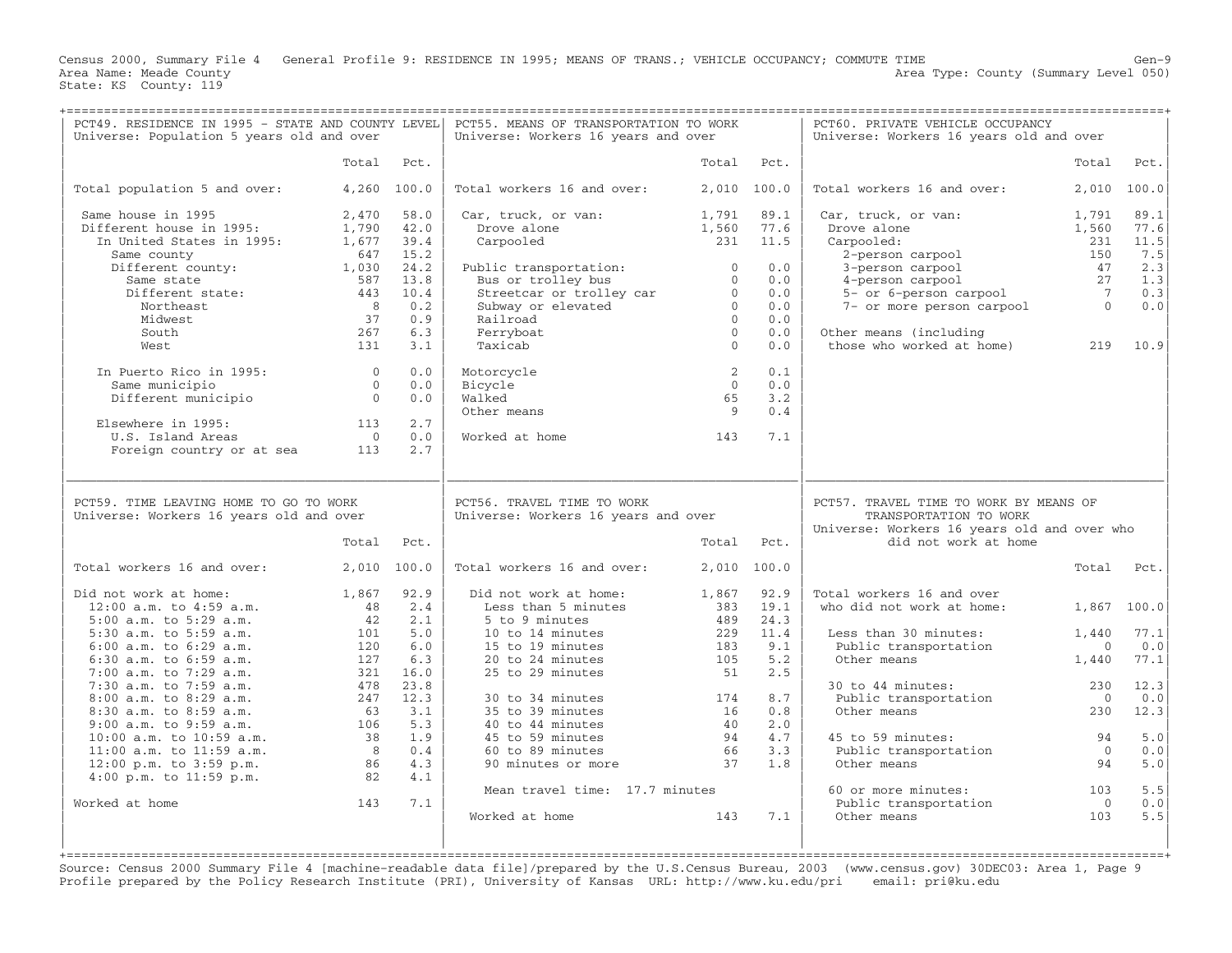| PCT61. SCHOOL ENROLLMENT BY SEX BY LEVEL AND SCHOOL TYPE                                                                                                                                                                                                                |                                                               |                   |                                                                                                                                         |       |                         |                                           |                                 |                |                 |
|-------------------------------------------------------------------------------------------------------------------------------------------------------------------------------------------------------------------------------------------------------------------------|---------------------------------------------------------------|-------------------|-----------------------------------------------------------------------------------------------------------------------------------------|-------|-------------------------|-------------------------------------------|---------------------------------|----------------|-----------------|
| Universe: Population 3 years old and over                                                                                                                                                                                                                               |                                                               |                   |                                                                                                                                         |       |                         |                                           |                                 |                |                 |
|                                                                                                                                                                                                                                                                         |                                                               |                   | -------------- Total --------------- --------------- Male --------------- -------------- Female ---------------<br>Total Public Private |       |                         | Total Public Private Total Public Private |                                 |                |                 |
|                                                                                                                                                                                                                                                                         |                                                               |                   |                                                                                                                                         |       |                         |                                           |                                 |                |                 |
| Total pop. 3 and over<br>enrolled in school:                                                                                                                                                                                                                            | 1,272 1,152                                                   |                   | 120                                                                                                                                     | 636   | 563                     | 73 — 10                                   | 636 11                          | 589            |                 |
|                                                                                                                                                                                                                                                                         |                                                               |                   |                                                                                                                                         |       |                         |                                           |                                 |                | 47              |
| In nursery/preschool                                                                                                                                                                                                                                                    | 99                                                            |                   |                                                                                                                                         |       |                         |                                           | 48                              | 35             | 13              |
| In kindergarten                                                                                                                                                                                                                                                         | 70                                                            |                   |                                                                                                                                         |       |                         |                                           | 47                              | 45             | 2               |
| In grade 1 to grade 4                                                                                                                                                                                                                                                   | 350                                                           |                   |                                                                                                                                         |       |                         |                                           | $157$<br>$141$<br>$155$<br>$70$ | 144            | 13              |
| In grade 5 to grade 8                                                                                                                                                                                                                                                   |                                                               |                   |                                                                                                                                         |       |                         |                                           |                                 | 137            | $\overline{4}$  |
| In grade 9 to grade 12                                                                                                                                                                                                                                                  | $\begin{array}{r} 282 \\ 325 \\ 116 \\ 30 \end{array}$<br>325 |                   |                                                                                                                                         |       |                         |                                           |                                 | 149            | 6               |
| College: undergraduate                                                                                                                                                                                                                                                  |                                                               |                   |                                                                                                                                         |       |                         |                                           |                                 | 61             | 9               |
| Graduate/professional                                                                                                                                                                                                                                                   |                                                               |                   |                                                                                                                                         |       |                         |                                           | 18                              | 18             | $\Omega$        |
| Not enrolled in school                                                                                                                                                                                                                                                  | 3,159                                                         |                   |                                                                                                                                         |       |                         |                                           | 1,617                           |                |                 |
| PCT62. SCHOOL ENROLLMENT BY SEX BY AGE<br>Universe: Population 3 years old and over                                                                                                                                                                                     |                                                               |                   |                                                                                                                                         |       |                         |                                           |                                 |                |                 |
|                                                                                                                                                                                                                                                                         |                                                               |                   |                                                                                                                                         |       |                         |                                           |                                 |                |                 |
|                                                                                                                                                                                                                                                                         |                                                               |                   | --------------- Total --------------- --------------- Male ---------------- -------------- Female ---------------                       |       |                         |                                           |                                 |                |                 |
|                                                                                                                                                                                                                                                                         | Total                                                         | Enrolled Enrolled | Not                                                                                                                                     |       | Total Enrolled Enrolled | Not                                       |                                 | Total Enrolled | Not<br>Enrolled |
| Total pop. 3 and over:                                                                                                                                                                                                                                                  |                                                               | 4,431 1,272 3,159 |                                                                                                                                         | 2,178 | 636 1,542               |                                           | 2,253                           | 636            | 1,617           |
|                                                                                                                                                                                                                                                                         |                                                               |                   |                                                                                                                                         |       |                         |                                           |                                 |                | 63              |
|                                                                                                                                                                                                                                                                         |                                                               |                   |                                                                                                                                         |       |                         |                                           |                                 |                | 10              |
|                                                                                                                                                                                                                                                                         |                                                               |                   |                                                                                                                                         |       |                         |                                           |                                 |                | $\overline{0}$  |
|                                                                                                                                                                                                                                                                         |                                                               |                   |                                                                                                                                         |       |                         |                                           |                                 |                | 4               |
|                                                                                                                                                                                                                                                                         |                                                               |                   |                                                                                                                                         |       |                         |                                           |                                 |                | 17              |
|                                                                                                                                                                                                                                                                         |                                                               |                   |                                                                                                                                         |       |                         |                                           |                                 |                | 80              |
|                                                                                                                                                                                                                                                                         |                                                               |                   |                                                                                                                                         |       |                         |                                           |                                 |                | 241             |
| 014 points and diverse the control of the control of the control of the control of the control of the control of the control of the control of the control of the control of the control of the control of the control of the                                           |                                                               |                   |                                                                                                                                         |       |                         |                                           |                                 |                | 1,202           |
| PCT63. COLLEGE OR GRADUATE SCHOOL ENROLLMENT BY SEX BY AGE<br>Universe: Population 15 years old and over                                                                                                                                                                |                                                               |                   |                                                                                                                                         |       |                         |                                           |                                 |                |                 |
|                                                                                                                                                                                                                                                                         |                                                               |                   | -------------- Total --------------- --------------- Male ---------------- -------------- Female --------------                         |       |                         |                                           |                                 |                |                 |
|                                                                                                                                                                                                                                                                         |                                                               |                   | Not                                                                                                                                     |       |                         | Not                                       |                                 |                | Not             |
|                                                                                                                                                                                                                                                                         | Total                                                         |                   | Enrolled Enrolled                                                                                                                       |       |                         | Total Enrolled Enrolled Total Enrolled    |                                 |                | Enrolled        |
| Total pop. 15 and over:                                                                                                                                                                                                                                                 | 3,485                                                         | 146               | 3,339                                                                                                                                   | 1,718 |                         | 58 1,660                                  | 1,767                           | 88             | 1,679           |
|                                                                                                                                                                                                                                                                         |                                                               |                   |                                                                                                                                         |       |                         |                                           |                                 | $\overline{0}$ | 109             |
|                                                                                                                                                                                                                                                                         |                                                               |                   |                                                                                                                                         |       |                         |                                           |                                 | 28             | 117             |
| 15 to 17 years<br>18 to 24 years<br>25 to 34 years<br>25 to 34 years<br>25 to 34 years<br>25 to 34 years<br>25 to 34 years<br>25 to 34 years<br>25 to 34 years<br>25 to 34 years<br>25 59<br>271<br>25 35 years<br>271<br>25 298<br>298<br>298<br>298<br>298<br>293<br> |                                                               |                   |                                                                                                                                         |       |                         |                                           |                                 | 26             | 245             |
|                                                                                                                                                                                                                                                                         |                                                               |                   |                                                                                                                                         |       |                         |                                           |                                 | 34             | 1,208           |
|                                                                                                                                                                                                                                                                         |                                                               |                   |                                                                                                                                         |       |                         |                                           |                                 |                |                 |

+===================================================================================================================================================+ Source: Census 2000 Summary File 4 [machine−readable data file]/prepared by the U.S.Census Bureau, 2003 (www.census.gov) 30DEC03: Area 1, Page 10 Profile prepared by the Policy Research Institute (PRI), University of Kansas URL: http://www.ku.edu/pri email: pri@ku.edu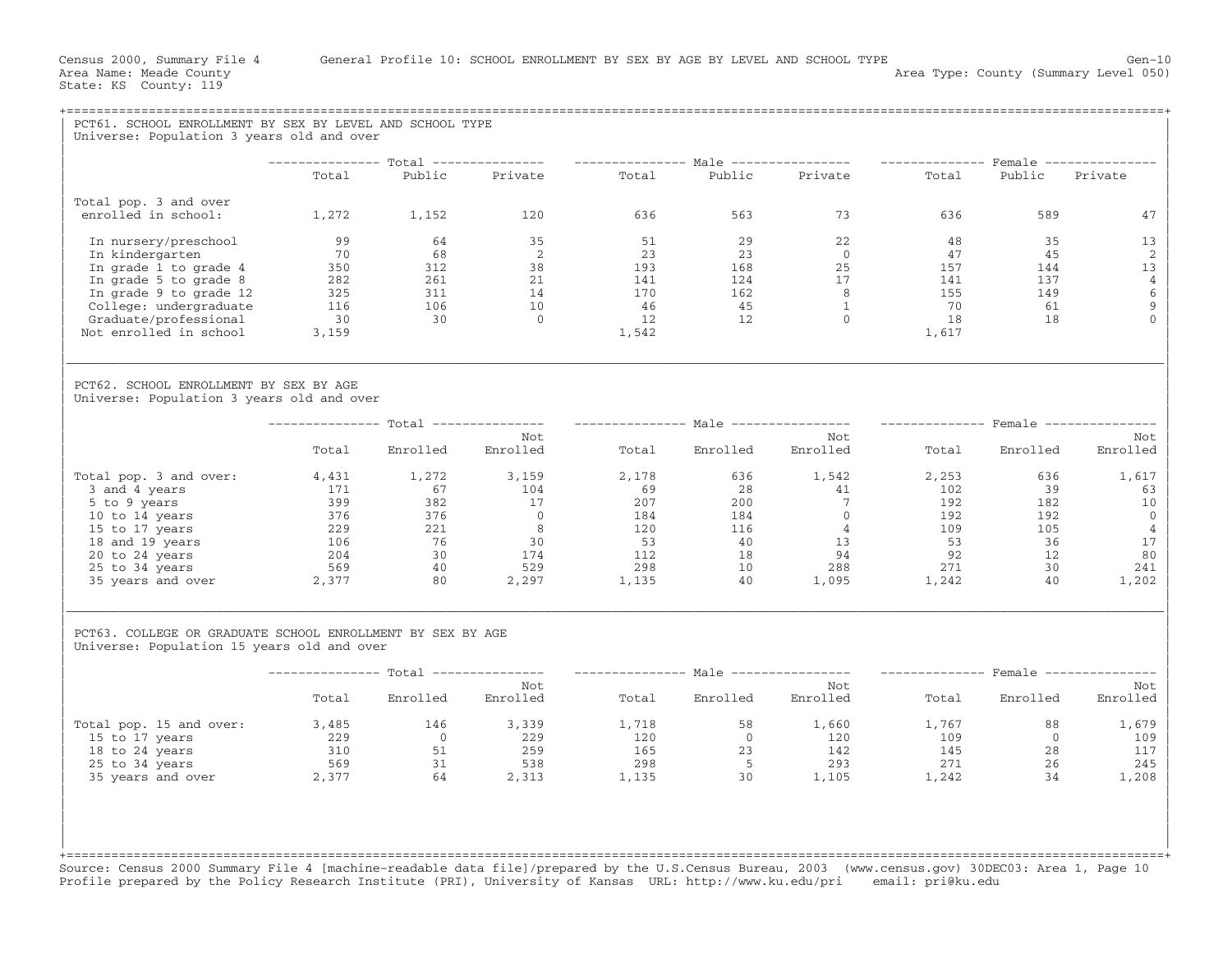| Total Pct. 18 to 24 25 to 34 35 to 44 45 to 64 65 and Over<br>$\begin{array}{cccc} 3\, , 256 & 100\, .0 & 310 \\ 368 & 11\, .3 & 44 \\ 347 & 10\, .7 & 91 \\ 917 & 28\, .2 & 77 \\ 860 & 26\, .4 & 81 \\ 177 & 5\, .4 & 8 \\ 405 & 12\, .4 & 9 \\ 182 & 5\, .6 & 0 \\ \end{array}$<br>$674$<br>$43$<br>$53$<br>879 — 1879 — 1880 — 1880 — 1880 — 1880 — 1880 — 1880 — 1880 — 1880 — 1880 — 1880 — 1880 — 1880 — 1880 — 1880 — 1880 — 1880 — 1880 — 1880 — 1880 — 1880 — 1880 — 1880 — 1880 — 1880 — 1880 — 1880 — 1880 — 1880 — 1880 — 1880 —<br>Total population 18 and over:<br>569<br>53<br>Less than 9th grade<br>65<br>9th to 12th grade, no diploma<br>57<br>51<br>$\begin{array}{cccc}\n 113 & 212 & 233 \\  138 & 191 & 264\n \end{array}$<br>High school grad. (incl. equivalency) 917 28.2<br>Some college, no degree<br>Associate degree<br>Bachelor's degree<br>56<br>58<br>44<br>$\begin{array}{ccc} 122 & & & 79 \\ 18 & & & 38 \end{array}$<br>$\begin{array}{c} 137 \\ 97 \end{array}$<br>79<br>Graduate or professional degree 182 5.6<br>Total Pct. 18 to 24 25 to 34 35 to 44 45 to 64 65 and Over<br>$\begin{array}{cccccc} 1,598 & 100.0 & & & & 165 & & & 298 & & 345 \\ 193 & 12.1 & & & 23 & & 37 & & 23 \\ 167 & 10.5 & & & 60 & & 38 & & 28 \\ 454 & 28.4 & & & 32 & & 59 & & 119 \\ \end{array}$<br>$\frac{463}{32}$<br>Total males 18 and over:<br>Less than 9th grade<br>9th to 12th grade, no diploma<br>19<br>Figh school grad. (incl. equivalency) 454 28.4<br>133<br>Some college, no degree<br>Associate degree<br>Bachelor's degree<br>140<br>$\begin{array}{c} 45 \\ 3 \\ 2 \\ 0 \end{array}$<br>$\begin{array}{ccc} 21 & 22 \\ 21 & 29 \\ 14 & 18 \end{array}$<br>$72 \t 4.5$<br>22<br>$\begin{array}{c} 21 \\ 63 \end{array}$<br>$\frac{22}{39}$<br>202 12.6<br>Graduate or professional degree<br>100 6.3<br>55<br>Total Pct. 18 to 24 25 to 34<br>35 to 44  45 to 64  65 and Over<br>271<br>329<br>Total females 18 and over:<br>1,658 100.0 145<br>416<br>$\begin{array}{cccc} 1,030 & 100\, .0 & 143\, \\ 175 & 10\, .6 & 21\, \\ 180 & 10\, .9 & 31\, \\ 463 & 27\, .9 & 45\, \\ 450 & 27\, .1 & 36\, \\ 105 & 6\, .3 & 5\, \\ 203 & 12\, .2 & 7\, \\ 82 & 4\, .9 & 0 \end{array}$<br>28<br>20<br>21<br>Less than 9th grade<br>$\begin{array}{cc} 175 & 10.6 \\ 180 & 10.9 \end{array}$<br>$\frac{15}{19}$<br>9th to 12th grade, no diploma<br>25<br>32<br>High school grad. (incl. equivalency)<br>463 27.9<br>54<br>$54$<br>$80$<br>$35$<br>$51$<br>$4$<br>93<br>95 124<br>23<br>93<br>95<br>36<br>40<br>20<br>Some college, no degree<br>Associate degree<br>Bachelor's degree<br>74<br>Graduate or professional degree 32 and 30 and 32 and 4.9<br>42 |         |  |  |  | PCT65. EDUCATIONAL ATTAINMENT BY SEX BY AGE<br>Universe: Population 18 years and over |
|------------------------------------------------------------------------------------------------------------------------------------------------------------------------------------------------------------------------------------------------------------------------------------------------------------------------------------------------------------------------------------------------------------------------------------------------------------------------------------------------------------------------------------------------------------------------------------------------------------------------------------------------------------------------------------------------------------------------------------------------------------------------------------------------------------------------------------------------------------------------------------------------------------------------------------------------------------------------------------------------------------------------------------------------------------------------------------------------------------------------------------------------------------------------------------------------------------------------------------------------------------------------------------------------------------------------------------------------------------------------------------------------------------------------------------------------------------------------------------------------------------------------------------------------------------------------------------------------------------------------------------------------------------------------------------------------------------------------------------------------------------------------------------------------------------------------------------------------------------------------------------------------------------------------------------------------------------------------------------------------------------------------------------------------------------------------------------------------------------------------------------------------------------------------------------------------------------------------------------------------------------------------------------------------------------------------------------------------------------------------------------------------------------------------------------------------------------------------------------------------------------------------------------------------------------------------------------------------------------------------------------------------------------------------------------------------------|---------|--|--|--|---------------------------------------------------------------------------------------|
|                                                                                                                                                                                                                                                                                                                                                                                                                                                                                                                                                                                                                                                                                                                                                                                                                                                                                                                                                                                                                                                                                                                                                                                                                                                                                                                                                                                                                                                                                                                                                                                                                                                                                                                                                                                                                                                                                                                                                                                                                                                                                                                                                                                                                                                                                                                                                                                                                                                                                                                                                                                                                                                                                                      |         |  |  |  |                                                                                       |
|                                                                                                                                                                                                                                                                                                                                                                                                                                                                                                                                                                                                                                                                                                                                                                                                                                                                                                                                                                                                                                                                                                                                                                                                                                                                                                                                                                                                                                                                                                                                                                                                                                                                                                                                                                                                                                                                                                                                                                                                                                                                                                                                                                                                                                                                                                                                                                                                                                                                                                                                                                                                                                                                                                      |         |  |  |  |                                                                                       |
|                                                                                                                                                                                                                                                                                                                                                                                                                                                                                                                                                                                                                                                                                                                                                                                                                                                                                                                                                                                                                                                                                                                                                                                                                                                                                                                                                                                                                                                                                                                                                                                                                                                                                                                                                                                                                                                                                                                                                                                                                                                                                                                                                                                                                                                                                                                                                                                                                                                                                                                                                                                                                                                                                                      | 824     |  |  |  |                                                                                       |
|                                                                                                                                                                                                                                                                                                                                                                                                                                                                                                                                                                                                                                                                                                                                                                                                                                                                                                                                                                                                                                                                                                                                                                                                                                                                                                                                                                                                                                                                                                                                                                                                                                                                                                                                                                                                                                                                                                                                                                                                                                                                                                                                                                                                                                                                                                                                                                                                                                                                                                                                                                                                                                                                                                      | 163     |  |  |  |                                                                                       |
|                                                                                                                                                                                                                                                                                                                                                                                                                                                                                                                                                                                                                                                                                                                                                                                                                                                                                                                                                                                                                                                                                                                                                                                                                                                                                                                                                                                                                                                                                                                                                                                                                                                                                                                                                                                                                                                                                                                                                                                                                                                                                                                                                                                                                                                                                                                                                                                                                                                                                                                                                                                                                                                                                                      | 95      |  |  |  |                                                                                       |
|                                                                                                                                                                                                                                                                                                                                                                                                                                                                                                                                                                                                                                                                                                                                                                                                                                                                                                                                                                                                                                                                                                                                                                                                                                                                                                                                                                                                                                                                                                                                                                                                                                                                                                                                                                                                                                                                                                                                                                                                                                                                                                                                                                                                                                                                                                                                                                                                                                                                                                                                                                                                                                                                                                      | 282     |  |  |  |                                                                                       |
|                                                                                                                                                                                                                                                                                                                                                                                                                                                                                                                                                                                                                                                                                                                                                                                                                                                                                                                                                                                                                                                                                                                                                                                                                                                                                                                                                                                                                                                                                                                                                                                                                                                                                                                                                                                                                                                                                                                                                                                                                                                                                                                                                                                                                                                                                                                                                                                                                                                                                                                                                                                                                                                                                                      | 186     |  |  |  |                                                                                       |
|                                                                                                                                                                                                                                                                                                                                                                                                                                                                                                                                                                                                                                                                                                                                                                                                                                                                                                                                                                                                                                                                                                                                                                                                                                                                                                                                                                                                                                                                                                                                                                                                                                                                                                                                                                                                                                                                                                                                                                                                                                                                                                                                                                                                                                                                                                                                                                                                                                                                                                                                                                                                                                                                                                      | 11      |  |  |  |                                                                                       |
|                                                                                                                                                                                                                                                                                                                                                                                                                                                                                                                                                                                                                                                                                                                                                                                                                                                                                                                                                                                                                                                                                                                                                                                                                                                                                                                                                                                                                                                                                                                                                                                                                                                                                                                                                                                                                                                                                                                                                                                                                                                                                                                                                                                                                                                                                                                                                                                                                                                                                                                                                                                                                                                                                                      | 58      |  |  |  |                                                                                       |
|                                                                                                                                                                                                                                                                                                                                                                                                                                                                                                                                                                                                                                                                                                                                                                                                                                                                                                                                                                                                                                                                                                                                                                                                                                                                                                                                                                                                                                                                                                                                                                                                                                                                                                                                                                                                                                                                                                                                                                                                                                                                                                                                                                                                                                                                                                                                                                                                                                                                                                                                                                                                                                                                                                      | 2.9     |  |  |  |                                                                                       |
|                                                                                                                                                                                                                                                                                                                                                                                                                                                                                                                                                                                                                                                                                                                                                                                                                                                                                                                                                                                                                                                                                                                                                                                                                                                                                                                                                                                                                                                                                                                                                                                                                                                                                                                                                                                                                                                                                                                                                                                                                                                                                                                                                                                                                                                                                                                                                                                                                                                                                                                                                                                                                                                                                                      |         |  |  |  |                                                                                       |
|                                                                                                                                                                                                                                                                                                                                                                                                                                                                                                                                                                                                                                                                                                                                                                                                                                                                                                                                                                                                                                                                                                                                                                                                                                                                                                                                                                                                                                                                                                                                                                                                                                                                                                                                                                                                                                                                                                                                                                                                                                                                                                                                                                                                                                                                                                                                                                                                                                                                                                                                                                                                                                                                                                      |         |  |  |  |                                                                                       |
|                                                                                                                                                                                                                                                                                                                                                                                                                                                                                                                                                                                                                                                                                                                                                                                                                                                                                                                                                                                                                                                                                                                                                                                                                                                                                                                                                                                                                                                                                                                                                                                                                                                                                                                                                                                                                                                                                                                                                                                                                                                                                                                                                                                                                                                                                                                                                                                                                                                                                                                                                                                                                                                                                                      | 327     |  |  |  |                                                                                       |
|                                                                                                                                                                                                                                                                                                                                                                                                                                                                                                                                                                                                                                                                                                                                                                                                                                                                                                                                                                                                                                                                                                                                                                                                                                                                                                                                                                                                                                                                                                                                                                                                                                                                                                                                                                                                                                                                                                                                                                                                                                                                                                                                                                                                                                                                                                                                                                                                                                                                                                                                                                                                                                                                                                      | 78      |  |  |  |                                                                                       |
|                                                                                                                                                                                                                                                                                                                                                                                                                                                                                                                                                                                                                                                                                                                                                                                                                                                                                                                                                                                                                                                                                                                                                                                                                                                                                                                                                                                                                                                                                                                                                                                                                                                                                                                                                                                                                                                                                                                                                                                                                                                                                                                                                                                                                                                                                                                                                                                                                                                                                                                                                                                                                                                                                                      | 22      |  |  |  |                                                                                       |
|                                                                                                                                                                                                                                                                                                                                                                                                                                                                                                                                                                                                                                                                                                                                                                                                                                                                                                                                                                                                                                                                                                                                                                                                                                                                                                                                                                                                                                                                                                                                                                                                                                                                                                                                                                                                                                                                                                                                                                                                                                                                                                                                                                                                                                                                                                                                                                                                                                                                                                                                                                                                                                                                                                      | 111     |  |  |  |                                                                                       |
|                                                                                                                                                                                                                                                                                                                                                                                                                                                                                                                                                                                                                                                                                                                                                                                                                                                                                                                                                                                                                                                                                                                                                                                                                                                                                                                                                                                                                                                                                                                                                                                                                                                                                                                                                                                                                                                                                                                                                                                                                                                                                                                                                                                                                                                                                                                                                                                                                                                                                                                                                                                                                                                                                                      | 71      |  |  |  |                                                                                       |
|                                                                                                                                                                                                                                                                                                                                                                                                                                                                                                                                                                                                                                                                                                                                                                                                                                                                                                                                                                                                                                                                                                                                                                                                                                                                                                                                                                                                                                                                                                                                                                                                                                                                                                                                                                                                                                                                                                                                                                                                                                                                                                                                                                                                                                                                                                                                                                                                                                                                                                                                                                                                                                                                                                      | 5       |  |  |  |                                                                                       |
|                                                                                                                                                                                                                                                                                                                                                                                                                                                                                                                                                                                                                                                                                                                                                                                                                                                                                                                                                                                                                                                                                                                                                                                                                                                                                                                                                                                                                                                                                                                                                                                                                                                                                                                                                                                                                                                                                                                                                                                                                                                                                                                                                                                                                                                                                                                                                                                                                                                                                                                                                                                                                                                                                                      | 27      |  |  |  |                                                                                       |
|                                                                                                                                                                                                                                                                                                                                                                                                                                                                                                                                                                                                                                                                                                                                                                                                                                                                                                                                                                                                                                                                                                                                                                                                                                                                                                                                                                                                                                                                                                                                                                                                                                                                                                                                                                                                                                                                                                                                                                                                                                                                                                                                                                                                                                                                                                                                                                                                                                                                                                                                                                                                                                                                                                      | 13      |  |  |  |                                                                                       |
|                                                                                                                                                                                                                                                                                                                                                                                                                                                                                                                                                                                                                                                                                                                                                                                                                                                                                                                                                                                                                                                                                                                                                                                                                                                                                                                                                                                                                                                                                                                                                                                                                                                                                                                                                                                                                                                                                                                                                                                                                                                                                                                                                                                                                                                                                                                                                                                                                                                                                                                                                                                                                                                                                                      |         |  |  |  |                                                                                       |
|                                                                                                                                                                                                                                                                                                                                                                                                                                                                                                                                                                                                                                                                                                                                                                                                                                                                                                                                                                                                                                                                                                                                                                                                                                                                                                                                                                                                                                                                                                                                                                                                                                                                                                                                                                                                                                                                                                                                                                                                                                                                                                                                                                                                                                                                                                                                                                                                                                                                                                                                                                                                                                                                                                      |         |  |  |  |                                                                                       |
|                                                                                                                                                                                                                                                                                                                                                                                                                                                                                                                                                                                                                                                                                                                                                                                                                                                                                                                                                                                                                                                                                                                                                                                                                                                                                                                                                                                                                                                                                                                                                                                                                                                                                                                                                                                                                                                                                                                                                                                                                                                                                                                                                                                                                                                                                                                                                                                                                                                                                                                                                                                                                                                                                                      | 497     |  |  |  |                                                                                       |
|                                                                                                                                                                                                                                                                                                                                                                                                                                                                                                                                                                                                                                                                                                                                                                                                                                                                                                                                                                                                                                                                                                                                                                                                                                                                                                                                                                                                                                                                                                                                                                                                                                                                                                                                                                                                                                                                                                                                                                                                                                                                                                                                                                                                                                                                                                                                                                                                                                                                                                                                                                                                                                                                                                      | 85      |  |  |  |                                                                                       |
|                                                                                                                                                                                                                                                                                                                                                                                                                                                                                                                                                                                                                                                                                                                                                                                                                                                                                                                                                                                                                                                                                                                                                                                                                                                                                                                                                                                                                                                                                                                                                                                                                                                                                                                                                                                                                                                                                                                                                                                                                                                                                                                                                                                                                                                                                                                                                                                                                                                                                                                                                                                                                                                                                                      | 73      |  |  |  |                                                                                       |
|                                                                                                                                                                                                                                                                                                                                                                                                                                                                                                                                                                                                                                                                                                                                                                                                                                                                                                                                                                                                                                                                                                                                                                                                                                                                                                                                                                                                                                                                                                                                                                                                                                                                                                                                                                                                                                                                                                                                                                                                                                                                                                                                                                                                                                                                                                                                                                                                                                                                                                                                                                                                                                                                                                      | 171     |  |  |  |                                                                                       |
|                                                                                                                                                                                                                                                                                                                                                                                                                                                                                                                                                                                                                                                                                                                                                                                                                                                                                                                                                                                                                                                                                                                                                                                                                                                                                                                                                                                                                                                                                                                                                                                                                                                                                                                                                                                                                                                                                                                                                                                                                                                                                                                                                                                                                                                                                                                                                                                                                                                                                                                                                                                                                                                                                                      | 115     |  |  |  |                                                                                       |
|                                                                                                                                                                                                                                                                                                                                                                                                                                                                                                                                                                                                                                                                                                                                                                                                                                                                                                                                                                                                                                                                                                                                                                                                                                                                                                                                                                                                                                                                                                                                                                                                                                                                                                                                                                                                                                                                                                                                                                                                                                                                                                                                                                                                                                                                                                                                                                                                                                                                                                                                                                                                                                                                                                      | 6<br>31 |  |  |  |                                                                                       |
|                                                                                                                                                                                                                                                                                                                                                                                                                                                                                                                                                                                                                                                                                                                                                                                                                                                                                                                                                                                                                                                                                                                                                                                                                                                                                                                                                                                                                                                                                                                                                                                                                                                                                                                                                                                                                                                                                                                                                                                                                                                                                                                                                                                                                                                                                                                                                                                                                                                                                                                                                                                                                                                                                                      | 16      |  |  |  |                                                                                       |
|                                                                                                                                                                                                                                                                                                                                                                                                                                                                                                                                                                                                                                                                                                                                                                                                                                                                                                                                                                                                                                                                                                                                                                                                                                                                                                                                                                                                                                                                                                                                                                                                                                                                                                                                                                                                                                                                                                                                                                                                                                                                                                                                                                                                                                                                                                                                                                                                                                                                                                                                                                                                                                                                                                      |         |  |  |  |                                                                                       |

+===================================================================================================================================================+Source: Census 2000 Summary File 4 [machine−readable data file]/prepared by the U.S.Census Bureau, 2003 (www.census.gov) 30DEC03: Area 1, Page 11 Profile prepared by the Policy Research Institute (PRI), University of Kansas URL: http://www.ku.edu/pri email: pri@ku.edu

| | | | | | | | | |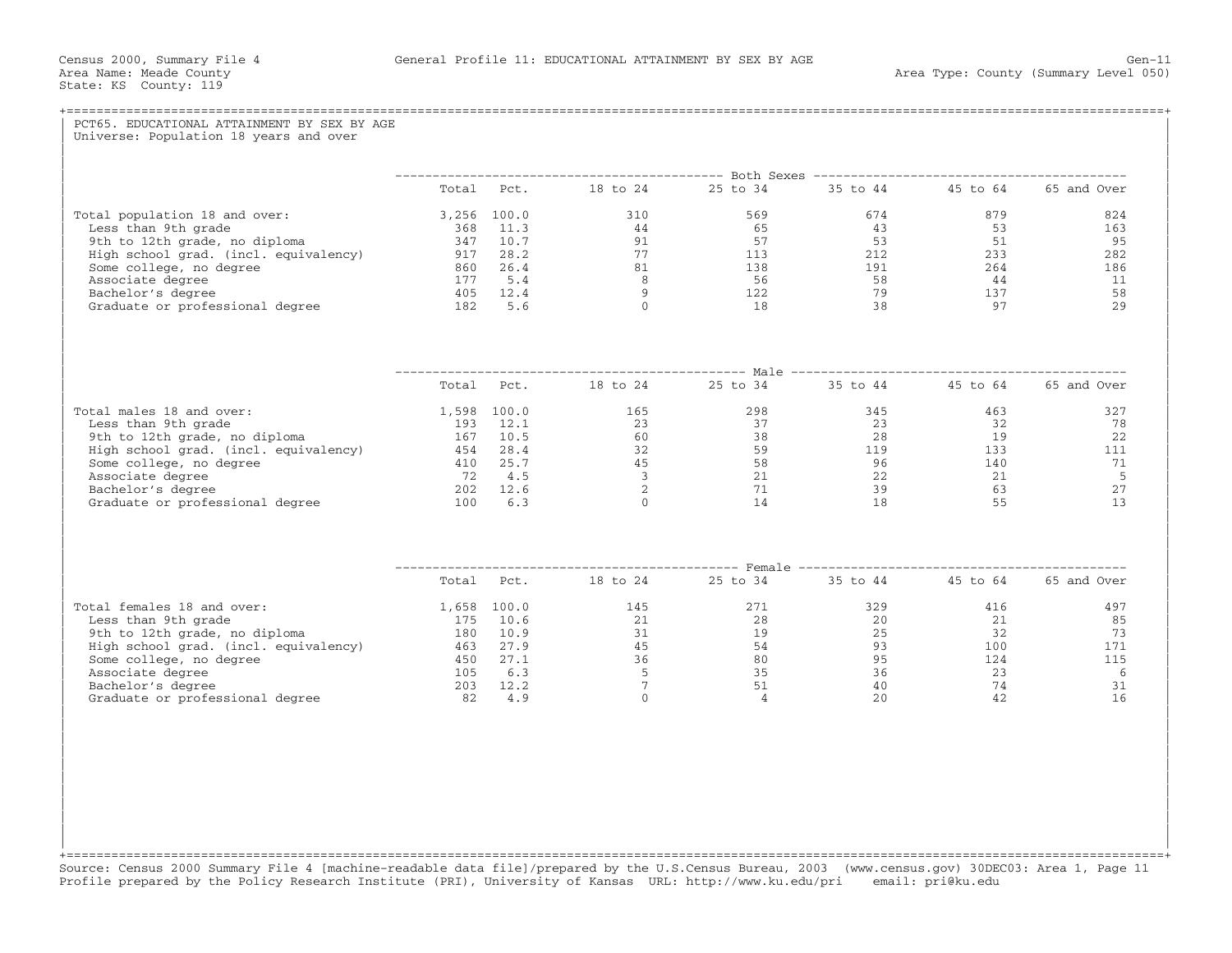| PCT64. EDUCATIONAL ATTAINMENT BY SEX                       |             |                                                           |                |                                     |             |                |             | PCT68. PERIOD OF MILITARY SERVICE                |                |
|------------------------------------------------------------|-------------|-----------------------------------------------------------|----------------|-------------------------------------|-------------|----------------|-------------|--------------------------------------------------|----------------|
| Universe: Population 25 years and over                     |             |                                                           |                |                                     |             |                |             | Universe: Civilian veterans 18 years and over    |                |
|                                                            |             | Total                                                     | Pct.           | Male                                | Pct.        | Female         | Pct.        | Total civilian veterans 18 & over:               | 394            |
| Total population 25 and over:                              |             |                                                           | 2,946 100.0    | $1,433$ 100.0                       |             |                | 1,513 100.0 | August 1990 or later                             |                |
|                                                            |             |                                                           |                |                                     |             |                |             | (including Persian Gulf War):                    | 35             |
| No schooling completed<br>Nursery to 4th grade             |             | 36<br>33                                                  | 1.2<br>1.1     | 25<br>16                            | 1.7<br>1.1  | 11<br>17       | 0.7<br>1.1  | Served in Vietnam era<br>No Vietnam era service: | 2<br>33        |
| 5th and 6th grade                                          |             | 47                                                        | 1.6            | 25                                  | 1.7         | 22             | 1.5         | Served September 1980 or later:                  | 31             |
| 7th and 8th grade                                          |             | 208                                                       | 7.1            | 104                                 | 7.3         | 104            | 6.9         | Served under 2 years                             | 5              |
| 9th grade                                                  |             | 69                                                        | 2.3            | 25                                  | 1.7         | 44             | 2.9         | Served 2 or more years                           | 26             |
| 10th grade                                                 |             | 44                                                        | 1.5            | 10                                  | 0.7         | 34             | 2.2         | Served prior to September 1980                   | 2              |
| 1th grade                                                  |             | 72                                                        | 2.4            | 39                                  | 2.7         | 33             | 2.2         |                                                  |                |
| 12th grade, no diploma                                     |             | 71                                                        | 2.4            | 33                                  | 2.3         | 38             | 2.5         | May 1975-July 1990 only:                         | 22             |
| High school graduate                                       |             |                                                           |                |                                     |             |                |             | September 1980-July 1990 only:                   | 8              |
| (includes equivalency)                                     |             | 840                                                       | 28.5           | 422                                 | 29.4        | 418            | 27.6        | Served under 2 years                             | $\overline{4}$ |
| Some college, less than 1 year                             |             | 312                                                       | 10.6           | 134                                 | 9.4         | 178            | 11.8        | Served 2 or more years                           | $\overline{4}$ |
| Some college, 1 or more years                              |             | 467                                                       | 15.9           |                                     | 231 16.1    |                | 236 15.6    | Other May 1975-July 1990 service                 | 14             |
| no degree<br>Associate degree                              |             | 169                                                       | 5.7            |                                     | 69 4.8      | 100            | 6.6         | Vietnam era, no Korean War,                      |                |
| Bachelor's degree                                          |             | 396                                                       | 13.4           |                                     | 200 14.0    |                | 196 13.0    | no World War II,                                 |                |
| Master's degree                                            |             | 139                                                       | 4.7            | 67                                  | 4.7         | 72             | 4.8         | no August 1990 or later                          | 95             |
| Professional school degree                                 |             | 34                                                        | 1.2            | 26                                  | 1.8         | 8              | 0.5         | Vietnam era and Korean War,                      |                |
| Doctorate degree                                           |             | -9                                                        | 0.3            | $\overline{7}$                      | 0.5         | $\overline{2}$ | 0.1         | no World War II,                                 |                |
|                                                            |             |                                                           |                |                                     |             |                |             | no August 1990 or later                          | 2              |
|                                                            |             |                                                           |                |                                     |             |                |             | Vietnam era, Korean War,                         |                |
|                                                            |             |                                                           |                |                                     |             |                |             | and World War II,                                |                |
| PCT67. ARMED FORCES STATUS BY VETERAN STATUS BY SEX BY AGE |             |                                                           |                |                                     |             |                |             | no August 1990 or later                          | $\Omega$       |
| Universe: Population 18 years and over                     |             |                                                           |                |                                     |             |                |             | February 1955-July 1964 only                     | 66             |
|                                                            |             | --------------- Total 18 Years and Over ----------------- |                |                                     |             |                |             |                                                  |                |
|                                                            |             | ----- Total ----- ------ Male------ ----- Female -----    |                |                                     |             |                |             | Korean War, no Vietnam era,                      |                |
|                                                            |             | Number Pct.                                               | Number         | Pct.                                | Number Pct. |                |             | no World War II                                  | 67             |
|                                                            |             |                                                           |                |                                     |             |                |             | Korean War and World War II,                     |                |
| Total pop. $18+:$                                          |             | 3,256 100.0                                               | 1,598          | 49.1                                | 1,658       | 50.9           |             | no Vietnam era                                   | $\Omega$       |
| In armed forces                                            |             | $-5$<br>0.2                                               | 5 <sub>5</sub> | 0.2                                 | $\bigcirc$  | 0.0            |             |                                                  |                |
| Civilian:                                                  |             | 3,251 99.8                                                |                | 1,593 48.9                          | 1,658       | 50.9           |             | World War II, no Korean War,                     |                |
| Veteran<br>Nonveteran                                      |             | 394 12.1<br>2,857 87.7                                    | 376            | 11.5                                | 18          | 0.6            |             | no Vietnam era                                   | 99             |
|                                                            |             |                                                           |                | 1,217 37.4                          |             | 1,640 50.4     |             | Other service only                               |                |
|                                                            |             |                                                           |                |                                     |             |                |             |                                                  |                |
|                                                            |             |                                                           |                |                                     |             |                |             |                                                  |                |
|                                                            |             | $------ 18$ to 64 Years ----------                        | Female         | $------ 65$ Years and over $------$ |             |                |             |                                                  |                |
|                                                            | Total       | Male                                                      |                | Total                               |             | Male           | Female      |                                                  |                |
| Total pop. $18+:$                                          | 2,432       | 1,271                                                     | 1,161          | 824                                 |             | 327            | 497         |                                                  |                |
| In armed force                                             | $5^{\circ}$ | $-5$                                                      | $\sim$ 0       | $\bigcap$                           |             | $\bigcap$      | $\Omega$    |                                                  |                |
| Civilian:                                                  | 2,427       | 1,266                                                     | 1,161          | 824                                 |             | 327            | 497         |                                                  |                |
| Veteran<br>Nonveteran                                      | 206         | 194                                                       | 12<br>1,149    | 188<br>636                          |             | 182<br>145     | 6<br>491    |                                                  |                |
|                                                            | 2,221       | 1,072                                                     |                |                                     |             |                |             |                                                  |                |
|                                                            |             |                                                           |                |                                     |             |                |             |                                                  |                |
|                                                            |             |                                                           |                |                                     |             |                |             |                                                  |                |
|                                                            |             |                                                           |                |                                     |             |                |             |                                                  |                |
|                                                            |             |                                                           |                |                                     |             |                |             |                                                  |                |
|                                                            |             |                                                           |                |                                     |             |                |             |                                                  |                |

Source: Census 2000 Summary File 4 [machine−readable data file]/prepared by the U.S.Census Bureau, 2003 (www.census.gov) 30DEC03: Area 1, Page 12 Profile prepared by the Policy Research Institute (PRI), University of Kansas URL: http://www.ku.edu/pri email: pri@ku.edu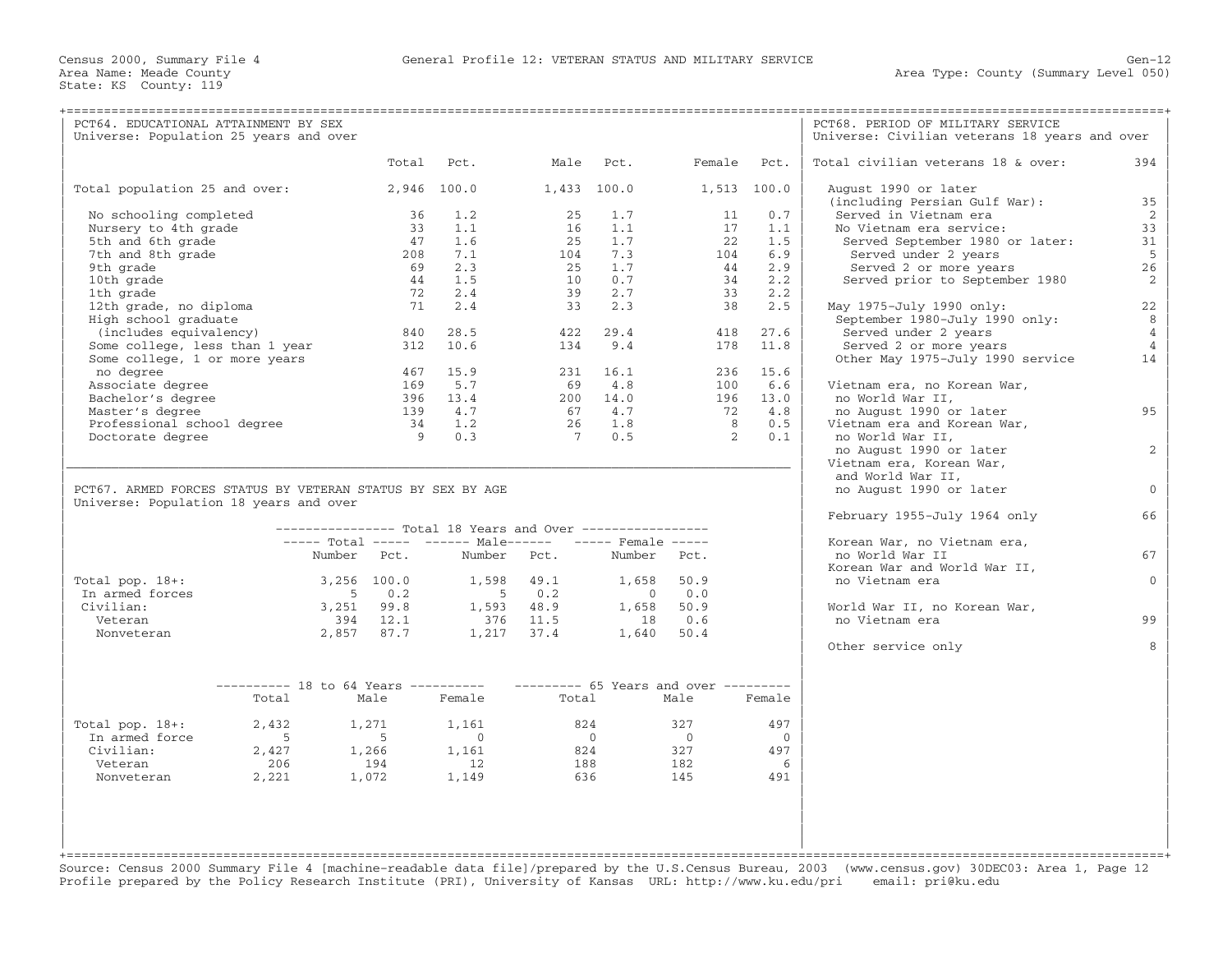| PCT70. DISABILITY STATUS BY EMPLOYMENT STATUS (*) BY AGE BY SEX<br>Universe: Civilian noninstitutionalized population 5 years & over |                  |             |           | PCT69. TYPES OF DISABILITY BY SEX BY AGE<br>Universe: Civilian noninstitutionalized population 5 years and over |                                  |                              |                                       |  |  |
|--------------------------------------------------------------------------------------------------------------------------------------|------------------|-------------|-----------|-----------------------------------------------------------------------------------------------------------------|----------------------------------|------------------------------|---------------------------------------|--|--|
|                                                                                                                                      | Total            | Male        | Female    |                                                                                                                 | Total                            | Male                         | Female                                |  |  |
| Age 5 years and over:                                                                                                                | 4,141            | 2,049       | 2,092     | Age 5 to 15 years:                                                                                              | 840                              | 426                          | 414                                   |  |  |
| With a disability                                                                                                                    | 667              | 341         | 326       | With one type of disability:                                                                                    | 34                               | 19                           | 15                                    |  |  |
| No disability                                                                                                                        | 3,474            | 1,708       | 1,766     | Sensory disability                                                                                              | $\overline{4}$<br>$\overline{4}$ | 2<br>$\overline{4}$          | 2<br>$\mathbf{0}$                     |  |  |
| Age 16 to 64 years:                                                                                                                  | 2,553            | 1,313       | 1,240     | Physical disability<br>Mental disability                                                                        | 26                               | 13                           | 13                                    |  |  |
| With a disability:                                                                                                                   | 375              | 221         | 154       | Self-care disability                                                                                            | $\overline{0}$                   | $\overline{0}$               | $\mathbb O$                           |  |  |
| Employed                                                                                                                             | 222              | 138         | 84        | With two or more types of disability:                                                                           | $\overline{4}$                   | 2                            | $\sqrt{2}$                            |  |  |
| Not employed                                                                                                                         | 153              | 83          | 70        | Includes self-care disability                                                                                   | $\overline{4}$                   | 2                            | $\overline{c}$                        |  |  |
| No disability:                                                                                                                       | 2,178            | 1,092       | 1,086     | Does not include self-care dis.                                                                                 | $\overline{0}$                   | $\mathbf{0}$                 | $\mathbf{0}$                          |  |  |
| Employed                                                                                                                             | 1,649            | 903         | 746       | No disability                                                                                                   | 802                              | 405                          | 397                                   |  |  |
| Not employed                                                                                                                         | 529              | 189         | 340       |                                                                                                                 |                                  |                              |                                       |  |  |
|                                                                                                                                      |                  |             |           | Age 16 to 20 years:                                                                                             | 315                              | 165                          | 150                                   |  |  |
| Age 65 years and over:                                                                                                               | 748              | 310         | 438       | With one type of disability:                                                                                    | 25                               | $7\phantom{.0}$              | 18                                    |  |  |
| With a disability                                                                                                                    | 254              | 99          | 155       | Sensory disability                                                                                              | $\overline{4}$                   | $\mathbf{0}$                 | $\overline{4}$                        |  |  |
| No disability                                                                                                                        |                  |             |           | Physical disability                                                                                             | $\overline{3}$                   | $\mathbf{0}$                 | $\begin{array}{c} 3 \\ 5 \end{array}$ |  |  |
|                                                                                                                                      |                  |             |           | Mental disability                                                                                               | 10                               | 5                            |                                       |  |  |
|                                                                                                                                      | 840              | 426         |           | Self-care disability                                                                                            | $\overline{0}$<br>2              | $\mathbf{0}$<br>$\mathbf{0}$ | $\,0\,$                               |  |  |
| Age 5 to 15 years:<br>With a disability                                                                                              | 38               | 21          | 414<br>17 | Go-outside-home disability**<br>Employment disability*                                                          | 6                                | 2                            | $\frac{2}{4}$                         |  |  |
| No disability                                                                                                                        | 802              | 405         | 397       | With two or more types of disability:                                                                           | 10                               | 6                            | $\bf{4}$                              |  |  |
|                                                                                                                                      |                  |             |           | Includes self-care disability                                                                                   | $\bigcirc$                       | $\Omega$                     | $\mathbf{O}$                          |  |  |
| Age 16 to 20 years:                                                                                                                  |                  | 165         | 150       | Does not include self-care dis.                                                                                 | 10                               | 6                            | 4                                     |  |  |
| With a disability:                                                                                                                   | $\frac{315}{35}$ | 13          | 22        | No disability                                                                                                   | 280                              | 152                          | 128                                   |  |  |
| Employed                                                                                                                             | 20               | 8           | 12        |                                                                                                                 |                                  |                              |                                       |  |  |
| Not employed                                                                                                                         | 15               | $5^{\circ}$ | 10        | Age 21 to 64 years:                                                                                             | 2,238                            | 1,148                        | 1,090                                 |  |  |
| No disability:                                                                                                                       | 280              | 152         | 128       | With one type of disability:                                                                                    | 188                              | 112                          | 76                                    |  |  |
| Employed                                                                                                                             | 123              | 56          | 67        | Sensory disability                                                                                              | 36                               | 30                           | 6                                     |  |  |
| Not employed                                                                                                                         | 157              | 96          | 61        | Physical disability                                                                                             | 33                               | 12                           | 21                                    |  |  |
|                                                                                                                                      |                  |             |           | Mental disability                                                                                               | 17                               | 8                            | 9                                     |  |  |
| Age 21 to 64 years:                                                                                                                  | 2,238            | 1,148       | 1,090     | Self-care disability                                                                                            | $\overline{1}$                   | $\overline{1}$               | $\mathbb O$                           |  |  |
| With a disability:                                                                                                                   | 340              | 208         | 132       | Go-outside-home disability**                                                                                    | 30                               | 14                           | 16                                    |  |  |
| Employed                                                                                                                             | 202              | 130         | 72        | Employment disability*                                                                                          | 71                               | 47                           | 24                                    |  |  |
| Not employed                                                                                                                         | 138              | 78<br>940   | 60<br>958 | With two or more types of disability:                                                                           | 152<br>20                        | 96<br>8                      | 56<br>12                              |  |  |
| No disability:<br>Employed                                                                                                           | 1,898<br>1,526   | 847         | 679       | Includes self-care disability<br>Does not include self-care dis.:                                               | 132                              | 88                           | $4\,4$                                |  |  |
| Not employed                                                                                                                         | 372              | 93          | 279       | Go-outside home & employment only                                                                               | 54                               | 38                           | 16                                    |  |  |
|                                                                                                                                      |                  |             |           | Other combination                                                                                               | 78                               | 50                           | 28                                    |  |  |
| Age 65 to 74 years:                                                                                                                  | 401              | 189         | 212       | No disability                                                                                                   | 1,898                            | 940                          | 958                                   |  |  |
| With a disability                                                                                                                    | 93               | 48          | 45        |                                                                                                                 |                                  |                              |                                       |  |  |
| No disability                                                                                                                        | 308              | 141         | 167       | Age 65 years and over:                                                                                          | 748                              | 310                          | 438                                   |  |  |
|                                                                                                                                      |                  |             |           | With one type of disability:                                                                                    | 120                              | 59                           | 61                                    |  |  |
| Age 75 years and over:                                                                                                               | 347              | 121         | 226       | Sensory disability                                                                                              | 27                               | 6                            | 21                                    |  |  |
| With a disability                                                                                                                    | 161              | 51          | 110       | Physical disability                                                                                             | 62                               | 33                           | 29                                    |  |  |
| No disability                                                                                                                        | 186              | 70          | 116       | Mental disability                                                                                               | $\overline{\phantom{0}}^2$       | $\overline{0}$               | $\sqrt{2}$                            |  |  |
|                                                                                                                                      |                  |             |           | Self-care disability                                                                                            | $\overline{0}$                   | $\overline{0}$               | $\mathbf 0$                           |  |  |
|                                                                                                                                      |                  |             |           | Go-outside-home disability**                                                                                    | 29                               | 20                           | 9                                     |  |  |
| * Employment status by disability status was determined only                                                                         |                  |             |           | With two or more types of disability: 134                                                                       |                                  | 40                           | 94                                    |  |  |
| for the 16 to 64 year old population.<br>** Go-outside-home disability status was determined for the                                 |                  |             |           | Includes self-care disability<br>Does not include self-care dis.                                                | 49<br>85                         | 14<br>26                     | 35<br>59                              |  |  |
| 16 year old and over population.                                                                                                     |                  |             |           | No disability                                                                                                   | 494                              | 211                          | 283                                   |  |  |
|                                                                                                                                      |                  |             |           |                                                                                                                 |                                  |                              |                                       |  |  |
|                                                                                                                                      |                  |             |           |                                                                                                                 |                                  |                              |                                       |  |  |

Source: Census 2000 Summary File 4 [machine−readable data file]/prepared by the U.S.Census Bureau, 2003 (www.census.gov) 30DEC03: Area 1, Page 13 Profile prepared by the Policy Research Institute (PRI), University of Kansas URL: http://www.ku.edu/pri email: pri@ku.edu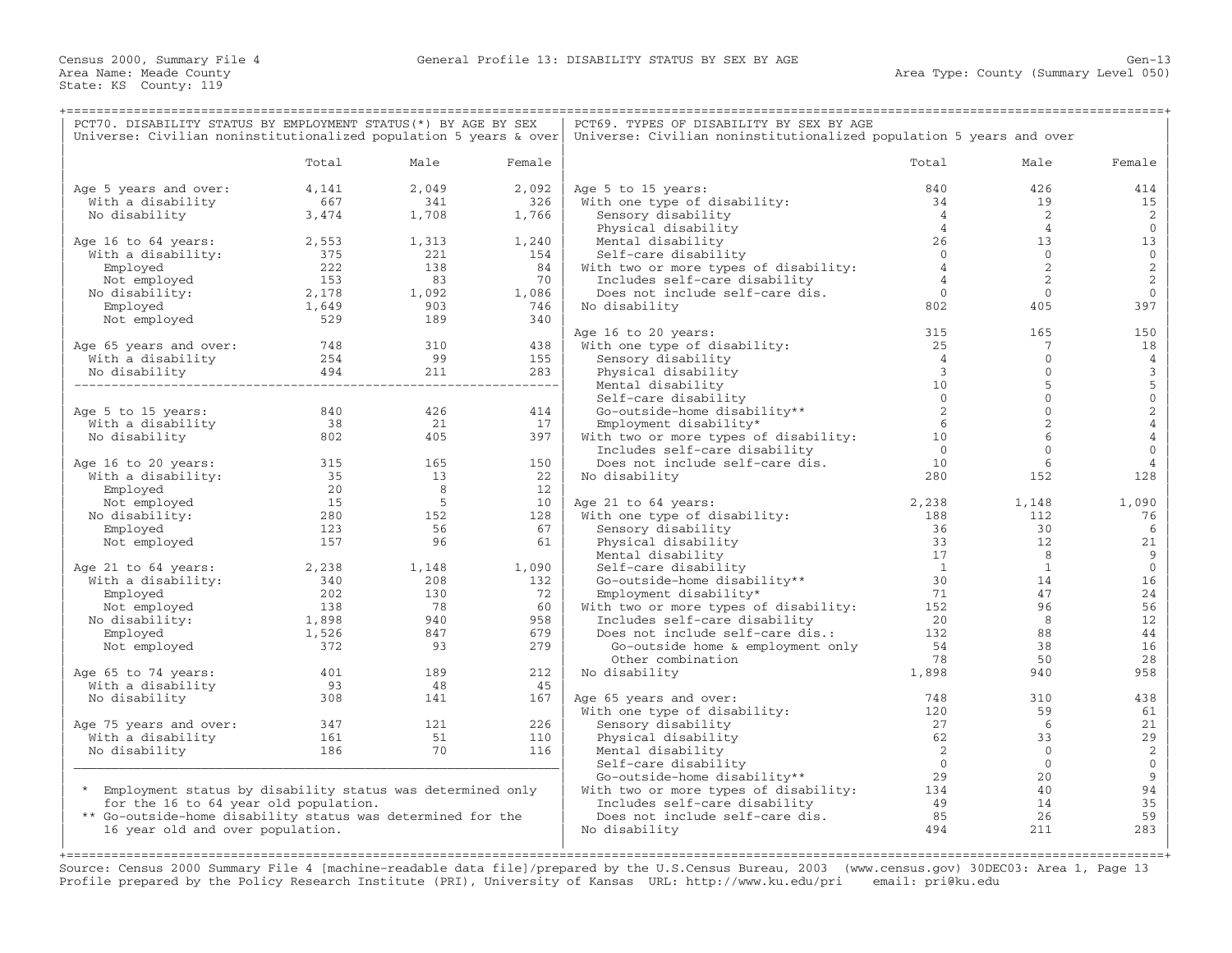| P79. EMPLOYMENT STATUS BY SEX BY AGE<br>Universe: Population 16 years and over                                                                                                                |             |          |                         |                |                |                    |                          |                                                           |                |                |              |
|-----------------------------------------------------------------------------------------------------------------------------------------------------------------------------------------------|-------------|----------|-------------------------|----------------|----------------|--------------------|--------------------------|-----------------------------------------------------------|----------------|----------------|--------------|
|                                                                                                                                                                                               |             |          |                         |                |                |                    |                          |                                                           |                |                |              |
|                                                                                                                                                                                               | Total Pct.  |          | 16 to 21                | 22 to 24       | 25 to 34       | 35 to 44           | 45 to 54                 | 55 to 61                                                  | 62 to 64       | 65 to 69       | 70 & Over    |
| Total 16 and over:                                                                                                                                                                            | 3,420 100.0 |          | 351                     | 123            | 569            | 674                | 505                      | 235                                                       | 139            | 231            | 593          |
| In labor force:                                                                                                                                                                               | 2,101 61.4  |          | 192                     | 87             | 449            | 547                | 429                      | 170                                                       | 63             | 102            | 62           |
| In armed forces                                                                                                                                                                               | .5          | 0.1      | $\Omega$                | $\Omega$       | $\bigcirc$     | $-5$               | $\Omega$                 | $\bigcirc$                                                | $\Omega$       | $\Omega$       | $\Omega$     |
| Civilian:                                                                                                                                                                                     | 2,096 61.3  |          | 192                     | 87             | 449            | 542                | 429                      | 170                                                       | 63             | 102            | 62           |
| Employed                                                                                                                                                                                      | 2,035       | 59.5     | 172                     | 87             | 433            | 536                | 416                      | 166                                                       | 61             | 102.           | 62           |
| Unemployed                                                                                                                                                                                    | 61          | 1.8      | 20                      | $\overline{0}$ | 16             | - 6                | 13                       | $\overline{4}$                                            | 2              | $\overline{0}$ | $\mathbf 0$  |
| Not in labor force                                                                                                                                                                            | 1,319 38.6  |          | 159                     | 36             | 120            | 127                | 76                       | 65                                                        | 76             | 129            | 531          |
| Male:                                                                                                                                                                                         | 1,683       | 49.2     | 191                     | 59             | 298            | 345                | 273                      | 120                                                       | 70             | 127            | 200          |
| In labor force:                                                                                                                                                                               | 1,202       | 35.1     | 95                      | 43             | 269            | 299                | 247                      | 94                                                        | 39             | 69             | 47           |
| In armed forces                                                                                                                                                                               | -5          | 0.1      | $\Omega$                | $\Omega$       | $\bigcap$      | $-5$               | $\bigcap$                | $\Omega$                                                  | $\Omega$       | $\Omega$       | $\mathbf{0}$ |
| Civilian:                                                                                                                                                                                     | 1,197 35.0  |          | 95                      | 43             | 269            | 294                | 247                      | 94                                                        | 39             | 69             | 47           |
| Employed                                                                                                                                                                                      | 1,157       | 33.8     | 85                      | 43             | 262            | 288                | 236                      | 90                                                        | 37             | 69             | 47           |
| Unemployed                                                                                                                                                                                    | 40          | 1.2      | 10                      | $\Omega$       | $\overline{7}$ | - 6                | 11                       | $\overline{4}$                                            | 2              | $\Omega$       | $\Omega$     |
| Not in labor force                                                                                                                                                                            |             | 481 14.1 | 96                      | 16             | 29             | 46                 | 26                       | 26                                                        | 31             | 58             | 153          |
| Female:                                                                                                                                                                                       | 1,737 50.8  |          | 160                     | 64             | 271            | 329                | 232                      | 115                                                       | 69             | 104            | 393          |
| In labor force:                                                                                                                                                                               | 899         | 26.3     | 97                      | 44             | 180            | 248                | 182                      | 76                                                        | 24             | 33             | 15           |
| In armed forces                                                                                                                                                                               | $\Omega$    | 0.0      | $\Omega$                | $\overline{0}$ | $\overline{0}$ | $\bigcirc$         | $\overline{0}$           | $\Omega$                                                  | $\Omega$       | $\Omega$       | $\Omega$     |
| Civilian:                                                                                                                                                                                     | 899         | 26.3     | 97                      | 44             | 180            | 248                | 182                      | 76                                                        | 24             | 33             | 15           |
| Employed                                                                                                                                                                                      | 878         | 25.7     | 87                      | 44             | 171            | 248                | 180                      | 76                                                        | 24             | 33             | 15           |
| Unemployed                                                                                                                                                                                    | 21          | 0.6      | 10                      | $\overline{0}$ | - 9            | $\bigcirc$         | - 2                      | $\Omega$                                                  | $\overline{0}$ | $\Omega$       | $\Omega$     |
| Not in labor force                                                                                                                                                                            |             | 838 24.5 | 63                      | 20             | 91             | 81                 | 50                       | 39                                                        | 45             | 71             | 378          |
| PCT81. LIVING ARRANGEMENTS OF OWN CHILDREN UNDER 18 YEARS IN FAMILIES AND<br>SUBFAMILIES BY EMPLOYMENT STATUS OF PARENTS<br>Universe: Own children under 18 years in families and subfamilies |             |          |                         |                |                | Universe: Families |                          | PCT84. FAMILY TYPE BY NUMBER OF WORKERS IN FAMILY IN 1999 |                | Number         | Pct.         |
|                                                                                                                                                                                               |             |          | Total                   | Under 6        | 6 to 17        | Total families:    |                          |                                                           |                | 1,264          | 100.0        |
|                                                                                                                                                                                               |             |          |                         |                |                |                    | Married-couple families: |                                                           |                | 1,133          | 89.6         |
| Total children in universe:                                                                                                                                                                   |             |          | 1,335                   | 445            | 890            | No workers         |                          |                                                           |                | 145            | 11.5         |
|                                                                                                                                                                                               |             |          |                         |                |                | 1 worker           |                          |                                                           |                | 249            | 19.7         |
| Living with two parents:                                                                                                                                                                      |             |          | 1,194                   | 388            | 806            | 2 workers:         |                          |                                                           |                | 598            | 47.3         |
| Both parents in labor force                                                                                                                                                                   |             |          | 710                     | 173            | 537            |                    | Husband and wife worked  |                                                           |                | 582            | 46.0         |
| Father only in labor force                                                                                                                                                                    |             |          | 405                     | 198            | 207            | Other              |                          |                                                           |                | 16             | 1.3          |
| Mother only in labor force                                                                                                                                                                    |             |          | 47                      | 3              | 44             |                    | 3 or more workers:       |                                                           |                | 141            | 11.2         |
| Neither parent in labor force                                                                                                                                                                 |             |          | 32                      | 14             | 18             | Other              | Husband and wife worked  |                                                           |                | 138<br>3       | 10.9<br>0.2  |
| Living with one parent:                                                                                                                                                                       |             |          | 141                     | 57             | 84             |                    |                          |                                                           |                |                |              |
| Living with father:                                                                                                                                                                           |             |          | 42                      | 19             | 23             | Other families:    |                          |                                                           |                | 131            | 10.4         |
| In labor force                                                                                                                                                                                |             |          | 39                      | 18             | 21             |                    |                          | Male householder, no wife present:                        |                | 42             | 3.3          |
| Not in labor force                                                                                                                                                                            |             |          | $\overline{\mathbf{3}}$ | $\overline{1}$ | $\overline{2}$ | No workers         |                          |                                                           |                | $\overline{2}$ | 0.2          |
| Living with mother:                                                                                                                                                                           |             |          | 99                      | 38             | 61             | 1 worker           |                          |                                                           |                | 2.4            | 1.9          |
| In labor force                                                                                                                                                                                |             |          | 67                      | 29             | 38             | 2 workers          |                          |                                                           |                | 14             | 1.1          |
| Not in labor force                                                                                                                                                                            |             |          | 32                      | $\mathsf{Q}$   | 2.3            |                    | 3 or more workers        |                                                           |                | 2              | 0.2          |
|                                                                                                                                                                                               |             |          |                         |                |                |                    |                          | Female householder, no husband present:                   |                | 89             | 7.0          |
|                                                                                                                                                                                               |             |          |                         |                |                | No workers         |                          |                                                           |                | 15             | 1.2          |
|                                                                                                                                                                                               |             |          |                         |                |                | 1 worker           |                          |                                                           |                | 52             | 4.1          |
|                                                                                                                                                                                               |             |          |                         |                |                | 2 workers          |                          |                                                           |                | 15             | 1.2          |
|                                                                                                                                                                                               |             |          |                         |                |                |                    | 3 or more workers        |                                                           |                | 7              | 0.6          |

+===================================================================================================================================================+ Source: Census 2000 Summary File 4 [machine−readable data file]/prepared by the U.S.Census Bureau, 2003 (www.census.gov) 30DEC03: Area 1, Page 14 Profile prepared by the Policy Research Institute (PRI), University of Kansas URL: http://www.ku.edu/pri email: pri@ku.edu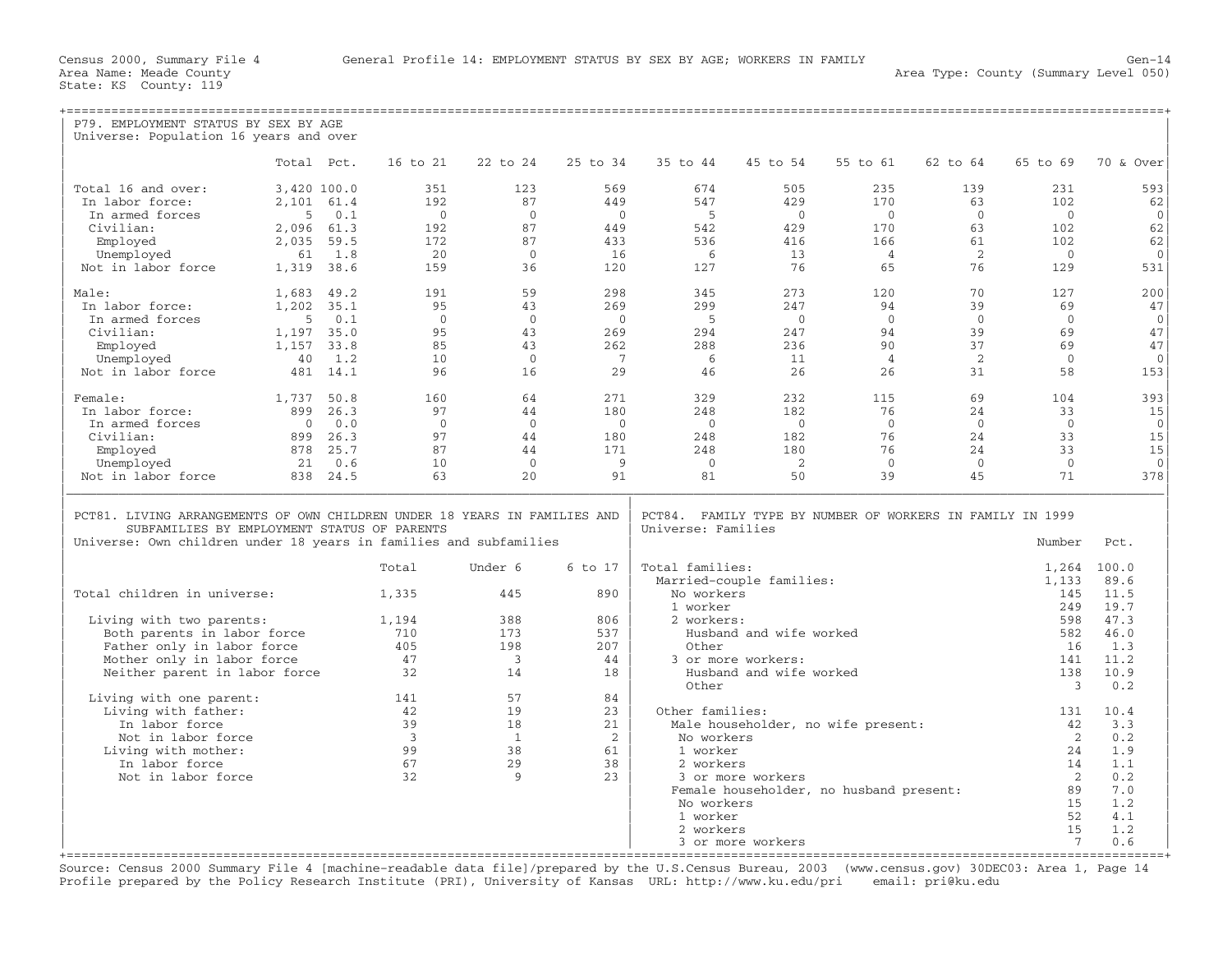| PCT80. EMPLOYMENT STATUS OF WOMEN BY PRESENCE<br>OF OWN CHILDREN UNDER 18 YEARS BY AGE             |                                          | PCT82. WORK STATUS IN 1999 BY USUAL HOURS WORKED<br>PER WEEK BY WEEKS WORKED BY SEX |     |                                                 |                          | PCT83. FAMILY TYPE BY EMPLOYMENT STATUS<br>Universe: Families |                             |                |
|----------------------------------------------------------------------------------------------------|------------------------------------------|-------------------------------------------------------------------------------------|-----|-------------------------------------------------|--------------------------|---------------------------------------------------------------|-----------------------------|----------------|
| OF OWN CHILDREN                                                                                    |                                          | Universe: Population 16 years and over                                              |     |                                                 |                          |                                                               |                             |                |
| Universe: Females 16 years and over                                                                |                                          |                                                                                     |     |                                                 |                          |                                                               | Total families:             | 1,264          |
|                                                                                                    |                                          |                                                                                     |     | Total                                           | Male                     | Female                                                        |                             |                |
| Total females 16 and over:                                                                         | 1,737                                    |                                                                                     |     |                                                 |                          |                                                               | Married-couple families:    | 1,133          |
|                                                                                                    |                                          | Total pop. $16+:$                                                                   |     | 3,420                                           | 1,683                    | 1,737                                                         |                             |                |
| With own children under 18 years:                                                                  | 623                                      |                                                                                     |     |                                                 |                          |                                                               | Husband in labor force:     | 901            |
| Under 6 years only:<br>$T = 1$ above 10000:                                                        | 165                                      | Worked in 1999:                                                                     |     | 2,337                                           | 1,337                    | 1,000                                                         | Husband employed or         |                |
| In labor lorce:                                                                                    | 85                                       | 35+ hours/week                                                                      |     | 1,872                                           | 1,176                    | 696                                                           | in armed forces:            | 893            |
| Employed or in armed forces                                                                        | 81                                       | 50-52 weeks                                                                         |     | 1,373                                           | 900                      | 473                                                           | Wife in labor force:        | 601            |
| Unemployed                                                                                         | $\overline{4}$                           | 48-49 weeks                                                                         |     | $\begin{array}{c} 52 \\ 153 \\ 105 \end{array}$ | 34                       | 18                                                            | Wife employed or in         |                |
| Not in labor force                                                                                 | 80                                       | 40-47 weeks                                                                         |     |                                                 | 71                       | 82                                                            | armed forces                | 597            |
| Under 6 and 6 to 17 years:                                                                         | $\begin{array}{c} 130 \\ 59 \end{array}$ | 27-39 weeks                                                                         |     |                                                 | 58                       | 47                                                            | Wife unemployed             | $\overline{4}$ |
| n labor force: 59<br>Employed or in armed forces 57<br>In labor force:                             |                                          | 14-26 weeks                                                                         |     | $\begin{array}{c} 101 \\ 88 \end{array}$        | 55                       | 46                                                            | Wife not in labor force     | 292            |
|                                                                                                    |                                          | 1-13 weeks                                                                          |     |                                                 | 58                       | 30                                                            |                             |                |
| Unemployed                                                                                         | $\overline{\phantom{a}}$                 |                                                                                     |     |                                                 |                          |                                                               | Husband unemployed:         | 8              |
| Not in labor force                                                                                 | 71                                       | 15-34 hours/week                                                                    |     | 312                                             | 121                      | 191                                                           | Wife in labor force:        | 8              |
| 6 to 17 years only:                                                                                | 328                                      | 50-52 weeks                                                                         |     | 130                                             | 57                       | 73                                                            | Wife employed or in         |                |
| In labor force:                                                                                    | 267                                      | 48-49 weeks                                                                         |     | 13                                              | $\overline{\mathbf{3}}$  | 10                                                            | armed forces                | 8 <sup>1</sup> |
| Employed or in armed forces 262                                                                    |                                          | 40-47 weeks                                                                         |     | 32                                              | 11                       | 21                                                            | Wife unemployed             | $\circ$        |
| Unemployed                                                                                         | $5^{\circ}$                              | 27-39 weeks                                                                         |     | 28                                              | 12                       | 16                                                            | Wife not in labor force     | $\overline{0}$ |
| Not in labor force                                                                                 | 61                                       | 14-26 weeks                                                                         |     | 49                                              | 16                       | 33                                                            |                             |                |
|                                                                                                    |                                          | 1-13 weeks                                                                          |     | 60                                              | 22                       | 38                                                            | Husband not in labor force: | 232            |
| No own children under 18 years: 1,114                                                              |                                          |                                                                                     |     |                                                 |                          |                                                               | Wife in labor force:        | 60             |
| In labor force:                                                                                    | 488                                      | 1-14 hours/week                                                                     |     | 153 and 153                                     | 40                       | 113                                                           | Wife employed or in         |                |
| Employed or in armed forces                                                                        | 478                                      | 50-52 weeks                                                                         |     | 65                                              | 19                       | 46                                                            | armed forces                | 60             |
| Unemployed                                                                                         | 10                                       | 48-49 weeks                                                                         |     | $5^{\circ}$                                     | $\overline{0}$           | 5 <sup>5</sup>                                                | Wife unemployed             | $\overline{0}$ |
| Not in labor force                                                                                 | 626                                      | 40-47 weeks                                                                         |     | 21                                              | $\overline{\phantom{0}}$ | 19                                                            | Wife not in labor force     | 172            |
|                                                                                                    |                                          | $27-39$ weeks                                                                       |     | 14                                              | $\overline{2}$           | 12                                                            |                             |                |
|                                                                                                    |                                          | 14-26 weeks                                                                         |     | 16                                              | 12                       | 4                                                             | Other families:             | 131            |
|                                                                                                    |                                          | 1-13 weeks                                                                          |     | 32                                              | $5^{\circ}$              | 27                                                            | Male householder,           |                |
|                                                                                                    |                                          |                                                                                     |     |                                                 |                          |                                                               | no wife present:            | 42             |
|                                                                                                    |                                          | Did not work                                                                        |     |                                                 |                          |                                                               | In labor force:             | 32             |
|                                                                                                    |                                          | in 1999                                                                             |     |                                                 | 1,083 346                | 737                                                           | Employed or in              |                |
|                                                                                                    |                                          |                                                                                     |     |                                                 |                          |                                                               | armed forces                | 32             |
|                                                                                                    |                                          |                                                                                     |     |                                                 |                          |                                                               | Unemployed                  | $\overline{0}$ |
| PCT76. EMPLOYMENT DISABILITY BY EMPLOYMENT STATUS* BY SEX BY AGE                                   |                                          |                                                                                     |     |                                                 |                          |                                                               | Not in labor force          | 10             |
| Universe: Civilian noninstitutionalized population 16 to 64 Years                                  |                                          |                                                                                     |     |                                                 |                          |                                                               |                             |                |
|                                                                                                    |                                          |                                                                                     |     |                                                 |                          |                                                               | Female householder,         |                |
|                                                                                                    |                                          | -------- Male -------- -------- Female --------                                     |     |                                                 |                          |                                                               | no husband present:         | 89             |
|                                                                                                    |                                          | Total 16 to 20 21 to 64 16 to 20 21 to 64                                           |     |                                                 |                          |                                                               | In labor force:             | 48             |
|                                                                                                    |                                          |                                                                                     |     |                                                 |                          |                                                               | Employed or in              |                |
| Total universe:                                                                                    |                                          | 2,553 165 1,148 150                                                                 |     |                                                 |                          | 1,090                                                         | armed forces                | 44             |
|                                                                                                    |                                          |                                                                                     |     |                                                 |                          |                                                               | Unemployed                  | $\overline{4}$ |
| With an employment disability:                                                                     | 201                                      | $\overline{4}$                                                                      | 123 |                                                 | 8 <sup>8</sup>           | 66                                                            | Not in labor force          | 41             |
| Employed                                                                                           | 129                                      | $\overline{4}$                                                                      | 78  |                                                 | $5\overline{)}$          | 42                                                            |                             |                |
| Unemployed                                                                                         | 72                                       | $\overline{0}$                                                                      | 45  |                                                 | $\overline{3}$           | 24                                                            |                             |                |
| No employment disability:                                                                          |                                          |                                                                                     |     |                                                 | 142                      | 1,024                                                         |                             |                |
| Employed                                                                                           | 1,742                                    | 2,352 161 1,025<br>60                                                               | 899 |                                                 | 74                       | 709                                                           |                             |                |
| Unemployed                                                                                         | 610                                      | 101                                                                                 | 126 |                                                 | 68                       | 315                                                           |                             |                |
|                                                                                                    |                                          |                                                                                     |     |                                                 |                          |                                                               |                             |                |
|                                                                                                    |                                          |                                                                                     |     |                                                 |                          |                                                               |                             |                |
|                                                                                                    |                                          |                                                                                     |     |                                                 |                          |                                                               |                             |                |
| * Employment status by disability status was determined only for the 16 to 64 year old population. |                                          |                                                                                     |     |                                                 |                          |                                                               |                             |                |
|                                                                                                    |                                          |                                                                                     |     |                                                 |                          |                                                               |                             |                |

| \* Employment status by disability status was determined only for the 16 to 64 year old population. | | +===================================================================================================================================================+

Source: Census 2000 Summary File 4 [machine−readable data file]/prepared by the U.S.Census Bureau, 2003 (www.census.gov) 30DEC03: Area 1, Page 15 Profile prepared by the Policy Research Institute (PRI), University of Kansas URL: http://www.ku.edu/pri email: pri@ku.edu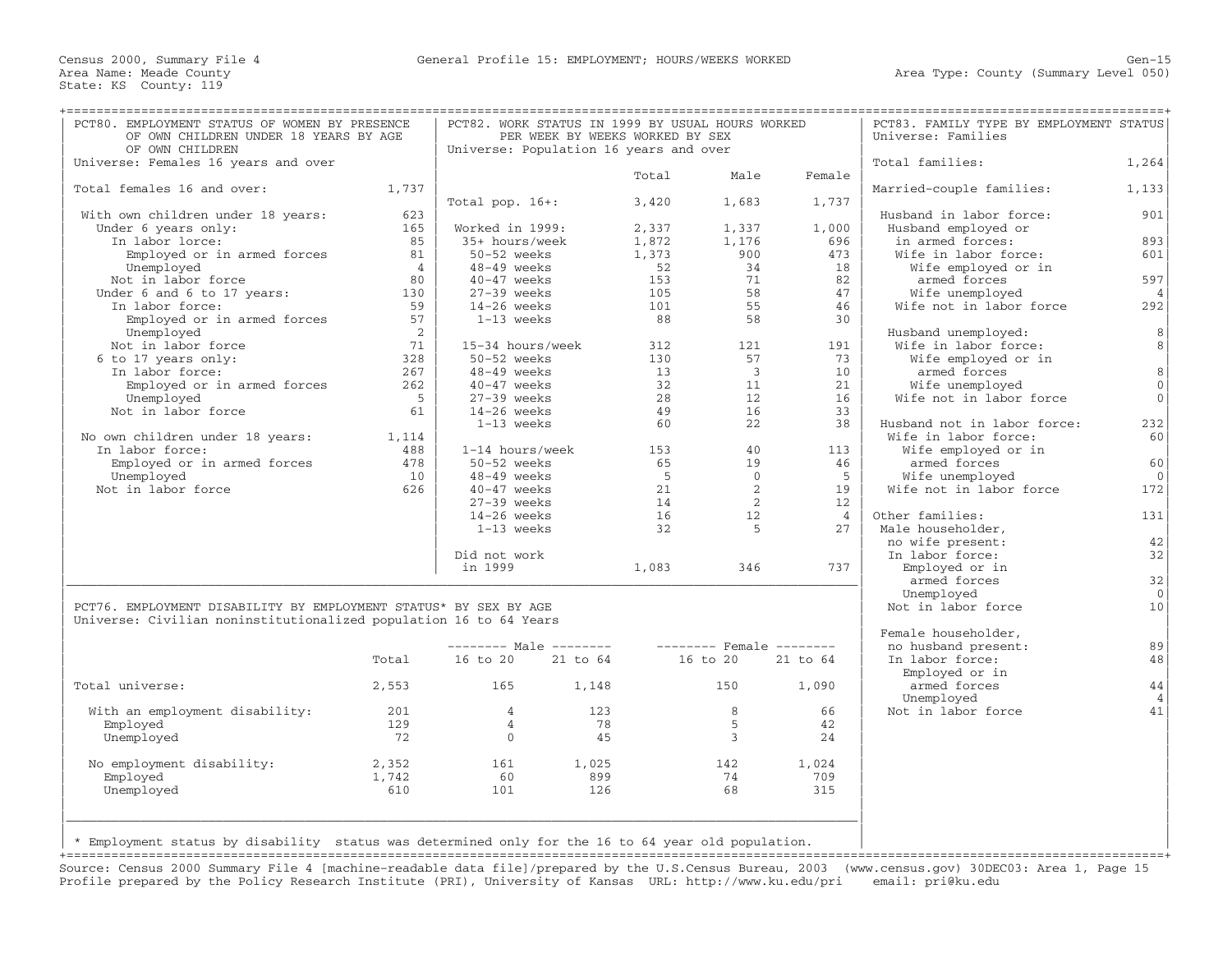Census 2000, Summary File 4 General Profile 16: EMPLOYMENT BY INDUSTRY − TOTAL Gen−16

State: KS County: 119

| PCT85. INDUSTRY (PART 1 OF 3 - TOTAL)                    |                 |                                                              |                                               |
|----------------------------------------------------------|-----------------|--------------------------------------------------------------|-----------------------------------------------|
| Universe: Employed civilian population 16 years and over |                 | Pharmacies and drug stores                                   | 5                                             |
|                                                          |                 | Other health and personal care stores                        | $\overline{0}$                                |
| Total employed civilians 16 years and over:              | 2,035           | Gasoline stations                                            | 11                                            |
| Agriculture, forestry, fishing and hunting, & mining:    | 443             | Clothing and apparel including shoes                         | $\mathbf{1}$                                  |
| Agriculture, forestry, fishing and hunting               | 416             | Jewelry, luggage and leather goods                           | $\overline{0}$                                |
| Mining                                                   | 27              | Sporting goods, cameras, and hobby and toy stores            | $\sqrt{6}$                                    |
| Construction                                             | 127             | Sewing, needlework, and piece goods                          | $\mathsf{O}\xspace$                           |
| Manufacturing:                                           | 105             | Music stores                                                 | $\mathsf{O}\xspace$                           |
| Food                                                     | 55              | Book stores and news dealers                                 | $\mathsf{O}\xspace$                           |
| Beverage and tobacco products                            | $\overline{0}$  | Department and other general stores                          | 16                                            |
| Textile mills and textile products                       | $\mathbf{0}$    | Florists                                                     |                                               |
| Apparel                                                  | $\mathbf{0}$    | Office supplies and stationery                               |                                               |
| Leather and allied products                              | $\mathbf{0}$    | Used merchandise, gift, novelty, souvenir, & miscellaneous   | $\begin{array}{c} 9 \\ 2 \\ 7 \end{array}$    |
| Wood products                                            | $\mathbf{3}$    | Electronic shopping and mail order houses                    |                                               |
| Paper                                                    | $\mathbf{0}$    | Vending machine operators                                    | $\begin{smallmatrix}0\\0\\0\end{smallmatrix}$ |
| Printing and related support activities                  | $\overline{2}$  | Fuel dealers                                                 | $\sqrt{7}$                                    |
| Petroleum and coal products                              | 2               | Other direct selling establishments                          | $7\phantom{.0}$                               |
|                                                          | $\overline{4}$  |                                                              | 172                                           |
| Chemical                                                 |                 | Transportation and warehousing, and utilities:               |                                               |
| Plastics and rubber products                             | $\overline{2}$  | Transportation and warehousing:                              | 127                                           |
| Nonmetallic mineral products                             | 8               | Air transportation                                           | $\overline{0}$                                |
| Metal                                                    | $5^{\circ}$     | Rail transportation                                          | $\overline{5}$                                |
| Machinery                                                | 15              | Water transportation                                         | $\mathbf{0}$                                  |
| Computer and electronic products                         | $\Omega$        | Truck transportation                                         | 52                                            |
| Electrical equipment, appliances, and components         | $\overline{2}$  | U.S. Postal Service                                          | 17                                            |
| Transportation equipment                                 | $7^{\circ}$     | Other transportation                                         | 21                                            |
| Furniture and related products                           | $\Omega$        | Warehousing and storage                                      | 32                                            |
| Miscellaneous manufacturing                              | $\Omega$        | Utilities                                                    | 45                                            |
| Wholesale trade:                                         | 61              | Information:                                                 | 27                                            |
| Motor vehicles, parts and supplies                       | $\Omega$        | Publishing, and motion picture & sound recording industries  | 2                                             |
| Furniture and home furnishings                           | $\Omega$        | Broadcasting and telecommunications                          | 12                                            |
| Lumber and construction materials                        | $\mathbf{0}$    | Information services and data processing services            | 13 <sup>1</sup>                               |
| Professional and commercial equipment and supplies       | 2               | Finance, insurance, real estate and rental leasing:          | 64                                            |
| Metals and minerals, except petroleum                    | $\Omega$        | Finance and insurance                                        | 50                                            |
| Electrical goods                                         | $\overline{2}$  | Real estate and rental and leasing                           | 14                                            |
| Hardware, plumbing and heating equipment, & supplies     | $\Omega$        | Professional, scientific, management, administrative,        |                                               |
| Machinery, equipment, and supplies                       | 26              | and waste management services:                               | 51                                            |
| Recyclable materials                                     | $\mathbf{0}$    | Professional, scientific, and technical services             | 35                                            |
| Miscellaneous durable goods                              | $\mathbf{0}$    | Management of companies and enterprises                      | $\overline{0}$                                |
| Paper and paper products                                 | $\mathbf{0}$    | Administrative and support and waste management services     | 16                                            |
| Drugs, druggist sundries, chemicals & allied products    | $\overline{2}$  | Educational, health, and social services:                    | 475                                           |
| Apparel, piece goods and notions                         | $\Omega$        | Educational services                                         | 228                                           |
| Groceries and related products                           | $\overline{4}$  | Health care and social assistance:                           | 247                                           |
| Farm product raw materials                               | 19              | Health care                                                  | 223                                           |
|                                                          |                 |                                                              |                                               |
| Petroleum and petroleum products                         | 2               | Social assistance                                            | 24                                            |
| Alcoholic beverages                                      | $\overline{0}$  | Arts, entertainment, recreation, accommodation & food serv.: | 124                                           |
| Farm supplies                                            | $\overline{2}$  | Arts, entertainment, and recreation                          | 21                                            |
| Miscellaneous nondurable goods                           | 2               | Accommodation and food services                              | 103                                           |
| Retail trade:                                            | 186             | Other services (except public administration):               | 111                                           |
| Motor vehicle and parts dealers                          | 3.5             | Repair and maintenance                                       | 36                                            |
| Furniture & home furnishings & household appliances      | 13 <sup>7</sup> | Personal and laundry services                                | 25                                            |
| Radio, TV and computer stores                            | $\overline{4}$  | Religious, grantmaking, civic, professional, & similar org.  | 34                                            |
| Building materials, hardware, lawn & garden equipment    | 23              | Private households                                           | 16                                            |
| Food and beverage stores                                 | 40              | Public administration                                        | 89                                            |
|                                                          |                 |                                                              |                                               |

| | | +===================================================================================================================================================+ Source: Census 2000 Summary File 4 [machine−readable data file]/prepared by the U.S.Census Bureau, 2003 (www.census.gov) 30DEC03: Area 1, Page 16 Profile prepared by the Policy Research Institute (PRI), University of Kansas URL: http://www.ku.edu/pri email: pri@ku.edu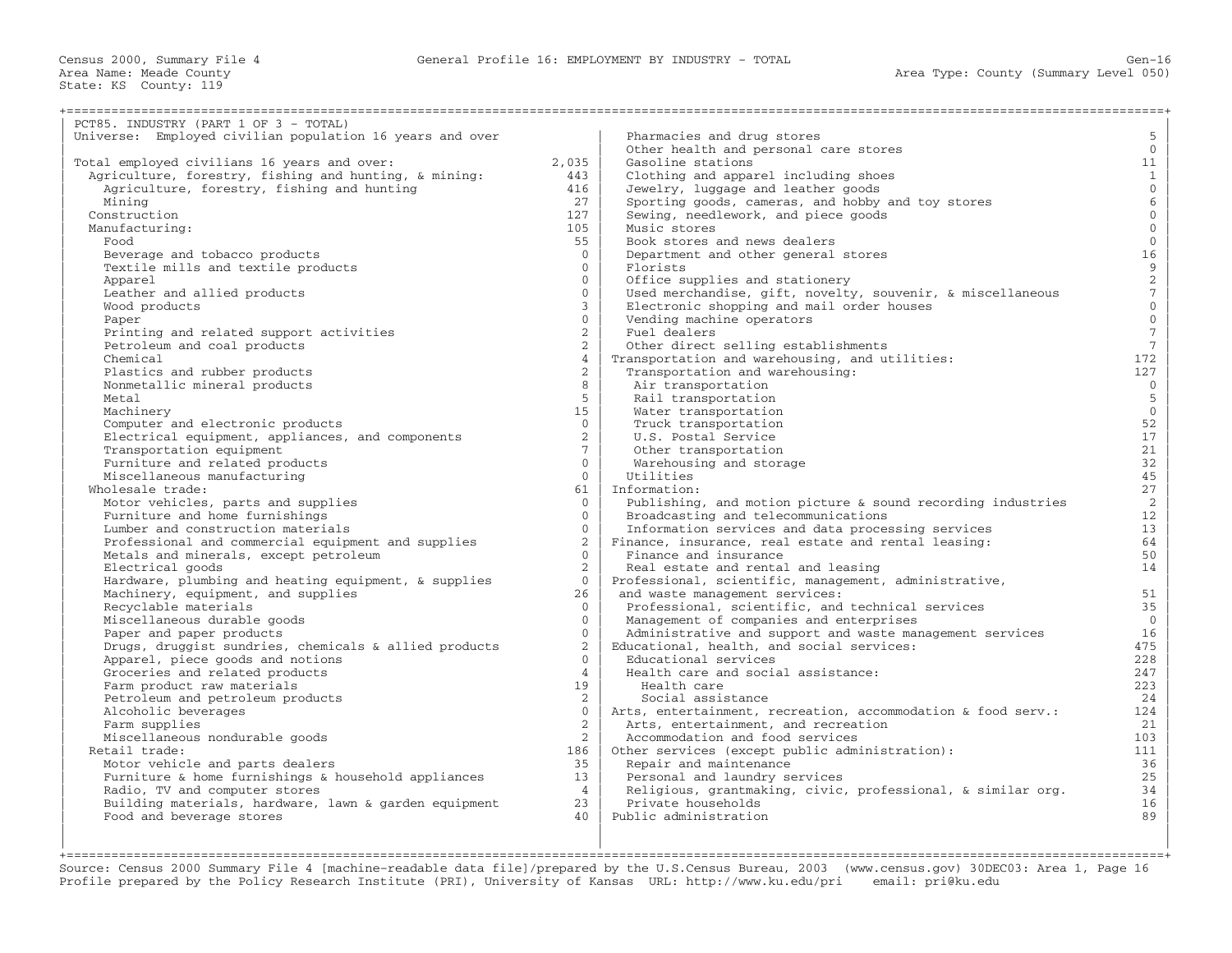| PCT85. INDUSTRY BY SEX (PART 2 OF 3 - MALES)             |                 |                                                              |                                       |
|----------------------------------------------------------|-----------------|--------------------------------------------------------------|---------------------------------------|
| Universe: Employed civilian population 16 years and over |                 | Pharmacies and drug stores                                   | $\mathbf{0}$                          |
|                                                          |                 | Other health and personal care stores                        | $\mathbf{0}$                          |
| Males:                                                   | 1,157           | Gasoline stations                                            | $\overline{9}$                        |
| Agriculture, forestry, fishing and hunting, & mining:    | 366             | Clothing and apparel including shoes                         | $\mathsf{O}\xspace$                   |
| Agriculture, forestry, fishing and hunting               | 343             | Jewelry, luggage and leather goods                           | $\mathsf{O}\xspace$                   |
| Mining                                                   | 2.3             | Sporting goods, cameras, and hobby and toy stores            |                                       |
| Construction                                             | 122             | Sewing, needlework, and piece goods                          | $\begin{array}{c} 3 \\ 0 \end{array}$ |
| Manufacturing:                                           | 75              | Music stores                                                 | $\overline{0}$                        |
| Food                                                     | 36              | Book stores and news dealers                                 | $\mathbf 0$                           |
| Beverage and tobacco products                            | $\Omega$        | Department and other general stores                          | $\overline{2}$                        |
| Textile mills and textile products                       | $\Omega$        | Florists                                                     | $\overline{0}$                        |
| Apparel                                                  | $\Omega$        | Office supplies and stationery                               | $\overline{0}$                        |
| Leather and allied products                              | $\Omega$        | Used merchandise, gift, novelty, souvenir, & miscellaneous   | $\mathsf{O}\xspace$                   |
| Wood products                                            | $\mathbf{3}$    | Electronic shopping and mail order houses                    | $\mathsf{O}\xspace$                   |
| Paper                                                    | $\Omega$        | Vending machine operators                                    | $\overline{0}$                        |
|                                                          | $\Omega$        | Fuel dealers                                                 | $\sqrt{7}$                            |
| Printing and related support activities                  | $\overline{2}$  |                                                              | $\overline{0}$                        |
| Petroleum and coal products                              |                 | Other direct selling establishments                          | 142                                   |
| Chemical                                                 | 4<br>$\Omega$   | Transportation and warehousing, and utilities:               |                                       |
| Plastics and rubber products                             |                 | Transportation and warehousing:                              | 100<br>$\overline{0}$                 |
| Nonmetallic mineral products                             | 8               | Air transportation                                           |                                       |
| Metal                                                    | 5               | Rail transportation                                          | $\mathsf S$                           |
| Machinery                                                | 13 <sup>1</sup> | Water transportation                                         | $\mathbf{0}$                          |
| Computer and electronic products                         | $\overline{0}$  | Truck transportation                                         | 50                                    |
| Electrical equipment, appliances, and components         | $\overline{2}$  | U.S. Postal Service                                          | $5\phantom{.0}$                       |
| Transportation equipment                                 | $\overline{2}$  | Other transportation                                         | 19                                    |
| Furniture and related products                           | $\Omega$        | Warehousing and storage                                      | 21                                    |
| Miscellaneous manufacturing                              | $\Omega$        | Utilities                                                    | 42                                    |
| Wholesale trade:                                         | 46              | Information:                                                 | $\epsilon$                            |
| Motor vehicles, parts and supplies                       | $\Omega$        | Publishing, and motion picture & sound recording industries  | $\overline{0}$                        |
| Furniture and home furnishings                           | $\Omega$        | Broadcasting and telecommunications                          | $\mathbf{1}$                          |
| Lumber and construction materials                        | $\Omega$        | Information services and data processing services            | 5                                     |
| Professional and commercial equipment and supplies       | $\Omega$        | Finance, insurance, real estate and rental leasing:          | 31                                    |
| Metals and minerals, except petroleum                    | $\Omega$        | Finance and insurance                                        | 24                                    |
| Electrical goods                                         | $\overline{2}$  | Real estate and rental and leasing                           | $7\phantom{.0}$                       |
| Hardware, plumbing and heating equipment, & supplies     | $\Omega$        | Professional, scientific, management, administrative,        |                                       |
| Machinery, equipment, and supplies                       | 21              | and waste management services:                               | 28                                    |
| Recyclable materials                                     | $\Omega$        | Professional, scientific, and technical services             | 16                                    |
| Miscellaneous durable goods                              | $\Omega$        | Management of companies and enterprises                      | $\overline{0}$                        |
| Paper and paper products                                 | $\Omega$        | Administrative and support and waste management services     | 12                                    |
| Drugs, druggist sundries, chemicals & allied products    | $\overline{2}$  | Educational, health, and social services:                    | 107                                   |
| Apparel, piece goods and notions                         | $\Omega$        | Educational services                                         | 60                                    |
| Groceries and related products                           | $\Omega$        | Health care and social assistance:                           | 47                                    |
| Farm product raw materials                               | 17              | Health care                                                  | 47                                    |
| Petroleum and petroleum products                         | $\overline{2}$  | Social assistance                                            | $\mathbf{0}$                          |
| Alcoholic beverages                                      | $\mathbf{0}$    | Arts, entertainment, recreation, accommodation & food serv.: | 32                                    |
| Farm supplies                                            | $\Omega$        | Arts, entertainment, and recreation                          | $7\overline{ }$                       |
| Miscellaneous nondurable goods                           | 2               | Accommodation and food services                              | 25                                    |
| Retail trade:                                            | 94              | Other services (except public administration):               | 65                                    |
| Motor vehicle and parts dealers                          | 29              | Repair and maintenance                                       | 33                                    |
| Furniture & home furnishings & household appliances      | 13              | Personal and laundry services                                | 8                                     |
| Radio, TV and computer stores                            | $\overline{2}$  | Religious, grantmaking, civic, professional, & similar org.  | 24                                    |
| Building materials, hardware, lawn & garden equipment    | 19              | Private households                                           | $\mathbf{0}$                          |
| Food and beverage stores                                 | 10              | Public administration                                        | 43                                    |
|                                                          |                 |                                                              |                                       |

| | | +===================================================================================================================================================+ Source: Census 2000 Summary File 4 [machine−readable data file]/prepared by the U.S.Census Bureau, 2003 (www.census.gov) 30DEC03: Area 1, Page 17 Profile prepared by the Policy Research Institute (PRI), University of Kansas URL: http://www.ku.edu/pri email: pri@ku.edu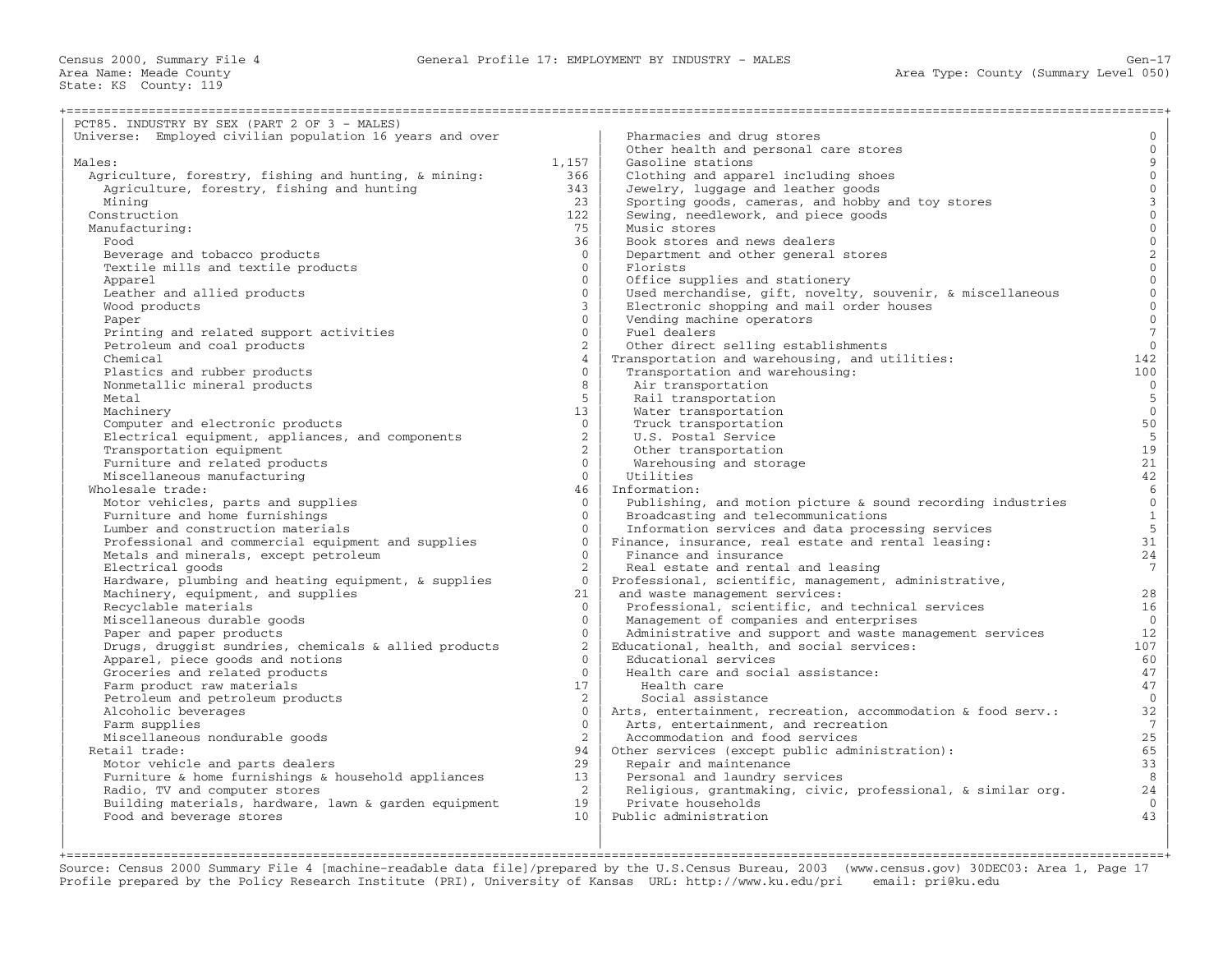| PCT85. INDUSTRY BY SEX (PART 3 OF 3 - FEMALES)           |                |                                                              |                                            |
|----------------------------------------------------------|----------------|--------------------------------------------------------------|--------------------------------------------|
| Universe: Employed civilian population 16 years and over |                | Pharmacies and drug stores                                   | 5                                          |
|                                                          |                | Other health and personal care stores                        | $\mathsf{O}\xspace$                        |
| Females:                                                 | 878            | Gasoline stations                                            |                                            |
| Agriculture, forestry, fishing and hunting, & mining:    | 77             | Clothing and apparel including shoes                         | $\begin{array}{c} 2 \\ 1 \end{array}$      |
| Agriculture, forestry, fishing and hunting               | 73             | Jewelry, luggage and leather goods                           | $\mathsf{O}\xspace$                        |
|                                                          | $\overline{4}$ | Sporting goods, cameras, and hobby and toy stores            |                                            |
| Mining                                                   | 5              |                                                              | $\begin{array}{c} 3 \\ 0 \end{array}$      |
| Construction                                             | 30             | Sewing, needlework, and piece goods<br>Music stores          | $\mathbf{0}$                               |
| Manufacturing:<br>Food                                   | 19             | Book stores and news dealers                                 | $\mathbb O$                                |
|                                                          |                |                                                              |                                            |
| Beverage and tobacco products                            | $\Omega$       | Department and other general stores                          | 14                                         |
| Textile mills and textile products                       | $\mathbf{0}$   | Florists                                                     | $\begin{array}{c} 9 \\ 2 \\ 7 \end{array}$ |
| Apparel                                                  | $\Omega$       | Office supplies and stationery                               |                                            |
| Leather and allied products                              | $\Omega$       | Used merchandise, gift, novelty, souvenir, & miscellaneous   |                                            |
| Wood products                                            | $\mathbf{0}$   | Electronic shopping and mail order houses                    | $\overline{0}$                             |
| Paper                                                    | $\Omega$       | Vending machine operators                                    | $\overline{0}$                             |
| Printing and related support activities                  | $\overline{2}$ | Fuel dealers                                                 | $\overline{0}$                             |
| Petroleum and coal products                              | $\Omega$       | Other direct selling establishments                          | $\frac{1}{7}$                              |
| Chemical                                                 | $\Omega$       | Transportation and warehousing, and utilities:               | 30                                         |
| Plastics and rubber products                             | $\overline{2}$ | Transportation and warehousing:                              | 27                                         |
| Nonmetallic mineral products                             | $\mathbf{0}$   | Air transportation                                           | $\overline{0}$                             |
| Metal                                                    | $\Omega$       | Rail transportation                                          | $\mathsf{O}\xspace$                        |
| Machinery                                                | $\overline{2}$ | Water transportation                                         | $\mathsf{O}\xspace$                        |
| Computer and electronic products                         | $\Omega$       | Truck transportation                                         | $\overline{a}$                             |
| Electrical equipment, appliances, and components         | $\Omega$       | U.S. Postal Service                                          | $12\,$                                     |
| Transportation equipment                                 | 5              | Other transportation                                         | $\overline{a}$                             |
| Furniture and related products                           | $\Omega$       | Warehousing and storage                                      | 11                                         |
| Miscellaneous manufacturing                              | $\overline{0}$ | Utilities                                                    | $\overline{\mathbf{3}}$                    |
| Wholesale trade:                                         | 15             | Information:                                                 | 21                                         |
| Motor vehicles, parts and supplies                       | $\Omega$       | Publishing, and motion picture & sound recording industries  | 2                                          |
| Furniture and home furnishings                           | $\Omega$       | Broadcasting and telecommunications                          | 11                                         |
| Lumber and construction materials                        | $\Omega$       | Information services and data processing services            | 8                                          |
| Professional and commercial equipment and supplies       | $\overline{2}$ | Finance, insurance, real estate and rental leasing:          | 33                                         |
| Metals and minerals, except petroleum                    | $\Omega$       | Finance and insurance                                        | 26                                         |
| Electrical goods                                         | $\Omega$       | Real estate and rental and leasing                           | $7\overline{ }$                            |
| Hardware, plumbing and heating equipment, & supplies     | $\Omega$       | Professional, scientific, management, administrative,        |                                            |
| Machinery, equipment, and supplies                       | 5              | and waste management services:                               | 23                                         |
| Recyclable materials                                     | $\Omega$       | Professional, scientific, and technical services             | 19                                         |
| Miscellaneous durable goods                              | $\Omega$       | Management of companies and enterprises                      | $\mathbf 0$                                |
| Paper and paper products                                 | $\Omega$       | Administrative and support and waste management services     | $\overline{4}$                             |
| Drugs, druggist sundries, chemicals & allied products    | $\Omega$       | Educational, health, and social services:                    | 368                                        |
| Apparel, piece goods and notions                         | $\Omega$       | Educational services                                         | 168                                        |
| Groceries and related products                           | $\overline{4}$ | Health care and social assistance:                           | 200                                        |
| Farm product raw materials                               | $\overline{2}$ | Health care                                                  | 176                                        |
| Petroleum and petroleum products                         | $\mathbf{0}$   | Social assistance                                            | 24                                         |
| Alcoholic beverages                                      | $\mathbf{0}$   | Arts, entertainment, recreation, accommodation & food serv.: | 92                                         |
| Farm supplies                                            | $\overline{2}$ | Arts, entertainment, and recreation                          | 14                                         |
| Miscellaneous nondurable goods                           | $\Omega$       | Accommodation and food services                              | 78                                         |
| Retail trade:                                            | 92             | Other services (except public administration):               | 46                                         |
| Motor vehicle and parts dealers                          | 6              | Repair and maintenance                                       | $\overline{3}$                             |
| Furniture & home furnishings & household appliances      | $\overline{0}$ | Personal and laundry services                                | 17                                         |
| Radio, TV and computer stores                            | $\overline{2}$ | Religious, grantmaking, civic, professional, & similar org.  | 10 <sub>1</sub>                            |
| Building materials, hardware, lawn & garden equipment    | $\overline{4}$ | Private households                                           | 16                                         |
| Food and beverage stores                                 | 30             | Public administration                                        | 46                                         |
|                                                          |                |                                                              |                                            |

+===================================================================================================================================================+ Source: Census 2000 Summary File 4 [machine−readable data file]/prepared by the U.S.Census Bureau, 2003 (www.census.gov) 30DEC03: Area 1, Page 18 Profile prepared by the Policy Research Institute (PRI), University of Kansas URL: http://www.ku.edu/pri email: pri@ku.edu

| | |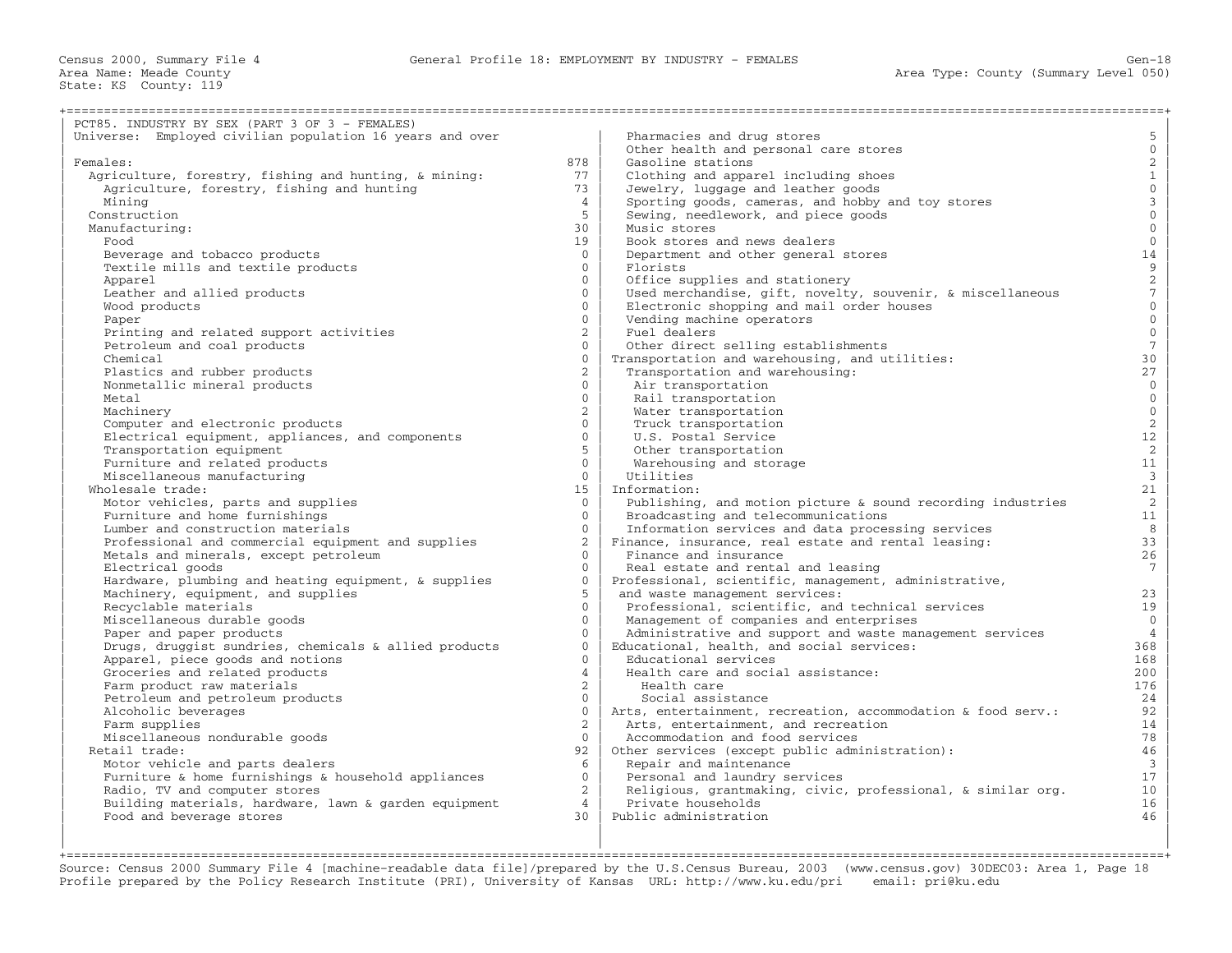Census 2000, Summary File 4 General Profile 19: OCCUPATION BY SEX (PART 1 OF 3) Gen−19

Area Name: Meade County<br>State: KS County: 119

| PCT86. OCCUPATION BY SEX (PART 1 OF 3)                                              |                         |                                                         |                                                                   |              |                                                        |       |
|-------------------------------------------------------------------------------------|-------------------------|---------------------------------------------------------|-------------------------------------------------------------------|--------------|--------------------------------------------------------|-------|
| Universe: Employed civilian population 16 years and over                            |                         |                                                         |                                                                   |              |                                                        |       |
|                                                                                     | Total                   | Pct.                                                    | Males                                                             | Pct.         | Females                                                | Pct.  |
| Total employed civilians 16 years and over:                                         | 2,035                   | 100.0                                                   | 1,157                                                             | 100.0        | 878                                                    | 100.0 |
| Management, professional, and related occupations:                                  | 716                     | 35.2                                                    | 410                                                               | 35.4         | 306                                                    | 34.9  |
| Management, business, and financial operations occupations:                         | 400                     | 19.7                                                    | 300                                                               | 25.9         | 100                                                    | 11.4  |
| Management occupations:                                                             | 357                     | 17.5                                                    | 283                                                               | 24.5         | 74                                                     | 8.4   |
| Top executives                                                                      | 12.                     | 0.6                                                     | 10                                                                | 0.9          | $\overline{2}$                                         | 0.2   |
| Advertising, marketing, promotions, public relations,                               |                         |                                                         |                                                                   |              |                                                        |       |
| and sales managers                                                                  | $\Omega$                | 0.0                                                     | $\overline{0}$                                                    | 0.0          | $\bigcap$                                              | 0.0   |
| Financial managers                                                                  | 8                       | 0.4                                                     | $\overline{2}$                                                    | 0.2          | 6                                                      | 0.7   |
| Operations specialties managers, except financial managers                          | 11                      | 0.5                                                     |                                                                   |              | $\bigcap$                                              | 0.0   |
| Farmers and farm managers                                                           | 226                     | 11.1                                                    | $\begin{array}{ccc} & 11 & 1.0 \\ 204 & 17.6 \end{array}$         |              | 22                                                     | 2.5   |
| Other management occupations, except farmers and farm managers                      | 100                     | 4.9                                                     |                                                                   | 4.8          | 44                                                     | 5.0   |
| Business and financial operations occupations:                                      | 43                      | 2.1                                                     | $\begin{array}{c} 56 \\ 17 \\ 5 \end{array}$                      | 1.5          | 26                                                     | 3.0   |
| Business operations specialists                                                     | 11                      |                                                         |                                                                   |              | 6                                                      | 0.7   |
| Financial specialists:                                                              | 32                      | $\begin{array}{c} 0.5 \\ 1.6 \\ 0.9 \\ 0.6 \end{array}$ | 12                                                                |              | $\begin{array}{c} 0.4 \\ 1.0 \\ 0.3 \end{array}$<br>20 | 2.3   |
| Accountants and auditors                                                            | 19                      |                                                         | $\frac{3}{9}$                                                     |              | 16                                                     | 1.8   |
| Other financial specialists                                                         | 13                      |                                                         |                                                                   | 0.8          | $\overline{4}$                                         | 0.5   |
| Professional and related occupations:                                               | 316                     |                                                         | $\begin{array}{ccc} 15.5 & 110 \\ 0.1 & 3 \\ 0.1 & 3 \end{array}$ | $9.5$<br>0.3 | 206                                                    | 23.5  |
| Computer and mathematical occupations:                                              | 3                       |                                                         |                                                                   |              | $\overline{0}$                                         | 0.0   |
| Computer specialists                                                                | 3                       |                                                         |                                                                   | 0.3          | $\bigcap$                                              | 0.0   |
| Mathematical science occupations                                                    | $\overline{0}$          | $\begin{array}{c} 0.0 \\ 0.1 \\ 0.0 \end{array}$        | $\overline{0}$                                                    | 0.0          | $\overline{0}$                                         | 0.0   |
| Architecture and engineering occupations:                                           | $\overline{2}$          |                                                         | $\overline{2}$                                                    | 0.2          | $\bigcirc$                                             | 0.0   |
| Architects, surveyors, and cartographers                                            | $\Omega$                |                                                         |                                                                   | 0.0          | $\Omega$                                               | 0.0   |
| Engineers                                                                           | $\overline{2}$          | $\begin{smallmatrix}0&.1\0&.0\end{smallmatrix}$         |                                                                   | 0.2          | $\Omega$                                               | 0.0   |
| Drafters, engineering, and mapping technicians                                      | $\Omega$                |                                                         | $\begin{array}{c} 2 \\ 0 \\ 2 \\ 0 \\ 11 \\ 7 \\ \end{array}$     | 0.0          | $\Omega$                                               | 0.0   |
| Life, physical, and social science occupations:                                     | 15                      | 0.7                                                     |                                                                   | 1.0          | $\overline{4}$                                         | 0.5   |
| Life and physical scientists                                                        | $7\overline{ }$         | 0.3                                                     |                                                                   | 0.6          | $\bigcirc$                                             | 0.0   |
| Social scientists and related workers                                               | 2                       | $0.1$<br>$0.3$                                          | $\overline{2}$                                                    | 0.2          | $\bigcirc$                                             | 0.0   |
| Life, physical, and social science technicians                                      | 6<br>30                 |                                                         | $\overline{2}$<br>19                                              | 0.2          | $\overline{4}$<br>11                                   | 0.5   |
| Community and social services occupations:<br>Counselors, social workers, and other |                         | 1.5                                                     |                                                                   | 1.6          |                                                        | 1.3   |
|                                                                                     | 9                       | 0.4                                                     | $\overline{0}$                                                    | 0.0          | 9                                                      | 1.0   |
| community and social service specialists<br>Religious workers                       | 21                      | 1.0                                                     | 19                                                                | 1.6          | $\overline{2}$                                         | 0.2   |
| Legal occupations:                                                                  | 10 <sup>°</sup>         | 0.5                                                     | 10                                                                | 0.9          | $\bigcirc$                                             | 0.0   |
| Lawyers                                                                             | 10 <sup>°</sup>         | 0.5                                                     | 10                                                                | 0.9          | $\bigcap$                                              | 0.0   |
| Judges, magistrates, and other judicial workers                                     | $\Omega$                | 0.0                                                     |                                                                   | 0.0          | $\bigcirc$                                             | 0.0   |
| Legal support workers                                                               | $\Omega$                | 0.0                                                     | $\begin{matrix}0\\0\end{matrix}$                                  | 0.0          | $\bigcirc$                                             | 0.0   |
| Education, training, and library occupations:                                       | 157                     | 7.7                                                     | 40                                                                | 3.5          | 117                                                    | 13.3  |
| Postsecondary teachers                                                              | 8                       | 0.4                                                     | $\sim$ 2                                                          | 0.2          | 6                                                      | 0.7   |
| Teachers, primary, secondary, and special education:                                | 99                      | 4.9                                                     | 36                                                                | 3.1          | 63                                                     | 7.2   |
| Teachers, preschool, kindergarten,                                                  |                         |                                                         |                                                                   |              |                                                        |       |
| elementary, and middle school                                                       | 67                      | 3.3                                                     | 24                                                                | 2.1          | 43                                                     | 4.9   |
| Teachers, secondary school                                                          | 23                      | 1.1                                                     | 12                                                                | 1.0          | 11                                                     | 1.3   |
| Teachers, special education                                                         | 9                       | 0.4                                                     | $\overline{0}$                                                    | 0.0          | - 9                                                    | 1.0   |
| Librarians, curators, and archivists                                                | 21                      | 1.0                                                     | $\bigcirc$                                                        | 0.0          | 21                                                     | 2.4   |
| Other teachers, instructors, education,                                             |                         |                                                         |                                                                   |              |                                                        |       |
| training, and library occupations                                                   | 29                      | 1.4                                                     | $\begin{array}{c} 2 \\ 8 \\ 7 \\ 1 \end{array}$                   | 0.2          | 27                                                     | 3.1   |
| Arts, design, entertainment, sports, and media occupations:                         | 20                      | 1.0                                                     |                                                                   | 0.7          | 12                                                     | 1.4   |
| Art and design workers                                                              | 13 <sup>7</sup>         | 0.6                                                     |                                                                   | 0.6          | $6\overline{6}$                                        | 0.7   |
| Entertainers and performers, sports, and related workers                            | $\overline{\mathbf{3}}$ | 0.1                                                     |                                                                   | 0.1          | $\overline{2}$                                         | 0.2   |
| Media and communications workers                                                    | $\overline{4}$          | 0.2                                                     | $\Omega$                                                          | 0.0          | $\overline{4}$                                         | 0.5   |
|                                                                                     |                         |                                                         |                                                                   |              |                                                        |       |
|                                                                                     |                         |                                                         |                                                                   |              |                                                        |       |

Source: Census 2000 Summary File 4 [machine−readable data file]/prepared by the U.S.Census Bureau, 2003 (www.census.gov) 30DEC03: Area 1, Page 19 Profile prepared by the Policy Research Institute (PRI), University of Kansas URL: http://www.ku.edu/pri email: pri@ku.edu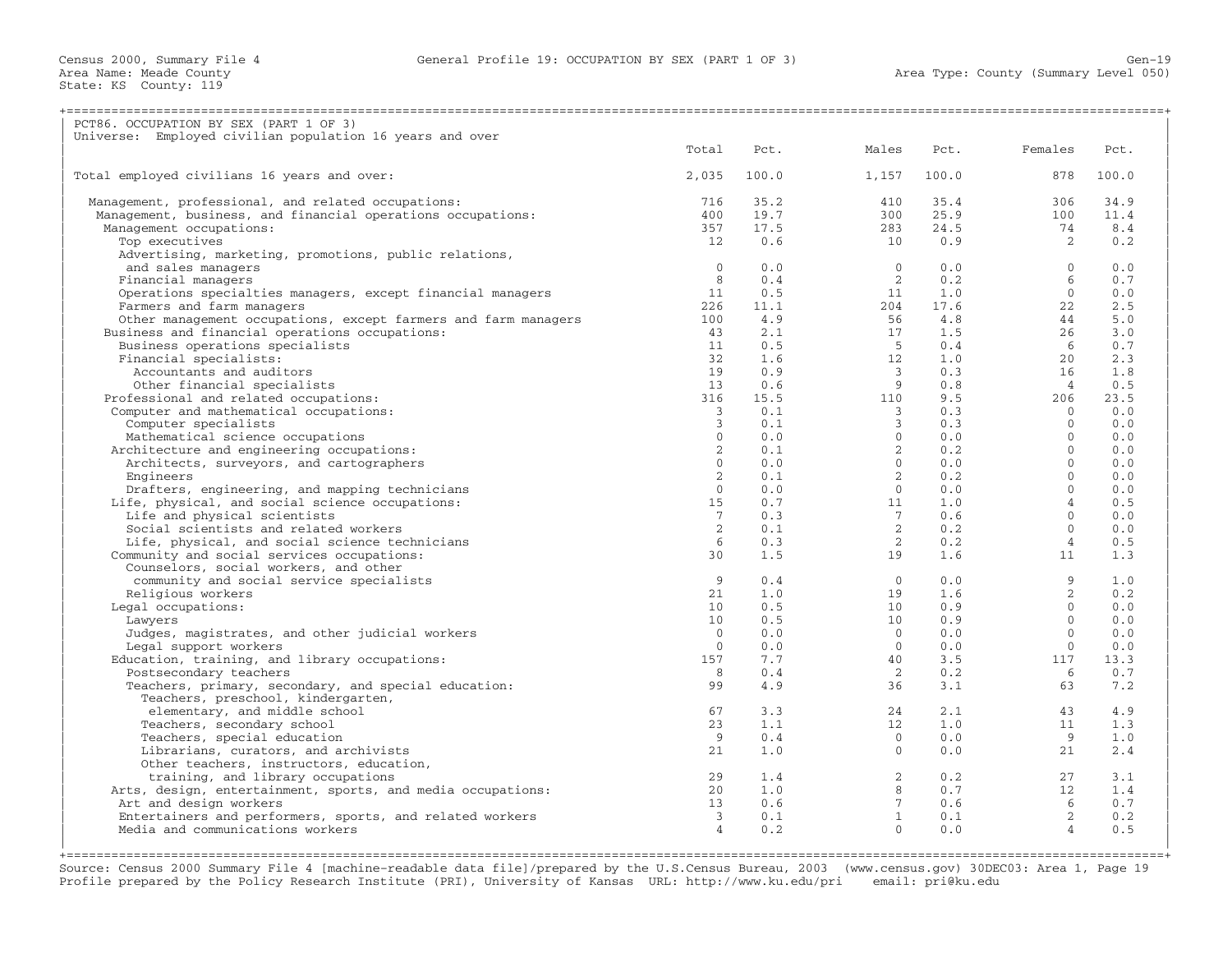| PCT86. OCCUPATION BY SEX (PART 2 OF 3)                      |                |      |                                                  |      |                |      |
|-------------------------------------------------------------|----------------|------|--------------------------------------------------|------|----------------|------|
| Universe: Employed civilian population 16 years and over    |                |      |                                                  |      |                |      |
|                                                             | Total          | Pct. | Males                                            | Pct. | Females        | Pct. |
|                                                             | 79             | 3.9  | 17                                               | 1.5  | 62             | 7.1  |
| Healthcare practitioners and technical occupations:         |                |      |                                                  |      |                |      |
| Health diagnosing and treating practitioners                |                |      |                                                  |      |                | 5.7  |
| and technical occupations:                                  | 63             | 3.1  | 13                                               | 1.1  | 50             |      |
| Physicians and surgeons                                     | $\overline{4}$ | 0.2  | 4                                                | 0.3  | $\bigcirc$     | 0.0  |
| Registered nurses                                           | 39             | 1.9  | $\circ$                                          | 0.0  | 39             | 4.4  |
| Therapists                                                  | 15             | 0.7  | 4                                                | 0.3  | 11             | 1.3  |
| Other health diagnosing and treating                        |                |      |                                                  |      |                |      |
| practitioners and technical occupations                     | - 5            | 0.2  | 5                                                | 0.4  | $\bigcirc$     | 0.0  |
| Health technologists and technicians                        | 16             | 0.8  | $\sim$ 4                                         | 0.3  | 12             | 1.4  |
| Service occupations:                                        | 322            | 15.8 | $\begin{array}{c} 86 \\ 5 \\ 5 \\ 0 \end{array}$ | 7.4  | 236            | 26.9 |
| Healthcare support occupations:                             | 61             | 3.0  |                                                  | 0.4  | 56             | 6.4  |
| Nursing, psychiatric, and home health aides                 | 45             | 2.2  |                                                  | 0.4  | 40             | 4.6  |
| Occupational & physical therapist assistants & aides        | $\overline{1}$ | 0.0  |                                                  | 0.0  | $\sim$ 1       | 0.1  |
| Other healthcare support occupations                        | 15             | 0.7  | $\overline{0}$                                   | 0.0  | 15             | 1.7  |
| Protective service occupations:                             | 23             | 1.1  | 17                                               | 1.5  | 6              | 0.7  |
| Fire fighting and prevention workers, including             |                |      |                                                  |      |                |      |
| supervisors                                                 | $\Omega$       | 0.0  | $\bigcirc$                                       | 0.0  | $\Omega$       | 0.0  |
| Law enforcement workers, including supervisors              | 12             | 0.6  | 10                                               | 0.9  | 2              | 0.2  |
| Other protective service workers, including                 |                |      |                                                  |      |                |      |
| supervisors                                                 | 11             | 0.5  | $\overline{7}$                                   | 0.6  | $\overline{4}$ | 0.5  |
| Food preparation and serving related occupations:           | 93             | 4.6  | 11                                               | 1.0  | 82             | 9.3  |
| Cooks and food preparation workers                          | 44             | 2.2  | 8 <sup>1</sup>                                   | 0.7  | 36             | 4.1  |
| Waiters and waitresses                                      | 28             | 1.4  | $\overline{3}$                                   | 0.3  | 25             | 2.8  |
| Food and beverage serving workers, except                   |                |      |                                                  |      |                |      |
| waiters and waitresses                                      | 8              | 0.4  | $\Omega$                                         | 0.0  | 8              | 0.9  |
| Other food preparation and serving workers,                 |                |      |                                                  |      |                |      |
| including supervisors                                       | 13             | 0.6  | $\circ$                                          | 0.0  | 13             | 1.5  |
| Building $\&$ grounds cleaning $\&$ maintenance occupations | 82             | 4.0  | 49                                               | 4.2  | 33             | 3.8  |
| Personal care and service occupations:                      | 63             | 3.1  | $\overline{4}$                                   | 0.3  | 59             | 6.7  |
| Personal appearance workers                                 | 15             | 0.7  | $\overline{0}$                                   | 0.0  | 15             | 1.7  |
| Transportation, tourism, and lodging attendants             | $\Omega$       | 0.0  | $\overline{0}$                                   | 0.0  | $\bigcirc$     | 0.0  |
| Child care workers                                          | 28             | 1.4  | $\bigcirc$                                       | 0.0  | 28             | 3.2  |
| Supervisors and other personal care and service             |                |      |                                                  |      |                |      |
| workers, except child care workers                          | 20             | 1.0  | 4                                                | 0.3  | 16             | 1.8  |
| Sales and office occupations:                               | 364            | 17.9 | 104                                              | 9.0  | 260            | 29.6 |
| Sales and related occupations:                              | 136            | 6.7  | 71                                               | 6.1  | 65             | 7.4  |
| Cashiers                                                    | 30             | 1.5  | 10                                               | 0.9  | 20             | 2.3  |
| Retail sales workers, except cashiers                       | 23             | 1.1  | 6                                                | 0.5  | 17             | 1.9  |
| Sales representatives, services, wholesale and              |                |      |                                                  |      |                |      |
| manufacturing                                               | 14             | 0.7  | 12                                               | 1.0  | 2              | 0.2  |
| Other sales and related occupations, including              |                |      |                                                  |      |                |      |
| supervisors                                                 | 69             | 3.4  | 43                                               | 3.7  | 26             | 3.0  |
| Office and administrative support occupations:              | 228            | 11.2 | 33                                               | 2.9  | 195            | 22.2 |
|                                                             | $\Omega$       | 0.0  | $\bigcirc$                                       | 0.0  | $\overline{0}$ | 0.0  |
| Communications equipment operators                          |                |      |                                                  |      |                |      |
| Financial clerks, except bookkeeping,                       |                |      |                                                  |      |                |      |
| accounting and auditing clerks                              | 12             | 0.6  | $\overline{0}$<br>$\bigcirc$                     | 0.0  | 12             | 1.4  |
| Bookkeeping, accounting, and auditing clerks                | 21             | 1.0  |                                                  | 0.0  | 21             | 2.4  |
| Information and record clerks, except customer              |                |      |                                                  |      |                |      |
| service representatives                                     | 23             | 1.1  | $\overline{7}$<br>$\overline{2}$                 | 0.6  | 16             | 1.8  |
| Customer service representatives                            | 14             | 0.7  |                                                  | 0.2  | 12             | 1.4  |
|                                                             |                |      |                                                  |      |                |      |
|                                                             |                |      |                                                  |      |                |      |

+===================================================================================================================================================+ Source: Census 2000 Summary File 4 [machine−readable data file]/prepared by the U.S.Census Bureau, 2003 (www.census.gov) 30DEC03: Area 1, Page 20 Profile prepared by the Policy Research Institute (PRI), University of Kansas URL: http://www.ku.edu/pri email: pri@ku.edu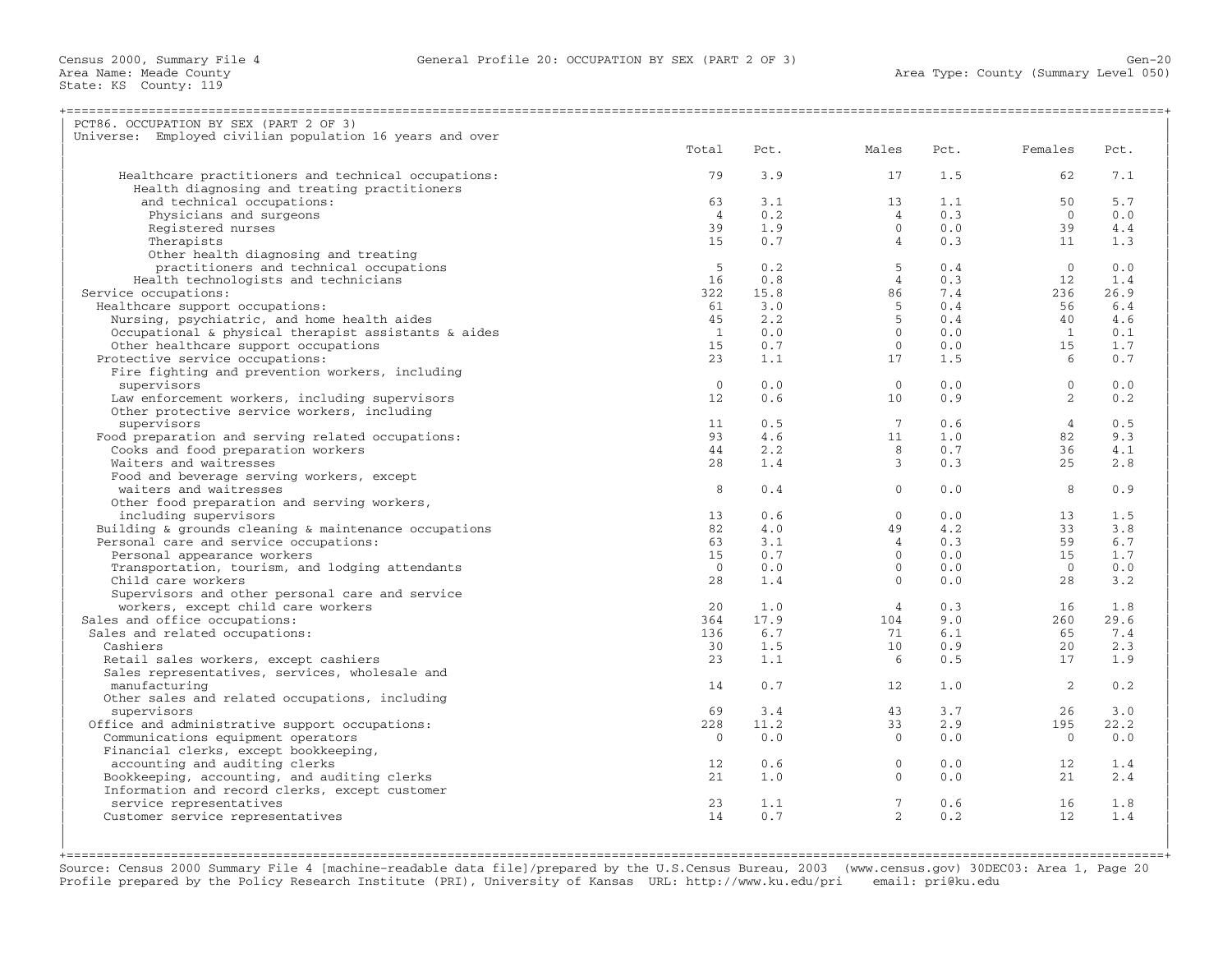| PCT86. OCCUPATION BY SEX (PART 3 OF 3)                                            |                            |      |                         |      |                |            |
|-----------------------------------------------------------------------------------|----------------------------|------|-------------------------|------|----------------|------------|
| Universe: Employed civilian population 16 years and over                          |                            |      |                         |      |                |            |
|                                                                                   | Total                      | Pct. | Males                   | Pct. | Females        | Pct.       |
|                                                                                   |                            |      |                         |      |                |            |
| Office and administrative support occupations (continued):                        |                            |      |                         |      |                |            |
| Material recording, scheduling, dispatching,                                      |                            |      |                         |      |                |            |
| and distributing workers                                                          | 33                         | 1.6  | 17                      | 1.5  | 16             | 1.8        |
| Secretaries and administrative assistants                                         | 82                         | 4.0  | $\overline{2}$          | 0.2  | 80             | 9.1        |
| Other office and administrative support workers,                                  |                            |      |                         |      |                |            |
| including supervisors                                                             | 43                         | 2.1  | -5                      | 0.4  | 38             | 4.3        |
| Farming, fishing, and forestry occupations:                                       | 140                        | 6.9  | 118                     | 10.2 | 22             | 2.5        |
| Agricultural workers, including supervisors                                       | 137                        | 6.7  | 115                     | 9.9  | 22             | 2.5        |
| Fishing, hunting, and forestry occupations                                        | $\overline{\mathbf{3}}$    | 0.1  | $\overline{\mathbf{3}}$ | 0.3  | $\Omega$       | 0.0        |
| Construction, extraction, and maintenance occupations:                            | 238                        | 11.7 | 236                     | 20.4 | 2              | 0.2        |
| Construction and extraction occupations:                                          | 113                        | 5.6  | 113                     | 9.8  | $\Omega$       | 0.0        |
| Supervisors, construction and extraction workers                                  | 16                         | 0.8  | 16                      | 1.4  | $\Omega$       | 0.0        |
| Carpenters                                                                        | 25                         | 1.2  | 25                      | 2.2  | $\Omega$       | 0.0        |
| Construction laborers                                                             | 16                         | 0.8  | 16                      | 1.4  | $\Omega$       | 0.0        |
| Electricians                                                                      | 6                          | 0.3  | $6\overline{6}$         | 0.5  | $\Omega$       | 0.0        |
| Painters and paperhangers                                                         | $5^{\circ}$                | 0.2  | 5                       | 0.4  | $\mathbf{0}$   | 0.0        |
| Pipelayers, plumbers, pipefitters, and steamfitters                               | $7^{\circ}$                | 0.3  | 7 <sup>7</sup>          | 0.6  | $\Omega$       | 0.0        |
| Construction traders workers except carpenters,                                   |                            |      |                         |      |                |            |
| electricians, painters, plumbers, and                                             |                            |      |                         |      |                |            |
| construction laborers                                                             | 20                         | 1.0  | 20                      | 1.7  | $\mathbf{0}$   | 0.0        |
| Other construction workers and helpers                                            | 16                         | 0.8  | 16                      | 1.4  | $\Omega$       | 0.0        |
| Extraction workers                                                                | 2                          | 0.1  | 2                       | 0.2  | $\Omega$       | 0.0        |
| Installation, maintenance, and repair occupations:                                | 125                        | 6.1  | 123                     | 10.6 | 2              | 0.2        |
| Vehicle and mobile equipment mechanics,                                           |                            |      |                         |      |                |            |
| installers, and repairers                                                         | 59                         | 2.9  | 59                      | 5.1  | $\Omega$       | 0.0        |
| Electrical equipment mechanics and other installation,                            |                            |      |                         |      |                |            |
| maintenance, and repair workers, including supervisors                            | 66                         | 3.2  | 64                      | 5.5  | 2              | 0.2        |
| Production, transportation, and material moving occupations:                      | 255                        | 12.5 | 203                     | 17.5 | 52             | 5.9        |
| Production occupations:                                                           | 99                         | 4.9  | 73                      | 6.3  | 26             | 3.0        |
| Assemblers and fabricators                                                        | $\overline{3}$             | 0.1  | $\overline{3}$          | 0.3  | $\Omega$       | 0.0        |
| Food processing workers                                                           | 24                         | 1.2  | 14                      | 1.2  | 10             | 1.1        |
| Metal workers and plastic workers                                                 | 6                          | 0.3  | 6                       | 0.5  | $\Omega$       | 0.0        |
| Printing workers                                                                  | 2                          | 0.1  | $\Omega$                | 0.0  | 2              | 0.2        |
| Textile, apparel, and furnishings workers                                         | 15                         | 0.7  | 5                       | 0.4  | 10             | 1.1        |
| Woodworkers                                                                       | $\Omega$                   | 0.0  | $\Omega$                | 0.0  | $\Omega$       | 0.0        |
|                                                                                   | 14                         | 0.7  | 14                      | 1.2  | $\Omega$       | 0.0        |
| Plant and system operators<br>Other production occupations, including supervisors | 35                         | 1.7  | 31                      | 2.7  | $\overline{4}$ | 0.5        |
| Transportation and material moving occupations:                                   | 156                        | 7.7  | 130                     | 11.2 | 26             | 3.0        |
|                                                                                   |                            |      |                         |      |                |            |
| Supervisors, transportation, and material                                         | 13                         | 0.6  | 11                      | 1.0  | 2              | 0.2        |
| moving workers                                                                    |                            |      |                         |      | $\Omega$       |            |
| Aircraft and traffic control occupations                                          | $\overline{2}$<br>$\Omega$ | 0.1  | 2<br>$\Omega$           | 0.2  | $\Omega$       | 0.0<br>0.0 |
| Rail and water transportation workers                                             |                            | 0.0  |                         | 0.0  | $\mathsf{R}$   |            |
| Bus drivers                                                                       | 8                          | 0.4  | $\Omega$                | 0.0  | 2              | 0.9        |
| Driver/sales workers and truck drivers                                            | 83<br>$\Omega$             | 4.1  | 81<br>$\Omega$          | 7.0  | $\Omega$       | 0.2        |
| Motor vehicle operators, except bus and truck drivers                             |                            | 0.0  |                         | 0.0  |                | 0.0        |
| Other transportation occupations                                                  | $\overline{3}$             | 0.1  | 2                       | 0.2  | <sup>1</sup>   | 0.1        |
| Material moving workers:                                                          | 47                         | 2.3  | 34                      | 2.9  | 13             | 1.5        |
| Laborers and material movers, hand                                                | 32                         | 1.6  | 19                      | 1.6  | 13             | 1.5        |
| Other material moving workers, except laborers                                    | 15                         | 0.7  | 15                      | 1.3  | $\Omega$       | 0.0        |
|                                                                                   |                            |      |                         |      |                |            |
|                                                                                   |                            |      |                         |      |                |            |

+===================================================================================================================================================+Source: Census 2000 Summary File 4 [machine−readable data file]/prepared by the U.S.Census Bureau, 2003 (www.census.gov) 30DEC03: Area 1, Page 21 Profile prepared by the Policy Research Institute (PRI), University of Kansas URL: http://www.ku.edu/pri email: pri@ku.edu

| |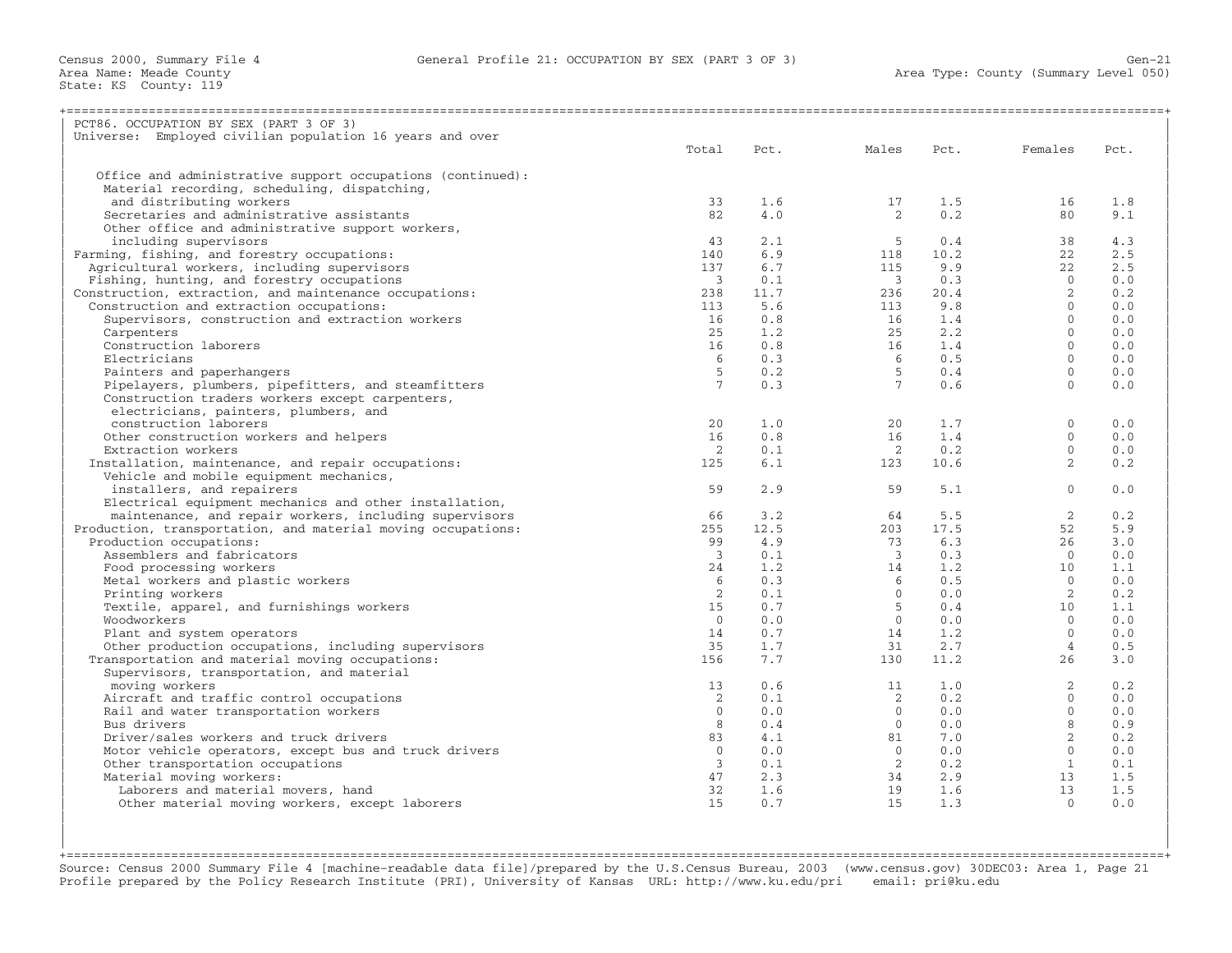| PCT87. CLASS OF WORKER BY SEX BY INDUSTRY                                       |             |             |                                        |             |                           |             |                      |            |
|---------------------------------------------------------------------------------|-------------|-------------|----------------------------------------|-------------|---------------------------|-------------|----------------------|------------|
| Universe: Employed civilian population 16 years and over                        |             |             |                                        |             |                           |             |                      |            |
|                                                                                 |             |             | Total                                  | Pct.        | Males                     | Pct.        | Females              | Pct.       |
| Total employed civilians 16 years and over:                                     |             |             |                                        | 2,035 100.0 | 1,157                     | 100.0       | 878                  | 100.0      |
| All industries except agriculture, forestry, fishing and hunting, and mining:   |             |             | 1,592                                  | 78.2        | 791                       | 68.4        | 801                  | 91.2       |
| Private for-profit wage and salary workers:                                     |             |             | 896                                    | 44.0        | 494                       | 42.7        | 402                  | 45.8       |
| Employee of private company                                                     |             |             | 850                                    | 41.8        | 458                       | 39.6        | 392                  | 44.6       |
| Self-employed in own incorporated business                                      |             |             | 46                                     | 2.3         | 36                        | 3.1         | 10                   | 1.1        |
| Private not-for-profit wage and salary workers                                  |             |             | 172                                    | 8.5         | 50                        | 4.3         | 122                  | 13.9       |
| Local government workers                                                        |             |             | 209                                    | 10.3        | 95                        | 8.2         | 114                  | 13.0       |
| State government workers                                                        |             |             | 105                                    | 5.2         | 45                        | 3.9         | 60                   | 6.8        |
| Federal government workers                                                      |             |             | 39                                     | 1.9         | 17                        | 1.5         | 22                   | 2.5        |
| Self-employed workers in own not incorporated business                          |             |             | 157                                    | 7.7         | 84                        | 7.3         | 73                   | 8.3        |
| Unpaid family workers                                                           |             |             | 14                                     | 0.7         | 6                         | 0.5         | 8                    | 0.9        |
| Agriculture, forestry, fishing and hunting, and mining:                         |             |             | 443                                    | 21.8        | 366                       | 31.6        | 77                   | 8.8        |
| Agriculture, forestry, fishing and hunting:                                     |             |             | 416                                    | 20.4        | 343                       | 29.6        | 73                   | 8.3        |
| Private for-profit wage and salary workers:                                     |             |             | 209                                    | 10.3        | 163                       | 14.1        | 46                   | 5.2        |
| Employee of private company                                                     |             |             | 183                                    | 9.0         | 139                       | 12.0        | 44                   | 5.0        |
| Self-employed in own incorporated business                                      |             |             | 26                                     | 1.3         | 24                        | 2.1         | 2                    | 0.2        |
| Private not-for-profit wage and salary workers                                  |             |             | $\overline{3}$                         | 0.1         | 3                         | 0.3         | $\Omega$             | 0.0        |
| Local government workers                                                        |             |             | $\Omega$                               | 0.0         | $\Omega$                  | 0.0         | $\Omega$             | 0.0        |
| State government workers                                                        |             |             | 3<br>$\Omega$                          | 0.1         | $\mathcal{E}$<br>$\Omega$ | 0.3         | $\Omega$<br>$\Omega$ | 0.0        |
| Federal government workers                                                      |             |             |                                        | 0.0<br>9.2  | 166                       | 0.0         | 22                   | 0.0<br>2.5 |
| Self-employed workers in own not incorporated business<br>Unpaid family workers |             |             | 188<br>13                              | 0.6         | 8                         | 14.3<br>0.7 | $\overline{5}$       | 0.6        |
| Mining:                                                                         |             |             | 27                                     | 1.3         | 23                        | 2.0         | $\overline{4}$       | 0.5        |
| Private for-profit wage and salary workers:                                     |             |             | 2.2 <sub>1</sub>                       | 1.1         | 18                        | 1.6         | $\overline{4}$       | 0.5        |
| Employee of private company                                                     |             |             | 19                                     | 0.9         | 15                        | 1.3         | $\overline{4}$       | 0.5        |
| Self-employed in own incorporated business                                      |             |             | $\mathbf{3}$                           | 0.1         | $\overline{3}$            | 0.3         | $\Omega$             | 0.0        |
| Private not-for-profit wage and salary workers                                  |             |             | $\Omega$                               | 0.0         | $\Omega$                  | 0.0         | $\Omega$             | 0.0        |
| Local government workers                                                        |             |             | $\Omega$                               | 0.0         | $\Omega$                  | 0.0         | $\Omega$             | 0.0        |
| State government workers                                                        |             |             | $\Omega$                               | 0.0         | $\Omega$                  | 0.0         | $\Omega$             | 0.0        |
| Federal government workers                                                      |             |             | $\Omega$                               | 0.0         | $\Omega$                  | 0.0         | $\Omega$             | 0.0        |
| Self-employed workers in own not incorporated business                          |             |             | 5                                      | 0.2         | 5                         | 0.4         | $\mathbf{0}$         | 0.0        |
| Unpaid family workers                                                           |             |             | $\Omega$                               | 0.0         | $\Omega$                  | 0.0         | $\Omega$             | 0.0        |
|                                                                                 |             |             |                                        |             |                           |             |                      |            |
| PCT94 THROUGH PCT102. SOURCE OF HOUSEHOLD INCOME IN 1999                        |             |             | PCT130. PER CAPITA INCOME IN 1999      |             |                           |             |                      |            |
| Universe: Households                                                            |             |             | Universe: Total Population             |             |                           |             |                      |            |
|                                                                                 | Households  | Mean        | Per capita income                      |             |                           |             | \$16,824             |            |
|                                                                                 | With Source | From Source |                                        |             |                           |             |                      |            |
| Earnings                                                                        | 1,352       | \$42,391    |                                        |             |                           |             |                      |            |
| Wage or salary income                                                           | 1,224       | \$37,354    | PCT35/PCT131. MEAN INCOME IN 1999      |             |                           |             |                      |            |
| Self-employment income                                                          | 480         | \$24,148    | Universe: Population 15 years and over |             |                           |             |                      |            |
| Interest, dividends or net rental income                                        | 733         | \$9,432     |                                        |             |                           |             |                      |            |
| Social Security income                                                          | 588         | \$12,523    | Mean income                            |             |                           |             | \$22,356             |            |
| Supplemental Security Income (SSI)                                              | 38          | \$4,850     |                                        |             |                           |             |                      |            |
| Public assistance income                                                        | 21          | \$2,314     |                                        |             |                           |             |                      |            |
| Retirement income                                                               | 205         | \$13,700    |                                        |             |                           |             |                      |            |
| Other types of income                                                           | 222         | \$11,844    |                                        |             |                           |             |                      |            |
|                                                                                 |             |             |                                        |             |                           |             |                      |            |

Source: Census 2000 Summary File 4 [machine−readable data file]/prepared by the U.S.Census Bureau, 2003 (www.census.gov) 30DEC03: Area 1, Page 22 Profile prepared by the Policy Research Institute (PRI), University of Kansas URL: http://www.ku.edu/pri email: pri@ku.edu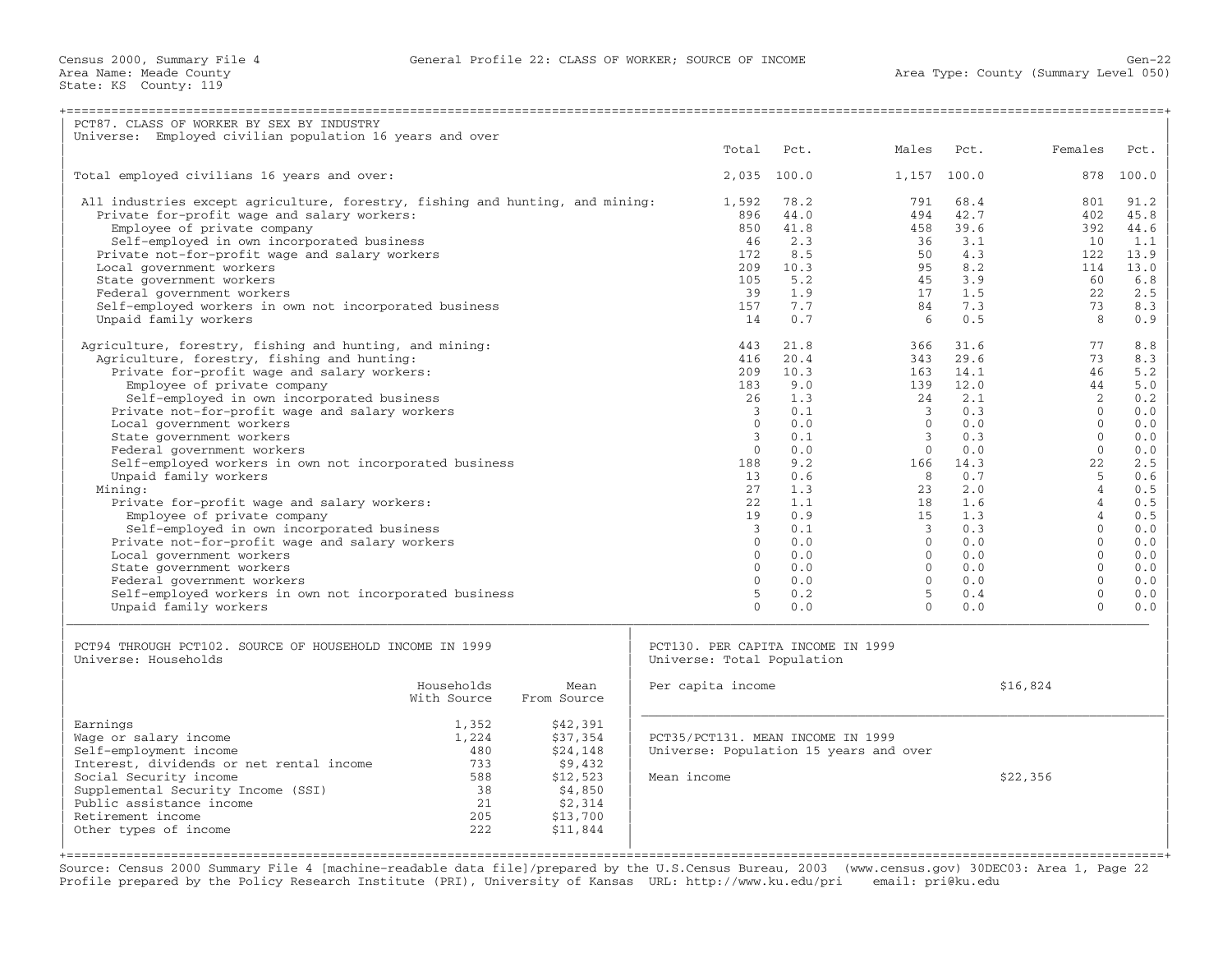Census 2000, Summary File 4 General Profile 23: HOUSEHOLD INCOME BY AGE OF HOUSEHOLDER; FAMILY INCOME BY FAMILY SIZE Gen−23 Area Name: Meade County **Area Type: County (Summary Level 050)** Area Type: County (Summary Level 050) State: KS County: 119

| PCT88/PCT91/PCT92/PCT93. HOUSEHOLD INCOME IN 1999 BY AGE OF HOUSEHOLDER<br>Universe: Households |          |          |          |          |                    |          |          |           |
|-------------------------------------------------------------------------------------------------|----------|----------|----------|----------|--------------------|----------|----------|-----------|
|                                                                                                 |          |          |          |          | AGE OF HOUSEHOLDER |          |          |           |
|                                                                                                 | All Ages | Under 25 | 25 to 34 | 35 to 44 | 45 to 54           | 55 to 64 | 65 to 74 | 75 & Over |
| Total households:                                                                               | 1,736    | 82       | 285      | 342      | 288                | 220      | 247      | 272       |
| Less than $$10,000$                                                                             | 156      | 16       | 13       | 18       | 20                 | 22       | 8        | 59        |
| $$10,000$ to $$14,999$                                                                          | 127      | 12       | 11       | 14       |                    | 19       | 28       | 36        |
| \$15,000 to \$19,999                                                                            | 123      | 9        | -6       | 22       | 16                 | 15       | 26       | 29        |
| \$20,000 to \$24,999                                                                            | 140      | 15       | 37       | 14       | 15                 | 8        | 17       | 34        |
| \$25,000 to \$29,999                                                                            | 107      |          | 25       | 12       | 17                 | 15       | 18       | 20        |
| \$30,000 to \$34,999                                                                            | 165      | 12       | 41       | 34       | 27                 | 14       | 13       | 24        |
| \$35,000 to \$39,999                                                                            | 158      |          | 31       | 32       | 19                 | 23       | 37       | 12        |
| \$40,000 to \$44,999                                                                            | 126      |          | 26       | 32       | 30                 | 14       | 10       | 12        |
| \$45,000 to \$49,999                                                                            | 82       |          | 18       | 21       | 10                 | 10       | 19       |           |
| \$50,000 to \$59,999                                                                            | 127      |          | 31       | 27       | 29                 | 15       | 12       | 11        |
| \$60,000 to \$74,999                                                                            | 181      |          | 22       | 61       | 44                 | 23       | 12       | 15        |
| \$75,000 to \$99,999                                                                            | 135      |          | 19       | 30       | 39                 | 20       | 21       |           |
| \$100,000 to \$124,999                                                                          | 68       |          |          | 21       | 10                 | 14       | 16       |           |
| \$125,000 to \$149,999                                                                          | 15       |          |          |          |                    |          |          |           |
| \$150,000 to \$199,999                                                                          | 12       |          |          |          |                    |          |          |           |
| \$200,000 and more                                                                              | 14       |          |          |          |                    |          |          |           |
| Median                                                                                          | \$36,761 | \$20,909 | \$36,250 | \$44,079 | \$43,833           | \$39,000 | \$36,985 | \$21,875  |
| Mean                                                                                            | \$44,505 | \$24,255 | \$42,070 | \$48,797 | \$49,861           | \$48,517 | \$51,577 | \$32,424  |

| |

| −−−−−−−−−−−−−−−−−−−−−−−−−−−−−−−−−−−− FAMILY SIZE −−−−−−−−−−−−−−−−−−−−−−−−−−−−−−−−−−−− −−−−−−−−−−−−|

| PCT112/PCT113/PCT114/PCT117/PCT118/PCT125/PCT126/PCT127. FAMILY INCOME IN 1999 BY FAMILY SIZE |

Two Universes: Families and nonfamily households

|                                                             | Total<br>Families                             | 2-person | 3-person | 4-person | 5-person | 6-person | 7-or-more<br>person | Nonfamily<br>Households                       |
|-------------------------------------------------------------|-----------------------------------------------|----------|----------|----------|----------|----------|---------------------|-----------------------------------------------|
| Total:                                                      | 1,264                                         | 601      | 222      | 221      | 130      | 67       | 23                  | 472                                           |
| Less than $$10,000$                                         | 49                                            | 26       |          |          | 13       |          |                     | 107                                           |
| \$10,000 to \$14,999                                        | 39                                            | 26       |          |          |          |          |                     | 88                                            |
| \$15,000 to \$19,999                                        | 81                                            | 57       |          |          |          |          |                     | 47                                            |
| \$20,000 to \$24,999                                        | 85                                            | 39       |          | 24       |          |          |                     | 57                                            |
| \$25,000 to \$29,999                                        | 85                                            | 52       | 15       | 10       |          |          |                     | 26                                            |
| \$30,000 to \$34,999                                        | 127                                           | 55       | 18       | 33       |          |          |                     | 37                                            |
| \$35,000 to \$39,999                                        | 135                                           | 58       | 26       | 20       | 19       | 10       |                     | 15                                            |
| \$40,000 to \$44,999                                        | 97                                            | 43       | 22       | 19       |          |          |                     | 27                                            |
| \$45,000 to \$49,999                                        | 77                                            | 24       | 15       | 17       | 11       |          |                     | 12                                            |
| \$50,000 to \$59,999                                        | 113                                           | 47       | 30       | 15       | 14       |          |                     | 15                                            |
| \$60,000 to \$74,999                                        | 159                                           | 65       | 34       | 30       | 16       | 11       |                     | 16                                            |
| \$75,000 to \$99,999                                        | 124                                           | 49       | 18       | 32       | 15       | 10       |                     | 11                                            |
| \$100,000 to \$124,999                                      | 56                                            | 31       | 11       | 10       |          |          |                     | 10                                            |
| \$125,000 to \$149,999                                      | 13                                            |          |          |          |          |          |                     |                                               |
| \$150,000 to \$199,999                                      | 14                                            | 13       |          |          |          |          |                     |                                               |
| \$200,000 and more                                          | 10                                            |          |          |          |          |          |                     |                                               |
| Median<br>Mean<br>Less than $$200,000$<br>\$200,000 or more | \$41,550<br>\$50,741<br>\$48,401<br>\$344,160 | \$39,081 | \$44,722 | \$43,472 | \$41,250 | \$44,583 | \$47,813            | \$19,063<br>\$26,685<br>\$25,692<br>\$260,000 |

Source: Census 2000 Summary File 4 [machine−readable data file]/prepared by the U.S.Census Bureau, 2003 (www.census.gov) 30DEC03: Area 1, Page 23 Profile prepared by the Policy Research Institute (PRI), University of Kansas URL: http://www.ku.edu/pri email: pri@ku.edu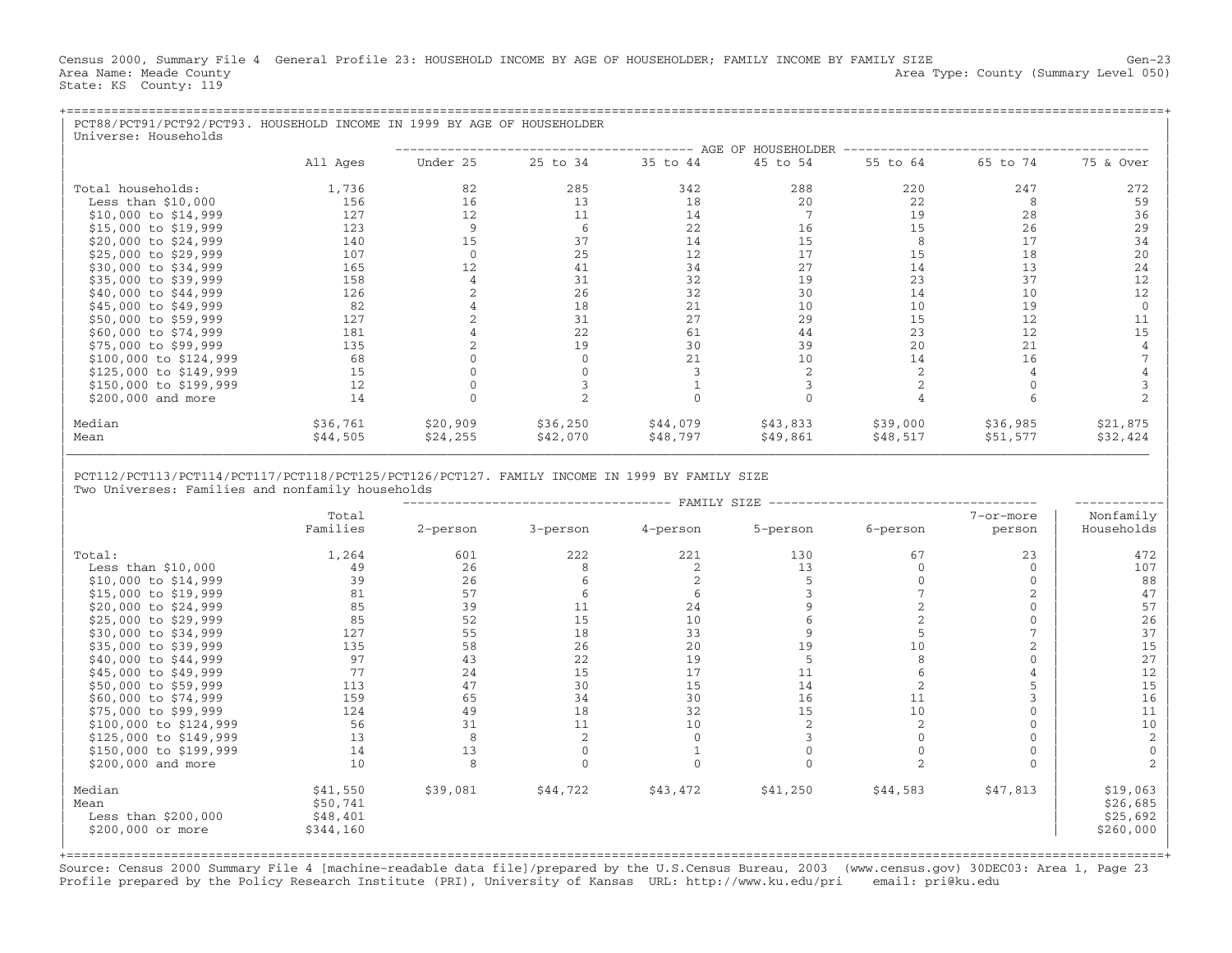State: KS County: 119

| PCT30/PCT119/PCT120. MEDIAN AND MEAN FAMILY INCOME IN 1999 BY FAMILY TYPE BY AGE OF HOUSEHOLDER<br>Families<br>Universe: |                              |          |                         |          |                                          |          |                                               |           |
|--------------------------------------------------------------------------------------------------------------------------|------------------------------|----------|-------------------------|----------|------------------------------------------|----------|-----------------------------------------------|-----------|
|                                                                                                                          |                              |          |                         |          |                                          |          | ------------------ Other Families ----------  |           |
|                                                                                                                          | $---$ All Family Types $---$ |          | Married-couple Families |          | - Male Householder, -<br>no Wife Present |          | - Female Householder, -<br>no Husband Present |           |
|                                                                                                                          | Median                       | Mean     | Median                  | Mean     | Median                                   | Mean     | Median                                        | Mean      |
| Total families:                                                                                                          | \$41,550                     | \$50,741 | \$43,722                | \$53,219 | \$30,625                                 | \$33,055 | \$21,125                                      | \$27,537  |
| Householder 15 to 24 years                                                                                               |                              | \$28,274 | \$30,972                | \$30,447 | \$21,250                                 | \$22,450 | \$16,250                                      | \$13,917  |
| Householder 25 to 34 years                                                                                               |                              | \$43,608 | \$41,667                | \$47,692 | \$23,750                                 | \$21,470 | \$11,250                                      | \$14,682  |
| Householder 35 to 44 years                                                                                               |                              | \$50,947 | \$50,000                | \$54,322 | \$31,250                                 | \$27,871 | \$20,625                                      | \$26,843  |
| Householder 45 to 54 years                                                                                               |                              | \$56,267 | \$49,821                | \$56,437 | \$60,417                                 | \$43,600 | \$73,500                                      | $$60,717$ |
| Householder 55 to 59 years                                                                                               |                              | \$57,479 | \$42,321                | \$57,695 | \$85,489                                 | \$87,400 | \$21,250                                      | $$20,750$ |
| Householder 60 to 64 years                                                                                               |                              | \$50,461 | \$45,208                | \$50,464 | \$36,250                                 | \$43,971 | \$61,250                                      | \$59,500  |
| Householder 65 to 74 years                                                                                               |                              | \$58,580 | \$39,554                | \$60,579 | \$18,750                                 | \$18,950 | \$27,083                                      | \$32,522  |
| Householder 75 and over                                                                                                  |                              | \$49,560 | \$34,500                | \$53,254 | \$0                                      |          | \$21,250                                      | \$26,931  |
|                                                                                                                          |                              |          |                         |          |                                          |          |                                               |           |

| |

| |

PCT121/PCT122/PCT123/PCT124. FAMILY INCOME IN 1999 BY FAMILY TYPE BY PRESENCE OF OWN CHILDREN UNDER 18 YEARS<br>Universe: Families | Universe: Families | Northern Communication | Northern Communication | Northern Communication | Northern Communication | Northern Communication | Northern Communication | Northern Communication | Northern Communication |

|                         |                              |          | Other Families          |          |                         |          |                         |          |
|-------------------------|------------------------------|----------|-------------------------|----------|-------------------------|----------|-------------------------|----------|
|                         | $---$ All Family Types $---$ |          | Married-couple Families |          | -- Male Householder, -- |          | - Female Householder, - |          |
|                         |                              |          |                         |          | no Wife Present         |          | no Husband Present      |          |
|                         | With Own                     | No Own   | With Own                | No Own   | With Own                | No Own   | With Own                | No Own   |
|                         | Children                     | Children | Children                | Children | Children                | Children | Children                | Children |
|                         | Under 18                     | Under 18 | Under 18                | Under 18 | Under 18                | Under 18 | Under 18                | Under 18 |
| Total families:         | 642                          | 622      | 562                     | 571      | 29                      | 13       | 51                      | 38       |
| Less than $$10,000$     | 31                           | 18       | 11                      | 16       |                         |          | 16                      |          |
| \$10,000 to \$14,999    | 20                           | 19       | 11                      | 17       |                         |          |                         |          |
| \$15,000 to \$19,999    | 31                           | 50       | 20                      | 42       |                         |          |                         |          |
| \$20,000 to \$24,999    | 47                           | 38       | 37                      | 30       |                         |          |                         |          |
| \$25,000 to \$29,999    | 34                           | 51       | 28                      | 44       |                         |          |                         |          |
| \$30,000 to \$34,999    | 72                           | 55       | 64                      | 53       |                         |          |                         |          |
| \$35,000 to \$39,999    | 70                           | 65       | 68                      | 56       |                         |          |                         |          |
| \$40,000 to \$44,999    | 52                           | 45       | 47                      | 45       |                         |          |                         |          |
| \$45,000 to \$49,999    | 49                           | 28       | 49                      | 26       |                         |          |                         |          |
| \$50,000 to \$59,999    | 62                           | 51       | 62                      | 51       |                         |          |                         |          |
| \$60,000 to \$74,999    | 87                           | 72       | 78                      | 70       |                         |          |                         |          |
| \$75,000 to \$99,999    | 65                           | 59       | 65                      | 50       |                         |          |                         |          |
| $$100,000$ to $$124,99$ | 16                           | 40       | 16                      | 40       |                         |          |                         |          |
| \$125,000 to \$149,99   |                              | 10       |                         | 10       |                         |          |                         |          |
| \$150,000 to \$199,99   |                              | 13       |                         | 13       |                         |          |                         |          |
| \$200,000 and more      |                              | 8        |                         |          |                         |          |                         |          |
| Median                  | \$41,333                     | \$41,875 | \$44,342                | \$43,250 | \$29,063                | \$35,417 | \$15,250                | \$26,500 |
| Mean                    | \$46,338                     | \$55,285 | \$49,493                | \$56,887 | \$29,055                | \$41,977 | \$21,408                | \$35,766 |

+===================================================================================================================================================+Source: Census 2000 Summary File 4 [machine−readable data file]/prepared by the U.S.Census Bureau, 2003 (www.census.gov) 30DEC03: Area 1, Page 24 Profile prepared by the Policy Research Institute (PRI), University of Kansas URL: http://www.ku.edu/pri email: pri@ku.edu

| | | | | | | |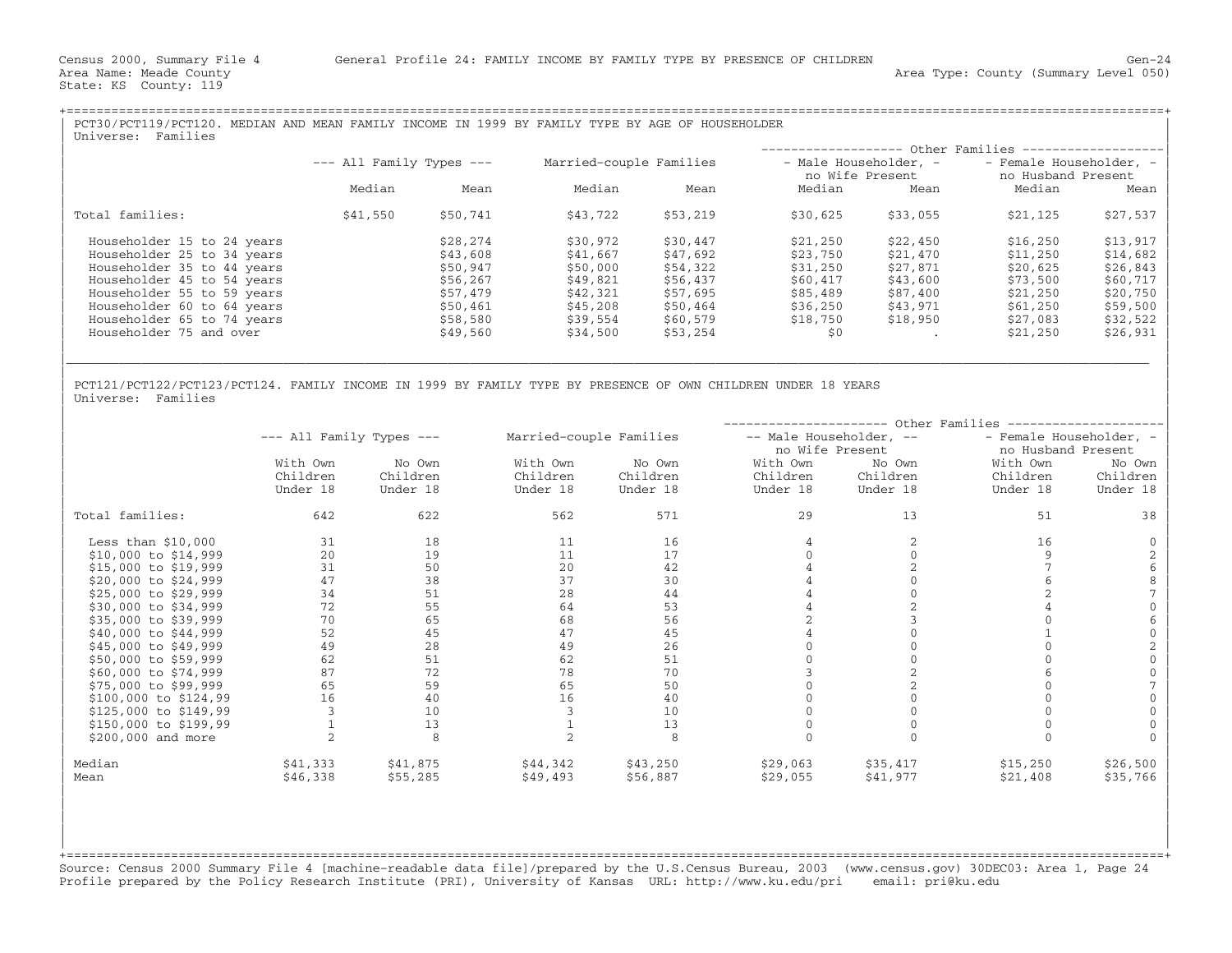Census 2000, Summary File 4 General Profile 25: FAMILY AND NONFAMILY HOUSEHOLD INCOME; EARNINGS BY WORK EXPERIENCE Gen−25 Area Name: Meade County **Area Type: County Area Type: County (Summary Level 050)** State: KS County: 119

| PCT84/PCT115/PCT116. MEAN AND MEDIAN FAMILY INCOME IN 1999 | BY NUMBER OF WORKERS IN FAMILY IN 1999 |          |          | MEDIAN AND MEAN FAMILY INCOME IN 1999 BY FAMILY TYPE<br>PCT27/PCT123/PCT124.<br>Universe: Families |          |          |           |
|------------------------------------------------------------|----------------------------------------|----------|----------|----------------------------------------------------------------------------------------------------|----------|----------|-----------|
| Families<br>Universe:                                      |                                        |          |          |                                                                                                    | Families | Median   | Mean      |
|                                                            | Families                               | Median   | Mean     |                                                                                                    |          |          |           |
|                                                            |                                        |          |          | Total families:                                                                                    | 1,264    | \$41,550 | $$50,741$ |
| Total families:                                            | 1,264                                  | \$41,550 | \$50,741 | Married-couple families                                                                            | 1,133    | \$43,722 | $$53,219$ |
| No workers                                                 | 162                                    | \$26,406 | \$45,938 | Other families:                                                                                    | 131      | \$23,125 | $$29,306$ |
| 1 worker                                                   | 325                                    | \$30,966 | \$43,053 | Male householder, no wife present                                                                  | 42       | \$30,625 | $$33,055$ |
| 2 or more workers,                                         |                                        |          |          | Female householder, no husband present                                                             | 89       | \$21,125 | $$27,537$ |
| husband & wife worked                                      | 720                                    | \$50,217 | \$56,141 |                                                                                                    |          |          |           |
| 2 or more workers, other                                   | 57                                     | \$35,179 | \$40,012 |                                                                                                    |          |          |           |

|\_\_\_\_\_\_\_\_\_\_\_\_\_\_\_\_\_\_\_\_\_\_\_\_\_\_\_\_\_\_\_\_\_\_\_\_\_\_\_\_\_\_\_\_\_\_\_\_\_\_\_\_\_\_\_\_\_\_\_\_\_\_\_\_\_\_\_\_\_\_\_\_\_\_\_\_\_\_\_\_\_\_\_\_\_\_\_\_\_\_\_\_\_\_\_\_\_\_\_\_\_\_\_\_\_\_\_\_\_\_\_\_\_\_\_\_\_\_\_\_\_\_\_\_\_\_\_\_\_\_\_\_\_\_\_\_\_\_\_\_\_\_\_\_\_ |

| PCT31/PCT128/PCT129. MEDIAN AND MEAN NONFAMILY HOUSEHOLD INCOME IN 1999 BY SEX OF HOUSEHOLDER BY AGE OF HOUSEHOLDER | Universe: Nonfamily households

|      |        |                      |          |           | $Mean--$                                         |                       |          |  |
|------|--------|----------------------|----------|-----------|--------------------------------------------------|-----------------------|----------|--|
|      |        |                      |          |           |                                                  | ---- Householder ---- |          |  |
| Male | Female | Both                 | Male     | Female    | Both                                             | Male                  | Female   |  |
| 205  | 267    | \$19,063             | \$21,750 | \$16,691  | \$26,685                                         | \$28,360              | \$25,398 |  |
| 189  | 254    |                      | \$20,417 | \$16,029  |                                                  | \$27,430              | \$23,266 |  |
| 141  | 71     |                      | \$17,917 | \$20,795  |                                                  | \$26,403              | \$27,430 |  |
| 48   | 183    |                      | \$24,167 | \$13,942  |                                                  | \$30,448              | \$21,651 |  |
| 16   | 13     |                      | \$43,333 | \$85,646  |                                                  | \$39,344              | \$67,062 |  |
| 16   |        |                      | \$43,333 | \$47,188  |                                                  | \$39,344              | \$64,029 |  |
|      |        |                      | \$0      | \$100,992 |                                                  |                       | \$70,600 |  |
|      |        | Nonfamily Households |          |           | Median --------------<br>$---$ Householder $---$ |                       |          |  |

| PCT135/PCT136/PCT137/PCT138/PCT139/PCT140. EARNINGS IN 1999 BY SEX BY WORK EXPERIENCE |

Universe: Population 16 years and over with earnings

|                          |          |       |          |          | ------   |       | Worked full-time, year-round in 1999 ----- |          |  |
|--------------------------|----------|-------|----------|----------|----------|-------|--------------------------------------------|----------|--|
|                          | Total    | Pct.  | Male     | Female   | Total    | Pct.  | Male                                       | Female   |  |
| Total universe:          | 2,326    | 100.0 | 1,337    | 989      | 1,370    | 100.0 | 900                                        | 470      |  |
| $$1$ to $$2,499$ or loss | 218      | 9.4   | 85       | 133      | 23       | 1.7   | 17                                         | 6        |  |
| \$2,500 to \$4,999       | 156      | 6.7   | 51       | 105      | 16       | 1.2   |                                            | 13       |  |
| \$5,000 to \$7,499       | 121      | 5.2   | 49       | 72       | 18       | 1.3   |                                            | 13       |  |
| \$7,500 to \$9,999       | 109      | 4.7   | 48       | 61       | 28       | 2.0   | 17                                         | 11       |  |
| \$10,000 to \$12,499     | 147      | 6.3   | 56       | 91       | 71       | 5.2   | 19                                         | 52       |  |
| \$12,500 to \$14,999     | 114      | 4.9   | 40       | 74       | 73       | 5.3   | 28                                         | 45       |  |
| \$15,000 to \$17,499     | 137      | 5.9   | 86       | 51       | 94       | 6.9   | 51                                         | 43       |  |
| \$17,500 to \$19,999     | 124      | 5.3   | 65       | 59       | 101      | 7.4   | 52                                         | 49       |  |
| \$20,000 to \$22,499     | 146      | 6.3   | 75       | 71       | 114      | 8.3   | 65                                         | 49       |  |
| \$22,500 to \$24,999     | 130      | 5.6   | 78       | 52       | 105      | 7.7   | 68                                         | 37       |  |
| \$25,000 to \$29,999     | 239      | 10.3  | 169      | 70       | 193      | 14.1  | 147                                        | 46       |  |
| \$30,000 to \$34,999     | 189      | 8.1   | 134      | 55       | 135      | 9.9   | 93                                         | 42       |  |
| \$35,000 to \$39,999     | 107      | 4.6   | 83       | 24       | 82       | 6.0   | 70                                         | 12       |  |
| \$40,000 to \$44,999     | 89       | 3.8   | 55       | 34       | 65       | 4.7   | 48                                         | 17       |  |
| \$45,000 to \$49,999     | 53       | 2.3   | 46       |          | 48       | 3.5   | 41                                         |          |  |
| \$50,000 to \$54,999     | 70       | 3.0   | 64       |          | 63       | 4.6   | 57                                         | 6        |  |
| \$55,000 to \$64,999     | 59       | 2.5   | 55       |          | 51       | 3.7   | 47                                         |          |  |
| \$65,000 to \$74,999     | 36       | 1.5   | 28       |          | 36       | 2.6   | 28                                         | 8        |  |
| \$75,000 to \$99,999     | 50       | 2.1   | 42       |          | 29       | 2.1   | 23                                         | 6        |  |
| $$100,000$ and more      | 32       | 1.4   | 28       |          | 25       | 1.8   | 21                                         |          |  |
| Median                   | \$20,634 |       | \$26,138 | \$13,598 | \$26,000 |       | \$29,295                                   | \$20,153 |  |
| Mean                     | \$24,636 |       | \$30,512 | \$16,691 | \$31,188 |       | \$35,307                                   | \$23,299 |  |
|                          |          |       |          |          |          |       |                                            |          |  |

+===================================================================================================================================================+Source: Census 2000 Summary File 4 [machine−readable data file]/prepared by the U.S.Census Bureau, 2003 (www.census.gov) 30DEC03: Area 1, Page 25 Profile prepared by the Policy Research Institute (PRI), University of Kansas URL: http://www.ku.edu/pri email: pri@ku.edu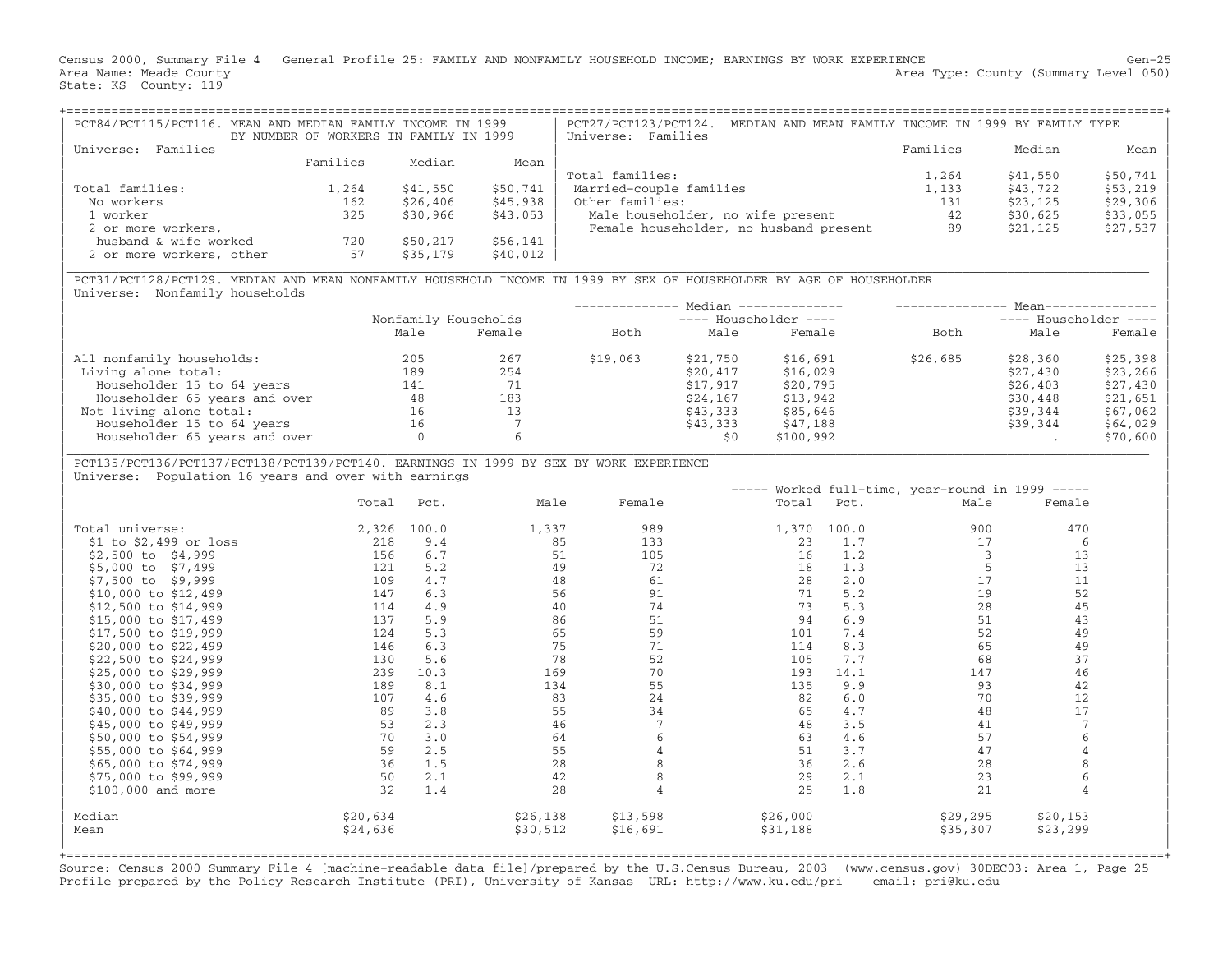State: KS County: 119

|                                                                                                                                                                                      | Universe: Population for whom poverty status is determined (*) | PCT142. POVERTY STATUS IN 1999 BY SEX BY AGE |                    |                    |                                         |                    |                    |                    |                        |                    |                                                                                                                  |
|--------------------------------------------------------------------------------------------------------------------------------------------------------------------------------------|----------------------------------------------------------------|----------------------------------------------|--------------------|--------------------|-----------------------------------------|--------------------|--------------------|--------------------|------------------------|--------------------|------------------------------------------------------------------------------------------------------------------|
|                                                                                                                                                                                      |                                                                |                                              |                    |                    | $----$ At or Above Poverty Level $----$ |                    |                    |                    |                        |                    |                                                                                                                  |
|                                                                                                                                                                                      |                                                                |                                              |                    |                    |                                         |                    | Pov.               |                    | Pov.                   |                    | Pov.                                                                                                             |
|                                                                                                                                                                                      | Total                                                          |                                              | Total              | Male               | Female                                  | Total              | Rate               | Male               | Rate                   | Female             | Rate                                                                                                             |
| Total universe*:                                                                                                                                                                     | 4,516                                                          |                                              | 4,094              | 2,045              | 2,049                                   | 422                | 9.3%               | 200                | 8.9%                   | 222                | 9.8%                                                                                                             |
| Under 5 years                                                                                                                                                                        | 370                                                            |                                              | 306                | 167                | 139                                     | 64                 | 17.3%              |                    | 24<br>12.6%            | 40                 | 22.3%                                                                                                            |
| 5 years                                                                                                                                                                              | 83                                                             |                                              | 77                 | 35                 | 42                                      | 6                  | 7.2%               |                    | 2<br>5.4%              | $\overline{4}$     | 8.7%                                                                                                             |
| 6 to 11 years                                                                                                                                                                        | 477                                                            |                                              | 424                | 219                | 205                                     | 53                 | 11.1%              |                    | 15.8%<br>41            | 12                 | 5.5%                                                                                                             |
| 12 to 14 years                                                                                                                                                                       | 215                                                            |                                              | 191                | 85                 | 106                                     | 24                 | 11.2%              |                    | 9<br>9.6%              | 15                 | 12.4%                                                                                                            |
| 15 years                                                                                                                                                                             | 65                                                             |                                              | 63                 | 35                 | 28                                      | 2                  | 3.1%               |                    | $\mathbf{0}$<br>0.0%   | 2                  | 6.7%                                                                                                             |
| 16 and 17 years                                                                                                                                                                      | 164                                                            |                                              | 145                | 69                 | 76                                      | 19                 | 11.6%              | 16                 | 18.8%                  | $\overline{3}$     | 3.8%                                                                                                             |
| 18 to 24 years                                                                                                                                                                       | 303                                                            |                                              | 249                | 130                | 119                                     | 54                 | 17.8%              |                    | 28<br>17.7%            | 26                 | 17.9%                                                                                                            |
| 25 to 34 years                                                                                                                                                                       | 545                                                            |                                              | 506                | 262                | 244                                     | 39                 | 7.2%               |                    | 4.4%<br>12             | 27                 | 10.0%                                                                                                            |
| 35 to 44 years                                                                                                                                                                       | 667                                                            |                                              | 613                | 313                | 300                                     | 54                 | 8.1%               |                    | 25<br>7.4%             | 29                 | 8.8%                                                                                                             |
| 45 to 54 years                                                                                                                                                                       | 505                                                            |                                              | 477                | 262                | 215                                     | 28                 | 5.5%               |                    | 4.0%<br>11             | 17                 | 7.3%                                                                                                             |
| 55 to 64 years                                                                                                                                                                       | 374                                                            |                                              | 338                | 166                | 172                                     | 36                 | 9.6%               |                    | 24<br>12.6%            | 12                 | 6.5%                                                                                                             |
| 65 to 74 years                                                                                                                                                                       | 401                                                            |                                              | 390                | 183                | 207                                     | 11                 | 2.7%               |                    | 6<br>3.2%              | - 5                | 2.4%                                                                                                             |
| 75 years and over                                                                                                                                                                    | 347                                                            |                                              | 315                | 119                | 196                                     | 32                 | 9.2%               |                    | $\overline{2}$<br>1.7% | 30                 | 13.3%                                                                                                            |
|                                                                                                                                                                                      |                                                                |                                              |                    |                    |                                         |                    |                    |                    |                        |                    |                                                                                                                  |
|                                                                                                                                                                                      | Total                                                          | Under<br>0.50                                | 0.50<br>to<br>0.74 | 0.75<br>to<br>0.99 | 1.00<br>to<br>1.24                      | 1.25<br>to<br>1.29 | 1.30<br>to<br>1.49 | 1.50<br>to<br>1.74 | 1.75<br>to<br>1.84     | 1.85<br>to<br>1.99 |                                                                                                                  |
|                                                                                                                                                                                      | 4,516                                                          | 189                                          | 91                 | 142                | 182                                     | 49                 | 195                | 332                | 188                    | 190                |                                                                                                                  |
|                                                                                                                                                                                      | 100.0%                                                         | 4.2%                                         | 6.2%               | 9.3%               | 13.4%                                   | 14.5%              | 18.8%              | 26.1%              | 30.3%                  | 34.5%              |                                                                                                                  |
| Under 5 years                                                                                                                                                                        | 370                                                            | 23                                           | 20                 | 21                 | 30                                      | $7\phantom{.0}$    | 36                 | 27                 | 25                     | 20                 |                                                                                                                  |
| 5 years                                                                                                                                                                              | 83                                                             | $\overline{3}$                               | $\mathbf{1}$       | 2                  | 11                                      | $\mathbf{0}$       | 7                  | 10                 | -5                     | 2                  |                                                                                                                  |
| 6 to 11 years                                                                                                                                                                        | 477                                                            | 11                                           | 9                  | 33                 | 22                                      | 14                 | 18                 | 39                 | 30                     | 22                 |                                                                                                                  |
| 12 to 14 years                                                                                                                                                                       | 215                                                            | 17                                           | 5                  | 2                  | 7                                       | $\overline{4}$     | 7                  | 20                 | 10                     | 8                  |                                                                                                                  |
| 15 years                                                                                                                                                                             | 65                                                             | 2                                            | $\mathbf 0$        | $\Omega$           | $\Omega$                                | $\mathbf{1}$       | 2                  | -5                 | $\overline{3}$         | $\overline{4}$     |                                                                                                                  |
| 16 and 17 years                                                                                                                                                                      | 164                                                            | 16                                           | $\mathbf 0$        | 3                  | $\overline{4}$                          | $\mathbf{0}$       | 3                  | 15                 | 7                      | 17                 |                                                                                                                  |
| 18 to 24 years                                                                                                                                                                       | 303                                                            | 33                                           | 11                 | 10                 | 10                                      | 3                  | 9                  | 37                 | 10                     | 17                 |                                                                                                                  |
| 25 to 34 years                                                                                                                                                                       | 545                                                            | 23                                           | 2                  | 14                 | 30                                      | $\overline{4}$     | 48                 | 18                 | 30                     | 25                 |                                                                                                                  |
| 35 to 44 years                                                                                                                                                                       | 667                                                            | 23                                           | 12                 | 19                 | 12                                      | 10                 | 13                 | 58                 | 25                     | 21                 |                                                                                                                  |
| 45 to 54 years                                                                                                                                                                       | 505                                                            | 11                                           | 8                  | 9                  | 13                                      | 2                  | 11                 | 24                 | 15                     | 27                 |                                                                                                                  |
| 55 to 64 years                                                                                                                                                                       | 374                                                            | 18                                           | 8                  | 10                 | 10                                      | $\Omega$           | 9                  | 18                 | - 5                    | 4                  | 2.00<br>and<br>over<br>2,958<br>100.0%<br>161<br>42<br>279<br>135<br>48<br>99<br>163<br>351<br>474<br>385<br>292 |
|                                                                                                                                                                                      | 401                                                            | 5                                            | 5                  | $\mathbf{1}$       | $\overline{4}$                          | $\overline{4}$     | 19                 | 40                 | 9                      | 5                  | 309                                                                                                              |
| 65 to 74 years<br>75 years and over                                                                                                                                                  | 347                                                            | $\overline{4}$                               | 10                 | 18                 | 29                                      | $\Omega$           | 13                 | 21                 | 14                     | 18                 |                                                                                                                  |
|                                                                                                                                                                                      | 1,374                                                          | 72                                           | 35                 | 61                 | 74                                      | 26                 | 73                 | 116                | 80                     | 73                 |                                                                                                                  |
|                                                                                                                                                                                      |                                                                | 5.2%                                         | 7.8%               |                    | 17.6%                                   | 19.5%              | 24.8%              | 33.3%              | 39.1%                  | 44.4%              |                                                                                                                  |
| Universe: Population for whom poverty status is determined $(*)$<br>Total universe*:<br>Cumulative percent:<br>Number under 18:<br>Cumulative percent under 18:<br>Number 65 & over: | 748                                                            | 9                                            | 15                 | 12.2%<br>19        | 33                                      | $\overline{4}$     | 32                 | 61                 | 23                     | 23                 | 220<br>764<br>100.0%<br>529                                                                                      |

| \* Poverty universe includes all people EXCEPT (1) those in institutions, military group quarters, and college dormitories and (2) unrelated | individuals under 15 years old (children who are not related family members).

+===================================================================================================================================================+Source: Census 2000 Summary File 4 [machine−readable data file]/prepared by the U.S.Census Bureau, 2003 (www.census.gov) 30DEC03: Area 1, Page 26 Profile prepared by the Policy Research Institute (PRI), University of Kansas URL: http://www.ku.edu/pri email: pri@ku.edu

|\_\_\_\_\_\_\_\_\_\_\_\_\_\_\_\_\_\_\_\_\_\_\_\_\_\_\_\_\_\_\_\_\_\_\_\_\_\_\_\_\_\_\_\_\_\_\_\_\_\_\_\_\_\_\_\_\_\_\_\_\_\_\_\_\_\_\_\_\_\_\_\_\_\_\_\_\_\_\_\_\_\_\_\_\_\_\_\_\_\_\_\_\_\_\_\_\_\_\_\_\_\_\_\_\_\_\_\_\_\_\_\_\_\_\_\_\_\_\_\_\_\_\_\_\_\_\_\_\_\_\_\_\_\_\_\_\_\_\_\_\_\_\_\_\_\_\_| | |

| |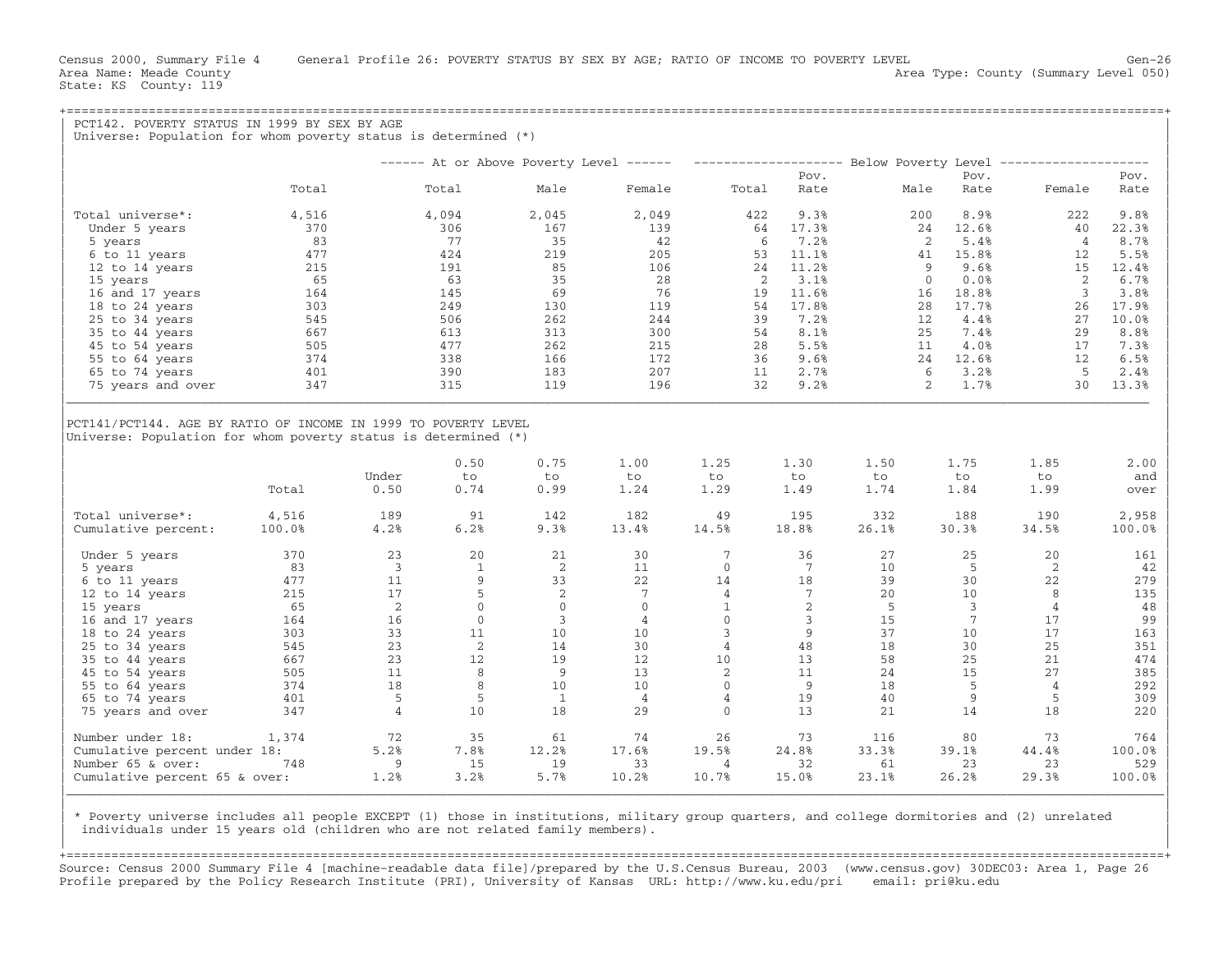Census 2000, Summary File 4 General Profile 27: ALTERNATIVE POVERTY LEVELS BY ED. ATTAINMENT/TYPE OF PUBLIC ASSISTANCE Gen−27 Area Name: Meade County **Area County** Level 050) Area Type: County (Summary Level 050) State: KS County: 119

| PCT145. RATIO OF INCOME IN 1999 TO POVERTY LEVEL BY AGE BY EDUCATIONAL ATTAINMENT                                                              |               |                                 |                   |                 |                         |                                                                                                                                             |                   |                     |                     |       |
|------------------------------------------------------------------------------------------------------------------------------------------------|---------------|---------------------------------|-------------------|-----------------|-------------------------|---------------------------------------------------------------------------------------------------------------------------------------------|-------------------|---------------------|---------------------|-------|
| Universe: Population 18 years and over for whom poverty status is determined                                                                   |               |                                 |                   |                 |                         | 1.00                                                                                                                                        | 1.25              |                     | 1.85                | 2.00  |
|                                                                                                                                                |               |                                 |                   | Under           | Pov.                    | to                                                                                                                                          | to                |                     | to                  | and   |
|                                                                                                                                                |               | Total                           |                   | 1.00            | Rate                    | 1.24                                                                                                                                        | 1.84              |                     | 1.99                | Over  |
| Total universe:                                                                                                                                |               | 3,142                           |                   | 254             | 8.1%                    | 108                                                                                                                                         | 469               |                     | 117                 | 2,194 |
| $18$ to $24$ years:                                                                                                                            |               | 303                             |                   | 54              | 17.8%                   | 10                                                                                                                                          | 59                |                     | 17                  | 163   |
| Less than 9th grade                                                                                                                            |               | 44                              |                   | 15              | 34.1%                   | $6\overline{6}$                                                                                                                             | 7                 |                     | 2                   | 14    |
| 9th to 12th grade, no diploma<br>High school graduate                                                                                          |               | 91                              |                   | 2.5             | 27.5%                   | 2                                                                                                                                           | 19                |                     | 2                   | 43    |
| (includes equivalency)                                                                                                                         |               | 70                              |                   | 8               | 11.4%                   | $\Omega$                                                                                                                                    | 17                |                     | 5                   | 40    |
| Some college, no degree                                                                                                                        |               | 81                              |                   | 6               | 7.4%                    | 2                                                                                                                                           | 13                |                     | 8                   | 52    |
|                                                                                                                                                |               |                                 | 8                 | $\Omega$        | 0.0%                    | $\Omega$                                                                                                                                    | $\overline{0}$    |                     | $\mathbf{0}$        | 8     |
| Associate degree                                                                                                                               |               |                                 |                   |                 |                         |                                                                                                                                             |                   |                     |                     |       |
| Bachelor's degree or higher                                                                                                                    |               |                                 | Q                 | $\Omega$        | 0.0%                    | $\Omega$                                                                                                                                    | 3                 |                     | $\Omega$            | 6     |
| $25$ to $64$ years:                                                                                                                            |               | 2,091                           |                   | 157             | 7.5%                    | 65                                                                                                                                          | 290               |                     | 77                  | 1,502 |
| Less than 9th grade                                                                                                                            |               | 161                             |                   | 30              | 18.6%                   | 10                                                                                                                                          | 48                |                     | $\overline{4}$      | 69    |
| 9th to 12th grade, no diploma                                                                                                                  |               | 145                             |                   | 32              | 22.1%                   | 6                                                                                                                                           | 23                |                     | $7\phantom{.0}$     | 77    |
| High school graduate                                                                                                                           |               |                                 |                   |                 |                         |                                                                                                                                             |                   |                     |                     |       |
| (includes equivalency)                                                                                                                         |               | 543                             |                   | 38              | 7.0%                    | 13                                                                                                                                          | 103               |                     | 22                  | 367   |
| Some college, no degree                                                                                                                        |               | 593                             |                   | 31              | 5.2%                    | 22                                                                                                                                          | 69                |                     | 22                  | 449   |
| Associate degree                                                                                                                               |               | 158                             |                   | 19              | 12.0%                   | $\Omega$                                                                                                                                    | 16                |                     | $\overline{3}$      | 120   |
| Bachelor's degree or higher                                                                                                                    |               | 491                             |                   | $7\phantom{.0}$ | 1.4%                    | 14                                                                                                                                          | 31                |                     | 19                  | 420   |
| 65 years and over:                                                                                                                             |               | 748                             |                   | 43              | 5.7%                    | 33                                                                                                                                          | 120               |                     | 23                  | 529   |
| Less than 9th grade                                                                                                                            |               | 117                             |                   | 11              | 9.4%                    | 8                                                                                                                                           | 24                |                     | 10                  | 64    |
|                                                                                                                                                |               | 83                              |                   |                 |                         | 7                                                                                                                                           | 2.0               |                     |                     |       |
| 9th to 12th grade, no diploma                                                                                                                  |               |                                 |                   | 12              | 14.5%                   |                                                                                                                                             |                   |                     | 2                   | 42    |
| High school graduate                                                                                                                           |               |                                 |                   |                 |                         |                                                                                                                                             |                   |                     |                     |       |
| (includes equivalency)                                                                                                                         |               | 264                             |                   | 11              | 4.2%                    | 7                                                                                                                                           | 48                |                     | $\mathbf{3}$        | 195   |
| Some college, no degree                                                                                                                        |               | 186                             |                   | $7\overline{ }$ | 3.8%                    | 7                                                                                                                                           | 24                |                     | 8                   | 140   |
| Associate degree                                                                                                                               |               | 11                              |                   | 2               | 18.2%                   | $\Omega$                                                                                                                                    | $\mathbf{0}$      |                     | $\Omega$            | 9     |
| Bachelor's degree or higher                                                                                                                    |               | 87                              |                   | $\cap$          | 0.0%                    | Δ                                                                                                                                           | $\overline{4}$    |                     | $\Omega$            | 79    |
| PCT147. POVERTY STATUS IN 1999 BY PLACE OF BIRTH BY CITIZENSHIP<br><b>STATUS</b><br>Universe: Population for whom poverty status is determined |               |                                 |                   |                 | TNCOME TN 1999          | PCT146. RATIO OF INCOME IN 1999 TO POVERTY LEVEL BY TYPE OF PUBLIC ASSISTANCE<br>Universe: Population for whom poverty status is determined |                   |                     |                     |       |
|                                                                                                                                                |               |                                 |                   |                 |                         |                                                                                                                                             |                   |                     | 1.00                | 1.85  |
|                                                                                                                                                |               | $---$ Income in 1999 $---$      |                   |                 |                         |                                                                                                                                             |                   | Under               | to                  | and   |
|                                                                                                                                                |               |                                 | Below At or Above |                 |                         |                                                                                                                                             | Total             | 1.00                | 1.84                | Over  |
|                                                                                                                                                |               | Total Povety Level Povety Level |                   |                 |                         |                                                                                                                                             |                   |                     |                     |       |
|                                                                                                                                                |               |                                 |                   |                 | Total universe:         |                                                                                                                                             | 4,516             | 422                 | 946                 | 3,148 |
| Total universe:                                                                                                                                | 4,516         | 422                             | 4,094             |                 |                         | Supplemental Security Income                                                                                                                | 39                | 8                   | 7                   | 24    |
| Native:                                                                                                                                        | 4,105         | 336                             | 3,769             |                 |                         | Other public assistance income                                                                                                              | 20                | 6                   | $\overline{4}$      | 10    |
| Born in the U.S.                                                                                                                               | 4,073         | 336                             | 3,737             |                 |                         | Both Supplemental Security                                                                                                                  |                   |                     |                     |       |
|                                                                                                                                                |               | $\Omega$                        |                   |                 |                         |                                                                                                                                             |                   |                     |                     |       |
| Born outside the U.S.                                                                                                                          | 32            |                                 | 32                |                 | income and other public |                                                                                                                                             |                   |                     |                     |       |
| In Puerto Rico<br>In U.S. Island Areas                                                                                                         | 2<br>$\Omega$ | $\mathbf{0}$<br>$\Omega$        | 2<br>$\Omega$     |                 | assistance income       | No public assistance income                                                                                                                 | $\Omega$<br>4,457 | $\mathbf{0}$<br>408 | $\mathbf{0}$<br>935 | 3,114 |
| Abroad of American                                                                                                                             |               |                                 |                   |                 |                         |                                                                                                                                             |                   |                     |                     |       |
| parent (s)                                                                                                                                     | 30            | $\mathbf{0}$                    | 30                |                 |                         |                                                                                                                                             |                   |                     |                     |       |
| Foreign born:                                                                                                                                  | 411           | 86                              | 325               |                 |                         |                                                                                                                                             |                   |                     |                     |       |
| Naturalized citizen                                                                                                                            | 92            | 6                               | 86                |                 |                         |                                                                                                                                             |                   |                     |                     |       |
| Not a citizen                                                                                                                                  | 319           | 80                              | 239               |                 |                         |                                                                                                                                             |                   |                     |                     |       |
|                                                                                                                                                |               |                                 |                   |                 |                         |                                                                                                                                             |                   |                     |                     |       |

Source: Census 2000 Summary File 4 [machine−readable data file]/prepared by the U.S.Census Bureau, 2003 (www.census.gov) 30DEC03: Area 1, Page 27 Profile prepared by the Policy Research Institute (PRI), University of Kansas URL: http://www.ku.edu/pri email: pri@ku.edu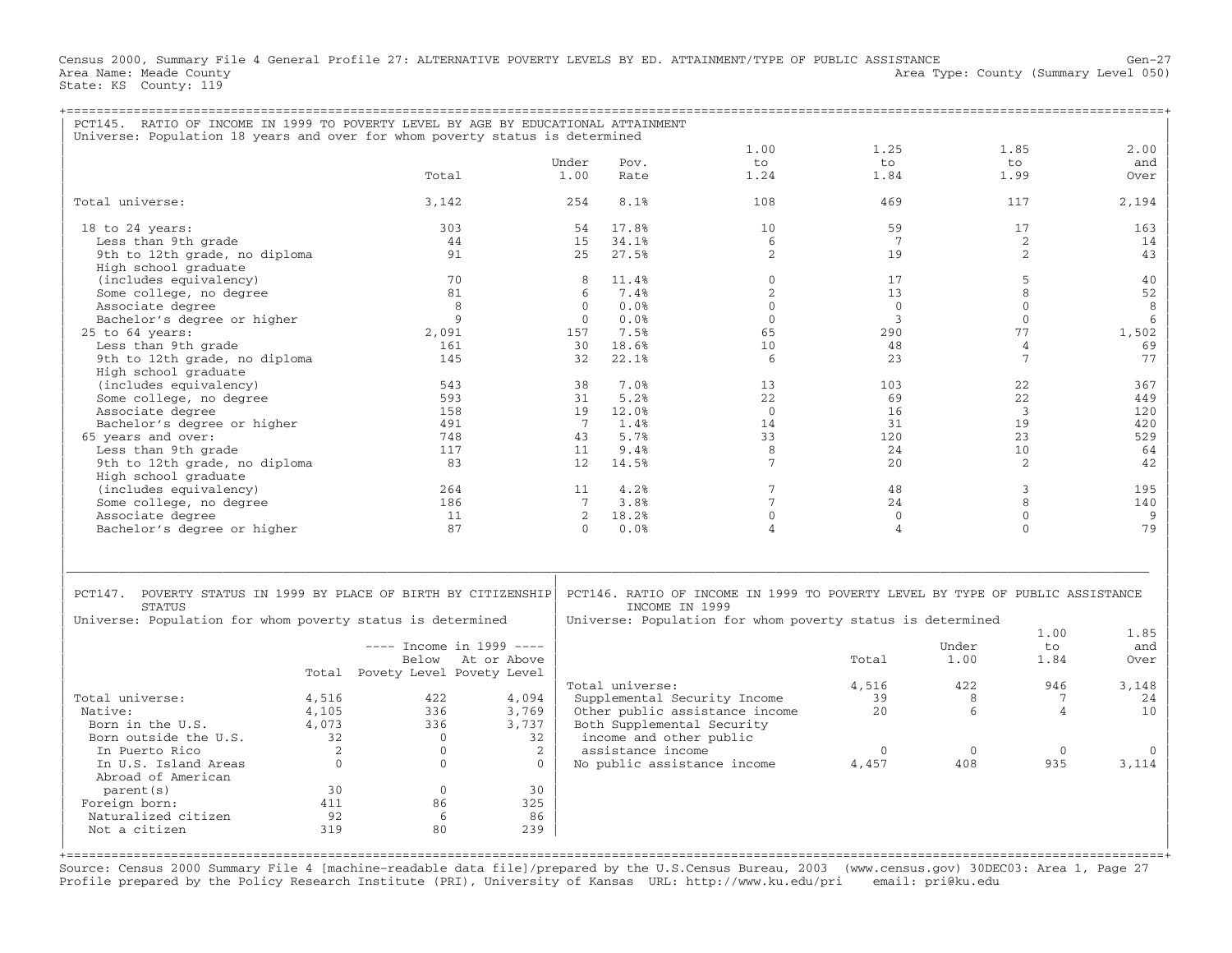Census 2000, Summary File 4 General Profile 28: POVERTY STATUS BY CITIZENSHIP STATUS, FAMILY TYPE & HOUSEHOLDER STATUS Gen−28 Area Name: Meade County **Area Type: County Area Type: County (Summary Level 050)** State: KS County: 119

| PCT149. POVERTY STATUS IN 1999 BY CITIZENSHIP STATUS BY YEAR OF<br>ENTRY |       |                               | PCT150. POVERTY STATUS IN 1999 OF RELATED CHILDREN UNDER 18 YEARS BY FAMILY<br>TYPE BY AGE |       |                     |                               |
|--------------------------------------------------------------------------|-------|-------------------------------|--------------------------------------------------------------------------------------------|-------|---------------------|-------------------------------|
| Foreign-born population for whom poverty status is<br>Universe:          |       |                               | Universe: Related children under 18 years                                                  |       |                     |                               |
| determined                                                               |       |                               |                                                                                            |       |                     | $-----$ Income in 1999 ------ |
|                                                                          |       | $-----$ Income in 1999 $----$ |                                                                                            |       | Below               | At or Above                   |
|                                                                          | Below | At or Above                   |                                                                                            |       | Total Poverty Level | Poverty Level                 |
|                                                                          |       | Poverty Level Poverty Level   |                                                                                            |       |                     |                               |
|                                                                          |       |                               | Total universe:                                                                            | 1,366 | 162                 | 1,204                         |
| Total universe:                                                          | 86    | 325                           | In married-couple families:                                                                | 1,230 | 105                 | 1,125                         |
| Naturalized citizen:                                                     |       | 86                            | Under 5 years                                                                              | 335   | 48                  | 287                           |
| Year of entry 1995 to March 2000                                         |       |                               | 5 years                                                                                    | 75    |                     | 72                            |
| Year of entry 1990 to 1994                                               |       | 10                            | 6 to 17 years                                                                              | 820   | 54                  | 766                           |
| Year of entry 1985 to 1989                                               |       |                               | In other families:                                                                         | 136   |                     | 79                            |
| Year of entry 1980 to 1984                                               |       | 35                            | Male householder, no wife present                                                          | 45    |                     | 42                            |
| Year of entry before 1980                                                |       | 25                            | Under 5 years                                                                              | 16    |                     |                               |
| Not a citizen:                                                           |       | 239                           | 5 years                                                                                    |       |                     |                               |
| Year of entry 1995 to March 2000                                         | 53    | 98                            | 6 to 17 years                                                                              | 24    |                     | 22                            |
| Year of entry 1990 to 1994                                               | 10    | 77                            | Female householder, no husband                                                             | 91    | 54                  |                               |
| Year of entry 1985 to 1989                                               |       |                               | Under 5 years                                                                              | 19    | 15                  |                               |
| Year of entry 1980 to 1984                                               |       | 18                            | 5 years                                                                                    |       |                     |                               |
| Year of entry before 1980                                                | 10    |                               | 6 to 17 years                                                                              | 69    | 36                  |                               |

| PCT153. POVERTY STATUS IN 1999 OF UNRELATED INDIVIDUALS BY SEX BY AGE BY HOUSEHOLDER STATUS (INCLUDING LIVING ALONE) | Universe: Unrelated individuals for whom poverty status is determined

|                             | $\qquad \qquad - - - -$ | Total Unrelated Individuals |                |       | Males          |          | Females |          |          |
|-----------------------------|-------------------------|-----------------------------|----------------|-------|----------------|----------|---------|----------|----------|
|                             |                         | Below                       | At/Above       |       | Below          | At/Above |         | Below    | At/Above |
|                             | Total                   | Poverty                     | Poverty        | Total | Poverty        | Poverty  | Total   | Poverty  | Poverty  |
| Total universe:             | 547                     | 110                         | 437            | 236   | 50             | 186      | 311     | 60       | 251      |
| Under 25 years:             | 53                      | 26                          | 27             | 33    | 22             | 11       | 20      |          | 16       |
| Nonfamily householder:      | 29                      | 8                           | 21             | 14    |                |          | 15      |          | 14       |
| Living alone                | 25                      |                             | 17             | 14    |                |          | 11      |          | 10       |
| Not living alone            |                         |                             |                |       |                |          |         |          |          |
| Other unrelated individuals | 24                      | 18                          | 6              | 19    | 15             |          |         |          |          |
| $25$ to $59$ years:         | 208                     | 42                          | 166            | 136   | 19             | 117      | 72      | 2.3      | 49       |
| Nonfamily householder:      | 166                     | 23                          | 143            | 127   | 17             | 110      | 39      |          | 33       |
| Living alone                | 147                     | 23                          | 124            | 111   | 17             | 94       | 36      |          | 30       |
| Not living alone            | 19                      | $\Omega$                    | 19             | 16    |                | 16       | 3       |          |          |
| Other unrelated individuals | 42                      | 19                          | 23             | 9     | $\overline{2}$ | 7        | 33      | 17       | 16       |
| $60$ to $64$ years:         | 42                      |                             | 38             | 16    |                | 12       | 2.6     | $\cap$   | 26       |
| Nonfamily householder:      | 40                      |                             | 36             | 16    |                | 12       | 24      |          | 24       |
| Living alone                | 40                      |                             | 36             | 16    |                | 12       | 24      |          | 24       |
| Not living alone            |                         |                             | $\Omega$       |       |                | $\Omega$ |         |          | $\Omega$ |
| Other unrelated individuals |                         |                             | $\mathfrak{D}$ |       |                |          |         |          |          |
| 65 to 74 years:             | 82                      |                             | 76             | 28    |                | 25       | 54      |          | 51       |
| Nonfamily householder:      | 79                      |                             | 76             | 25    |                | 25       | 54      |          | 51       |
| Living alone                | 79                      |                             | 76             | 25    |                | 25       | 54      |          | 51       |
| Not living alone            |                         |                             | $\mathbf{0}$   |       |                |          |         |          |          |
| Other unrelated individuals |                         |                             | $\Omega$       |       |                | $\Omega$ |         | $\cap$   |          |
| 75 years and over:          | 162                     | 32                          | 130            | 23    |                | 21       | 139     | 30       | 109      |
| Nonfamily householder:      | 158                     | 32                          | 126            | 23    |                | 21       | 135     | 30       | 105      |
| Living alone                | 152                     | 30                          | 122            | 23    |                | 21       | 129     | 28       | 101      |
| Not living alone            |                         |                             |                |       |                |          |         |          |          |
| Other unrelated individuals |                         | $\Omega$                    |                |       |                |          |         | $\Omega$ |          |
|                             |                         |                             |                |       |                |          |         |          |          |

+===================================================================================================================================================+ Source: Census 2000 Summary File 4 [machine−readable data file]/prepared by the U.S.Census Bureau, 2003 (www.census.gov) 30DEC03: Area 1, Page 28 Profile prepared by the Policy Research Institute (PRI), University of Kansas URL: http://www.ku.edu/pri email: pri@ku.edu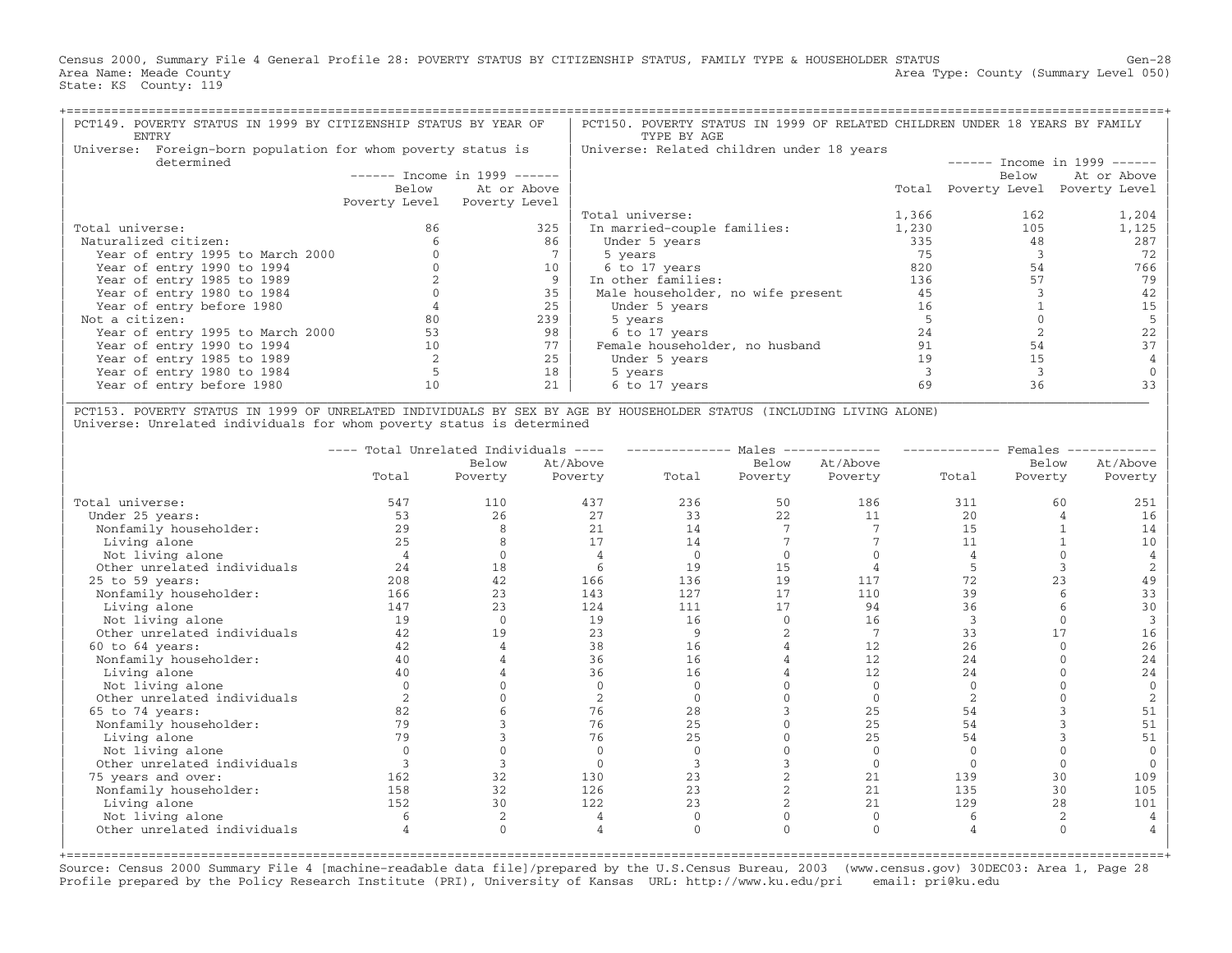Census 2000, Summary File 4 General Profile 29: POVERTY STATUS BY FAMILY TYPE BY DISABILITY STATUS AND INCOME SOURCES Gen−29 Area Name: Meade County **Area County** Level 050) Area Type: County (Summary Level 050) State: KS County: 119

| PCT157. POVERTY STATUS IN 1999 OF FAMILIES BY FAMILY TYPE BY PRESENCE AND AGE |                              |        |          |                                  | PCT143/PCT151/PCT152/PCT157/PCT158. INCOME DEFICIT IN 1999                                                                              |         |                         |
|-------------------------------------------------------------------------------|------------------------------|--------|----------|----------------------------------|-----------------------------------------------------------------------------------------------------------------------------------------|---------|-------------------------|
| OF RELATED CHILDREN UNDER 18 YEARS                                            |                              |        |          |                                  | FOR FAMILIES BY FAMILY TYPE AND UNRELATED INDIVIDUALS                                                                                   |         |                         |
| Universe: Families                                                            |                              |        |          |                                  | Universes: Families and Unrelated Individuals with income                                                                               |         |                         |
|                                                                               |                              |        |          |                                  | in 1999 below the poverty level                                                                                                         |         |                         |
|                                                                               |                              |        |          | - Families with Income in 1999 - |                                                                                                                                         |         |                         |
|                                                                               |                              |        |          | Below Poverty At or Above        |                                                                                                                                         |         | - Mean Income Deficit - |
|                                                                               | All Families                 | Number | Pct.     | Poverty                          |                                                                                                                                         |         | Per Person              |
|                                                                               |                              |        |          |                                  |                                                                                                                                         |         | Per Family in Families  |
| Total families:                                                               | 1,264                        |        | 85 6.7%  | 1,179                            |                                                                                                                                         |         |                         |
|                                                                               |                              |        |          |                                  | Total families:                                                                                                                         | \$6,947 | \$1,752                 |
| Married-couple families:                                                      | 1,133                        |        | 54 4.8%  | 1,079                            | Married-couple families                                                                                                                 | \$7,131 | \$1,696                 |
| With related children under 18:                                               | 568                          | 36     | 6.3%     | 532                              | Other families:                                                                                                                         | \$6,626 | \$1,867                 |
| Under 5 years only                                                            | 106                          |        | 11 10.4% | 9.5                              | Male householder, no wife \$4,533<br>Female householder, no husband \$7,128                                                             |         | \$1,183                 |
| Under 5 years and 5 to 17 years                                               | 138                          | 12     | 8.7%     | 126                              |                                                                                                                                         |         | \$2,048                 |
| 5 to 17 years only                                                            | 324                          |        | 13 4.0%  | 311                              |                                                                                                                                         |         |                         |
| No related children under 18                                                  | 565                          | 18     | 3.2%     | 547                              | Total unrelated individuals:                                                                                                            |         | \$5,396                 |
|                                                                               |                              |        |          |                                  | Males                                                                                                                                   |         | \$6,608                 |
| Other families:                                                               | 131                          |        | 31 23.7% | 100                              | Females                                                                                                                                 |         | \$4,387                 |
| Male householder, no wife:                                                    | 42                           |        | 6, 14.3% | 36                               |                                                                                                                                         |         |                         |
| With related children under 18:                                               | 32                           |        | 12.5%    | 28                               |                                                                                                                                         |         |                         |
| Under 5 years only                                                            | $7\phantom{.0}\phantom{.0}7$ |        | 28.6%    | 5                                | PCT159. POVERTY STATUS IN 1999 OF FAMILIES BY DISABILITY                                                                                |         |                         |
| Under 5 years and 5 to 17 years                                               | 6                            |        | 0.0%     | 6                                | STATUS OF HOUSEHOLDER                                                                                                                   |         |                         |
| 5 to 17 years only                                                            | 19                           |        | 10.5%    | 17                               | Universe: Families                                                                                                                      |         |                         |
| No related children under 18                                                  | 10                           |        | 20.0%    | 8                                |                                                                                                                                         |         |                         |
| Female householder, no husband:                                               | 89                           |        | 25 28.1% | 64                               | Total families:                                                                                                                         |         | 1,264                   |
| With related children under 18:                                               | 57                           |        | 25 43.9% | 32                               | Income in 1999 below poverty level                                                                                                      |         | 85                      |
| Under 5 years only                                                            | 8                            |        | 6 75.0%  | $\overline{2}$                   | Householder with a disability                                                                                                           |         | 22                      |
| Under 5 years and 5 to 17 years                                               | 6                            |        | 4 66.7%  | $2^{\circ}$                      | Householder with no disability                                                                                                          |         | 63                      |
| 5 to 17 years only                                                            | 43                           |        | 15 34.9% | 28                               | Income in 1999 at or above poverty level                                                                                                |         | 1,179                   |
| No related children under 18                                                  | 32                           |        | 0.0%     | 32                               | Householder with a disability                                                                                                           |         | 225                     |
|                                                                               |                              |        |          |                                  | Householder with no disability                                                                                                          |         | 954                     |
|                                                                               |                              |        |          |                                  |                                                                                                                                         |         |                         |
|                                                                               |                              |        |          |                                  |                                                                                                                                         |         |                         |
|                                                                               |                              |        |          |                                  |                                                                                                                                         |         |                         |
|                                                                               |                              |        |          |                                  | PCT160. POVERTY STATUS IN 1999 OF FAMILIES BY FAMILY TYPE BY SOCIAL SECURITY INCOME BY SUPPLEMENTAL SECURITY INCOME (SSI) AND/OR PUBLIC |         |                         |
| ASSISTANCE INCOME<br>$-  -$                                                   |                              |        |          |                                  | $\overline{\phantom{a}}$                                                                                                                |         |                         |

| Universe: Families                                  |       |           | Families with Income in 1999<br>----- Below Poverty Level ----- |                              | Families with Income in 1999<br>--- At or Above Poverty Level --- |
|-----------------------------------------------------|-------|-----------|-----------------------------------------------------------------|------------------------------|-------------------------------------------------------------------|
|                                                     |       |           | With Social   Without Social                                    | With Social                  | Without Social                                                    |
|                                                     | Total | in 1999 l | Security Income   Security Income<br>in 1999                    | Security Income  <br>in 1999 | Security Income<br>in 1999                                        |
| Total families:                                     | 1,264 |           |                                                                 | 324                          | 855                                                               |
| Married-couple families:                            | 1,133 |           | 49                                                              | 297                          | 782                                                               |
| With SSI and/or public assistance income in 1999    | 28    |           |                                                                 |                              | 15                                                                |
| Without SSI and/or public assistance income in 1999 | 1,105 |           |                                                                 | 286                          | 767                                                               |
| Other families:                                     | 131   |           | 29                                                              |                              |                                                                   |
| Male householder, No wife present:                  |       |           |                                                                 |                              |                                                                   |
| With SSI and/or public assistance income in 1999    |       |           |                                                                 |                              |                                                                   |
| Without SSI and/or public assistance income in 1999 | 42    |           |                                                                 |                              |                                                                   |
| Female householder, No husband present:             | 89    |           |                                                                 |                              |                                                                   |
| With SSI and/or public assistance income in 1999    | 10    |           |                                                                 |                              |                                                                   |
| Without SSI and/or public assistance income in 1999 | 79    |           |                                                                 | 20                           | 38                                                                |
|                                                     |       |           |                                                                 |                              |                                                                   |

Source: Census 2000 Summary File 4 [machine−readable data file]/prepared by the U.S.Census Bureau, 2003 (www.census.gov) 30DEC03: Area 1, Page 29 Profile prepared by the Policy Research Institute (PRI), University of Kansas URL: http://www.ku.edu/pri email: pri@ku.edu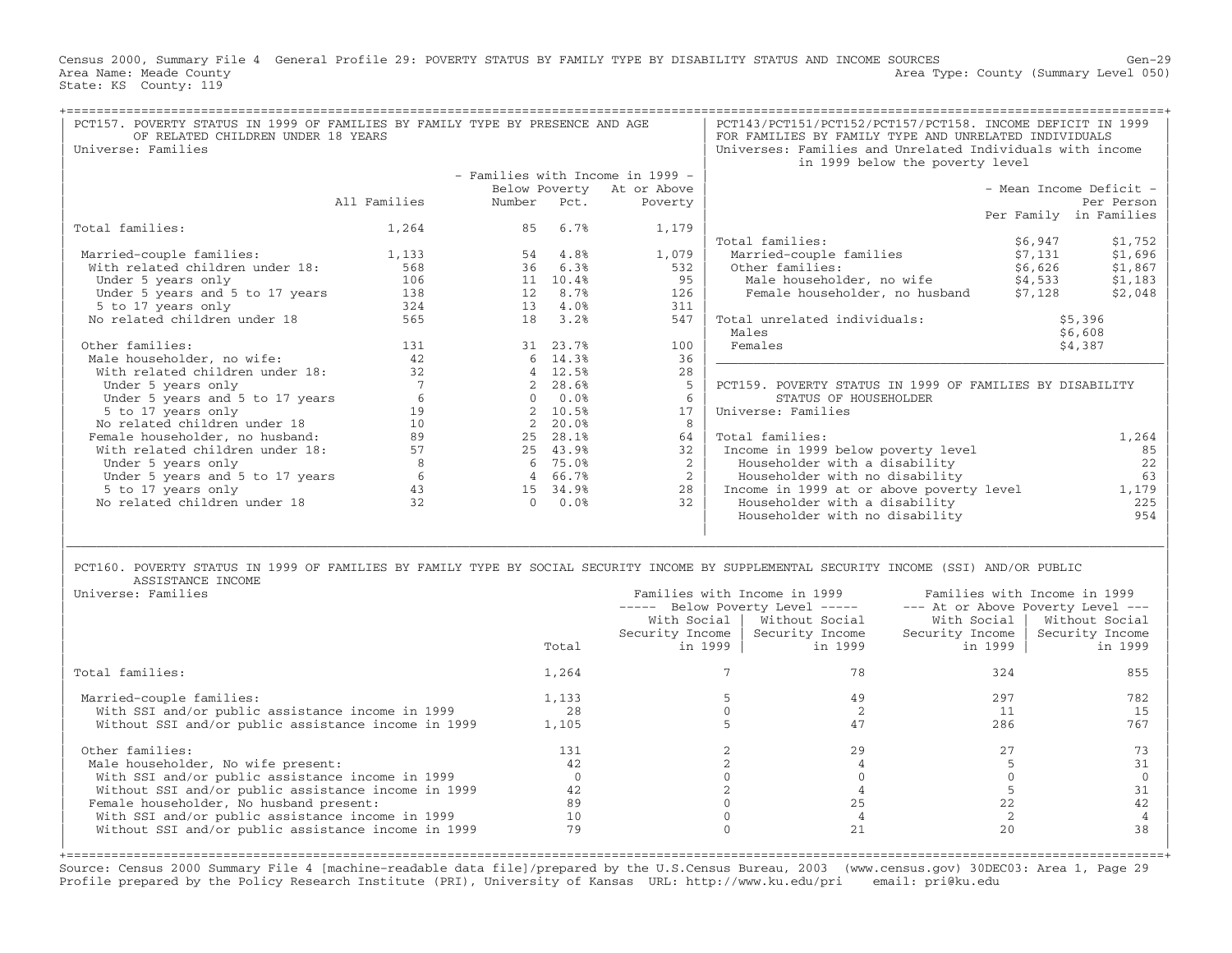Census 2000, Summary File 4 General Profile 30: POV. STATUS BY WORK EXPERIENCE BY FAMILY TYPE & PRESENCE OF CHILDREN Gen−30 Area Name: Meade County **Area Type: County Area Type: County (Summary Level 050)** State: KS County: 119

| PCT161. POVERTY STATUS IN 1999 OF FAMILIES BY FAMILY TYPE BY WORK EXPERIENCE OF HOUSEHOLDER AND SPOUSE<br>Universe: Families |                                                                                     |                                            |                                            |              |             |                     |                                                                                                                                              |  |                                           |                  |                        |
|------------------------------------------------------------------------------------------------------------------------------|-------------------------------------------------------------------------------------|--------------------------------------------|--------------------------------------------|--------------|-------------|---------------------|----------------------------------------------------------------------------------------------------------------------------------------------|--|-------------------------------------------|------------------|------------------------|
|                                                                                                                              |                                                                                     | Year-Round in 1999                         | <b>Contract Contract Contract Contract</b> |              |             |                     | - Householder Worked Full-Time, - : - Householder Worked less than - : --- Householder Did Not Work ---<br>Full-Time, Year-Round in 1999   : |  |                                           | in 1999          |                        |
|                                                                                                                              | Below Poverty At or Above : Below Poverty At or Above :<br>Number Pct.<br>Poverty : |                                            |                                            |              |             |                     |                                                                                                                                              |  | Below Poverty<br>Number Pct.<br>Poverty : |                  | At or Above<br>Poverty |
| Total families:                                                                                                              | 28                                                                                  | 3.6%                                       | 753 :                                      |              | Number Pct. | 36 13.4%            | 233 :                                                                                                                                        |  | $21 -$                                    | 9.8%             | 193                    |
|                                                                                                                              |                                                                                     |                                            |                                            |              |             |                     |                                                                                                                                              |  |                                           |                  |                        |
| Married-couple families:                                                                                                     | 2.7                                                                                 | 3.7%                                       | 697                                        |              |             | 13 5.5%             | 223 :                                                                                                                                        |  | 14                                        | 8.1%             | 159                    |
| Spouse worked full-time,<br>vear-round in 1999                                                                               |                                                                                     | 20.6%                                      | 319 :                                      |              |             | 0.0%                | 57 :                                                                                                                                         |  |                                           | 0.0%             | 18                     |
| Spouse worked less than full-time,<br>year-round in 1999                                                                     |                                                                                     | 7 2.8%                                     | 239                                        |              |             | 7 7.3%              | 89                                                                                                                                           |  |                                           | $0.0$ %          | 1 O                    |
| Spouse did not work in 1999                                                                                                  |                                                                                     | 18 11.5%                                   | 139                                        |              |             | 6, 7.2              | 77 :                                                                                                                                         |  |                                           | 14 9.7%          | 131                    |
| Other families:<br>Male householder, no wife                                                                                 |                                                                                     | $1 \quad 1.8\%$<br>$0 \t 0.0$ <sup>8</sup> | 56:<br>29                                  |              |             | 23 69.7%<br>2 40.0% | $10 \cdot$ :                                                                                                                                 |  | 4                                         | 7 17.1%<br>50.0% | 34                     |
| Female householder, no husband                                                                                               |                                                                                     | 3.6%                                       | 27                                         | $\mathbf{r}$ | 21          | 75.0%               |                                                                                                                                              |  |                                           | 9.1%             | 30                     |
|                                                                                                                              |                                                                                     |                                            |                                            |              |             |                     |                                                                                                                                              |  |                                           |                  |                        |

| | | PCT157/PCT162. RATIO OF INCOME IN 1999 TO POVERTY LEVEL OF FAMILIES BY FAMILY TYPE BY PRESENCE AND AGE OF RELATED CHILDREN UNDER 18 YEARS OF AGE | | Universe: Families |

|\_\_\_\_\_\_\_\_\_\_\_\_\_\_\_\_\_\_\_\_\_\_\_\_\_\_\_\_\_\_\_\_\_\_\_\_\_\_\_\_\_\_\_\_\_\_\_\_\_\_\_\_\_\_\_\_\_\_\_\_\_\_\_\_\_\_\_\_\_\_\_\_\_\_\_\_\_\_\_\_\_\_\_\_\_\_\_\_\_\_\_\_\_\_\_\_\_\_\_\_\_\_\_\_\_\_\_\_\_\_\_\_\_\_\_\_\_\_\_\_\_\_\_\_\_\_\_\_\_\_\_\_\_\_\_\_\_\_\_\_\_\_\_\_\_\_\_|

|                                         |       |              | 1.00 | 1.30 | 1.50 | 1.85:   | Cumulative | Cumulative |
|-----------------------------------------|-------|--------------|------|------|------|---------|------------|------------|
|                                         |       | Under        | to   | to   | to   | and :   | Total      | Total      |
|                                         | Total | 1.00         | 1.29 | 1.49 | 1.84 | Above : | Under 1.50 | Under 1.85 |
| Total families:                         | 1,264 | 85           | 43   | 45   | 121  | 970:    | 173        | 294        |
| Married-couple families:                | 1,133 | 54           | 35   | 40   | 106  | 898 :   | 129        | 235        |
| With related children under 18 yrs:     | 568   | 36           | 28   | 27   | 69   | 408:    | 91         | 160        |
| Under 5 years only                      | 106   | 11           | 8    | 11   | 11   | 65 :    | 30         | 41         |
| Under 5 years and 5 to 17 years         | 138   | 12           | 13   | 10   | 19   | 84 :    | 35         | 54         |
| 5 to 17 years only                      | 324   | 13           |      | 6    | 39   | 259:    | 26         | 65         |
| No related children under 18 years      | 565   | 18           |      | 13   | 37   | 490:    | 38         | 75         |
| Other families:                         | 131   | 31           | 8    | 5    | 15   | 72:     | 44         | 59         |
| Male householder, no wife present:      | 42    |              |      |      |      | 27:     | 10         | 15         |
| With related children under 18 yrs:     | 32    |              |      |      |      | 19:     |            | 13         |
| Under 5 years only                      |       |              |      |      |      | 3:      |            |            |
| Under 5 years and 5 to 17 years         |       |              |      |      |      | 2:      |            |            |
| 5 to 17 years only                      | 19    |              |      |      |      | 14:     |            |            |
| No related children under 18 years      | 10    |              |      |      |      | 8:      |            |            |
|                                         |       |              |      |      |      |         |            |            |
| Female householder, no husband present: | 89    | 25           |      |      | 10   | 45:     | 34         | 44         |
| With related children under 18 yrs:     | 57    | 25           |      |      |      | 17:     | 32         | 40         |
| Under 5 years only                      |       |              |      |      |      | 0:      |            |            |
| Under 5 years and 5 to 17 years         |       |              |      |      |      | 0:      | -6         |            |
| 5 to 17 years only                      | 43    | 15           |      |      |      | 17:     | 2.0        | 26         |
| No related children under 18 years      | 32    | $\mathbf{0}$ | 2.   |      | 2    | 28:     | 2          |            |
|                                         |       |              |      |      |      |         |            |            |

Source: Census 2000 Summary File 4 [machine−readable data file]/prepared by the U.S.Census Bureau, 2003 (www.census.gov) 30DEC03: Area 1, Page 30 Profile prepared by the Policy Research Institute (PRI), University of Kansas URL: http://www.ku.edu/pri email: pri@ku.edu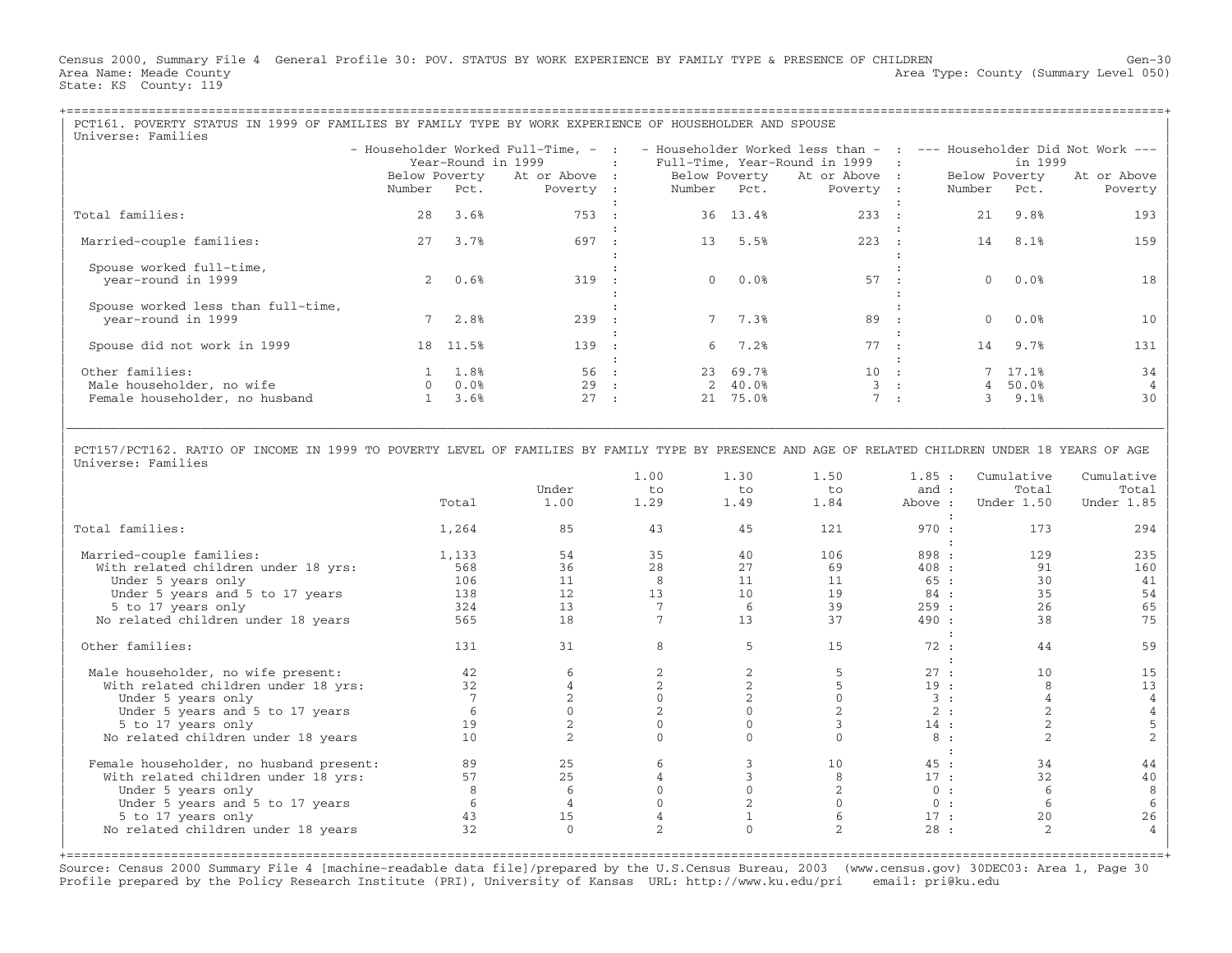|                                                                             |           |                                |               | -------------- Households With Income in 1999 Below Poverty Level -------------- |                |                            |              |
|-----------------------------------------------------------------------------|-----------|--------------------------------|---------------|----------------------------------------------------------------------------------|----------------|----------------------------|--------------|
|                                                                             | Total     | $---$ All Ages $---$<br>Number | Pct.          | Under 25                                                                         | 25 to 44       | 45 to 64                   | 65 & Over    |
|                                                                             |           |                                |               |                                                                                  |                |                            |              |
| Total households:                                                           | 1,736     | 155                            | 8.9           | 23                                                                               | 54             | 40                         | 38           |
| Family households:                                                          | 1,264     | 85                             | 6.7           | 1.5                                                                              | 48             | 19                         | $\mathbf{3}$ |
| Married-couple families                                                     | 1,133     | 54                             | 4.8           | 11                                                                               | 2.2.           | 18                         |              |
| Other families:                                                             | 131<br>42 | 31<br>- 6                      | 23.7<br>14.3  | $\overline{4}$<br>$\Omega$                                                       | 26<br>-6       | $\overline{1}$<br>$\Omega$ |              |
| Male householder, no wife present<br>Female householder, no husband present | 89        | 25                             | 28.1          | $\overline{4}$                                                                   | 20             | 1                          |              |
| Nonfamily households:                                                       | 472       | 70                             | 14.8          | 8                                                                                | 6              | 21                         | 35           |
| Male householder                                                            | 205       | 30                             | 14.6          | $7\overline{ }$                                                                  | $\overline{4}$ | 17                         |              |
| Female householder                                                          | 267       | 40                             | 15.0          | $\mathbf{1}$                                                                     | $\overline{a}$ | $\overline{4}$             | 33           |
|                                                                             |           |                                |               |                                                                                  |                |                            |              |
|                                                                             |           |                                |               | ----------- Households With Income in 1999 At or Above Poverty Level ----------- |                |                            |              |
|                                                                             |           | All Ages                       |               | Under 25                                                                         | 25 to 44       | 45 to 64                   | 65 & Over    |
| Total households:                                                           |           | 1,581                          |               | 59                                                                               | 573            | 468                        | 481          |
| Family households:                                                          |           | 1,179                          |               | 38                                                                               | 491            | 371                        | 279          |
| Married-couple families                                                     |           | 1,079                          |               | 34                                                                               | 448            | 345                        | 252          |
| Other families:                                                             |           | 100                            |               | $\overline{4}$                                                                   | 43             | 26                         | 27           |
| Male householder, no wife present                                           |           | 36                             |               | 2                                                                                | 18             | 14                         |              |
| Female householder, no husband present                                      |           | 64                             |               | 2                                                                                | 25             | 12                         | 25           |
| Nonfamily households:                                                       |           | 402                            |               | 21                                                                               | 82             | 97                         | 202          |
| Male householder                                                            |           | 175                            |               | $7\phantom{.0}$                                                                  | 73             | 49                         | 46           |
| Female householder                                                          |           | 227                            |               | 14                                                                               | 9              | 48                         | 156          |
| PCT163/PCT164. RATIO OF INCOME IN 1999 TO POVERTY LEVEL BY HOUSEHOLD TYPE   |           |                                |               |                                                                                  |                |                            |              |
| Universe: Households (*)                                                    |           |                                |               |                                                                                  |                |                            |              |
|                                                                             |           |                                |               | 1.00                                                                             | 1.50           |                            |              |
|                                                                             |           |                                | Under Poverty | $t \circ$                                                                        | and            |                            |              |
|                                                                             | Total     | 1.00                           | Rate          | 1.49                                                                             | Over           |                            |              |
| Total households:                                                           | 1,736     | 155                            | 8.9%          | 166                                                                              | 1,415          |                            |              |
| Family households:                                                          | 1,264     | 85                             | 6.7%          | 88                                                                               | 1,091          |                            |              |
| Married-couple families                                                     | 1,133     | 54                             | 4.8%          | 75                                                                               | 1,004          |                            |              |
| Other families:                                                             | 131       | 31                             | 23.7%         | 13                                                                               | 87             |                            |              |
| Male householder, no wife present                                           | 42        | 6                              | 14.3%         | $\overline{4}$                                                                   | 32             |                            |              |
| Female householder, no husband present                                      | 89        | 25                             | 28.1%         | 9                                                                                | 55             |                            |              |
| Nonfamily households:                                                       | 472       | 70                             | 14.8%         | 78                                                                               | 324            |                            |              |
| Male householder                                                            | 205       | 30                             | 14.6%         | 19                                                                               | 156            |                            |              |
| Female householder                                                          | 267       | 40                             | 15.0%         | 59                                                                               | 168            |                            |              |
|                                                                             |           |                                |               |                                                                                  |                |                            |              |

+===================================================================================================================================================+Source: Census 2000 Summary File 4 [machine−readable data file]/prepared by the U.S.Census Bureau, 2003 (www.census.gov) 30DEC03: Area 1, Page 31 Profile prepared by the Policy Research Institute (PRI), University of Kansas URL: http://www.ku.edu/pri email: pri@ku.edu

| |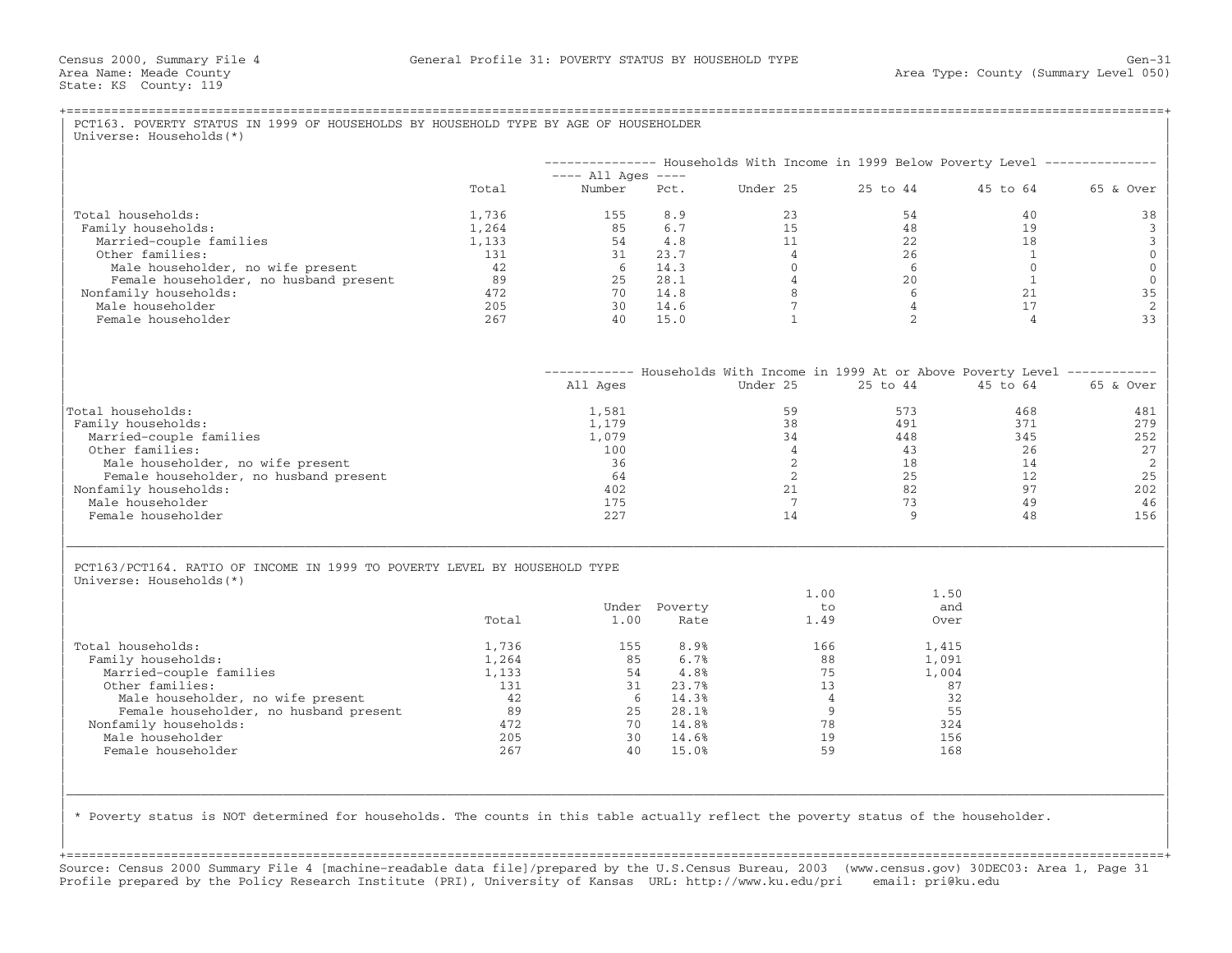| HCT1. URBAN AND RURAL<br>Universe: Occupied housing units                                      |             |              | Number                            | Pct.                         | HCT2/HCT4/HCT7. OCCUPIED HOUSING UNITS AND HOUSEHOLD POPULATION BY TENURE<br>Two universes: Occupied housing units and population |                |              |                                            |                              |
|------------------------------------------------------------------------------------------------|-------------|--------------|-----------------------------------|------------------------------|-----------------------------------------------------------------------------------------------------------------------------------|----------------|--------------|--------------------------------------------|------------------------------|
| Occupied housing units:                                                                        |             |              | 1,728                             | 100.0                        |                                                                                                                                   | Total<br>Units | Pct.         | Population<br>in Occupied<br>Housing Units | Average<br>Household<br>Size |
| Urban:<br>Inside urbanized areas                                                               |             |              | $\Omega$<br>$\Omega$              | 0.0<br>0.0                   | Occupied housing units:                                                                                                           | 1,728          | 100.0        | 4,517                                      | 2.61                         |
| Inside urban clusters<br>Rural:<br>Farm<br>Nonfarm                                             |             |              | $\Omega$<br>1,728<br>185<br>1,543 | 0.0<br>100.0<br>10.7<br>89.3 | Owner occupied<br>Renter occupied                                                                                                 | 1,277<br>451   | 73.9<br>26.1 | 3,326<br>1,191                             | 2.60<br>2.64                 |
| HCT3/HCT10. HOUSEHOLD SIZE BY AGE OF HOUSEHOLDER BY TENURE<br>Universe: Occupied housing units |             |              |                                   |                              | HCT5/HCT6. HOUSEHOLD SIZE BY TENURE<br>Universe: Occupied housing units                                                           |                |              |                                            |                              |
| Age of<br>Householder                                                                          | Total       | Pct.         | Owner<br>Occupied                 | Renter<br>Occupied           |                                                                                                                                   | Total          | Pct.         | Owner<br>Occupied                          | Renter<br>Occupied           |
| All households:<br>15 to 24                                                                    | 1,728<br>78 | 100.0<br>4.5 | 1,277<br>15                       | 451<br>63                    | All household sizes:                                                                                                              | 1,728          | 100.0        | 1,277                                      | 451                          |
| 25 to 34                                                                                       | 296         | 17.1         | 156                               | 140                          | 1-person household                                                                                                                | 444            | 25.7         | 311                                        | 133                          |
| 35 to 44                                                                                       | 357         | 20.7         | 249                               | 108<br>43                    | 2-person household                                                                                                                | 603            | 34.9         | 488                                        | 115                          |
| 45 to 54<br>55 to 59                                                                           | 250<br>79   | 14.5<br>4.6  | 207<br>61                         | 18                           | 3-person household<br>4-person household                                                                                          | 223<br>224     | 12.9<br>13.0 | 158<br>167                                 | 65<br>57                     |
| 60 to 64                                                                                       | 137         | 7.9          | 116                               | 21                           | 5-person household                                                                                                                | 143            | 8.3          | 94                                         | 49                           |
| 65 to 74                                                                                       | 250         | 14.5         | 224                               | 26                           | 6-person household                                                                                                                | 68             | 3.9          | 44                                         | 24                           |
| 75 to 84                                                                                       | 178         | 10.3         | 157                               | 21                           | 7-or-more person                                                                                                                  |                |              |                                            |                              |
| 85 and over                                                                                    | 103         | 6.0          | 92                                | 11                           | household                                                                                                                         | 23             | 1.3          | 15                                         | 8                            |
| 1-person<br>household:                                                                         | 444         | 25.7         | 311                               | 133                          |                                                                                                                                   |                |              |                                            |                              |
| 15 to 24                                                                                       | 22          | 1.3          | $\Omega$                          | 22                           | HCT14. ROOMS BY TENURE                                                                                                            |                |              |                                            |                              |
| 25 to 34                                                                                       | 44          | 2.5          | 20                                | 24                           | Universe: Occupied housing units                                                                                                  |                |              |                                            |                              |
| 35 to 44                                                                                       | 37          | 2.1          | 14                                | 23                           |                                                                                                                                   |                |              |                                            |                              |
| 45 to 54                                                                                       | 48          | 2.8          | 32                                | 16                           |                                                                                                                                   |                |              | Owner                                      | Renter                       |
| 55 to 64                                                                                       | 58          | 3.4          | 48                                | 10                           |                                                                                                                                   | Total          | Pct.         | Occupied                                   | Occupied                     |
| 65 to 74                                                                                       | 78          | 4.5          | 64                                | 14                           |                                                                                                                                   |                |              |                                            |                              |
| 75 and over                                                                                    | 157         | 9.1          | 133                               | 24                           | Total occupied units:                                                                                                             | 1,728          | 100.0        | 1,277                                      | 451                          |
| 2-or-more                                                                                      |             |              |                                   |                              | 1 room                                                                                                                            | 5              | 0.3          | $\mathbf{0}$                               | 5                            |
| person                                                                                         |             |              |                                   |                              | 2 rooms                                                                                                                           | 20             | 1.2          | 8                                          | 12                           |
| household:                                                                                     | 1,284       | 74.3         | 966                               | 318                          | 3 rooms                                                                                                                           | 94             | 5.4          | 33                                         | 61                           |
| 15 to 24                                                                                       | 56          | 3.2          | 15                                | 41<br>116                    | 4 rooms                                                                                                                           | 199            | 11.5<br>20.7 | 136                                        | 63                           |
| 25 to 34<br>35 to 44                                                                           | 252<br>320  | 14.6<br>18.5 | 136<br>235                        | 85                           | 5 rooms<br>6 rooms                                                                                                                | 357<br>297     | 17.2         | 244<br>224                                 | 113<br>73                    |
| 45 to 54                                                                                       | 202         | 11.7         | 175                               | 27                           | 7 rooms                                                                                                                           | 223            | 12.9         | 176                                        | 47                           |
| 55 to 64                                                                                       | 158         | 9.1          | 129                               | 29                           | 8 rooms                                                                                                                           | 219            | 12.7         | 177                                        | 42                           |
| 65 to 74                                                                                       | 172         | 10.0         | 160                               | 12                           | 9 or more rooms                                                                                                                   | 314            | 18.2         | 279                                        | 35                           |
| 75 and over                                                                                    | 124         | 7.2          | 116                               | $\mathsf{R}$                 |                                                                                                                                   |                |              |                                            |                              |
|                                                                                                |             |              |                                   |                              |                                                                                                                                   |                |              |                                            |                              |

Source: Census 2000 Summary File 4 [machine−readable data file]/prepared by the U.S.Census Bureau, 2003 (www.census.gov) 30DEC03: Area 1, Page 32 Profile prepared by the Policy Research Institute (PRI), University of Kansas URL: http://www.ku.edu/pri email: pri@ku.edu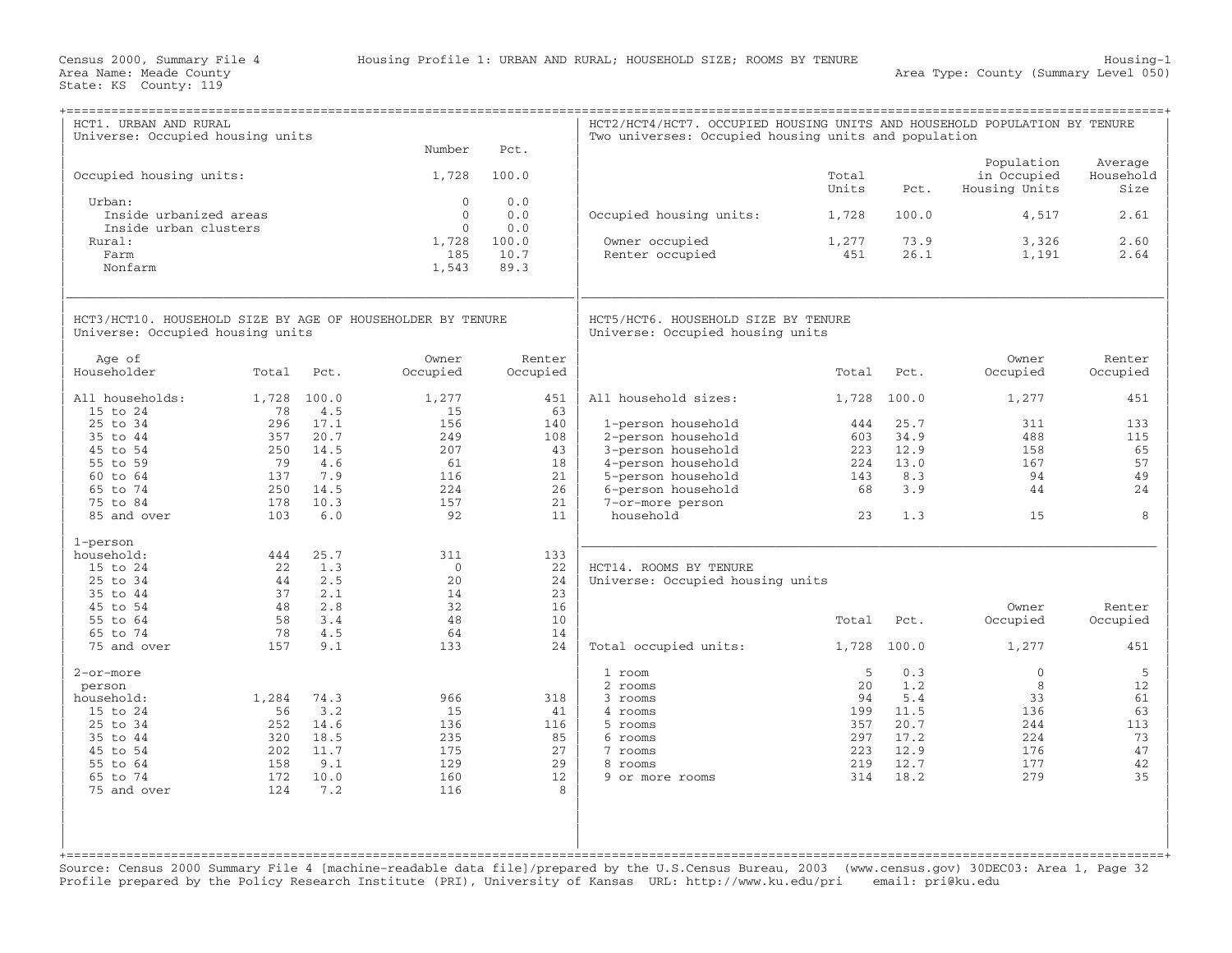## +===================================================================================================================================================+HCT9. HOUSEHOLD TYPE (INCLUDING LIVING ALONE) BY AGE OF HOUSEHOLDER BY TENURE | Universe: Occupied housing units |

|                                |          |                 |                |                 | Total                                                                        |                |                |                |
|--------------------------------|----------|-----------------|----------------|-----------------|------------------------------------------------------------------------------|----------------|----------------|----------------|
|                                | All Ages | 15 to 24        | 25 to 34       | 35 to 44        | ----------- Age of Householder ---------------------------------<br>45 to 54 | 55 to 64       | 65 to 74       | 75 & over      |
|                                |          |                 |                |                 |                                                                              |                |                |                |
| Total occupied units:          | 1,728    | 78              | 296            | 357             | 250                                                                          | 216            | 250            | 281            |
| Family households:             | 1,258    | 53              | 247            | 313             | 196                                                                          | 158            | 172            | 119            |
| Married-couple families        | 1,123    | 44              | 215            | 274             | 188                                                                          | 139            | 162            | 101            |
| Other families:                | 135      | -9              | 32             | 39              | 8                                                                            | 19             | 10             | 18             |
| Male householder, no wife      | 44       | 2               | 10             | 16              | $\overline{4}$                                                               | 10             | 2              | $\mathbf 0$    |
| Female householder, no husband | 91       | $7\phantom{.0}$ | 22             | 23              | $\overline{4}$                                                               | 9              | 8              | 18             |
| Nonfamily households:          | 470      | 25              | 49             | 44              | 54                                                                           | 58             | 78             | 162            |
| Male householder:              | 191      | 12              | 39             | 40              | 33                                                                           | 22             | 2.4            | 21             |
| Living alone                   | 176      | 12              | 34             | 33              | 30                                                                           | 22             | 24             | 21             |
| Not living alone               | 15       | $\overline{0}$  | $-5$           | $7\overline{ }$ | $\overline{3}$                                                               | $\overline{0}$ | $\overline{0}$ | $\mathbf{0}$   |
| Female householder:            | 279      | 13              | 10             | $\overline{4}$  | 21                                                                           | 36             | 54             | 141            |
| Living alone                   | 268      | 10              | 10             | 4               | 18                                                                           | 36             | 54             | 136            |
| Not living alone               | 11       | 3               | $\Omega$       | $\Omega$        | 3                                                                            | $\Omega$       | $\Omega$       | $\overline{5}$ |
|                                |          |                 |                |                 |                                                                              |                |                |                |
|                                |          |                 |                |                 | ------------ Owner Occupied -------                                          |                |                |                |
|                                | All Ages | 15 to 24        | 25 to 34       | 35 to 44        | 45 to 54                                                                     | 55 to 64       | 65 to 74       | 75 & over      |
| Owner occupied units:          | 1,277    | 15              | 156            | 249             | 207                                                                          | 177            | 224            | 249            |
| Family households:             | 953      | 15              | 134            | 235             | 169                                                                          | 129            | 160            | 111            |
| Married-couple families        | 875      | 13              | 126            | 216             | 165                                                                          | 112            | 150            | 93             |
| Other families:                | 78       | 2               | 8              | 19              | $\overline{4}$                                                               | 17             | 10             | 18             |
| Male householder, no wife      | 23       | $\Omega$        | 6              | $7\phantom{.0}$ | $\mathbf{0}$                                                                 | 8              | 2              | $\mathbf{0}$   |
| Female householder, no husband | 55       | 2               | 2              | 12              | $\overline{4}$                                                               | 9              | 8              | 18             |
| Nonfamily households:          | 324      | $\Omega$        | 22             | 14              | 38                                                                           | 48             | 64             | 138            |
| Male householder:              | 106      | $\Omega$        | 18             | 12              | 2.1                                                                          | 18             | 18             | 19             |
| Living alone                   | 101      | $\mathbf{0}$    | 16             | 12              | 18                                                                           | 18             | 18             | 19             |
| Not living alone               | $-5$     | $\Omega$        | 2              | $\overline{0}$  | $\overline{3}$                                                               | $\Omega$       | $\Omega$       | $\mathbf{0}$   |
| Female householder:            | 218      | $\Omega$        | $\overline{4}$ | 2               | 17                                                                           | 30             | 46             | 119            |
| Living alone                   | 210      | $\mathbf{0}$    | 4              | 2               | 14                                                                           | 30             | 46             | 114            |
| Not living alone               | 8        | $\Omega$        | $\Omega$       | $\Omega$        | $\mathbf{3}$                                                                 | $\Omega$       | $\Omega$       | 5              |
|                                |          |                 |                |                 |                                                                              |                |                |                |
|                                |          |                 |                |                 | ----- Renter Occupied -----------                                            |                |                |                |
|                                | All Ages | 15 to 24        | 25 to 34       | 35 to 44        | 45 to 54                                                                     | 55 to 64       | 65 to 74       | 75 & over      |
| Renter occupied units:         | 451      | 63              | 140            | 108             | 43                                                                           | 39             | 26             | 32             |
| Family households:             | 305      | 38              | 113            | 78              | 27                                                                           | 29             | 12             | 8              |
| Married-couple families        | 248      | 31              | 89             | 58              | 23                                                                           | 27             | 12             | 8              |
| Other families:                | 57       | $7\phantom{.0}$ | 24             | 20              | $\overline{4}$                                                               | 2              | $\mathbf{0}$   | $\mathbf{0}$   |
| Male householder, no wife      | 21       | 2               | $\overline{4}$ | 9               | $\overline{4}$                                                               | $\overline{2}$ | $\mathbf{0}$   | $\mathbf{0}$   |
| Female householder, no husband | 36       | 5               | 20             | 11              | $\overline{0}$                                                               | $\mathbf{0}$   | $\Omega$       | $\mathbf{0}$   |
| Nonfamily households:          | 146      | 25              | 27             | 30              | 16                                                                           | 10             | 14             | $2\,4$         |
| Male householder:              | 85       | 12              | 21             | 28              | 12                                                                           | $\overline{4}$ | 6              | $\sqrt{2}$     |
| Living alone                   | 75       | 12              | 18             | 21              | 12                                                                           | 4              | 6              | 2              |
| Not living alone               | 10       | $\overline{0}$  | 3              | 7               | $\mathbf{0}$                                                                 | $\mathbf{0}$   | $\mathbf{0}$   | $\mathbb O$    |
| Female householder:            | 61       | 13              | 6              | 2               | $\overline{4}$                                                               | 6              | 8              | 22             |
| Living alone                   | 58       | 10              | 6              | 2               | $\overline{4}$                                                               | 6              | 8              | 22             |
| Not living alone               | 3        | $\overline{3}$  | $\Omega$       | $\Omega$        | $\Omega$                                                                     | $\Omega$       | $\Omega$       | $\Omega$       |
|                                |          |                 |                |                 |                                                                              |                |                |                |

Source: Census 2000 Summary File 4 [machine−readable data file]/prepared by the U.S.Census Bureau, 2003 (www.census.gov) 30DEC03: Area 1, Page 33 Profile prepared by the Policy Research Institute (PRI), University of Kansas URL: http://www.ku.edu/pri email: pri@ku.edu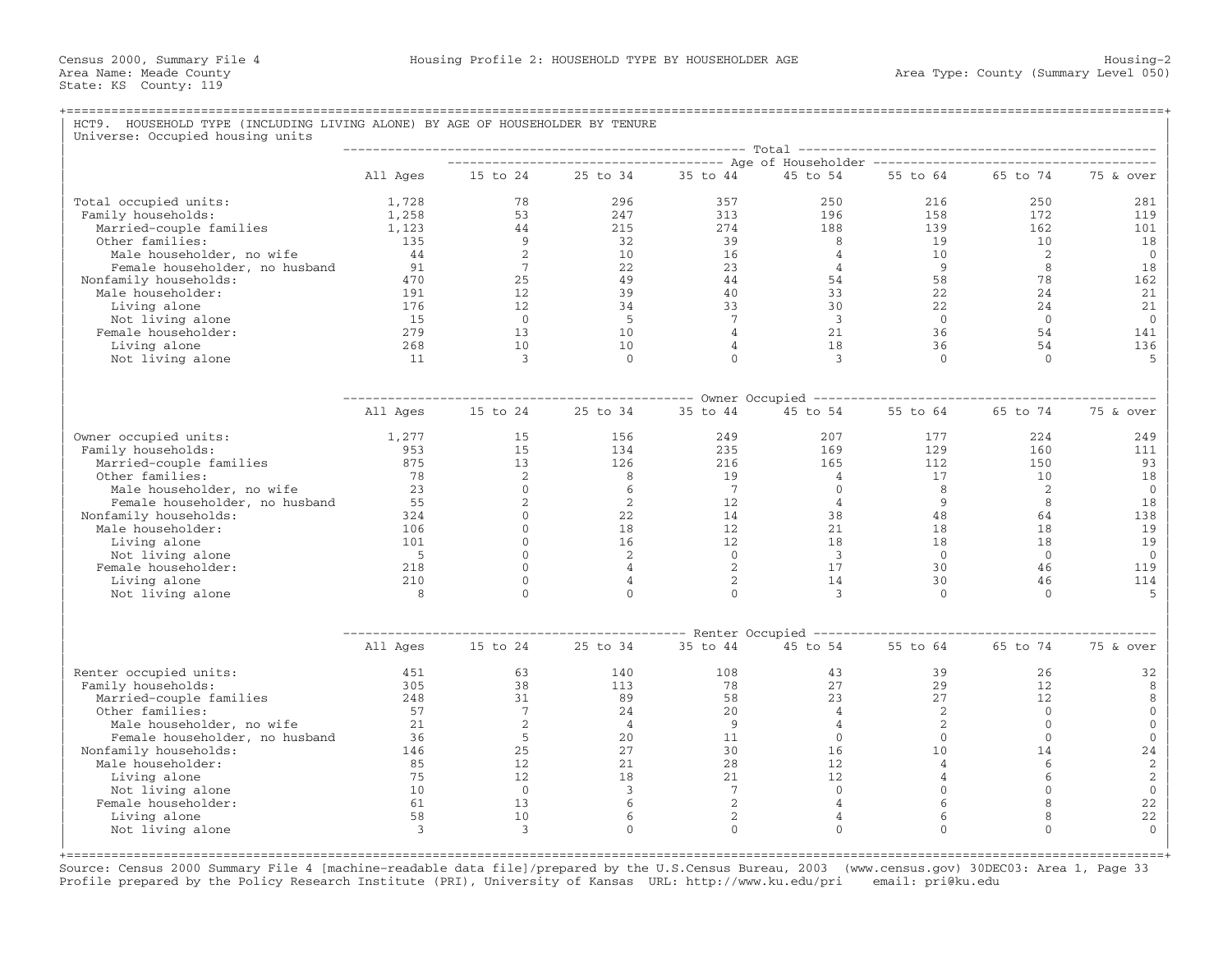| HCT8. HOUSEHOLD TYPE AND PRESENCE AND AGE OF OWN CHILDREN BY TENURE |       |       | HCT11. OCCUPANTS PER ROOM BY TENURE |              |                                  |               |       |                |          |
|---------------------------------------------------------------------|-------|-------|-------------------------------------|--------------|----------------------------------|---------------|-------|----------------|----------|
| Universe: Occupied housing units                                    |       |       |                                     |              | Universe: Occupied housing units |               |       |                |          |
|                                                                     |       |       | Owner                               | Renter       |                                  |               |       |                |          |
|                                                                     | Total | Pct.  | Occupied                            | Occupied     |                                  |               |       | Owner          | Renter   |
|                                                                     |       |       |                                     |              |                                  | Total         | Pct.  | Occupied       | Occupied |
| All occupied housing units:                                         | 1,728 | 100.0 | 1,277                               | 451          |                                  |               |       |                |          |
|                                                                     |       |       |                                     |              | Total units:                     | 1,728         | 100.0 | 1,277          | 451      |
| Family households:                                                  | 1,258 | 72.8  | 953                                 | 305          |                                  |               |       |                |          |
| Married-couple families:                                            | 1,123 | 65.0  | 875                                 | 248          | $0.50$ or less                   | 1,289         | 74.6  | 1,018          | 271      |
| With own children under 18:                                         | 563   | 32.6  | 398                                 | 165          | $0.51$ to $1.00$                 | 387           | 22.4  | 240            | 147      |
| Under 6 years only                                                  | 135   | 7.8   | 71                                  | 64           | $1.01$ to $1.50$                 | 36            | 2.1   | 15             | 21       |
| Under 6 and 6 to 17 years                                           | 134   | 7.8   | 90                                  | 44           | $1.51$ to $2.00$                 | 14            | 0.8   | 2              | 12       |
| 6 to 17 years only                                                  | 294   | 17.0  | 237                                 | 57           | $2.01$ or more                   | $\mathcal{L}$ | 0.1   | $\overline{2}$ |          |
| No own children under 18                                            | 560   | 32.4  | 477                                 | 83           |                                  |               |       |                |          |
|                                                                     |       |       |                                     |              |                                  |               |       |                |          |
| Other families (No spouse present):                                 | 135   | 7.8   | 78                                  | 57           |                                  |               |       |                |          |
| Male householder, no wife:                                          | 44    | 2.5   | 23                                  | 21           | HCT30. BEDROOMS BY TENURE        |               |       |                |          |
| With own children under 18:                                         | 29    | 1.7   | 13                                  | 16           | Universe: Occupied housing units |               |       |                |          |
| Under 6 years only                                                  | 9     | 0.5   | 3                                   | 6            |                                  |               |       |                |          |
| Under 6 and 6 to 17 years                                           | 4     | 0.2   | 4                                   | $\mathbf{0}$ |                                  |               |       | Owner          | Renter   |
| 6 to 17 years only                                                  | 16    | 0.9   | 6                                   | 10           |                                  | Total         | Pct.  | Occupied       | Occupied |
| No own children under 18                                            | 15    | 0.9   | 10                                  | 5            |                                  |               |       |                |          |
| Female householder, no husband:                                     | 91    | 5.3   | 55                                  | 36           | Total units:                     | 1,728         | 100.0 | 1,277          | 451      |
| With own children under 18:                                         | 50    | 2.9   | 20                                  | 30           |                                  |               |       |                |          |
| Under 6 years only                                                  | 10    | 0.6   | 2                                   | 8            | No bedroom                       |               | 0.4   | 2              | 5        |
| Under 6 and 6 to 17 years                                           |       | 0.4   | $\Omega$                            | 7            | 1 bedroom                        | 127           | 7.3   | 47             | 80       |
| 6 to 17 years only                                                  | 33    | 1.9   | 18                                  | 15           | 2 bedrooms                       | 436           | 25.2  | 299            | 137      |
| No own children under 18                                            | 41    | 2.4   | 35                                  | 6            | 3 bedrooms                       | 601           | 34.8  | 454            | 147      |
|                                                                     |       |       |                                     |              | 4 bedrooms                       | 384           | 22.2  | 319            | 65       |
| Nonfamily households:                                               | 470   | 27.2  | 324                                 | 146          | 5 or more                        |               |       |                |          |
| Householder living alone:                                           | 444   | 25.7  | 311                                 | 133          | bedrooms                         | 173           | 10.0  | 156            | 17       |
| Male householder                                                    | 176   | 10.2  | 101                                 | 75           |                                  |               |       |                |          |
| Female householder                                                  | 268   | 15.5  | 210                                 | 58           |                                  |               |       |                |          |
| Householder not living alone                                        | 26    | 1.5   | 13                                  | 13           |                                  |               |       |                |          |
|                                                                     |       |       |                                     |              |                                  |               |       |                |          |
|                                                                     |       |       |                                     |              |                                  |               |       |                |          |

HCT17/HCT18. OCCUPIED HOUSING UNITS AND POPULATION BY UNITS IN STRUCTURE BY TENURE Two universes: Occupied housing units and population

|                     |          |       | ---------- Occupied Housing Units ---------- |        | ---- Population in Occupied Housing Units ---- |       |          | - Persons per Household - |         |           |        |
|---------------------|----------|-------|----------------------------------------------|--------|------------------------------------------------|-------|----------|---------------------------|---------|-----------|--------|
|                     | Total    | Pct.  | Owner                                        | Renter | Total                                          | Pct.  | Owner    | Renter                    | Total   | Owner     | Renter |
| Total units:        | 1,728    | 100.0 | 1,277                                        | 451    | 4,517                                          | 100.0 | 3,326    | 1,191                     | 2.61    | 2.60      | 2.64   |
| 1, detached         | 1,498    | 86.7  | 1,163                                        | 335    | 3,956                                          | 87.6  | 3,027    | 929                       | 2.64    | 2.60      | 2.77   |
| 1, attached         |          | 0.8   |                                              |        | 24                                             | 0.5   | 19       |                           | 1.85    | 1.73      | 2.50   |
|                     |          | 0.4   |                                              |        |                                                | 0.2   |          |                           | 1.29    | 1.00      | 1.40   |
| $3$ or $4$          | 43       | 2.5   |                                              |        | 60                                             | 1.3   |          | 57                        | 1.40    | 1.50      | 1.39   |
| $5$ to $9$          |          | 0.8   |                                              | 13     | 15                                             | 0.3   |          | 15                        | 1.15    | $\cdot$   | 1.15   |
| 10 to 19            |          | 0.2   |                                              | 4      |                                                | 0.1   |          |                           | 0.75    | $\cdot$   | 0.75   |
| 20 to 49            |          | 0.0   |                                              |        |                                                | 0.0   |          |                           | $\cdot$ | $\cdot$   |        |
| 50 or more          |          | 0.0   |                                              |        |                                                | 0.0   |          |                           |         |           |        |
| Mobile home         | 150      | 8.7   | 99                                           |        | 450                                            | 10.0  | 275      | 175                       | 3.00    | 2.78      | 3.43   |
| Boat, RV, van, etc. | $\Omega$ | 0.0   | $\Omega$                                     | 0      | $\Omega$                                       | 0.0   | $\Omega$ |                           | $\cdot$ | $\bullet$ |        |

|\_\_\_\_\_\_\_\_\_\_\_\_\_\_\_\_\_\_\_\_\_\_\_\_\_\_\_\_\_\_\_\_\_\_\_\_\_\_\_\_\_\_\_\_\_\_\_\_\_\_\_\_\_\_\_\_\_\_\_\_\_\_\_\_\_\_\_\_\_\_\_\_\_\_\_\_\_\_\_\_\_\_\_\_\_\_\_\_\_\_\_\_\_\_\_\_\_\_\_\_\_\_\_\_\_\_\_\_\_\_\_\_\_\_\_\_\_\_\_\_\_\_\_\_\_\_\_\_\_\_\_\_\_\_\_\_\_\_\_\_\_\_\_\_\_\_\_| | |

+===================================================================================================================================================+Source: Census 2000 Summary File 4 [machine−readable data file]/prepared by the U.S.Census Bureau, 2003 (www.census.gov) 30DEC03: Area 1, Page 34 Profile prepared by the Policy Research Institute (PRI), University of Kansas URL: http://www.ku.edu/pri email: pri@ku.edu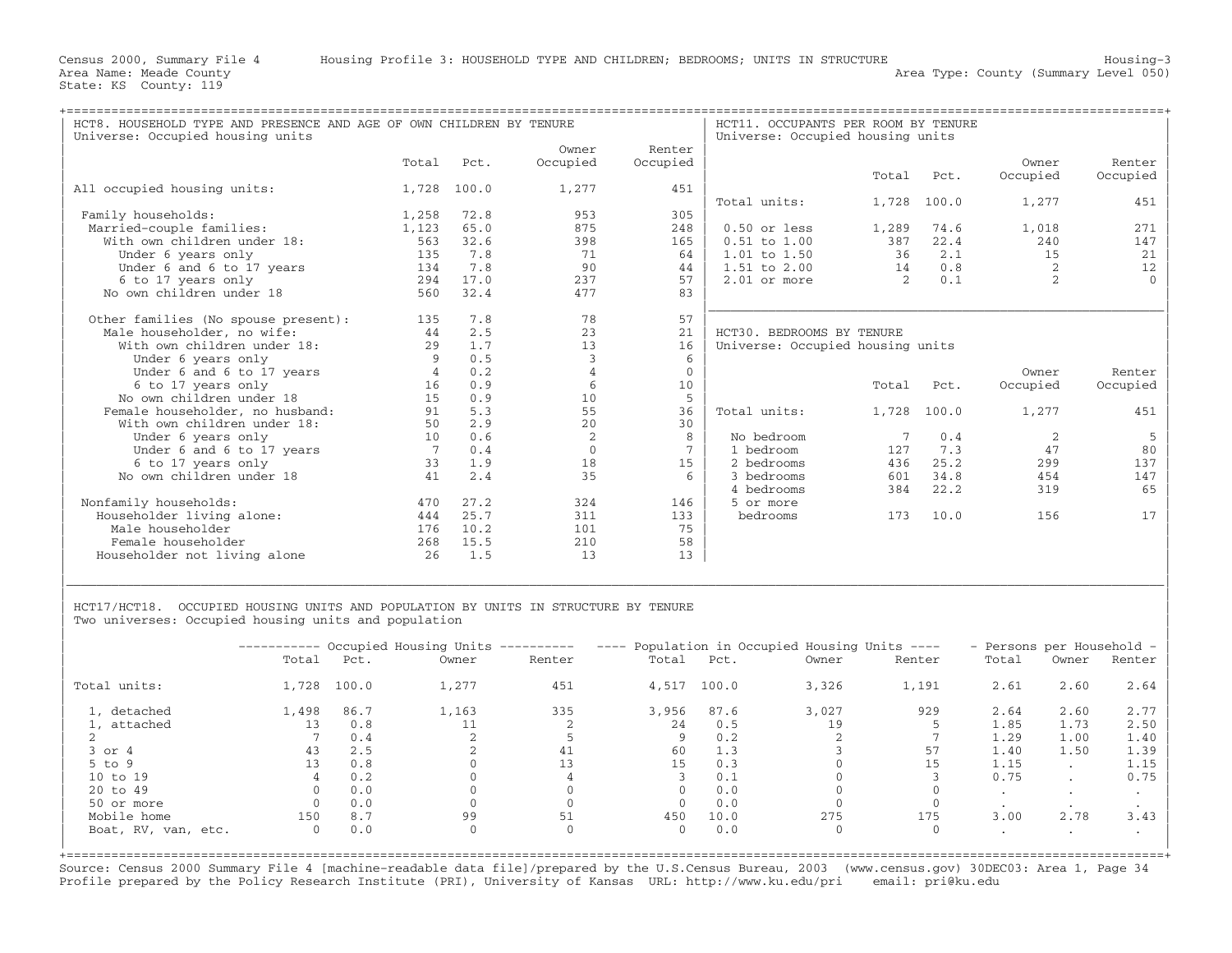| HCT21/HCT22. YEAR STRUCTURE BUILT BY TENURE<br>Universe: Occupied housing units                                  |             |              |                            |                    | HCT29. HOUSE HEATING FUEL BY TENURE<br>Universe: Occupied housing units       |                     |                  |                                                        |                                      |
|------------------------------------------------------------------------------------------------------------------|-------------|--------------|----------------------------|--------------------|-------------------------------------------------------------------------------|---------------------|------------------|--------------------------------------------------------|--------------------------------------|
| Year Built                                                                                                       | Total       | Pct.         | Owner<br>Occupied          | Renter<br>Occupied |                                                                               | Total               |                  | Owner<br>Occupied<br>Pct.                              | Renter<br>Occupied                   |
| Total occupied units:                                                                                            | 1,728 100.0 |              | 1,277                      | 451                | Total occupied units:                                                         |                     | 1,728 100.0      | 1,277                                                  | 451                                  |
| Built 1999 to March 2000                                                                                         | $\bigcirc$  | 0.0          | $\Omega$                   | $\Omega$           | Utility gas                                                                   | 1,319               |                  | 76.3<br>1,004                                          | 315                                  |
| Built 1995 to 1998                                                                                               | 86          | 5.0          | 72                         | 14                 | Bottled, tank, LP gas                                                         | 238                 |                  | 13.8<br>175                                            | 63                                   |
| Built 1990 to 1994                                                                                               | 52          | 3.0          | 48                         | $\overline{4}$     | Electricity                                                                   | 147                 |                  | 8.5<br>79                                              | 68                                   |
| Built 1980 to 1989                                                                                               | 119         | 6.9          | 77                         | 42                 | Fuel oil, kerosene, etc.                                                      | $\overline{0}$      |                  | 0.0<br>$\Omega$                                        | $\mathbb O$                          |
| Built 1970 to 1979                                                                                               | 201         | 11.6         | 145                        | 56                 | Coal or coke                                                                  |                     | $\overline{0}$   | 0.0<br>$\overline{0}$                                  | $\mathbb O$                          |
| Built 1960 to 1969                                                                                               | 219         | 12.7         | 155                        | 64                 | booM                                                                          |                     | 10               | 8<br>0.6                                               | $\begin{matrix} 2 \\ 0 \end{matrix}$ |
| Built 1950 to 1959<br>Built 1940 to 1949                                                                         | 277<br>230  | 16.0<br>13.3 | 213<br>175                 | 64<br>55           | Solar energy<br>Other fuel                                                    |                     | $\bigcirc$<br>14 | 0.0<br>$\Omega$<br>0.8<br>11                           | 3                                    |
| Built 1939 or earlier                                                                                            | 544         | 31.5         | 392                        | 152                | No fuel used                                                                  |                     | $\Omega$         | 0.0<br>$\Omega$                                        |                                      |
| Median year structure built                                                                                      | 1953        |              | 1953                       | 1953               |                                                                               |                     |                  |                                                        |                                      |
| HCT24/HCT25. YEAR HOUSEHOLDER MOVED INTO UNIT BY TENURE<br>Universe: Occupied housing units                      |             |              | Owner                      | Renter             | HCT32/HCT34. VEHICLES AVAILABLE BY TENURE<br>Universe: Occupied housing units |                     |                  | Owner                                                  | Renter                               |
| Year Moved Into Unit                                                                                             | Total       | Pct.         | Occupied                   | Occupied           |                                                                               | Total               |                  | Occupied<br>Pct.                                       | Occupied                             |
| Total occupied units:                                                                                            | 1,728 100.0 |              | 1,277                      | 451                | Total occupied units:                                                         |                     | 1,728 100.0      | 1,277                                                  | 451                                  |
| Moved in 1999 to March 2000                                                                                      | 279         | 16.1         | 102                        | 177                | No vehicle available                                                          |                     | 64               | 3.7<br>36                                              | 28                                   |
| Moved in 1995 to 1998                                                                                            | 460         | 26.6         | 293                        | 167                | 1 vehicle available                                                           |                     | 515              | 29.8<br>319                                            | 196                                  |
| Moved in 1990 to 1994                                                                                            | 234         | 13.5         | 196                        | 38                 | 2 vehicles available                                                          |                     | 717              | 41.5<br>538                                            | 179                                  |
| Moved in 1980 to 1989                                                                                            | 290         | 16.8         | 242                        | 48                 | 3 vehicles available                                                          |                     | 276              | 16.0<br>245                                            | 31                                   |
| Moved in 1970 to 1979                                                                                            | 178         | 10.3         | 171                        | 7                  | 4 vehicles available                                                          |                     | 107              | 6.2<br>92                                              | 15                                   |
| Moved in 1969 or earlier                                                                                         | 287         | 16.6         | 273                        | 14                 | 5 or more vehicles<br>available                                               |                     | 49               | 2.8<br>47                                              | 2                                    |
| Median year householder                                                                                          |             |              |                            |                    |                                                                               |                     |                  |                                                        |                                      |
| moved into unit                                                                                                  | 1992        |              | 1988                       | 1998               | Mean vehicles available                                                       | 2.01                |                  | 2.16                                                   | 1.59                                 |
| HCT31. TELEPHONE SERVICE AVAILABLE BY AGE OF HOUSEHOLDER BY TENURE<br>Universe: Occupied housing units<br>Age of |             |              |                            | Owner              | ------ With Telephone Service Available -------<br>Renter                     |                     |                  | ------ No Telephone Service Available -------<br>Owner | Renter                               |
| Householder                                                                                                      | Total       |              | Total<br>Pct.              | Occupied           | Occupied                                                                      | Total               | Pct.             | Occupied                                               | Occupied                             |
| All ages:                                                                                                        | 1,728       |              | 1,679 97.2                 | 1,268              | 411                                                                           | 49                  | 2.8              | 9                                                      | 40                                   |
| 15 to 24                                                                                                         | 78          |              | 3.8<br>66                  | 15                 | 51                                                                            | 12                  | 0.7              | $\mathbf{0}$                                           | 12                                   |
| 25 to 34                                                                                                         | 296         |              | 16.3<br>282                | 150                | 132                                                                           | 14                  | 0.8              | 6                                                      | 8                                    |
| 35 to 44                                                                                                         | 357         |              | 349 20.2                   | 249                | 100                                                                           | 8                   | 0.5              | $\mathbb O$                                            | 8                                    |
| 45 to 54                                                                                                         | 250         |              | 244<br>14.1                | 207                | 37                                                                            | 6                   | 0.3              | $\mathbf{0}$                                           | 6                                    |
| 55 to 64<br>65 to 74                                                                                             | 216<br>250  |              | 212<br>12.3<br>247<br>14.3 | 177<br>221         | 35<br>26                                                                      | $\overline{4}$<br>3 | 0.2<br>0.2       | $\mathbf{0}$<br>3                                      | $\overline{4}$<br>$\mathbf{0}$       |
| 75 and over                                                                                                      | 281         |              | 279<br>16.1                | 249                | 30                                                                            | $\mathfrak{D}$      | 0.1              | $\Omega$                                               | $\mathfrak{D}$                       |
|                                                                                                                  |             |              |                            |                    |                                                                               |                     |                  |                                                        |                                      |

Source: Census 2000 Summary File 4 [machine−readable data file]/prepared by the U.S.Census Bureau, 2003 (www.census.gov) 30DEC03: Area 1, Page 35 Profile prepared by the Policy Research Institute (PRI), University of Kansas URL: http://www.ku.edu/pri email: pri@ku.edu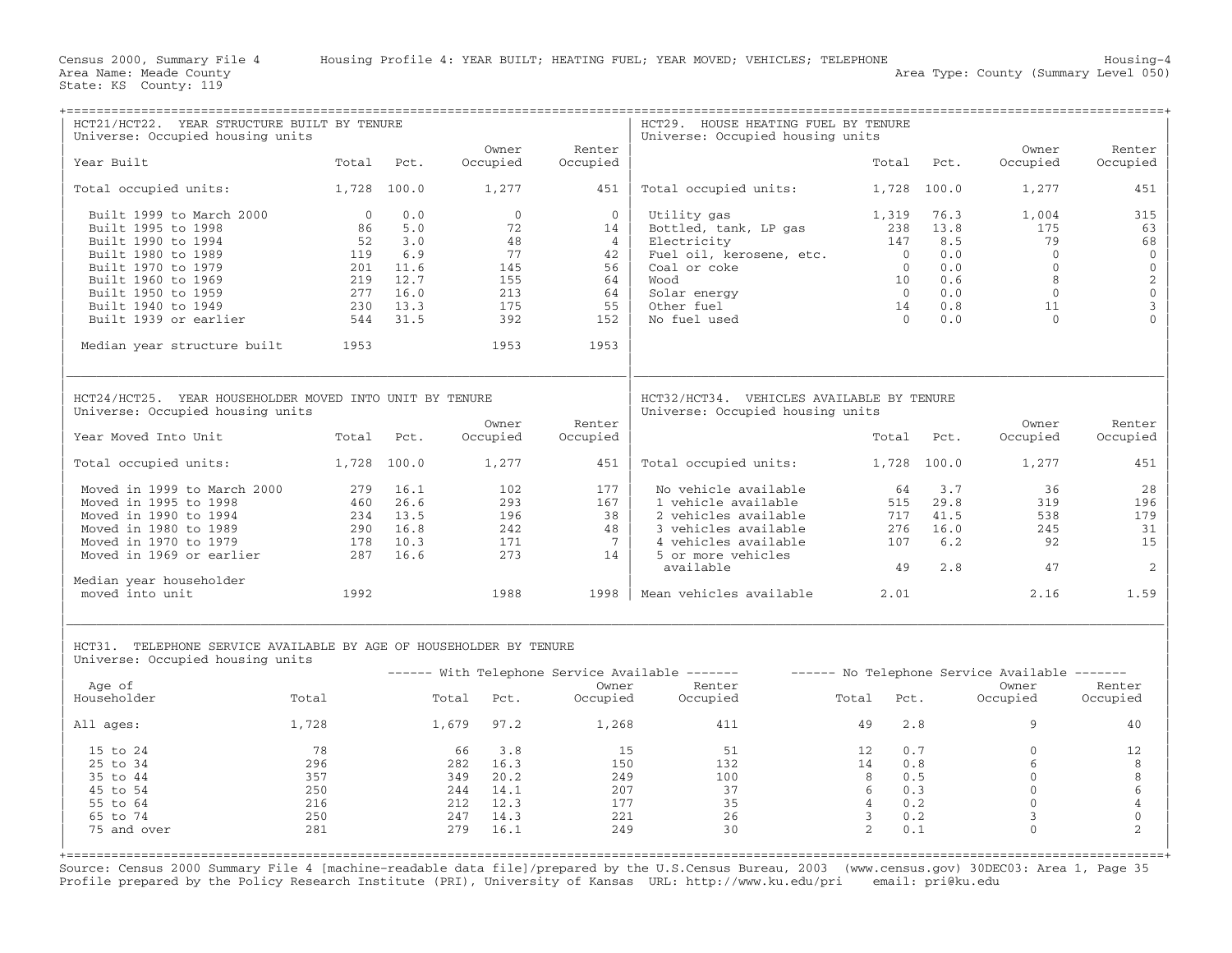| HCT35/HCT36.<br>HOUSEHOLD INCOME IN 1999 BY TENURE<br>Universe: Occupied housing units |          |       |          |          | HCT41.<br>PLUMBING FACILITIES BY TENURE<br>Universe: Occupied housing units |       |       |                |          |  |  |
|----------------------------------------------------------------------------------------|----------|-------|----------|----------|-----------------------------------------------------------------------------|-------|-------|----------------|----------|--|--|
|                                                                                        |          |       |          |          |                                                                             |       |       | Owner          | Renter   |  |  |
|                                                                                        |          |       | Owner    | Renter   |                                                                             | Total | Pct.  | Occupied       | Occupied |  |  |
|                                                                                        | Total    | Pct.  | Occupied | Occupied |                                                                             |       |       |                |          |  |  |
|                                                                                        |          |       |          |          | Total occupied units:                                                       | 1,728 | 100.0 | 1,277          | 451      |  |  |
| Total occupied units:                                                                  | 1,728    | 100.0 | 1,277    | 451      | Complete plumbing                                                           |       |       |                |          |  |  |
| Less than $$5,000$                                                                     | 60       | 3.5   | 29       | 31       | facilities                                                                  | 1,722 | 99.7  | 1,271          | 451      |  |  |
| $$5,000$ to \$9,999                                                                    | 93       | 5.4   | 54       | 39       | Lacking complete                                                            |       |       |                |          |  |  |
| \$10,000 to \$14,999                                                                   | 125      | 7.2   | 82       | 43       | plumbing facilities                                                         | 6     | 0.3   | 6              |          |  |  |
| $$15,000$ to $$19,999$                                                                 | 124      | 7.2   | 88       | 36       |                                                                             |       |       |                |          |  |  |
| \$20,000 to \$24,999                                                                   | 143      | 8.3   | 90       | 53       |                                                                             |       |       |                |          |  |  |
| \$25,000 to \$34,999                                                                   | 280      | 16.2  | 200      | 80       | HCT43.<br>KITCHEN FACILITIES BY TENURE                                      |       |       |                |          |  |  |
| \$35,000 to \$49,999                                                                   | 364      | 21.1  | 271      | 93       | Universe: Occupied housing units                                            |       |       |                |          |  |  |
| \$50,000 to \$74,999                                                                   | 306      | 17.7  | 246      | 60       |                                                                             |       |       | Owner          | Renter   |  |  |
| \$75,000 to \$99,999                                                                   | 128      | 7.4   | 119      | 9        |                                                                             | Total | Pct.  | Occupied       | Occupied |  |  |
| $$100,000$ to $$149,999$                                                               | 82       | 4.7   | 77       |          |                                                                             |       |       |                |          |  |  |
| \$150,000 or More                                                                      | 23       | 1.3   | 21       |          | Total occupied units:                                                       | 1,728 | 100.0 | 1,277          | 451      |  |  |
|                                                                                        |          |       |          |          | Complete kitchen                                                            |       |       |                |          |  |  |
| Median household income                                                                | \$36,250 |       | \$39,119 | \$30,031 | facilities                                                                  | 1,724 | 99.8  | 1,275          | 449      |  |  |
| Mean household income                                                                  | \$43,888 |       | \$48,231 | \$31,591 | Lacking complete                                                            |       |       |                |          |  |  |
|                                                                                        |          |       |          |          | kitchen facilities                                                          | 4     | 0.2   | $\mathfrak{D}$ |          |  |  |

| | HCT89. POVERTY STATUS IN 1999 BY AGE OF HOUSEHOLDER BY TENURE Universe: Occupied housing units

| Age of      | $--$ All Occupied $--$<br>Housing Units |       | $---Total---$ |      | Income in 1999 Below Poverty Level<br>-Owner Occupied- |      | ______________<br>-Renter Occupied- |      | Income in 1999 At or Above Poverty Level | Owner    | Renter   |
|-------------|-----------------------------------------|-------|---------------|------|--------------------------------------------------------|------|-------------------------------------|------|------------------------------------------|----------|----------|
| Householder | Number                                  | Pct.  | Number        | Pct. | Number                                                 | Pct. | Number                              | Pct. | Total                                    | Occupied | Occupied |
| All ages:   | 1,728                                   | 100.0 | 153           | 8.9  | 73                                                     | 4.2  | 80                                  | 4.6  | 1,575                                    | 1,204    | 371      |
| 15 to 24    | 78                                      | 4.5   | 23            | 1.3  |                                                        | 0.1  | 2.1                                 | 1.2  | 55                                       | 13       | 42       |
| 25 to 34    | 296                                     | 17.1  | 23            | 1.3  |                                                        | 0.3  | 18                                  | 1.0  | 273                                      | 151      | 122      |
| 35 to 44    | 357                                     | 20.7  | 33            | 1.9  | 12                                                     | 0.7  | 21                                  | 1.2  | 324                                      | 237      | 87       |
| 45 to 54    | 250                                     | 14.5  |               | 0.6  |                                                        | 0.4  | 4                                   | 0.2  | 239                                      | 200      | 39       |
| 55 to 59    | 79                                      | 4.6   | 12.           | 0.7  |                                                        | 0.3  |                                     | 0.3  | 67                                       | 55       | 12       |
| 60 to 64    | 137                                     | 7.9   |               | 0.6  |                                                        | 0.5  |                                     | 0.1  | 126                                      | 107      | 19       |
| 65 to 74    | 250                                     | 14.5  |               | 0.5  | h                                                      | 0.3  |                                     | 0.1  | 242                                      | 218      | 24       |
| 75 to 84    | 178                                     | 10.3  | 12            | 0.7  | 10                                                     | 0.6  |                                     | 0.1  | 166                                      | 147      | 19       |
| 85 and over | 103                                     | 6.0   | 20            | 1.2  | 16                                                     | 0.9  | 4                                   | 0.2  | 83                                       | 76       |          |

| |

| HCT90/HCT91. POVERTY STATUS IN 1999 BY RECEIPT OF PUBLIC ASSISTANCE INCOME & SOCIAL SECURITY INCOME IN 1999 | Universe: Occupied housing units

|                                                          | $--$ All Occupied $--$  |              |                             |            | $---$ Income in 1999 Below Poverty Level $---$ |                    | Income in 1999 At/Above Poverty Level |                   |                    |  |
|----------------------------------------------------------|-------------------------|--------------|-----------------------------|------------|------------------------------------------------|--------------------|---------------------------------------|-------------------|--------------------|--|
|                                                          | Housing Units<br>Number | Pct.         | $---$ Total $---$<br>Number | Pct.       | Owner<br>Occupied                              | Renter<br>Occupied | Total                                 | Owner<br>Occupied | Renter<br>Occupied |  |
| Total occupied units:                                    |                         | 1,728 100.0  | 153                         | 8.9        |                                                | 80                 | 1,575                                 | 1,204             | 371                |  |
| With public assistance income                            |                         | 1.2          |                             | 0.4        |                                                |                    | 14                                    | 10                |                    |  |
| No public assistance income                              | 1,707                   | 98.8         | 146                         | 8.4        |                                                | 74                 | 1,561                                 | 1,194             | 367                |  |
| With social security income<br>No social security income | 601<br>1,127            | 34.8<br>65.2 | 108                         | 2.6<br>6.3 | 34<br>39                                       | 69                 | 556<br>⊥,019                          | 497<br>707        | 59  <br>312        |  |

Source: Census 2000 Summary File 4 [machine−readable data file]/prepared by the U.S.Census Bureau, 2003 (www.census.gov) 30DEC03: Area 1, Page 36 Profile prepared by the Policy Research Institute (PRI), University of Kansas URL: http://www.ku.edu/pri email: pri@ku.edu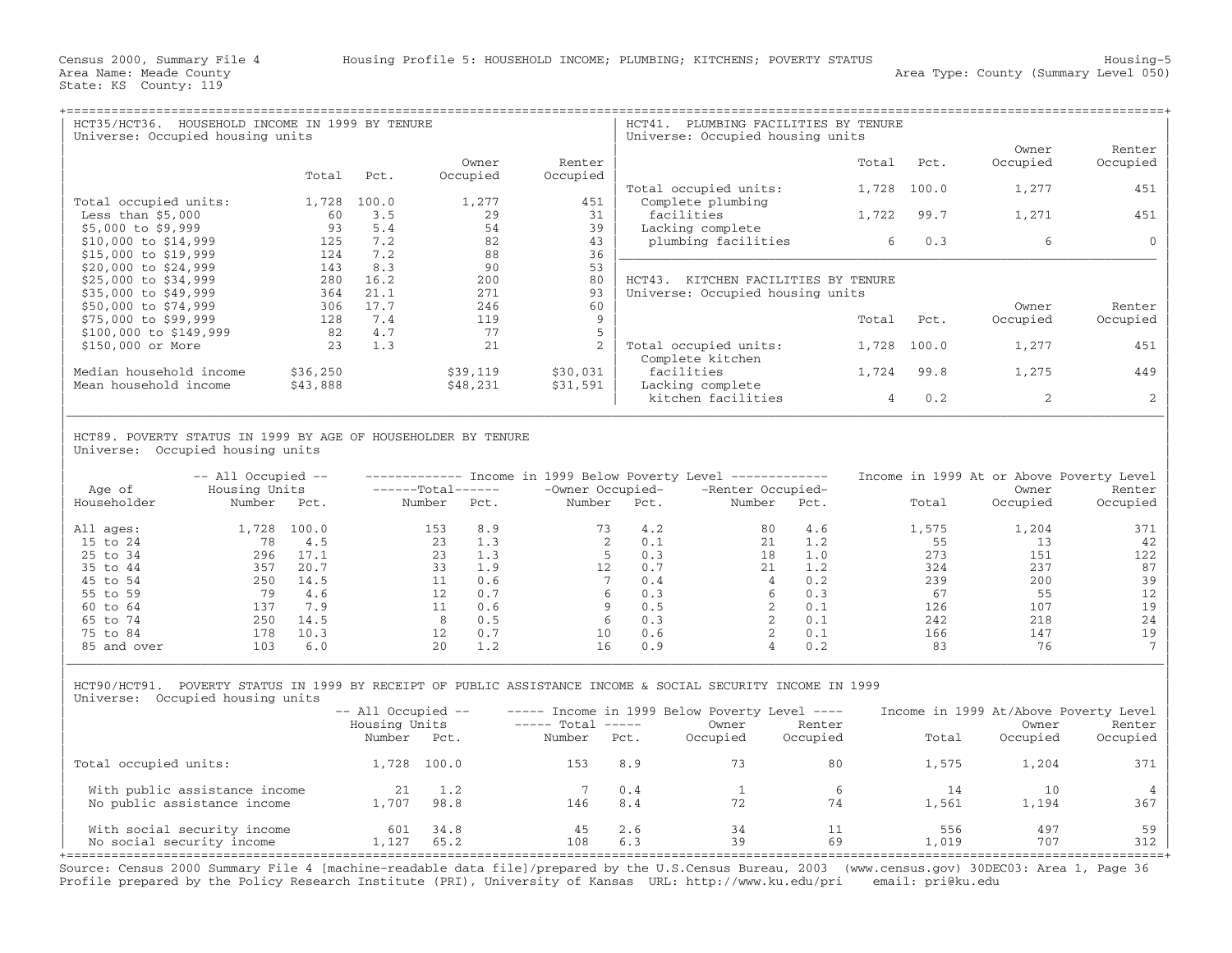+===================================================================================================================================================+

HCT46/HCT48/HCT50/HCT51/HCT52/HCT53. CONTRACT RENT; GROSS RENT | HCT44. KITCHEN FACILITIES BY MEALS INCLUDED IN RENT<br>| Universe: Specified renter-occupied housing units | Universe: Specified renter-occupied housing units p

Universe: Specified renter-occupied housing units paying cash rent

|                   | - Contract Rent - |       | $---$ Gross Rent $---$ |       |             |                                                                    |       |                    | Number<br>Pct. |                       |         |
|-------------------|-------------------|-------|------------------------|-------|-------------|--------------------------------------------------------------------|-------|--------------------|----------------|-----------------------|---------|
|                   | Number            | Pct.  | Number                 | Pct.  |             |                                                                    |       |                    |                |                       |         |
|                   |                   |       |                        |       |             | Specified renter-occupied units:                                   |       |                    |                | 100.0<br>297          |         |
| Specified units:  | 395               | 100.0 | 395                    | 100.0 |             | Complete kitchen facilities:                                       |       |                    |                | 99.3<br>295           |         |
|                   |                   |       |                        |       |             | Meals included in rent                                             |       |                    |                | 0.0<br>$\Omega$       |         |
| With cash rent:   | 297               | 75.2  | 297                    | 75.2  |             | No meals included in rent                                          |       |                    |                | 295<br>99.3           |         |
| Less than \$100   | 15                | 3.8   | 3                      | 0.8   |             | Lacking complete kitchen facilities:                               |       |                    |                | 0.7                   |         |
| $$100 - $149$     | 16                | 4.1   | 8                      | 2.0   |             | Meals included in rent                                             |       |                    |                | 0.0                   |         |
| $$150 - $199$     | 28                | 7.1   | 12                     | 3.0   |             | No meals included in rent                                          |       |                    |                | $\overline{2}$<br>0.7 |         |
| $$200 - $249$     | 69                | 17.5  | 13                     | 3.3   |             |                                                                    |       |                    |                |                       |         |
| $$250 - $299$     | 45                | 11.4  | 39                     | 9.9   |             |                                                                    |       |                    |                |                       |         |
| $$300 - $349$     | 67                | 17.0  | 50                     | 12.7  |             | HCT45. AGE OF HOUSEHOLDER BY MEALS INCLUDED IN RENT                |       |                    |                |                       |         |
| $$350 - $399$     | 36                | 9.1   | 26                     | 6.6   |             | Universe: Specified renter-occupied housing units paying cash rent |       |                    |                |                       |         |
| $$400 - $449$     | 18                | 4.6   | 34                     | 8.6   |             |                                                                    |       |                    |                |                       |         |
| $$450 - $499$     | 2                 | 0.5   | 39                     | 9.9   |             |                                                                    |       | - Meals Included - |                | No Meals Included     |         |
| $$500 - $549$     | $\Omega$          | 0.0   | 34                     | 8.6   | Age of      |                                                                    |       | in Rent            |                |                       | in Rent |
| \$550-\$599       | $\Omega$          | 0.0   | 15                     | 3.8   | Householder | Total                                                              | Pct.  | Number             | Pct.           | Number                | Pct.    |
| $$600 - $649$     |                   | 0.0   | 15                     | 3.8   |             |                                                                    |       |                    |                |                       |         |
| $$650 - $699$     |                   | 0.0   | 4                      | 1.0   | All ages:   | 297                                                                | 100.0 |                    | 0.0            | 297                   | 100.0   |
| $$700 - $749$     | $\Omega$          | 0.0   |                        | 0.5   | 15 to 54    | 245                                                                | 82.5  | $\Omega$           | 0.0            | 245                   | 82.5    |
| \$750-\$799       |                   | 0.0   |                        | 0.0   | 55 to 64    | 18                                                                 | 6.1   |                    | 0.0            | 18                    | 6.1     |
| \$800-\$899       | $\Omega$          | 0.0   | $\Omega$               | 0.0   | 65 to 74    | 13                                                                 | 4.4   | $\Omega$           | 0.0            | 13                    | 4.4     |
| \$900-\$999       |                   | 0.0   |                        | 0.0   | 75 and over | 2.1                                                                | 7.1   |                    | 0.0            | 21                    | 7.1     |
| $$1,000-S1,249$   |                   | 0.3   |                        | 0.8   |             |                                                                    |       |                    |                |                       |         |
| $$1,250-51,499$   | $\Omega$          | 0.0   | $\Omega$               | 0.0   |             |                                                                    |       |                    |                |                       |         |
| $$1,500 - $1,999$ |                   | 0.0   |                        | 0.0   |             | HCT45/HCT54. MEAN GROSS RENT BY MEALS INCLUDED IN RENT             |       |                    |                |                       |         |
| $$2.000$ or more  | $\Omega$          | 0.0   | $\Omega$               | 0.0   |             | Universe: Specified renter-occupied housing units paying cash rent |       |                    |                |                       |         |
| No cash rent      | 98                | 24.8  | 98                     | 24.8  |             |                                                                    |       |                    |                |                       |         |
|                   |                   |       |                        |       |             | Specified renter-occupied units:                                   |       |                    |                | \$395                 |         |
| Median rent       | \$273             |       | \$395                  |       |             | Meals included in rent                                             |       |                    |                |                       |         |
| Mean rent         | \$256             |       | \$395                  |       |             | No meals included in rent                                          |       |                    |                | \$395                 |         |

|                  | - Contract Rent -   |           | $\sim$ $\sim$ $\sim$ $\sim$ | $---$ Gross Rent $---$ |           |                                      | Number | Pct.  |
|------------------|---------------------|-----------|-----------------------------|------------------------|-----------|--------------------------------------|--------|-------|
|                  | Number              | Pct.      |                             | Number                 | Pct.      |                                      |        |       |
|                  |                     |           |                             |                        |           | Specified renter-occupied units:     | 297    | 100.0 |
| Specified units: |                     | 395 100.0 |                             |                        | 395 100.0 | Complete kitchen facilities:         | 295    | 99.3  |
|                  |                     |           |                             |                        |           | Meals included in rent               |        | 0.0   |
| With cash rent:  | 297                 | 75.2      |                             | 297                    | 75.2      | No meals included in rent            | 295    | 99.3  |
| Less than \$100  | 15.                 | 3.8       |                             |                        | 0.8       | Lacking complete kitchen facilities: |        | 0.7   |
| \$100-\$149      | 16                  | 4.1       |                             |                        | 2.0       | Meals included in rent               |        | 0.0   |
| $$150 - $199$    | 28                  | 7.1       |                             |                        | 3.0       | No meals included in rent            |        | 0.7   |
| ches concs       | $\epsilon$ $\Omega$ | 17 E      |                             |                        |           |                                      |        |       |

DER BY MEALS INCLUDED IN RENT enter-occupied housing units paying cash rent

| Age of      |       |       | - Meals Included -<br>in Rent                  |             | No Meals Included | in Rent |  |  |  |
|-------------|-------|-------|------------------------------------------------|-------------|-------------------|---------|--|--|--|
| Householder | Total | Pct.  | Number                                         | Pct.        | Number            | Pct.    |  |  |  |
| All ages:   | 297   | 100.0 | $\Omega$                                       | 0.0         | 297               | 100.0   |  |  |  |
| 15 to 54    | 245   | 82.5  |                                                | 0.0         | 245               | 82.5    |  |  |  |
| 55 to 64    | 18    | 6.1   | $\Omega$                                       | 0.0         | 18                | 6.1     |  |  |  |
| 65 to 74    | 13    | 4.4   |                                                | 0.0         | 13                | 4.4     |  |  |  |
| 75 and over | 2.1   | 7.1   |                                                | 0.0         | 2.1               | 7.1     |  |  |  |
|             |       |       | HCT45/HCT54. MEAN GROSS RENT BY MEALS INCLUDED | RENT<br>IN. |                   |         |  |  |  |

|             |       |       | Specified renter-occupied units: | \$395 |
|-------------|-------|-------|----------------------------------|-------|
| Median rent |       | \$395 | Meals included in rent           |       |
| Mean rent   | \$256 | \$395 | No meals included in rent        | \$395 |
|             |       |       |                                  |       |

| | HCT57. GROSS RENT BY BEDROOMS

Universe: Specified renter-occupied housing units

|                  | $---$ Total | $\qquad \qquad - - - - -$ | $---$ None | $\qquad \qquad - - - - -$ |          | -- Bedrooms<br>________ | $------ 2$  |      | $---$ 3 or More $---$ |      |
|------------------|-------------|---------------------------|------------|---------------------------|----------|-------------------------|-------------|------|-----------------------|------|
|                  | Number      | Pct.                      | Number     | Pct.                      | Number   | Pct.                    | Number      | Pct. | Number                | Pct. |
| Specified units: | 395         | 100.0                     | 5.         | 1.3                       | 80       | 20.3                    | 119         | 30.1 | 191                   | 48.4 |
| With cash rent:  | 297         | 75.2                      |            | 1.3                       | 69       | 17.5                    | 103         | 26.1 | 120                   | 30.4 |
| Less than \$200  | 23          | 5.8                       |            | 0.3                       | 20       | 5.1                     | $\mathbf 0$ | 0.0  |                       | 0.5  |
| \$200 to \$299   | 52          | 13.2                      |            | 0.5                       | 25       | 6.3                     | 12          | 3.0  | 13                    | 3.3  |
| \$300 to \$499   | 149         | 37.7                      |            | 0.5                       | 23       | 5.8                     | 71          | 18.0 | 53                    | 13.4 |
| \$500 to \$749   | 70          | 17.7                      | $\Omega$   | 0.0                       | $\Omega$ | 0.0                     | 18          | 4.6  | 52                    | 13.2 |
| \$750 to \$999   |             | 0.0                       | $\Omega$   | 0.0                       |          | 0.0                     | $\Omega$    | 0.0  | $\Omega$              | 0.0  |
| $$1,000$ or More |             | 0.8                       | $\Omega$   | 0.0                       |          | 0.3                     | 2           | 0.5  | $\mathbf{0}$          | 0.0  |
| No cash rent     | 98          | 24.8                      | 0          | 0.0                       | 11       | 2.8                     | 16          | 4.1  | 71                    | 18.0 |

|\_\_\_\_\_\_\_\_\_\_\_\_\_\_\_\_\_\_\_\_\_\_\_\_\_\_\_\_\_\_\_\_\_\_\_\_\_\_\_\_\_\_\_\_\_\_\_\_\_\_\_\_\_\_\_\_\_\_\_\_\_\_\_\_\_\_\_\_\_\_\_\_\_\_\_\_\_\_\_\_\_\_\_\_\_\_\_\_\_\_\_\_\_\_\_\_\_\_\_\_\_\_\_\_\_\_\_\_\_\_\_\_\_\_\_\_\_\_\_\_\_\_\_\_\_\_\_\_\_\_\_\_\_\_\_\_\_\_\_\_\_\_\_\_\_\_\_|

+===================================================================================================================================================+Source: Census 2000 Summary File 4 [machine−readable data file]/prepared by the U.S.Census Bureau, 2003 (www.census.gov) 30DEC03: Area 1, Page 37 Profile prepared by the Policy Research Institute (PRI), University of Kansas URL: http://www.ku.edu/pri email: pri@ku.edu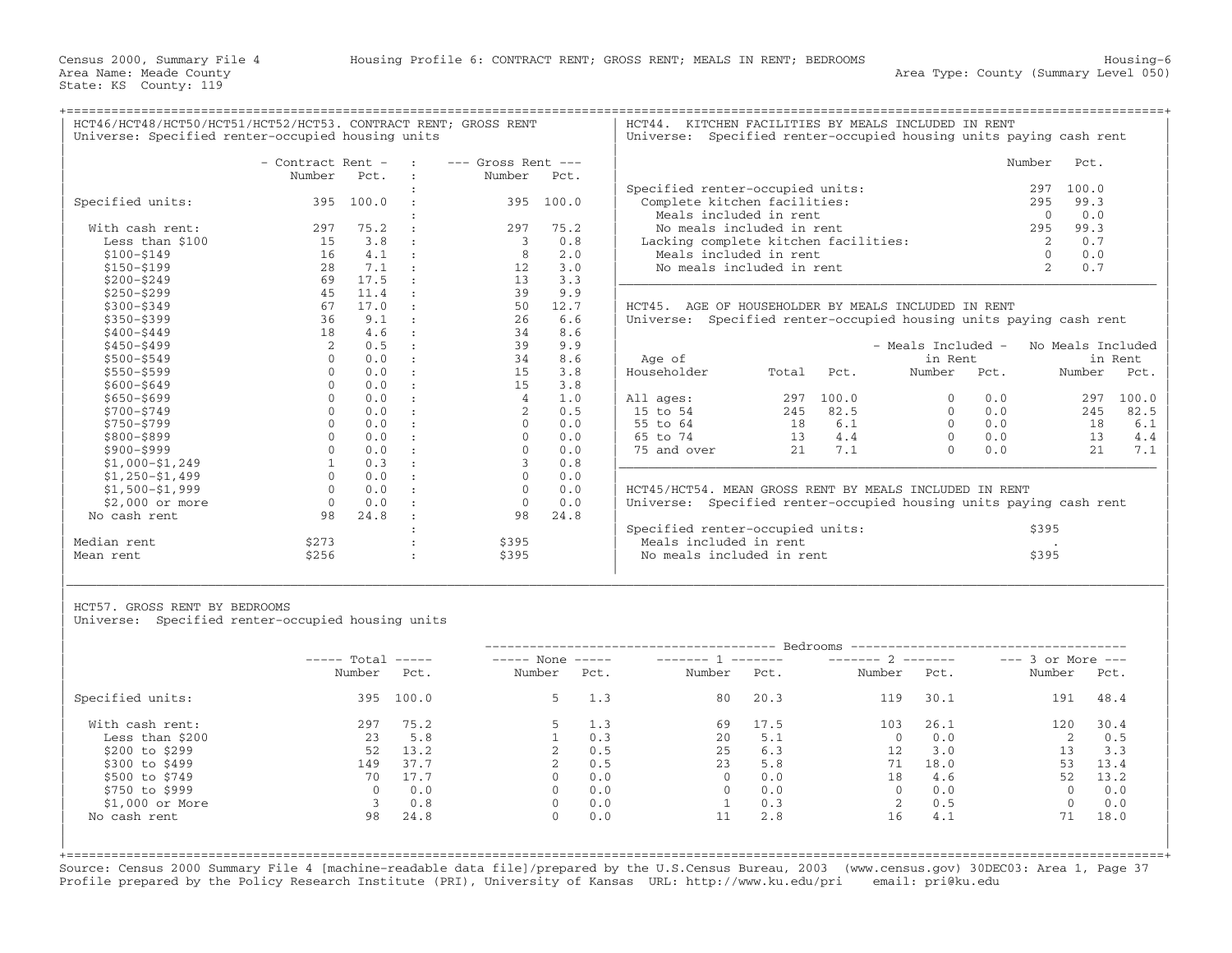State: KS County: 119

+===================================================================================================================================================+

## HCT56. GROSS RENT BY HOUSEHOLD INCOME IN 1999 Universe: Specified renter-occupied housing units | | | | | All Specified −−−−−−−−−−−−−−−−−−−−−−−−−−−−−−−−− Household Income in 1999 −−−−−−−−−−−−−−−−−−−−−−−−−−−−−−−−−−− | | Renter−Occupied \$10,000 \$20,000 \$35,000 \$50,000 \$75,000 | | Housing Units Less than to to to to to \$100,000 | | Number Pct. \$10,000 \$19,999 \$34,999 \$49,999 \$74,999 \$99,999 or more | | | | Specified units: 395 100.0 66 72 122 78 46 6 5 | | | | With cash rent: 297 75.2 53 52 85 59 42 4 2 | | Less than \$100 3 0.8 3 0 0 0 0 0 0 | | \$100 to \$199 20 5.1 8 12 0 0 0 0 0 | | \$200 to \$299 52 13.2 12 15 6 13 4 2 0 | | \$300 to \$399 76 19.2 13 12 37 14 0 0 0 | | \$400 to \$499 73 18.5 6 9 26 12 18 0 2 | | \$500 to \$599 49 12.4 5 2 13 16 13 0 0 | | \$600 to \$699 19 4.8 3 2 3 4 7 0 0 | | \$700 to \$799 2 0.5 0 0 0 0 0 2 0 | | \$800 to \$899 0 0.0 0 0 0 0 0 0 0 | | \$900 to \$999 0 0.0 0 0 0 0 0 0 0 | | \$1,000 to \$1,249 3 0.8 3 0 0 0 0 0 0 | | \$1,250 to \$1,499 0 0.0 0 0 0 0 0 0 0 | | \$1,500 to \$1,999 0 0.0 0 0 0 0 0 0 0 | | \$2,000 or more 0 0.0 0 0 0 0 0 0 0 | | No cash rent 98 24.8 13 20 37 19 4 2 3 | | | |\_\_\_\_\_\_\_\_\_\_\_\_\_\_\_\_\_\_\_\_\_\_\_\_\_\_\_\_\_\_\_\_\_\_\_\_\_\_\_\_\_\_\_\_\_\_\_\_\_\_\_\_\_\_\_\_\_\_\_\_\_\_\_\_\_\_\_\_\_\_\_\_\_\_\_\_\_\_\_\_\_\_\_\_\_\_\_\_\_\_\_\_\_\_\_\_\_\_\_\_\_\_\_\_\_\_\_\_\_\_\_\_\_\_\_\_\_\_\_\_\_\_\_\_\_\_\_\_\_\_\_\_\_\_\_\_\_\_\_\_\_\_\_\_\_\_\_| | | | HCT59/HCT60. GROSS RENT AS A PERCENTAGE OF HOUSEHOLD INCOME IN 1999 | HCT55/HCT62. MEAN GROSS RENT BY UNITS IN STRUCTURE<br>Universe: Specified renter-occupied housing units | Universe: Specified renter-occupied housing units Universe: Specified renter-occupied housing units paying cash rent | | | | Percentage of | Specified renter−occupied units: \$395 | Number Pct. Specified fencer occupied units.<br>1. detached or attached 3431  $\vert$  1, detached or attached  $\vert$  31  $\vert$ | Specified renter−occupied units: 395 100.0 | 2 to 4 \$300 |  $\vert$  5 to 19  $\vert$  5 to 19  $\vert$  5 to 19  $\vert$  5 to 19  $\vert$  5 to 19  $\vert$  5 to 19  $\vert$  5 to 19  $\vert$  5 10  $\vert$  5 10  $\vert$  5 10  $\vert$  5 10  $\vert$  5 10  $\vert$  5 10  $\vert$  5 10  $\vert$  5 10  $\vert$  5 10  $\vert$  5 10  $\vert$  5 10  $\vert$  5 10  $\vert$  5 10  $\vert$  Less than 10 percent  $\vert$  45  $\vert$  11.4  $\vert$  20 to 49 .  $\vert$  . |  $10$  to 14 percent  $56$   $14.2$  |  $50$  or more .  $\qquad \qquad$ | 15 to 19 percent 75 19.0 | Mobile home \$393 | | 20 to 24 percent 41 10.4 | Boat, RV, van, etc. . | | 25 to 29 percent 14 3.5 | | | 30 to 34 percent 9 2.3 |\_\_\_\_\_\_\_\_\_\_\_\_\_\_\_\_\_\_\_\_\_\_\_\_\_\_\_\_\_\_\_\_\_\_\_\_\_\_\_\_\_\_\_\_\_\_\_\_\_\_\_\_\_\_\_\_\_\_\_\_\_\_\_\_\_\_\_\_\_\_\_\_\_\_\_ | | 35 to 39 percent 8 2.0 | | | 40 to 49 percent 14 3.5 | HCT58. INCLUSION OF UTILITIES IN RENT | | 50 percent or more 33 8.4 | Universe: Specified renter−occupied housing units | | Not computed 100 25.3 | Number Pct. | | | | | Median percentage of 1999 | Specified renter−occupied units: 395 100.0 | household income spent<br>on gross rent  $18.1%$  $|$  on gross rent  $18.1$   $18.1$   $18$   $18$   $18$   $19.1$   $19.1$   $19.1$   $19.1$   $19.1$   $19.1$   $19.1$   $19.1$   $19.1$   $19.1$   $19.1$   $19.1$   $19.1$   $19.1$   $19.1$   $19.1$   $19.1$   $19.1$   $19.1$   $19.1$   $19.1$   $19.1$   $19.1$   $19.1$   $19.1$  $\vert$  No extra payment for any utilities  $\vert$  109  $\vert$  27.6  $\vert$ | | | | | |

+===================================================================================================================================================+Source: Census 2000 Summary File 4 [machine−readable data file]/prepared by the U.S.Census Bureau, 2003 (www.census.gov) 30DEC03: Area 1, Page 38 Profile prepared by the Policy Research Institute (PRI), University of Kansas URL: http://www.ku.edu/pri email: pri@ku.edu

| |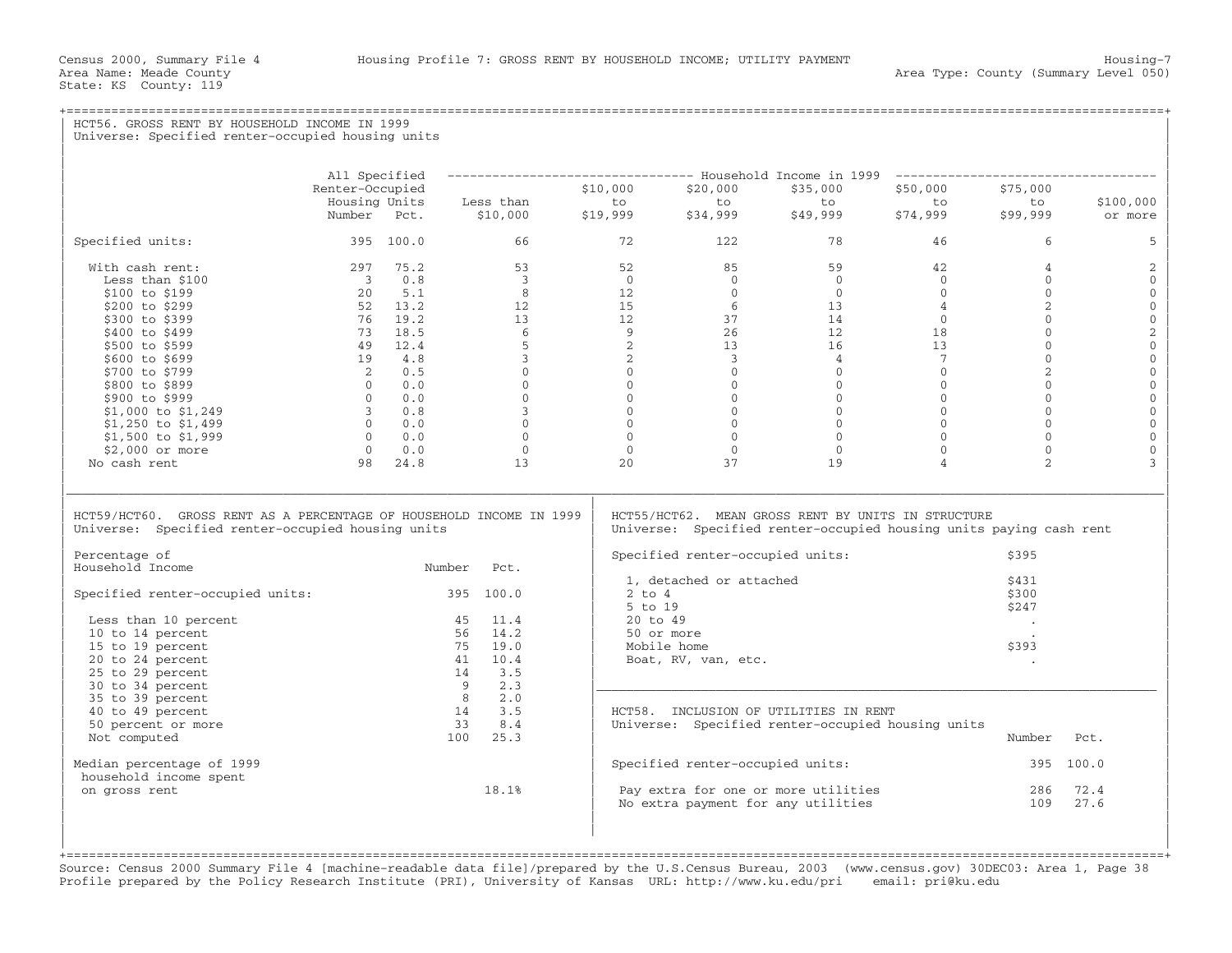| GROSS RENT AS A PERCENTAGE OF HOUSEHOLD INCOME IN 1999 BY AGE OF HOUSEHOLDER                                                                                                |                                                                  |            |                                                                                                                                                                          |                                                                                         |                            |                            |                                                                                    |                                |                      |  |  |
|-----------------------------------------------------------------------------------------------------------------------------------------------------------------------------|------------------------------------------------------------------|------------|--------------------------------------------------------------------------------------------------------------------------------------------------------------------------|-----------------------------------------------------------------------------------------|----------------------------|----------------------------|------------------------------------------------------------------------------------|--------------------------------|----------------------|--|--|
| Universe: Specified renter-occupied housing units                                                                                                                           |                                                                  |            |                                                                                                                                                                          |                                                                                         |                            |                            |                                                                                    |                                |                      |  |  |
| Percentage of                                                                                                                                                               | $---$ All Ages $---$                                             |            |                                                                                                                                                                          |                                                                                         |                            |                            | ------------------------------------ Age of Householder -------------------------- |                                |                      |  |  |
| Household Income                                                                                                                                                            | Number Pct.                                                      |            | 15 to 24 25 to 34 35 to 44                                                                                                                                               |                                                                                         |                            | 45 to 54                   |                                                                                    | 55 to 64 65 to 74              | 75 & over            |  |  |
| Specified units:                                                                                                                                                            |                                                                  | 395 100.0  | 58                                                                                                                                                                       | 140                                                                                     | 80                         | 38                         | 34                                                                                 | 17                             | 28                   |  |  |
| Less than 20 percent                                                                                                                                                        | 176 44.6                                                         |            | 20                                                                                                                                                                       | 74                                                                                      | 34                         | 16                         | 14                                                                                 | 9                              | 9                    |  |  |
| 20 to 24 percent                                                                                                                                                            |                                                                  | 41 10.4    | 14                                                                                                                                                                       | 15                                                                                      | $\overline{0}$             | $\overline{4}$             | 2                                                                                  | 2                              | 4                    |  |  |
| 25 to 29 percent                                                                                                                                                            |                                                                  | 14 3.5     | $5^{\circ}$                                                                                                                                                              | $\overline{\mathbf{3}}$                                                                 | $\overline{4}$             | $\overline{0}$             | $\overline{0}$                                                                     | 2                              | $\mathbf 0$          |  |  |
| 30 to 34 percent                                                                                                                                                            |                                                                  | $9 \t 2.3$ | $\overline{2}$                                                                                                                                                           | $\overline{\phantom{a}}$                                                                | $\mathbf{1}$               | $\overline{4}$             | $\overline{0}$                                                                     | $\mathbf{0}$                   | $\mathbf 0$          |  |  |
| 35 percent or more                                                                                                                                                          |                                                                  | 55 13.9    | $\overline{9}$                                                                                                                                                           | 15                                                                                      | 15                         | 6                          | 2                                                                                  | $\Omega$                       | $\,8\,$              |  |  |
| Not computed                                                                                                                                                                |                                                                  | 100 25.3   | 8                                                                                                                                                                        | 31                                                                                      | 26                         | 8                          | 16                                                                                 | 4                              | $\overline{7}$       |  |  |
| Universe: Specified renter-occupied housing units<br>Percentage of<br>Household Income                                                                                      | All Specified<br>Renter-Occupied<br>Housing Units<br>Number Pct. |            | ---------------        Units in Structure ------------------------------<br>1, Detached<br>$2$ to $4$<br>5 to 19<br>20 to 49<br>Mobile Home<br>50 or More<br>or Attached |                                                                                         |                            |                            |                                                                                    |                                | Van, etc.            |  |  |
| Specified units:                                                                                                                                                            |                                                                  | 395 100.0  | 281                                                                                                                                                                      | 46                                                                                      | 17                         | $\overline{0}$             | $\mathbf{0}$                                                                       | 51                             | $\Omega$             |  |  |
|                                                                                                                                                                             |                                                                  |            |                                                                                                                                                                          |                                                                                         |                            |                            |                                                                                    |                                |                      |  |  |
| Less than 20 percent                                                                                                                                                        | 176 44.6                                                         |            | 129                                                                                                                                                                      | 25                                                                                      | $7\overline{ }$            | $\overline{0}$             | $\mathbf{0}$                                                                       | 15                             | $\Omega$             |  |  |
| 20 to 24 percent                                                                                                                                                            |                                                                  | 41 10.4    | 34                                                                                                                                                                       | $5^{\circ}$                                                                             | 2                          | $\overline{0}$             | $\mathbf{0}$                                                                       | $\overline{0}$                 | $\mathbf{0}$         |  |  |
| 25 to 29 percent                                                                                                                                                            |                                                                  | 14 3.5     | $\overline{7}$                                                                                                                                                           | $\overline{2}$                                                                          | $\Omega$                   | $\Omega$                   | $\Omega$                                                                           | $5^{\circ}$                    | $\mathbf 0$          |  |  |
| 30 to 34 percent                                                                                                                                                            |                                                                  | $9 \t 2.3$ | $\overline{7}$                                                                                                                                                           | 2                                                                                       | $\Omega$                   | $\Omega$                   | $\Omega$                                                                           | $\Omega$                       | $\mathbf{0}$         |  |  |
| 35 percent or more                                                                                                                                                          | 55 13.9                                                          |            | 28                                                                                                                                                                       | 12                                                                                      | 6                          | $\overline{0}$<br>$\Omega$ | $\mathbf{0}$<br>$\Omega$                                                           | 9                              | $\mathbf{0}$         |  |  |
| Not computed                                                                                                                                                                |                                                                  | 100 25.3   | 76                                                                                                                                                                       | $\circ$                                                                                 | 2                          |                            |                                                                                    | 22                             | $\Omega$             |  |  |
| HCT63. GROSS RENT AS A PERCENTAGE OF HOUSEHOLD INCOME IN 1999 BY HOUSEHOLD INCOME<br>Universe: Specified renter-occupied housing units<br>Percentage of<br>Household Income | All Specified<br>Renter-Occupied<br>Housing Units<br>Number Pct. |            | Less than<br>\$10,000                                                                                                                                                    | -------------------------------- Household Income in 1999<br>\$10,000<br>to<br>\$19,999 | \$20,000<br>to<br>\$34,999 | \$35,000<br>to<br>\$49,999 | _________________<br>\$50,000<br>to<br>\$74,999                                    | \$75,000<br>to<br>\$99,999     | \$100,000<br>or more |  |  |
|                                                                                                                                                                             |                                                                  |            |                                                                                                                                                                          |                                                                                         |                            |                            |                                                                                    |                                |                      |  |  |
| Specified units:                                                                                                                                                            |                                                                  | 395 100.0  | 66                                                                                                                                                                       | 72                                                                                      | 122                        | 78                         | 46                                                                                 | 6                              | 5                    |  |  |
| Less than 20 percent                                                                                                                                                        | 176 44.6                                                         |            | 2                                                                                                                                                                        | 15                                                                                      | 54                         | 57                         | 42                                                                                 | $\overline{4}$                 | $\overline{c}$       |  |  |
| 20 to 24 percent                                                                                                                                                            |                                                                  | 41 10.4    | $\overline{3}$                                                                                                                                                           | 12                                                                                      | 24                         | 2                          | $\overline{0}$                                                                     | $\mathbf{0}$                   | $\mathbf 0$          |  |  |
| 25 to 29 percent                                                                                                                                                            |                                                                  | 14 3.5     | $\overline{0}$                                                                                                                                                           | 11                                                                                      | $\overline{\mathbf{3}}$    | $\overline{0}$             | $\overline{0}$                                                                     | $\mathbf{0}$                   | $\mathbf 0$          |  |  |
| 30 to 34 percent                                                                                                                                                            |                                                                  | $9 \t 2.3$ | $\overline{\phantom{0}}$ 2                                                                                                                                               | $\overline{\mathbf{3}}$                                                                 | $\overline{4}$             | $\overline{0}$             | $\overline{0}$                                                                     | $\mathbf{0}$                   | $\mathbf{0}$         |  |  |
| 35 percent or more                                                                                                                                                          |                                                                  | 55 13.9    | 44                                                                                                                                                                       | 11                                                                                      | $\overline{0}$             | $\overline{0}$             | $\mathbf{0}$<br>$\overline{4}$                                                     | $\mathbf{0}$<br>$\overline{2}$ | $\mathbf{0}$         |  |  |
| Not computed                                                                                                                                                                |                                                                  | 100 25.3   | 15                                                                                                                                                                       | 20                                                                                      | 37                         | 19                         |                                                                                    |                                | 3                    |  |  |

Source: Census 2000 Summary File 4 [machine−readable data file]/prepared by the U.S.Census Bureau, 2003 (www.census.gov) 30DEC03: Area 1, Page 39 Profile prepared by the Policy Research Institute (PRI), University of Kansas URL: http://www.ku.edu/pri email: pri@ku.edu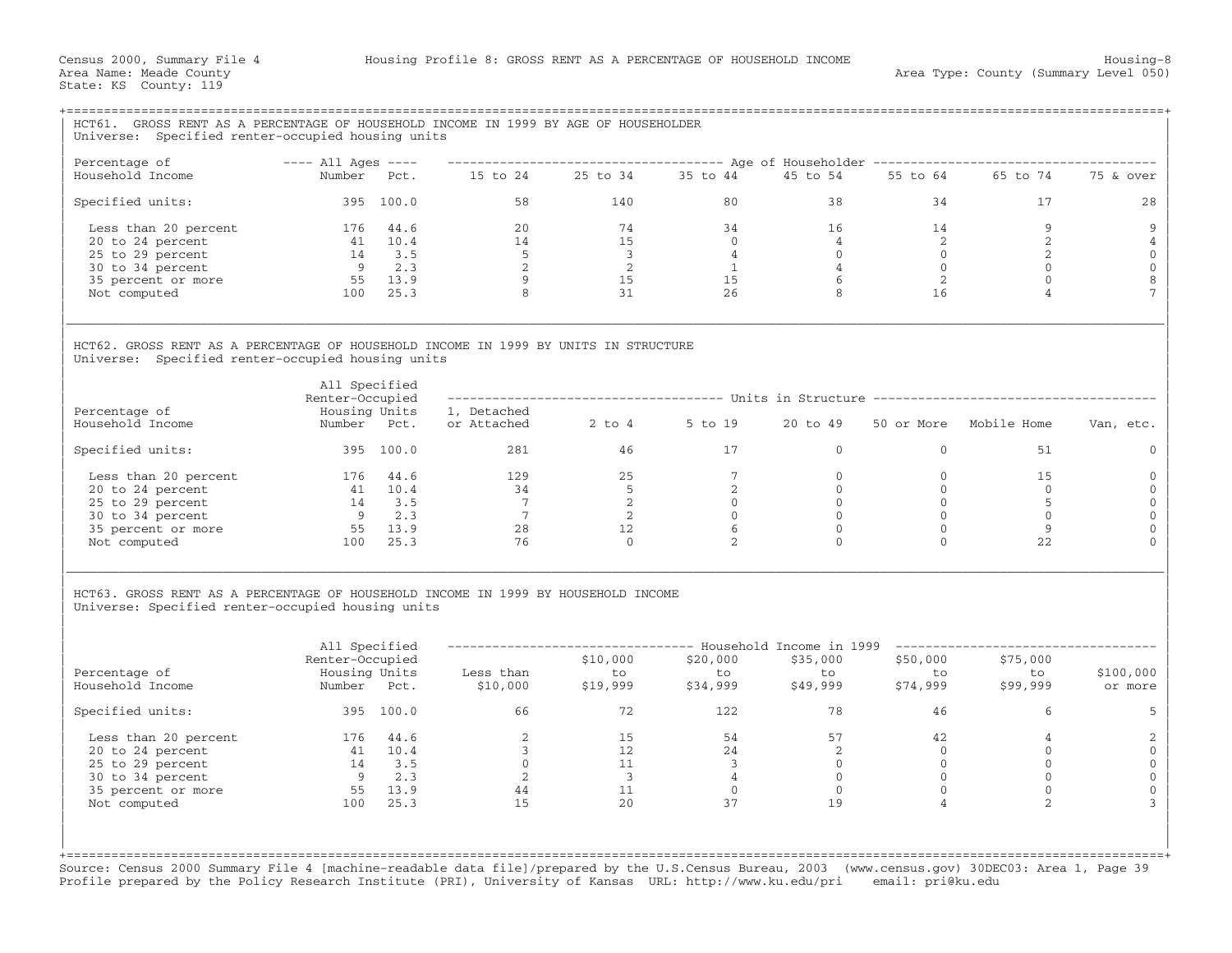| HCT64/HCT65/HCT66/HCT67. VALUE<br>Universe: Specified owner-occupied housing units |                |              | HCT73/HCT75/HCT76/HCT77. MORTGAGE STATUS AND SELECTED MONTHLY OWNER COSTS<br>Universe: Specified owner-occupied housing units |          |          |                                  |                                                  |                 |
|------------------------------------------------------------------------------------|----------------|--------------|-------------------------------------------------------------------------------------------------------------------------------|----------|----------|----------------------------------|--------------------------------------------------|-----------------|
|                                                                                    |                |              |                                                                                                                               |          |          |                                  |                                                  |                 |
| Value                                                                              | Number         | Pct.         |                                                                                                                               |          |          | With a                           |                                                  | Without a       |
|                                                                                    |                |              | Monthly Costs                                                                                                                 |          | Total    | Mortgage :                       | Monthly Costs                                    | Mortgage        |
| Specified units:                                                                   | 965            | 100.0        |                                                                                                                               |          |          |                                  |                                                  |                 |
|                                                                                    |                |              | Specified units:                                                                                                              |          | 965      | 396                              | Total:                                           | 569             |
| Less than $$10,000$<br>$$10,000 - $14,999$                                         | 23<br>22       | 2.4<br>2.3   | Less than \$200                                                                                                               |          | 161      | $\Omega$                         | $\cdot$ :<br>Less than \$100                     | 13              |
| $$15,000 - $19,999$                                                                | 57             | 5.9          | \$200 to \$299                                                                                                                |          | 225      | $\mathbf{0}$<br>$\sim$ 1.        | \$100 to \$149                                   | 23              |
| $$20,000 - $24,999$                                                                | 50             | 5.2          | \$300 to \$399                                                                                                                |          | 160      | 42                               | \$150 to \$199<br>$\sim$ 100 $\sim$              | 125             |
| $$25,000 - $29,999$                                                                | 61             | 6.3          | \$400 to \$499                                                                                                                |          | 60       | 32<br>$\sim$ 100                 | \$200 to \$249                                   | 106             |
| $$30,000 - $34,999$                                                                | 63             | 6.5          | \$500 to \$599                                                                                                                |          | 74       | 61 :                             | \$250 to \$299                                   | 119             |
| $$35,000 - $39,999$                                                                | 52             | 5.4          | \$600 to \$699                                                                                                                |          | 75       | 68<br>$\sim$ 1.1                 | \$300 to \$349                                   | 80              |
| $$40,000 - $49,999$                                                                | 126            | 13.1         | \$700 to \$799                                                                                                                |          | 76       | 73<br>$\sim 100$                 | \$350 to \$399                                   | 38              |
| $$50,000 - $59,999$                                                                | 98             | 10.2         | \$800 to \$899                                                                                                                |          | 33       | $29$ :                           | \$400 to \$499                                   | 28              |
| $$60,000 - $69,999$                                                                | 87             | 9.0          | \$900 to \$999                                                                                                                |          | 29       | 27 :                             | \$500 to \$599                                   | 13              |
| $$70,000 - $79,999$                                                                | 88             | 9.1          | $$1,000$ or more:                                                                                                             |          | 72       | 64 :                             | \$600 to \$699                                   | $7\phantom{.0}$ |
| $$80,000 - $89,999$                                                                | 62             | 6.4          | \$1,000 to \$1,249                                                                                                            |          | N/A      | 49 :                             | \$700 to \$799                                   | $\mathsf 3$     |
| $$90,000 - $99,999$                                                                | 50             | 5.2          | \$1,250 to \$1,499                                                                                                            |          | N/A      | $11$ :                           | \$800 to \$899                                   | $\sqrt{4}$      |
| $$100,000 - $124,999$                                                              | 58             | 6.0          | \$1,500 to \$1,999                                                                                                            |          | N/A      | 4                                | \$900 to \$999<br>$\sim$ 100 $\pm$               | $\sqrt{2}$      |
| \$125,000-\$149,999                                                                | 26             | 2.7          | \$2,000 to \$2,499                                                                                                            |          | N/A      | $\overline{0}$<br>$\sim$ 100     | $$1,000$ or more                                 | $\mathsf{R}$    |
| \$150,000-\$174,999                                                                | 14             | 1.5          | \$2,500 to \$2,999                                                                                                            |          | N/A      | $\Omega$                         | $\cdot$ :                                        |                 |
| \$175,000-\$199,999                                                                | - 6            | 0.6          | \$3,000 or more                                                                                                               |          | N/A      | $\Omega$<br>$\mathbf{r}$         |                                                  |                 |
| \$200,000-\$249,999                                                                | 11             | 1.1          |                                                                                                                               |          |          |                                  | $\cdot$                                          |                 |
| \$250,000-\$299,999                                                                | 2              | 0.2          | Median monthly costs                                                                                                          |          | N/A      | \$693                            | $\ddot{\phantom{a}}$                             | \$257           |
| \$300,000-\$399,999                                                                | 5              | 0.5          | Mean monthly costs                                                                                                            |          | \$468    | \$726<br>$\sim 10$               |                                                  | \$288           |
| $$400,000 - $499,999$                                                              | 2              | 0.2          |                                                                                                                               |          |          |                                  |                                                  |                 |
| \$500,000-\$749,999                                                                | $\overline{0}$ | 0.0          |                                                                                                                               |          |          |                                  |                                                  |                 |
| \$750,000-\$999,999                                                                | $\mathbf{0}$   | 0.0          |                                                                                                                               |          |          |                                  |                                                  |                 |
| $$1,000,000$ or more                                                               | 2              | 0.2          |                                                                                                                               |          |          |                                  |                                                  |                 |
|                                                                                    |                |              | Mean value for                                                                                                                |          |          |                                  |                                                  |                 |
| Lower value quartile                                                               | \$32,200       |              | specified owner-occupied                                                                                                      |          |          |                                  |                                                  |                 |
| Median value                                                                       | \$52,900       |              | housing units                                                                                                                 |          | \$65,490 | \$67,999                         |                                                  | \$63,743        |
| Upper value quartile                                                               | \$79,600       |              |                                                                                                                               |          |          |                                  |                                                  |                 |
| HCT69/HCT81. MEAN VALUE BY AGE OF                                                  |                |              | HCT70/HCT17. MEAN VALUE BY UNITS                                                                                              |          |          | HCT72. MORTGAGE STATUS           |                                                  |                 |
| HOUSEHOLDER                                                                        |                |              | IN STRUCTURE                                                                                                                  |          |          |                                  | Universe: Specified owner-occupied housing units |                 |
| Universe: Specified owner-occupied                                                 |                |              | Universe: Owner-occupied housing units                                                                                        |          |          |                                  |                                                  |                 |
| housing units                                                                      |                |              |                                                                                                                               |          |          | Specified units:                 |                                                  | 965             |
|                                                                                    |                | Total units: |                                                                                                                               | \$73,383 |          |                                  |                                                  |                 |
| All Ages:                                                                          | \$65,490       |              | 1, detached                                                                                                                   | \$76,632 |          | to purchase, or similar debt:    | Housing units with a mortgage, contract          | 396             |
| Householder 15 to 24                                                               | \$46,591       |              | 1, attached                                                                                                                   | \$60,455 |          |                                  | With either a second mortgage or home            |                 |
| Householder 25 to 34                                                               | \$54,115       | $2^{\circ}$  |                                                                                                                               | \$55,000 |          | equity loan, but not both:       |                                                  | 36              |
| Householder 35 to 44                                                               | \$65,618       | $3$ or $4$   |                                                                                                                               | \$75,000 |          | Second mortgage only             |                                                  | 24              |
| Householder 45 to 54                                                               | \$83,323       | 5 or more    |                                                                                                                               |          |          | Home equity loan only            |                                                  | 12              |
| Householder 55 to 64                                                               | \$69,580       |              | Mobile home                                                                                                                   | \$36,995 |          |                                  | Both second mortgage and home equity loan        | 2               |
| Householder 65 to 74                                                               | \$73,204       |              | Boat, RV, van, etc.                                                                                                           |          |          |                                  | No second mortgage and no home equity loan       | 358             |
| Householder 75 and over                                                            | \$48,845       |              |                                                                                                                               |          |          |                                  |                                                  |                 |
|                                                                                    |                |              |                                                                                                                               |          |          | Housing units without a mortgage |                                                  | 569             |
|                                                                                    |                |              |                                                                                                                               |          |          |                                  |                                                  |                 |
|                                                                                    |                |              |                                                                                                                               |          |          |                                  |                                                  |                 |
|                                                                                    |                |              |                                                                                                                               |          |          |                                  |                                                  |                 |

Source: Census 2000 Summary File 4 [machine−readable data file]/prepared by the U.S.Census Bureau, 2003 (www.census.gov) 30DEC03: Area 1, Page 40 Profile prepared by the Policy Research Institute (PRI), University of Kansas URL: http://www.ku.edu/pri email: pri@ku.edu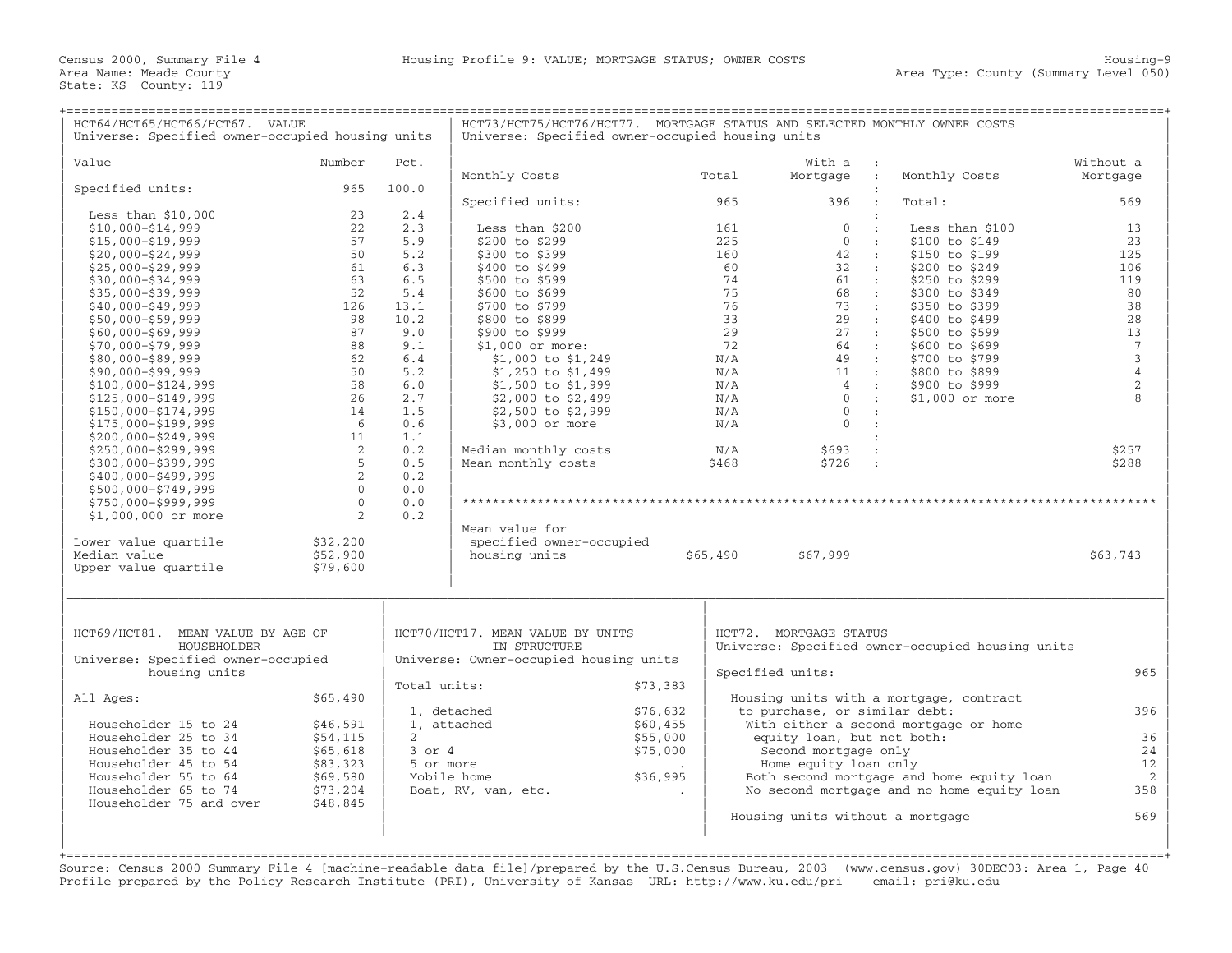| ======================================<br>HCT71. VALUE BY HOUSEHOLD INCOME IN 1999<br>Universe: Specified owner-occupied housing units                          |                                                                     |             |                                                                                                            |                                                                                    |                 |                          |                |                 |                 |
|-----------------------------------------------------------------------------------------------------------------------------------------------------------------|---------------------------------------------------------------------|-------------|------------------------------------------------------------------------------------------------------------|------------------------------------------------------------------------------------|-----------------|--------------------------|----------------|-----------------|-----------------|
|                                                                                                                                                                 |                                                                     |             |                                                                                                            |                                                                                    |                 |                          |                |                 |                 |
|                                                                                                                                                                 | All Specified                                                       |             |                                                                                                            | -------------------------------- Household Income in 1999 ------------------------ |                 |                          |                |                 |                 |
|                                                                                                                                                                 | Owner-Occupied                                                      |             |                                                                                                            | \$10,000                                                                           | \$20,000        | \$35,000                 | \$50,000       | \$75,000        |                 |
|                                                                                                                                                                 | Housing Units                                                       |             | Less than                                                                                                  | to                                                                                 | to              | to                       | to             | to              | \$100,000       |
| Value                                                                                                                                                           | Number Pct.                                                         |             | \$10,000                                                                                                   | \$19,999                                                                           | \$34,999        | \$49,999                 | \$74,999       | \$99,999        | or more         |
| Specified units:                                                                                                                                                | 965 100.0                                                           |             | 54                                                                                                         | 135                                                                                | 231             | 188                      | 193            | 90              | 74              |
| Less than $$10.000$                                                                                                                                             |                                                                     | $23 \t 2.4$ | $\overline{4}$                                                                                             | $\Omega$                                                                           | 14              | $\overline{1}$           | 2              | 2               | $\Omega$        |
| \$10,000 to \$19,999                                                                                                                                            |                                                                     | 79 8.2      | 10 <sup>°</sup>                                                                                            | 22                                                                                 | 34              | 9                        | $\overline{0}$ | $\overline{4}$  | $\Omega$        |
| \$20,000 to \$29,999                                                                                                                                            |                                                                     | 111 11.5    | 12 <sup>°</sup>                                                                                            | 19                                                                                 | 34              | 32                       | 12             | 2               | $\mathbf 0$     |
| \$30,000 to \$39,999                                                                                                                                            | 115 11.9                                                            |             | 12                                                                                                         | 24                                                                                 | 27              | 27                       | 21             | 2               | $\sqrt{2}$      |
| \$40,000 to \$49,999                                                                                                                                            | 126                                                                 | 13.1        | 6                                                                                                          | 17                                                                                 | 24              | 30                       | 31             | 10 <sup>°</sup> | 8               |
| \$50,000 to \$59,999                                                                                                                                            |                                                                     | 98 10.2     | 6                                                                                                          | 10 <sup>°</sup>                                                                    | 31              | 12                       | 26             | 8               | $\mathsf S$     |
| \$60,000 to \$69,999                                                                                                                                            | 87 9.0                                                              |             | $\mathbf{1}$                                                                                               | $\overline{4}$                                                                     | 25              | 16                       | 12             | 18              | 11              |
| \$70,000 to \$79,999                                                                                                                                            | 88 9.1                                                              |             | 2                                                                                                          | 10                                                                                 | 17              | 14                       | 22             | 21              | 2               |
| \$80,000 to \$89,999                                                                                                                                            |                                                                     |             | $\circ$                                                                                                    | 6                                                                                  | 10 <sup>°</sup> | 11                       | 24             | $\overline{4}$  | $7\phantom{.0}$ |
| \$90,000 to \$99,999                                                                                                                                            | $\begin{array}{ccc} 62 & 6.4 \\ 50 & 5.2 \\ 104 & 10.8 \end{array}$ |             | 1                                                                                                          | $\overline{4}$                                                                     | 8               | 11                       | 17             | 2               | $7\phantom{.0}$ |
| \$100,000 to \$199,999                                                                                                                                          |                                                                     |             | $\overline{0}$                                                                                             | 19                                                                                 | $\overline{7}$  | 23                       | 24             | 15              | 16              |
| \$200,000 to \$299,999                                                                                                                                          | 13 1.3                                                              |             | $\mathbf{0}$                                                                                               | $\Omega$                                                                           | $\overline{0}$  | $\overline{2}$           | $\overline{0}$ | $\Omega$        | 11              |
| \$300,000 to \$499,999                                                                                                                                          | $7 \qquad 0.7$                                                      |             | $\mathbf 0$                                                                                                | $\circ$                                                                            | $\overline{0}$  | $\overline{0}$           | $\overline{0}$ | 2               | 5               |
| \$500,000 or more                                                                                                                                               |                                                                     | 2 0.2       | $\Omega$                                                                                                   | $\Omega$                                                                           | $\Omega$        | $\Omega$                 | $\overline{2}$ | $\Omega$        | $\Omega$        |
| HCT79/HCT80. SELECTED MONTHLY OWNER COSTS AS A PERCENTAGE<br>OF HOUSEHOLD INCOME IN 1999 BY MORTGAGE STATUS<br>Universe: Specified owner-occupied housing units |                                                                     |             | HCT84/HCT85/HCT86. REAL ESTATE TAXES<br>Universe: Specified owner-occupied housing units<br>Number<br>Pct. |                                                                                    |                 |                          |                |                 |                 |
| Percentage of<br>Household Income                                                                                                                               | $---$ Total $---$<br>Number                                         | Pct.        | With a<br>Mortgage                                                                                         | Without a<br>Mortgage                                                              |                 | Specified units:         |                | 965             | 100.0           |
|                                                                                                                                                                 |                                                                     |             |                                                                                                            |                                                                                    |                 |                          |                |                 |                 |
| Specified units:                                                                                                                                                | 965 100.0                                                           |             | 396                                                                                                        | 569                                                                                |                 | Less than \$200          |                | 60              | 6.2             |
|                                                                                                                                                                 |                                                                     |             |                                                                                                            |                                                                                    |                 | \$200 to \$299           |                | 80              | 8.3             |
| Less than 10 percent                                                                                                                                            | 355                                                                 | 36.8        | 52                                                                                                         | 303                                                                                |                 | \$300 to \$399           |                | 124             | 12.8            |
| 10 to 14 percent                                                                                                                                                |                                                                     | 187 19.4    | 78                                                                                                         | 109                                                                                |                 | \$400 to \$599           |                | 164             | 17.0            |
| 15 to 19 percent                                                                                                                                                | 162 16.8                                                            |             | 102                                                                                                        | 60                                                                                 |                 | \$600 to \$799           |                | 137             | 14.2            |
| 20 to 24 percent                                                                                                                                                | 78                                                                  | 8.1         | 52                                                                                                         | 26                                                                                 |                 | \$800 to \$999           |                | 86              | 8.9             |
| 25 to 29 percent                                                                                                                                                | 58 6.0                                                              |             | 36                                                                                                         | 22                                                                                 |                 | $$1,000$ to $$1,499$     |                | 198             | 20.5            |
| 30 to 34 percent                                                                                                                                                | $\begin{array}{rrr} & 36 & 3.7 \\ 27 & 2.8 \\ 14 & 1.5 \end{array}$ |             | 18                                                                                                         | 18                                                                                 |                 | \$1,500 to \$1,999       |                | 80              | 8.3             |
| 35 to 39 percent                                                                                                                                                |                                                                     |             | 15                                                                                                         | 12                                                                                 |                 | $$2,000$ to $$2,999$     |                | 20              | 2.1             |
| 40 to 49 percent                                                                                                                                                |                                                                     |             | 10                                                                                                         | $\overline{4}$                                                                     |                 | \$3,000 to \$3,999       |                | -5              | 0.5             |
| 50 percent or more                                                                                                                                              | 41 4.2                                                              |             | 30                                                                                                         | 11                                                                                 |                 | \$4,000 to \$4,999       |                | 5               | 0.5             |
| Not computed                                                                                                                                                    | $7\overline{ }$                                                     | 0.7         | $\overline{\mathbf{3}}$                                                                                    | $\overline{4}$                                                                     |                 | \$5,000 to \$7,499       |                | $\overline{4}$  | 0.4             |
|                                                                                                                                                                 |                                                                     |             |                                                                                                            |                                                                                    |                 | \$7,500 to \$9,999       |                | $\Omega$        | 0.0             |
| Median percentage of                                                                                                                                            |                                                                     |             |                                                                                                            |                                                                                    |                 | $$10,000$ or more        |                | 2               | 0.2             |
| 1999 household income                                                                                                                                           |                                                                     |             |                                                                                                            |                                                                                    |                 | No taxes paid            |                | $\Omega$        | 0.0             |
| spent on home ownership                                                                                                                                         | 13.3%                                                               |             | 18.3%                                                                                                      | 9.9%                                                                               |                 |                          |                |                 |                 |
|                                                                                                                                                                 |                                                                     |             |                                                                                                            |                                                                                    |                 | Median Real Estate Taxes |                | \$680           |                 |
|                                                                                                                                                                 |                                                                     |             |                                                                                                            |                                                                                    |                 | Mean Real Estate Taxes   |                | \$845           |                 |
|                                                                                                                                                                 |                                                                     |             |                                                                                                            |                                                                                    |                 |                          |                |                 |                 |
|                                                                                                                                                                 |                                                                     |             |                                                                                                            |                                                                                    |                 |                          |                |                 |                 |
|                                                                                                                                                                 |                                                                     |             |                                                                                                            |                                                                                    |                 |                          |                |                 |                 |

+===================================================================================================================================================+Source: Census 2000 Summary File 4 [machine−readable data file]/prepared by the U.S.Census Bureau, 2003 (www.census.gov) 30DEC03: Area 1, Page 41 Profile prepared by the Policy Research Institute (PRI), University of Kansas URL: http://www.ku.edu/pri email: pri@ku.edu

| |